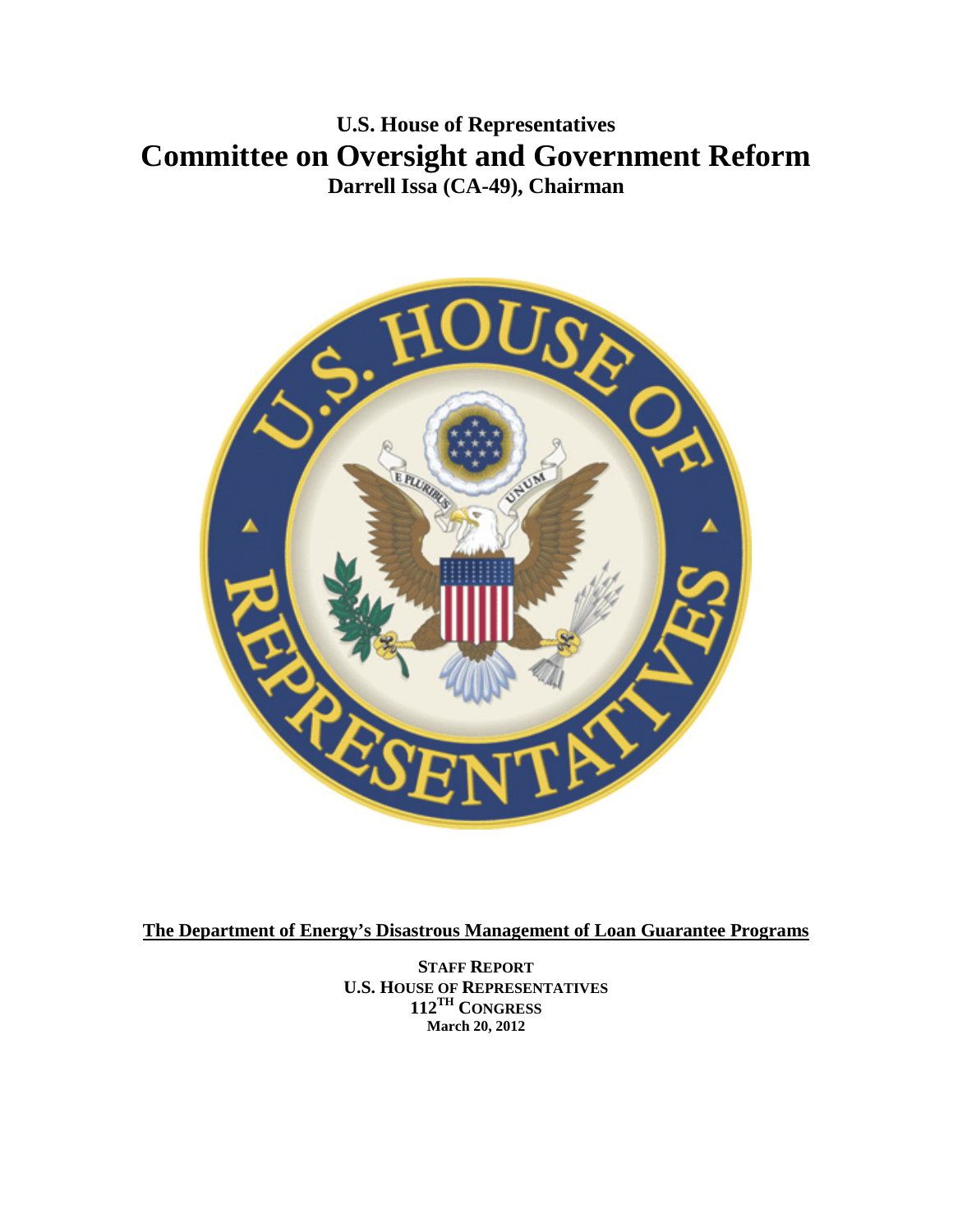#### **Executive Summary**

After conducting a substantial review of the Department of Energy's (DOE) loan guarantee program, it is clear that the significant losses absorbed by taxpayers as a result of Solyndra's collapse is just the beginning. The investigation conducted by the House Committee on Oversight and Government Reform has uncovered numerous examples of dysfunction, negligence and mismanagement by DOE officials, raising troubling questions about the leadership at DOE and how it has administered its loan guarantee programs.

By the expiration of § 1705 program in September 2011, the DOE had approved 27 projects totaling more than \$14.5 billion in guaranteed loans. Inexplicably, DOE management has turned a blind eye to the risks that have been glaringly apparent since the inception of the program.

This report will demonstrate how DOE loan commitments exposed taxpayer funds to excessive risk as a result of DOE's bias toward approving loans without regard to warning signs. The Committee identified many cases where the DOE disregarded their own taxpayer protections, ignored lending standards and eligibility requirements and, as a result, amassed an excessively risky loan portfolio. After review of internal emails, staff have identified instances demonstrating that when DOE faced barriers that placed loan approvals at risk, DOE staff simply sought to justify and overcome the barriers, rather than giving the barriers due consideration.

DOE has overseen a process wrought with misdirection, changing and expanding requirements, unexplained delays, gross mischaracterizations, and a never-ending cycle of excuses. Not only does it appear that DOE purposely directed taxpayer funds at a failing enterprise, DOE's action robbed taxpayers of genuine investment toward renewable energy.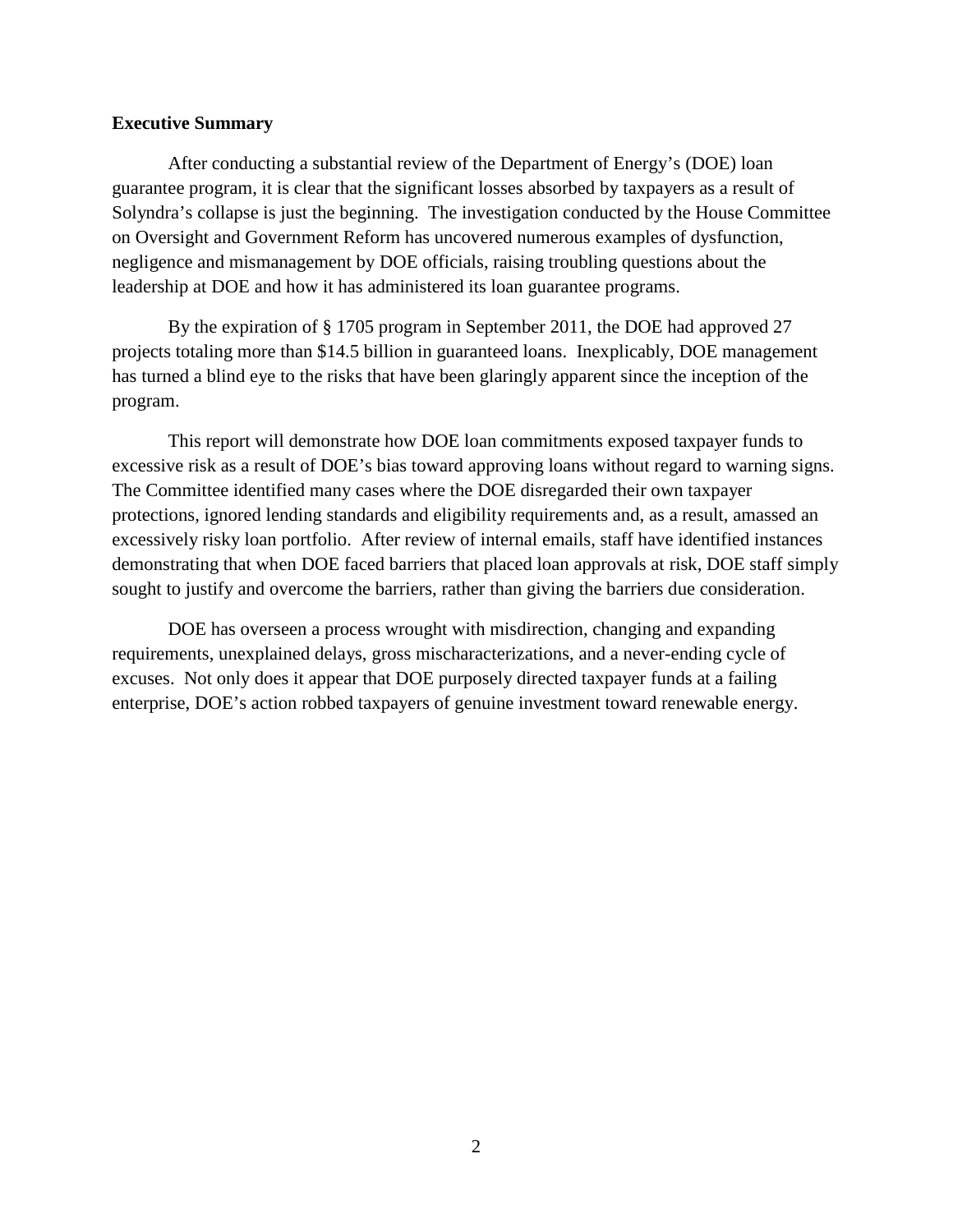# **Key Findings**

- The Committee has identified a pattern indicative of poor management and a bias toward unconstrained lending that resulted in the creation of a high risk, speculative and undiversified loan portfolio that could ultimately result in substantial loss of taxpayer dollars. (pg. 3)
- L, From the very inception of the program, warnings signs existed pointing to a likely loss of taxpayer dollars that went ignored by Administration officials. (pg. 7)
- DOE invested a disproportionate amount of its funds into solar technology leaving taxpayers vulnerable by overemphasizing a single technology. 16 of the 27 1705-backed projects employed solar technology – that represented 80 percent of DOE's funds. (pg. 7)
- The billions of dollars in loan guarantees and cash grants directed at a Spanish firm, Abengoa, reveal the excessive risks associated with directing that volume of subsidy to a single firm. Abengoa managed to obtain a DOE loan commitment for the lowest rated project across the entire DOE Junk portfolio – which received an extraordinarily low CCC rating and was still approved by DOE for a direct loan to the project. This overinvestment in this single firm will likely cause substantial harm to the taxpayer. (pg. 12)
- DOE's failure to diligently oversee costs and set prudent limitations on executive compensation while it distributed billions of dollars in loan commitments has created a significant moral hazard that has created enormous risks for DOE and taxpayer funds. (pg. 14)
- Beacon Power Corp, the second recipient of a § 1705 loan guarantee, paid three  $\mathbf{r}^{\prime}$ executives more than a quarter million dollars in bonuses in March 2010. Eighteen months later, Beacon declared bankruptcy – leaving taxpayers to repay the loan. (pg. 13)
- BrightSource Energy, recipient of a \$1.6 billion loan guarantee to build a solar generation facility, has spent more than \$56 million on a desert tortoise relocation program. BrightSource has indicated that the exploding cost of tortoise relocation program threatens to derail the entire \$1.6 billion project – leaving taxpayers on the hook for the enormous sums on money spent on construction thus far. (pg. 14)
- DOE has engaged in a disturbing pattern of suspending the approval of a credible project ¥, that adheres to all stated standards, only to later approve massive funding for a project proven to be nowhere nearly as far along in the process as DOE purported. DOE's favoritism significantly harmed numerous companies that had relied on the promise of 1705 financing. The perception is that DOE actively misleads applicants about the status of their loan application, thereby encouraging these firms to misallocate capital, which has led to financial harm. (pg. 17-19)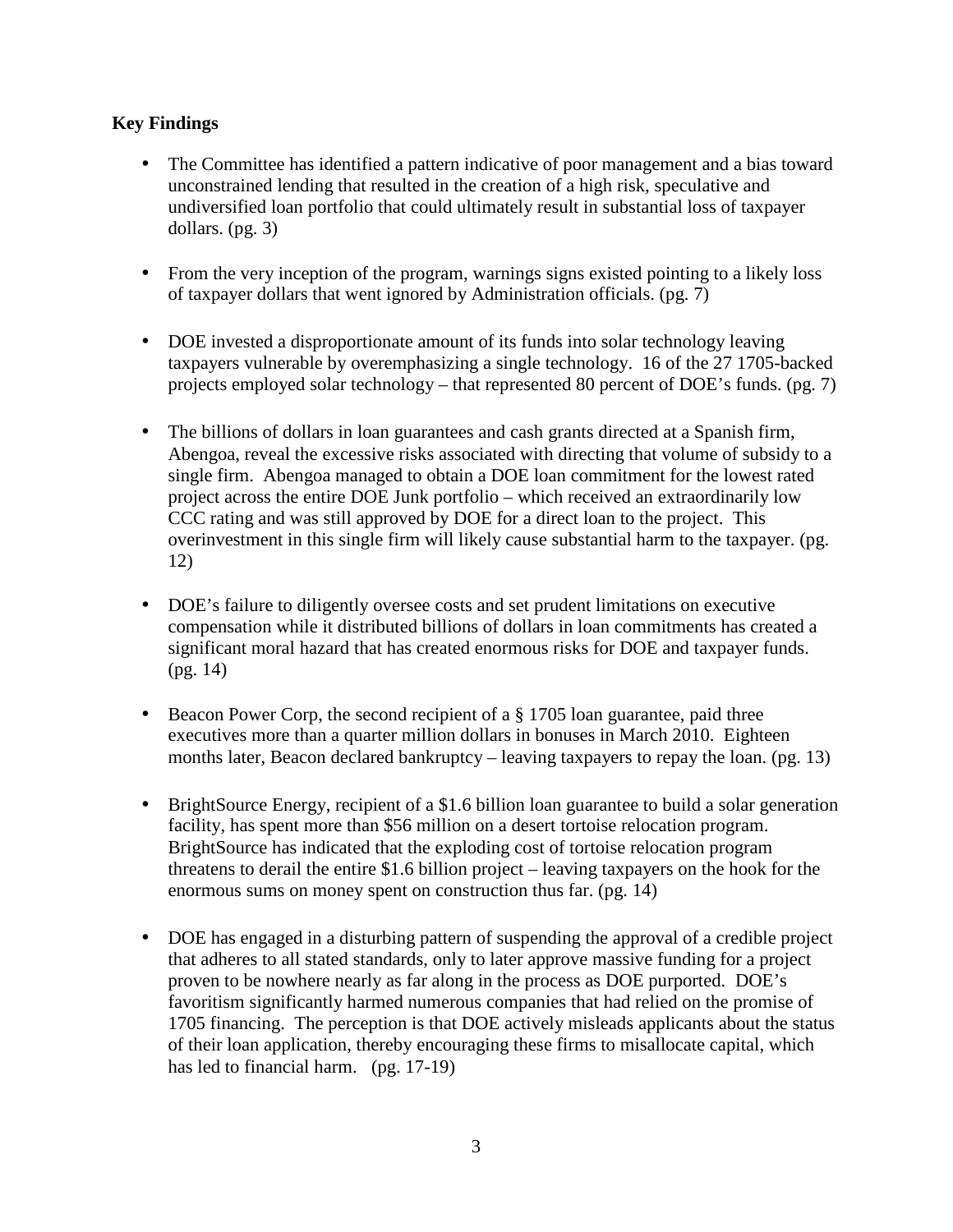- DOE loan commitments exposed taxpayer funds to excessive risk as a result of DOE's bias toward approving loans without regard to warning signs. The Committee identified many cases where the DOE disregarded their own taxpayer protections, ignored lending standards and eligibility requirements and, as a result, amassed an excessively risky loan portfolio. After review of internal emails, staff have identified instances showing that when DOE faced barriers that placed loan approvals at risk, DOE staff simply sought to justify and overcome the barriers, rather than giving the barriers due consideration. (pg. 22)
- Substantial evidence indicates that in two cases officials in the Loan Programs Office deliberately mischaracterized substantively identical technologies as dissimilar. Additionally, there is evidence that applicants, with the encouragement of department officials, intentionally mischaracterized their projects as "innovative" in an effort to access the Federal Financing Bank and defeat these prudential requirements. (pg. 23-28)
- There appears to be a significant amount of evidence indicating that DOE manipulated analysis and strategically modified evaluations in order to issue loans to First Solar that would qualify under the statutory guidelines. An application that should otherwise fail, but instead passes under improper influence and through manipulation of analysis, results in the defrauding of taxpayers and misappropriation of assets. (pg. 32)
- DOE Violated the Statutory Requirement that Projects Commence Construction by September 30, 2011. (pg. 32)
- In almost every public statement about its loan guarantee program, DOE touts job creation. DOE's Loan Programs Office webpage proudly proclaims that DOE expects the loans and loan guarantees to "employ" over 60,000 people. The site also breaks down the number of jobs created or saved by each loan or loan guarantee, and issues press releases for specific projects discussing job creation. These figures are misleading and attempt to pass off jobs that already existed as new jobs. (pg. 37-40)
- Solopower accepted \$40 million of Oregon taxpayer money in addition to DOE's approval of a \$197 million loan via the Federal Financing Bank (FFB). They received this federal assistance despite a rather dire prediction of Solopower's prospects by Standard & Poor's (S&P) which predicted that Solopower will fail to meet its debt obligations. (pg. 47)
- Despite warnings from both S&P and its own internal analysis regarding risky business models, DOE proceeded with a \$25 million grant for Beacon Power. In April 2010, S&P evaluated the loan guarantee project and assigned it a dismal CCC+ credit rating noting that "Beacon is currently an unprofitable start-up" and that "significant exposure to commodity price volatility" could significantly hurt the company. S&P ran two default scenarios, both of which demonstrated that taxpayers would lose millions. (pg. 49)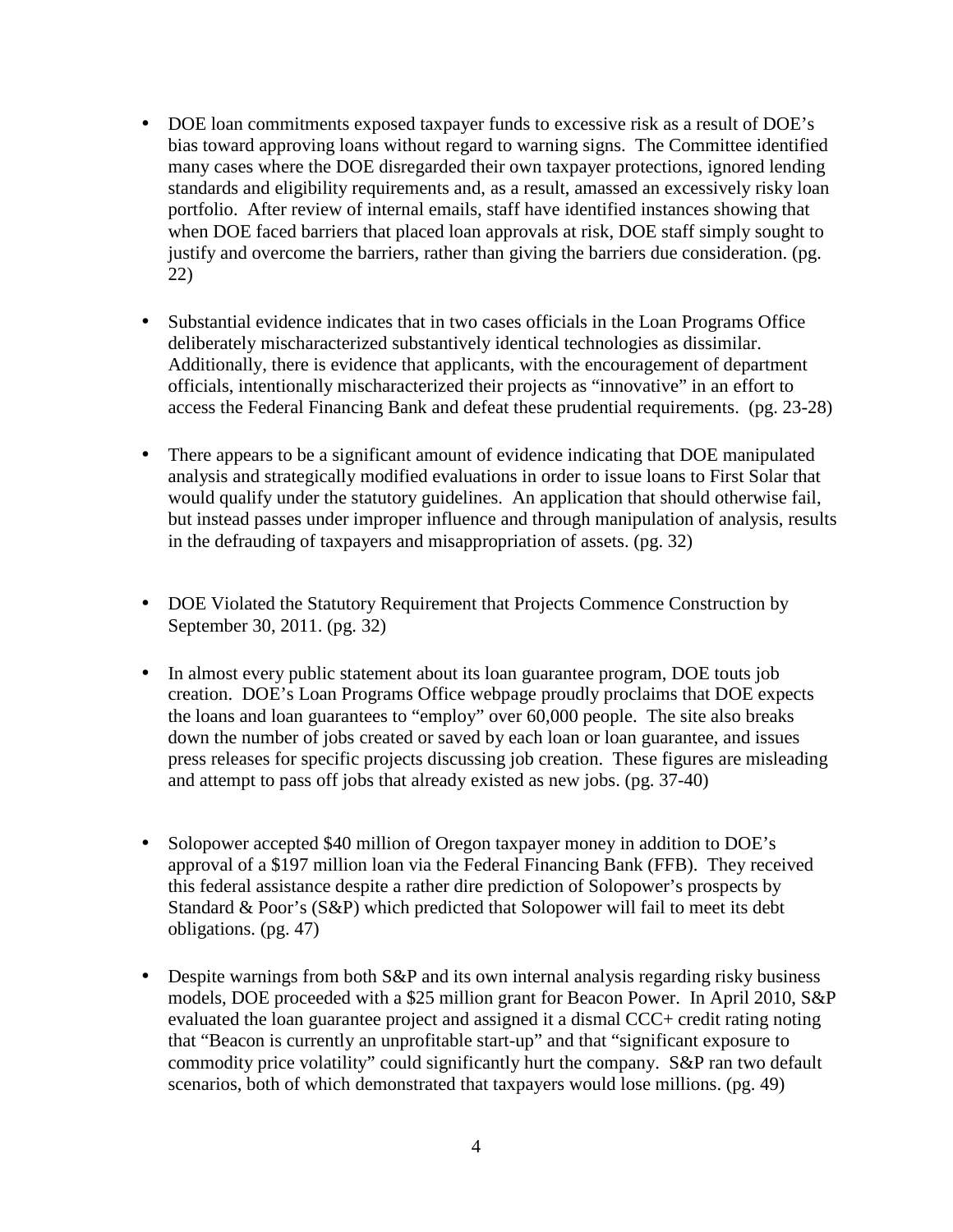- Fitch Ratings evaluated the Abound Solar project, which was approved for a \$400 million conditional loan guarantee, and assigned it a junk credit rating. Fitch gave the project a credit rating of "B" (worse than Solyndra's) with a recovery estimate of only 45%. Fitch labeled the project "highly speculative" and described Abound as lagging in technology relative to its competitors, failing to achieve stated efficiency targets, and expecting that Abound Solar will suffer from increasing commoditization and pricing pressures. Abound Solar announced on March 1<sup>st</sup> that it would stop producing solar panels and would fire 180 employees, even though it has already received \$70 million from DOE. (pg. 50-51)
- On June 15, 2010, DOE announced that it would conditionally issue a \$98.5 million partial loan guarantee to Nevada Geothermal Power Company. The loan did not finance any new construction and therefore did not help to create a single new job. Yet, in the press release for the project, Secretary Chu and Senate Majority Leader Harry Reid touted Blue Mountain's potential, with Senator Reid stating, "I am glad to see economic recovery funding being used to put Nevadans to work on a project that will help us achieve energy independence…" DOE's awarding of this loan guarantee raises questions about why DOE was investing significant taxpayer resources in an entity with wellestablished financial difficulties. Nevada Geothermal has a well documented history of major financial problems. By the time DOE conditionally approved the loan guarantee, Nevada Geothermal had already violated contract terms and debt covenants relating to financing from its primary lender, TCW. According to Nevada Geothermal's financial statements, the firm would not avoid default without the benefit of a loan guarantee. (pg. 53-54)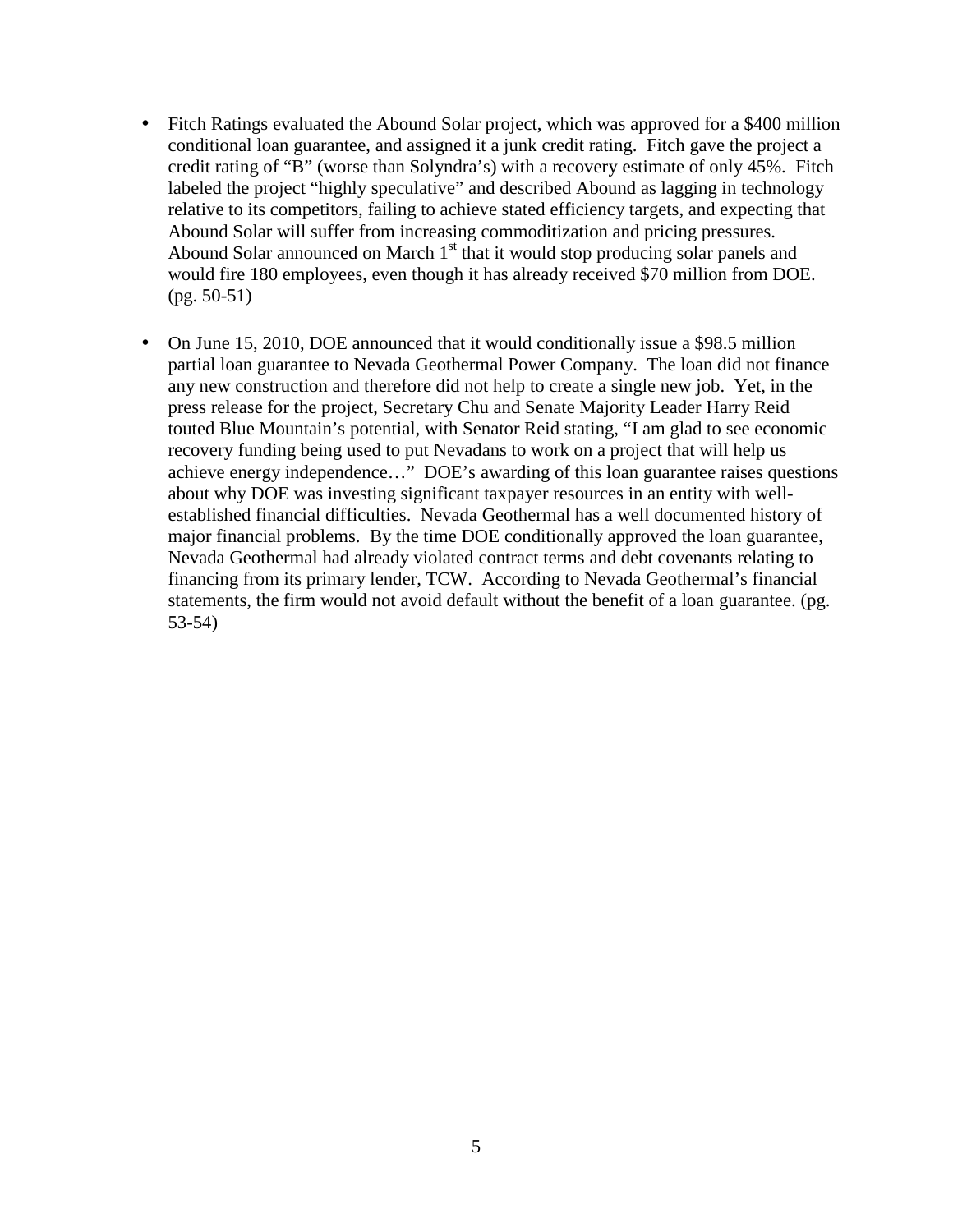#### **I. Introduction**

#### **A. A History of Federal Government Loan Guarantees**

For decades federal loan guarantees supported a variety of policy objectives, "including home ownership, university education, small business growth, international development, and others."<sup>[1](#page-5-0)</sup> In 1976, the Congressional Budget Office (CBO) defined loan guarantees as "a loan or security on which the federal government has removed or reduced a lender's risk by pledging to repay principal and interest in case of default by the borrower."<sup>[2](#page-5-1)</sup> Loan guarantees supporting "clean" energy-related projects began in the 1970s as a response to the perception of record high oil prices for the foreseeable future and the notion that the country was in the midst of an "energy crisis." $3$ 

The Energy Security Act of 1980 authorized \$20 billion for the development of a synthetic fuels industry via a new government enterprise, the U.S. Synthetic Fuels Corporation (SFC).<sup>[4](#page-5-3)</sup> Loan guarantees were among the public finance tools available to SFC. The Great Plains coal gasification project was the only one of the five SFC projects to utilize a loan guarantee. The Great Plains project (located in Beulah, ND), "which converts lignite coal into pipeline-quality methane (the primary component of natural gas), received a \$2 billion federal loan guarantee (approximately \$1.5 billion of the loan guarantee was actually used) to construct the plant."[5](#page-5-4) Because the value proposition of the project hinged on gas prices remaining high for a long period of time, in 1985, when gas prices dropped below the level at which Great Plains was cost competitive, the project "was not able to meet debt service requirements and subsequently defaulted on its loan obligations."[6](#page-5-5)

The Office of Alcohol Fuels at DOE, created by the Energy Security Act of 1980, had the authority to issue \$265 million in loan guarantees for projects related to alcohol fuels.<sup>[7](#page-5-6)</sup> Three projects received loan guarantees. Of them, "one had to refinance its loan, one experienced technology performance complications, and one ceased operations."[8](#page-5-7) After the failures of loan guarantees via the Energy Security Act of 1980, clean energy loan guarantees were not again funded until the American Recovery and Reinvestment Act of 200[9](#page-5-8).<sup>9</sup>

A recent report from the Congressional Research Service points out that in 1976 the Congressional Budget Office (CBO) identified inherent problems with loan guarantees that were relevant then and are still relevant today. The background paper, titled "Loan Guarantees:

<span id="page-5-0"></span> <sup>1</sup> PHILLIP R. BROWN, CONGRESSIONAL RESEARCH SERVICE, LOAN GUARANTEES FOR CLEAN ENERGY TECHNOLOGIES: GOALS, CONCERNS, AND POLICY OPTIONS (Jan. 17, 2012), *available at*

 $^{2}$  CONGRESSIONAL BUDGET OFFICE, LOAN GUARANTEES: CURRENT CONCERNS AND ALTERNATIVES FOR CONTROL

<span id="page-5-1"></span><sup>(</sup>Aug. 1978).

<span id="page-5-2"></span><sup>&</sup>lt;sup>3</sup> Brown, *supra* note 1.<br>
<sup>4</sup> *Id.*<br>
<sup>5</sup> *Id.*<br>
<sup>7</sup> *Id.*<br>
<sup>8</sup> *Id.* 

<span id="page-5-3"></span>

<span id="page-5-5"></span><span id="page-5-4"></span>

<span id="page-5-6"></span>

<span id="page-5-7"></span>

<span id="page-5-8"></span><sup>&</sup>lt;sup>9</sup> Title XVII of the Energy Policy Act of 2005 created the renewable energy loan guarantee program at the Department of Energy but did not provide funding for loan guarantees. *See generally* 42 U.S.C. §§ 16511-16514.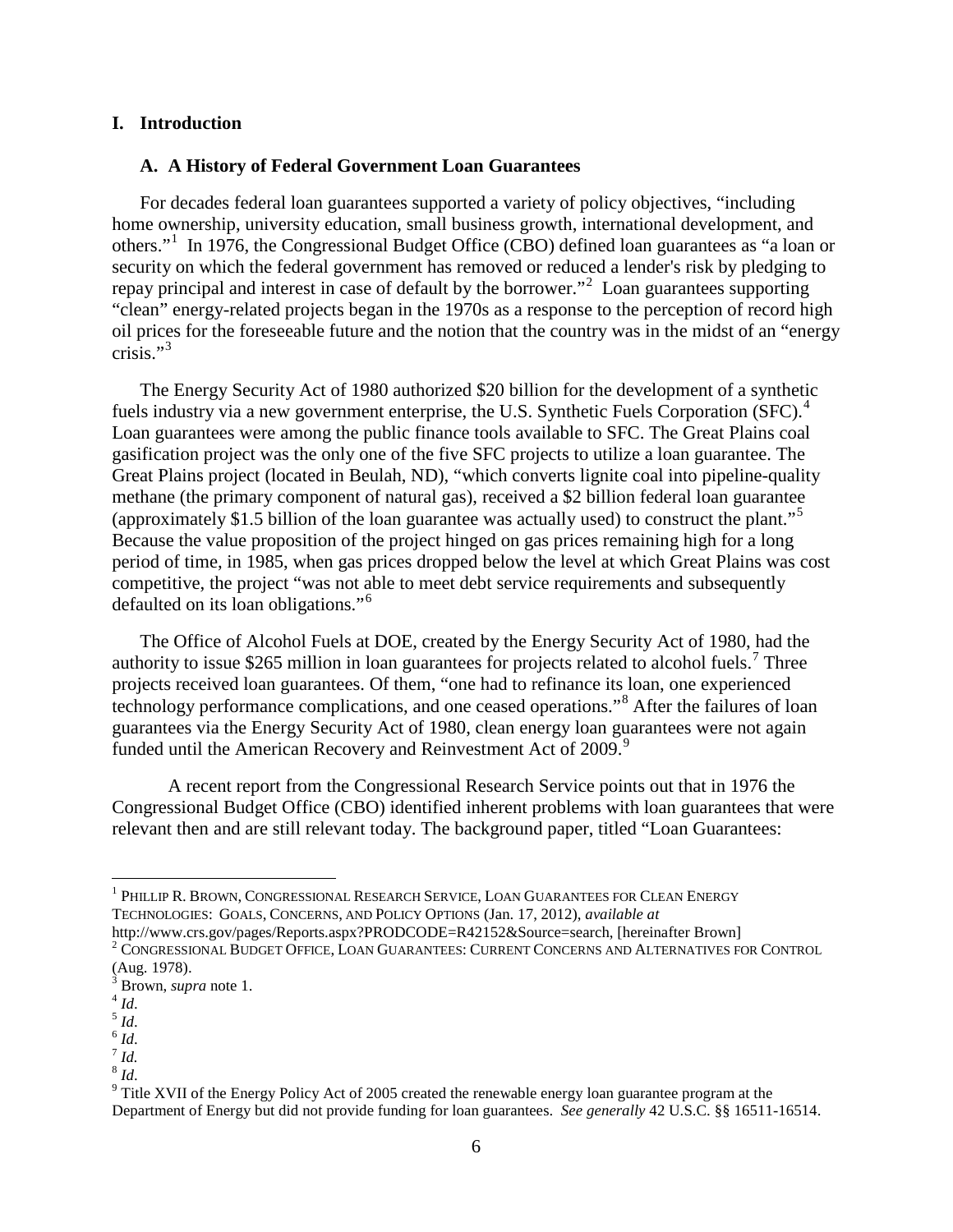Current Concerns and Alternatives for Control," explains that loan guarantees disorient risk evaluation:

When commercial lenders originate loans that are guaranteed by the government, these lenders may be more concerned with the adequacy of the loan guarantee agreement than by the actual risk of the project. As a result, projects may not receive an adequate amount of due diligence by the lender, therefore increasing the federal government's risk exposure.<sup>[10](#page-6-0)</sup>

The CBO also notes that "while such guarantees reduce the risk of loss to lender and borrower, they cannot reduce the project's risk of economic failure."<sup>[11](#page-6-1)</sup> Furthermore, the paper explains that loan guarantees can be attractive to Congress because the costs, on paper, appear small but fail to fully account for unforeseen risks.<sup>[12](#page-6-2)</sup> Failing to heed these warnings has led to widespread taxpayer losses from loan guarantees, from Great Plains in 1985 to Solyndra and Beacon Hill in 2011.

#### **B. An Overview of the DOE Section 1703 and 1705 Loan Programs**

Congress first authorized the Department of Energy's Loan Guarantee Program under title XVII of the Energy Policy Act of  $2005$ .<sup>[13](#page-6-3)</sup> The program purportedly incentivizes energy innovation by making it easier for companies to secure loans for projects that employ new technologies to promote energy efficiency, renewable energy, and advanced transmission.<sup>14</sup> Section 1703 specifically authorizes the Secretary of Energy to make loan guarantees for projects that employ innovative technology to reduce greenhouse gas emissions.<sup>15</sup> To date, the DOE has conditionally approved three projects under  $\S 1703$ , totaling \$10.4 billion in guaranteed loans.<sup>[16](#page-6-6)</sup>

The American Recovery and Reinvestment Act of 2009 significantly expanded the Secretary's loan guarantee authority under a newly-created  $\S 1705$ <sup>17</sup>. This section authorized the Secretary to issue loan guarantees for renewable energy projects – including those employing non-innovative technologies – that commenced construction no later than September 30, 2011.<sup>[18](#page-6-8)</sup> Additionally, in contrast to loan guarantees issued under § 1703, the project sponsor did not have to pay for the cost of the loan guarantee because the government covered the credit subsidy

<span id="page-6-0"></span> $^{10}$  Brown, *supra* note 1.<br> $^{11}$  *Id.* 

<span id="page-6-4"></span>

<span id="page-6-3"></span><span id="page-6-2"></span><span id="page-6-1"></span><sup>12</sup> *Id.*<br><sup>13</sup> 42 U.S.C. §§ 16511-16514.<br><sup>14</sup> U.S. Dep't of Energy Loan Guarantee Program, Loan Guarantee Solicitation Announcement: Fed. LOAN GUARANTEES FOR PROJECTS THAT EMPLOY INNOVATIVE ENERGY EFFICIENCY, RENEWABLE ENERGY, AND<br>ADVANCED TRANSMISSION AND DISTRIBUTION TECH. (July 29, 2009) [hereinafter Innovative Solicitation].

<span id="page-6-6"></span><span id="page-6-5"></span><sup>&</sup>lt;sup>15</sup> 42 U.S.C. § 16513(a)<br><sup>16</sup> U.S. Dep't of Energy Loan Programs Office, List of Programs, *available at* https://lpo.energy.gov/?page\_id=45<br><sup>17</sup> 42 U.S.C. § 16516<br><sup>18</sup> 42 U.S.C. § 16516(a)

<span id="page-6-8"></span><span id="page-6-7"></span>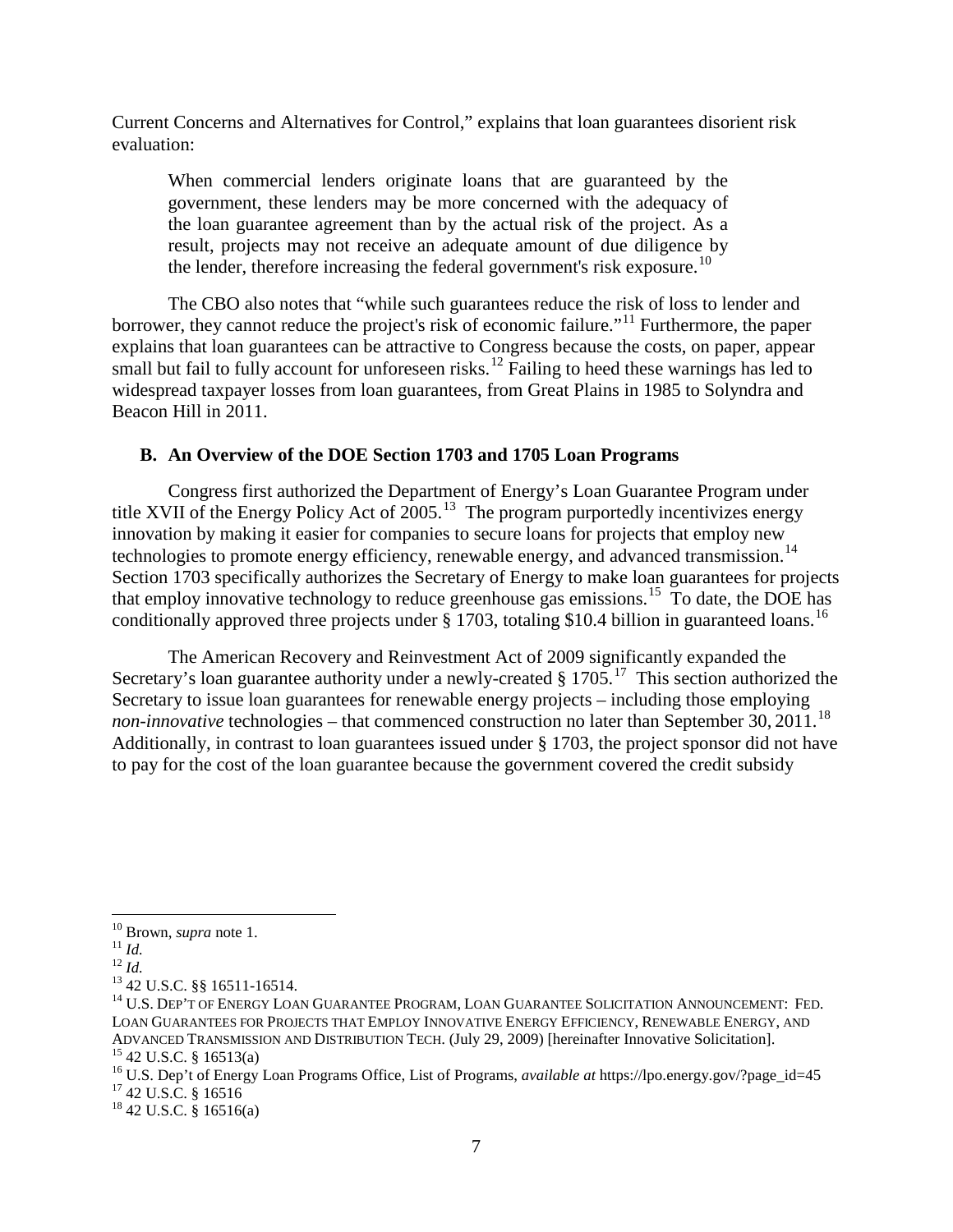costs.[19](#page-7-0) The short timeframe for eligibility and the congressional appropriation of the credit subsidy cost reflect  $\S 1705$ 's primary purpose: economic stimulus.<sup>[20](#page-7-1)</sup>

The DOE issued its first  $\S 1705$  loan guarantee solicitation on July 29, 2009.<sup>[21](#page-7-2)</sup> By the expiration of § 1705 program in September 2011, the DOE had approved 27 projects totaling over \$14.5 billion in guaranteed loans.[22](#page-7-3) The DOE's Loan Programs Office awards and administers loan guarantees under three sets of official rules: the statutory requirements of § 1703 and 1705, the departmental regulations issued pursuant to statute, and the department's formal solicitations for loan guarantee applications.<sup>[23](#page-7-4)</sup> Naturally, these rules describe the eligibility requirements with increasing specificity. The redundancy and specificity of these criteria testifies to their importance; such prudential regulations make the difference between responsible stewardship of the program and a taxpayer-financed earmark.

This initial report focuses on the Department of Energy's portfolio of loan guarantees issued under § 1705 of Title XVII. These loan guarantees were issued under two solicitations which differed in their eligibility requirements and financing method. The first solicitation targeted projects that employed innovative technologies.<sup>24</sup> Under this solicitation, the project sponsor could acquire the underlying loan from U.S. government through the Federal Financing Bank.<sup>25</sup> The second solicitation created the "Financial Institution Partnership Program."<sup>[26](#page-7-7)</sup> This program accepted projects that employed *non-innovative* (i.e., already commercialized) technology, but required the project sponsor to acquire the underlying loan from a private financial institution. $27$ 

Committee staff evaluated renewable energy projects that received loan commitments from DOE or from private lenders partnering with DOE. Staff identified a pattern indicative of poor management and a bias toward unconstrained lending that resulted in the creation of a high risk, speculative and undiversified loan portfolio. In this report, we consider all aspects of loan commitments in the context of the broader marketplace to reveal the extent of the risk taxpayers face as a result of competition within the domestic energy industry and the global renewable energy industry.

# **C. Overview and Brief History of the ATVM Program**

<span id="page-7-0"></span><sup>&</sup>lt;sup>19</sup> Innovative Solicitation, *supra* note 14 ("the Recovery Act provides that five billion nine hundred sixty five million dollars (\$5,965,000,000) in appropriated funds be made available until expended to pay the Credit Subsidy Costs").<br><sup>20</sup> American Recovery and Reinvestment Act of 2009, Pub. L. No. 111-5, §3(a), 123 Stat. 115 (2009).

<span id="page-7-4"></span><span id="page-7-3"></span><span id="page-7-2"></span><span id="page-7-1"></span><sup>&</sup>lt;sup>21</sup> Innovative Solicitation, *supra* note 14.<br><sup>22</sup> U.S. Dep't of Energy Loan Programs Office, List of Programs, *available at* https://lpo.energy.gov/?page\_id=45<br><sup>23</sup> 42 U.S.C. §§16511-16516; 10 C.F.R. § 609 (2011); Inno LOAN GUARANTEE PROGRAM OFFICE, LOAN GUARANTEE SOLICITATION ANNOUNCEMENT: FED. LOAN GUARANTEES FOR COMMERICAL TECH. RENEWABLE ENERGY GENERATION PROJECTS UNDER THE FIN. INST. P'SHIP PROGRAM (Oct.

<sup>7, 2009) [</sup>hereinafter FIPP Solicitation]. <sup>24</sup> Innovative Solicitation, *supra* note 14. <sup>25</sup> *Id.* <sup>26</sup> FIPP Soliciation, *supra* note 23. <sup>27</sup> *Id.*

<span id="page-7-7"></span><span id="page-7-6"></span><span id="page-7-5"></span>

<span id="page-7-8"></span>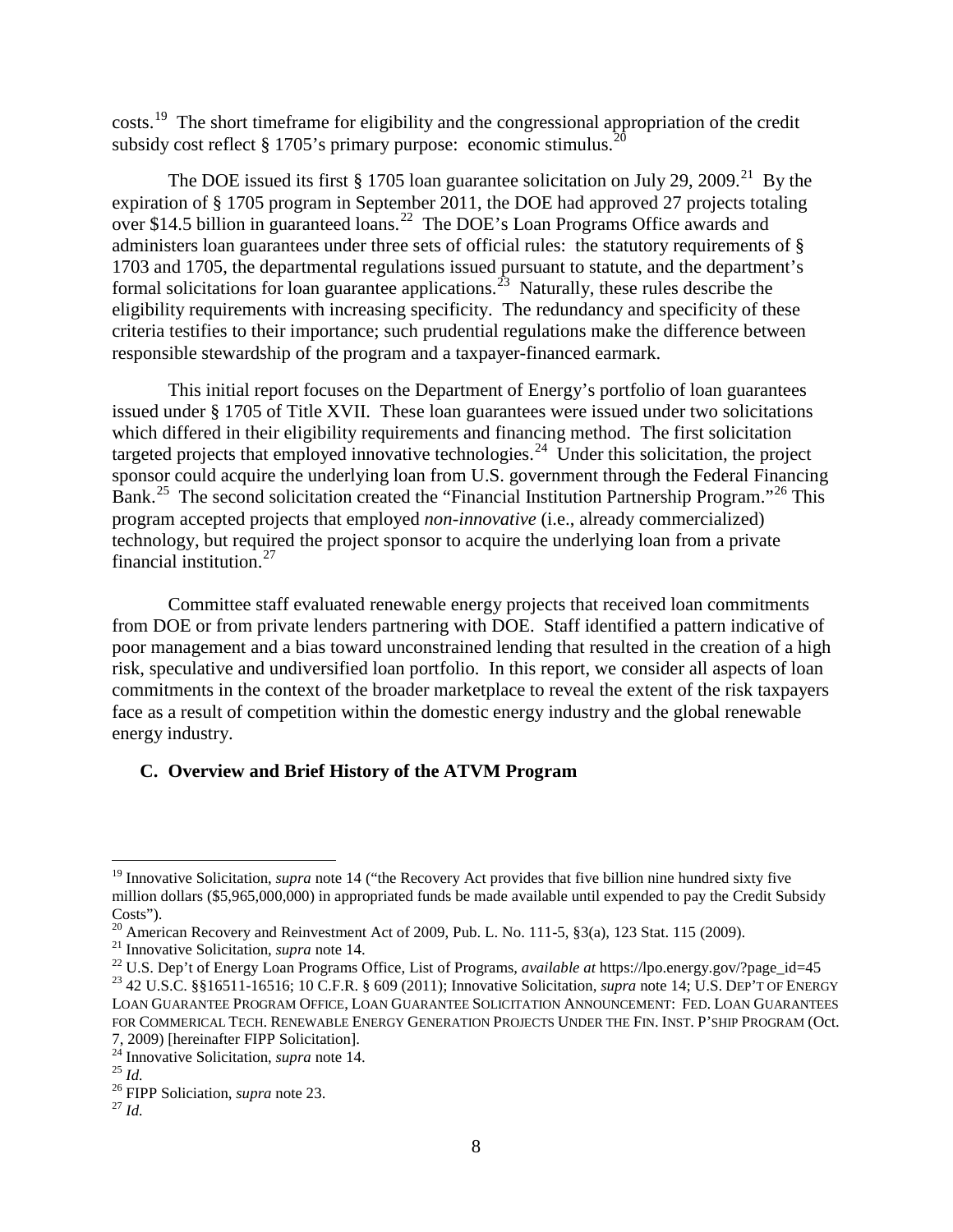The Advanced Technology Vehicle Manufacturing (ATVM) Program was created in 2008 as part of  $\S$  136 of the Energy Independence and Security Act of 2007.<sup>28</sup> According to the U.S. Department of Energy (DOE), the purpose of the ATVM Program is to provide "direct loans to support the development of advanced technology vehicles and associated components in the United States."[29](#page-8-1) The Energy Independence and Security Act set aside \$25 billion for direct loans and appropriated another \$7.5 billion to support these loans.<sup>30</sup> To qualify for a direct loan under the ATVM Program, the project and the sponsoring company must meet several criteria. First, in order to be eligible for a loan a company must either manufacture an advanced technology vehicle (ATV) or manufacture components for ATVs. Companies must also be "financially viable without the receipt of additional federal funding for the proposed project other than the ATVM loan."[31](#page-8-3) DOE defines "advanced technology vehicle" as a light duty vehicle that meets Clean Air Act regulations established by the U.S. Environmental Protection Agency (EPA) and is 125 percent of the average of the Corporate Average Fuel Economy  $(CAFE)$  for similar vehicles.<sup>32</sup> The loan must finance the reequipping, expanding, or establishing of a manufacturing facility in the United States or the costs of engineering integration performed in the United States.<sup>[33](#page-8-5)</sup>

As of February 2012, the ATVM Program loaned \$8.3 billion to five projects.<sup>34</sup> Most notably, two of the largest companies in the country, Ford Motor Company and Nissan North America, received over \$7.3 billion to retool and upgrade manufacturing facilities for vehicles that were deemed ATVs by DOE.<sup>[35](#page-8-7)</sup> Fisker Automotive and Tesla Motors received \$529 million and \$465 million, respectively, from the ATVM program.<sup>36</sup> Fisker produces plug-in hybrid electric vehicles in a manufacturing plant in Delaware.[37](#page-8-9) Its first vehicle, the Karma, costs well over \$100,000 to purchase.<sup>[38](#page-8-10)</sup> Tesla produces three models of plug-in electric cars at its manufacturing plant in California. Finally, The Vehicle Production Group LLC received a \$50 million loan to support the creation of a factory-built wheelchair vehicle that runs on compressed natural gas.<sup>[39](#page-8-11)</sup> DOE had conditionally granted a loan of \$730 million to Severstal North America, a steel subsidiary of OAO Severstal, a multi-billion dollar Russian company, to produce

<span id="page-8-0"></span><sup>&</sup>lt;sup>28</sup> Advanced Technology Vehicles Manufacturing Incentive Program, 73 Fed. Reg. 66,721, 66,722 (Nov. 12, 2008) (to be codified at 10 C.F.R. pt. 611).

<span id="page-8-1"></span><sup>29</sup> U.S. Dep't of Energy Loan Programs Office, Description of ATVM program, *available at* https://lpo.energy.gov/?page\_id=43

<span id="page-8-2"></span><sup>30</sup> Advanced Technology Vehicles Manufacturing Incentive Program, 73 Fed. Reg. 66,721, 66,722 (Nov. 12, 2008) (to be codified at 10 C.F.R. pt. 611). <sup>31</sup> U.S. Dep't of Energy Loan Programs Office, Description of ATVM program, *available at*

<span id="page-8-3"></span>https://lpo.energy.gov/?page\_id=43

<span id="page-8-4"></span><sup>&</sup>lt;sup>32</sup> Advanced Technology Vehicles Manufacturing Incentive Program, 73 Fed. Reg. 66,721, 66,722 (Nov. 12, 2008) (to be codified at 10 C.F.R. pt. 611). <sup>33</sup> U.S. Dep't of Energy Loan Programs Office, Description of ATVM program, *available at*

<span id="page-8-5"></span>https://lpo.energy.gov/?page\_id=43<br> $^{34}$  *Id.*<br> $^{35}$  *Id.* 

<span id="page-8-7"></span><span id="page-8-6"></span>

<span id="page-8-8"></span><sup>&</sup>lt;sup>36</sup> U.S. Dep't of Energy Loan Programs Office, Projects: Fisker Automotive, *available at* 

https://lpo.energy.gov/?projects=fisker-automotive; U.S. Dep't of Energy Loan Programs Office, Projects: Tesla<br>Motors, available at https://lpo.energy.gov/?projects=tesla-motors

<span id="page-8-9"></span><sup>&</sup>lt;sup>37</sup> Mike Ramsey and Neal E. Boudette, *Fisker Hires Former Chrysler CEO*, WALL ST. J., Feb. 29, 2012. <sup>38</sup> *Id*.

<span id="page-8-11"></span><span id="page-8-10"></span><sup>39</sup>U.S. Dep't of Energy Loan Programs Office, Projects: The Vehicle Production Group LLC, *available at* https://lpo.energy.gov/?projects=the-vehicle-production-group-llc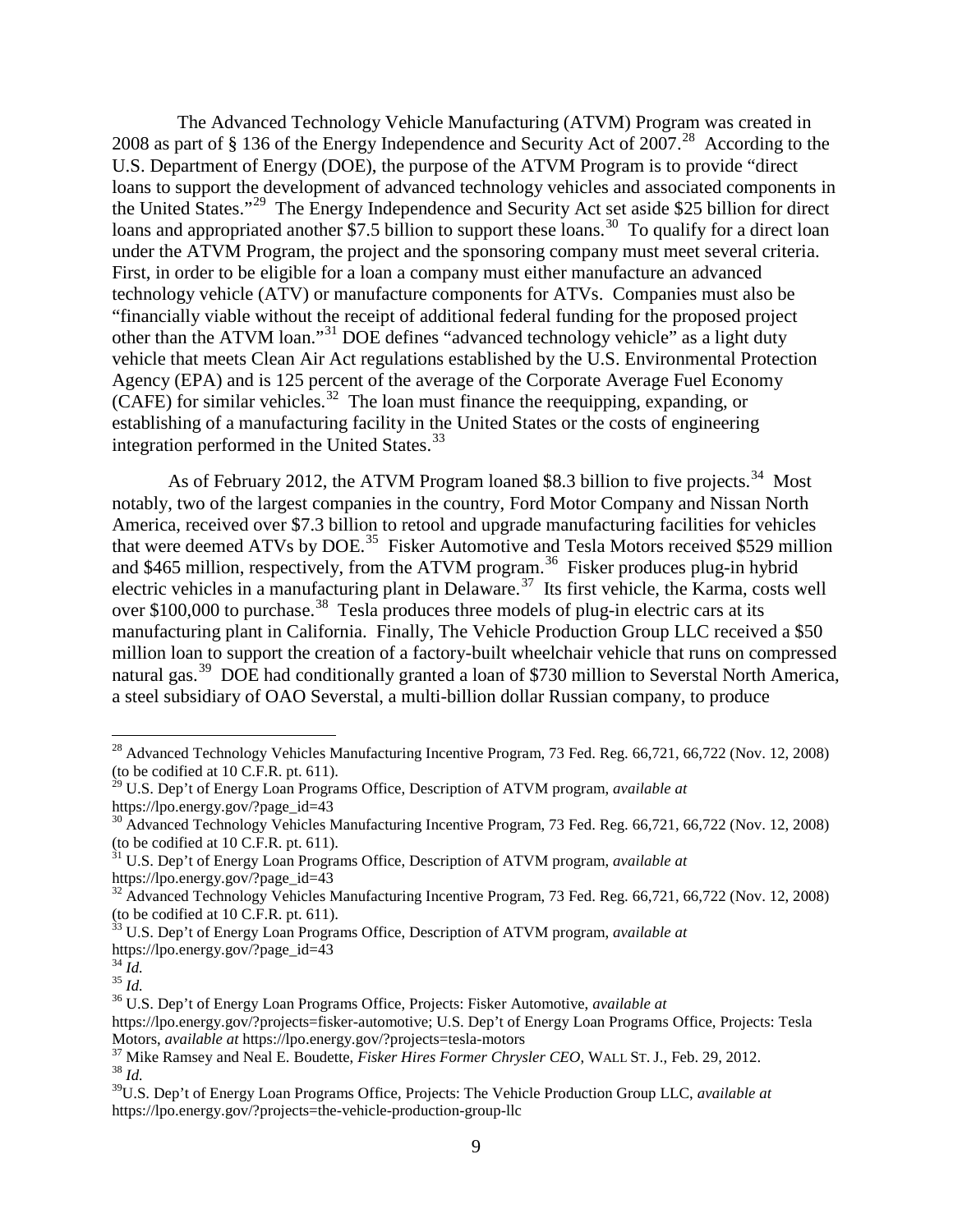advanced high strength steel (AHSS) used to make component parts for ATVs.<sup>40</sup> Almost 100 companies have applied for loans through the program; however, an overwhelming majority still await a decision from DOE on the status of their applications.<sup>[41](#page-9-1)</sup>

## **II. The DOE Portfolio of Loan Commitments**

DOE committed to issuing 27 loans or loan guarantees under the § 1705 program. These loan commitments total in excess of \$16 billion. At the outset, the ratings agencies rated 23 of these loans as non-investment grade categories, also known as "Junk," due to their poor credit quality, while the other four were rated BBB, which is at the lowest end of the "investment" grade of categories. Overall, DOE's 1705 portfolio's initial unweighted average rating was BB-, which is considered "Junk grade." According to Fitch, a 'BB' rating is speculative and indicates an elevated vulnerability to default risk.<sup>[42](#page-9-2)</sup> Accordingly a BB- is on the low end of what are considered to be "speculative investments," barely escaping the classification of "highly speculative" investments.

<span id="page-9-0"></span> <sup>40</sup> Press Release, *Department of Energy Offers Severstal Dearborn, LLC a \$730 Million Conditional Loan Commitment for Michigan Project*, U.S. Dep't of Energy, July 13, 2011.

<span id="page-9-1"></span><sup>41</sup> Tim Logan, *Loans for Green Car Plants are in Limbo*, Stltoday.com, Mar. 16, 2012, *available at* http://www.stltoday.com/business/local/loans-for-green-car-plants-are-in-limbo/article\_89f33f3c-6ebf-11e1-89a9- 0019bb30f31a.html. 42 Fitch Ratings, Definitions of Ratings and Other Forms of Opinion (2011), *available at*

<span id="page-9-2"></span>http://www.fitchratings.com/web\_content/ratings/fitch\_ratings\_definitions\_and\_scales.pdf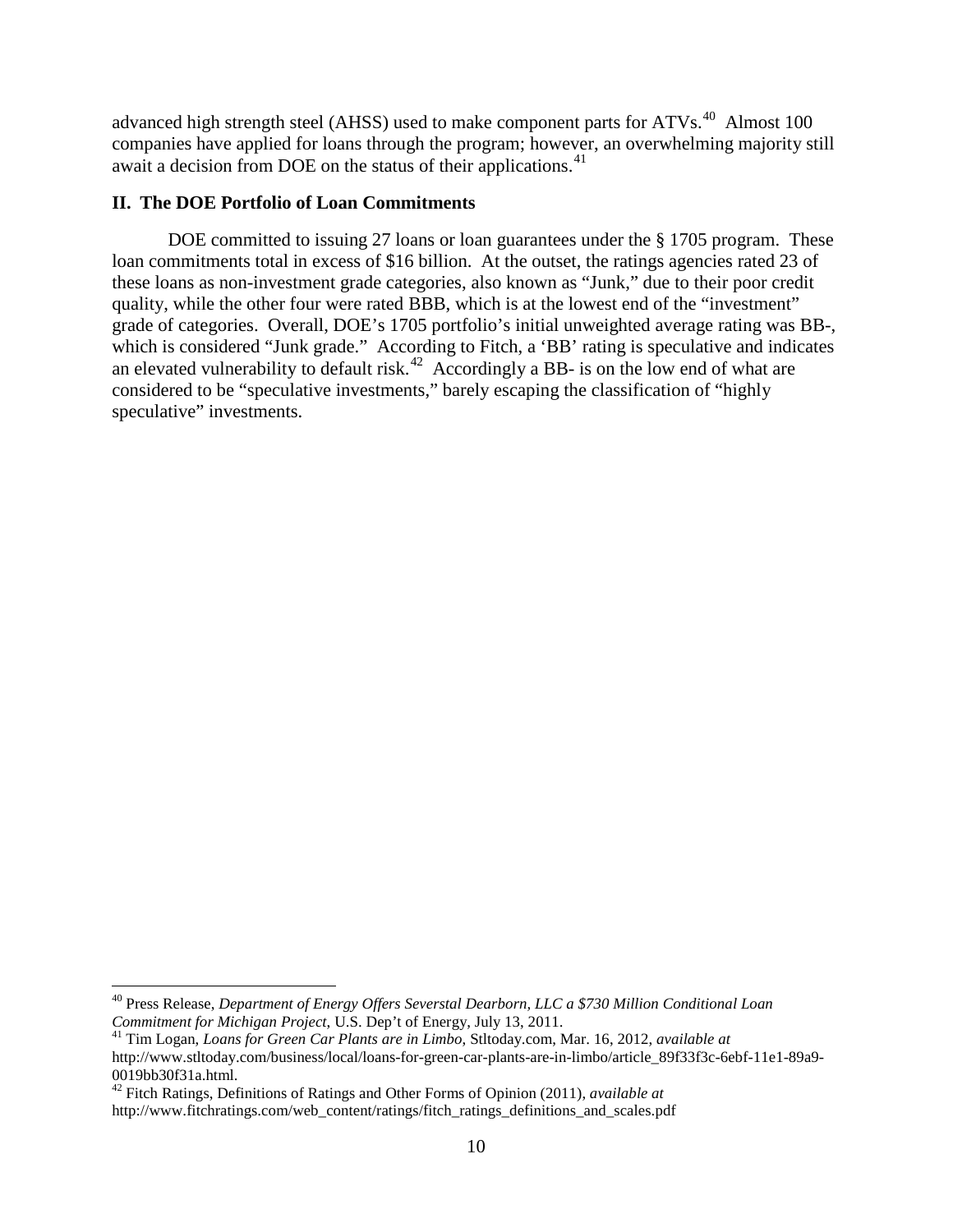|                                                 |           |      |                               |       |                     |                  |                  | <b>FIPP</b>      |
|-------------------------------------------------|-----------|------|-------------------------------|-------|---------------------|------------------|------------------|------------------|
|                                                 |           |      | <b>Parent Recovery</b>        |       | Date of             | Date of          | <b>Loan Size</b> | or               |
| Company                                         |           |      | Rating Rating Estimate Agency |       | <b>Rating</b>       | Loan             | (Millions)       | <b>FFB</b>       |
| Solyndra, Inc                                   | $BB-$     |      | 89%                           | Fitch | 8/7/2009            | Sept 2009        |                  | <b>535 FFB</b>   |
| <b>Beacon Power Corporation</b>                 | $CCC+$    |      |                               | S&P   | 4/30/2010           | Aug 2010         |                  | 43 FFB           |
| Kahuku Wind Power LLC                           | $BB+$     |      | 85-90%                        | Fitch | 5/26/2010           | <b>July 2010</b> |                  | <b>117 FFB</b>   |
| Nevada Geothermal Power Company Inc             | $BB+$     |      | 75-80%                        | Fitch | 7/20/2010           | Sept 2010        |                  | <b>78.8 FIPP</b> |
| Abound Solar                                    | B         |      | 45%                           | Fitch | 11/4/2010           | Dec 2010         |                  | <b>400 FFB</b>   |
| Caithness Shepherds Flat, LLC                   | BBB-      |      | $90 - 95%$                    | Fitch | 11/12/2010 Oct 2010 |                  |                  | 1040 FIPP        |
| Abengoa Solar, Inc (Solana)                     | $BB+$     | ΒB   | 80%                           | Fitch | 12/2/2010           | Dec 2010         | 1446 FFB         |                  |
| U.S. Geothermal, Inc (Malheur County, Oregon)   | <b>BB</b> |      | 64%                           | S&P   | 12/29/2010 Feb 2011 |                  |                  | 97 FFB           |
| Record Hill Wind, LLC                           | $BB+$     | AAA  |                               | S&P   | 1/7/2011            | Aug 2011         |                  | <b>102 FFB</b>   |
| LS Power (Transmission Line project)            | $BB+$     |      | 90-95%                        | Fitch | 1/21/2011           | Feb 2011         |                  | <b>343 FFB</b>   |
| BrightSource Energy, Inc - Ivanpah I            | $BB+$     |      | 55%                           | Fitch | 1/25/2011           | Apr 2011         | <b>1600 FFB</b>  |                  |
| BrightSource Energy, Inc - Ivanpah II           | <b>BB</b> |      | 55%                           | Fitch | 1/25/2011           | Apr 2011         |                  | <b>FFB</b>       |
| BrightSource Energy, Inc - Ivanpah III          | $BB+$     |      | 55%                           | Fitch | 1/25/2011           | Apr 2011         |                  | <b>FFB</b>       |
| NRG Solar, LLC (Agua Caliente)                  | $BB+$     | $B+$ | 90-95%                        | Fitch | 5/13/2011           | Aug 2011         |                  | <b>967 FFB</b>   |
| SoloPower Inc                                   | $CCC+$    |      |                               | S&P   | 7/11/2011           | Aug 2011         |                  | <b>197 FFB</b>   |
| NextEra Energy Resources, LLC (Genesis Solar)   | BBB+      | BBB+ | 84.50%                        | S&P   | 7/21/2011           | Aug 2010         | 681.6 FIPP       |                  |
| Cogentrix of Alamosa, LLC                       | B         |      | 44-55%                        | Fitch | 7/22/2011           | Sept 2011        |                  | 90.6 FFB         |
| 1366 Technologies Inc                           | B         |      | 65-70%                        | Fitch | 7/25/2011           | Sept 2011        |                  | <b>150 FFB</b>   |
| Abengoa Solar, Inc (Mojave Solar)               | BB        | BB   | 70-75%                        | Fitch | 7/27/2011           | Sept 2011        | <b>1200 FFB</b>  |                  |
| Granite Reliable Power, LLC                     | BB        | BBB- | 75-80%                        | Fitch | 8/10/2011           | Sept 2011        | 135.12 FIPP      |                  |
| Ormat Nevada, Inc                               | <b>BB</b> |      |                               | S&P   | 8/13/2011           | Sept 2011        |                  | <b>280 FIPP</b>  |
| Exelon (Antelop Valley Solar Ranch)             | BBB-      | $A-$ | 90-95%                        | Fitch | 8/17/2011           | Sept 2011        |                  | <b>646 FFB</b>   |
| SolarReserve Inc, LLC (Crescent Dunes)          | BB        |      | 80-85%                        | Fitch | 8/19/2011           | Sept 2011        |                  | <b>737 FFB</b>   |
| Prologis (Project Amp)                          | BB        | $B+$ | 80-90%                        | Fitch | 8/21/2011           | Sept 2011        |                  | 1120 FIPP        |
| Mesquite Solar I, LLC (Sempra Mesquite)         | $BB+$     | BBB+ | 80-85%                        | Fitch | 8/23/2011           | Sept 2011        |                  | <b>337 FFB</b>   |
| NRG Energy (California Valley Solar Ranch)      | $BB+$     | B+   | 85-90%                        | Fitch | 8/23/2011           | Sept 2011        | <b>1237 FFB</b>  |                  |
| NextEra Energy Resources, LLC (Desert Sunlight) | BBB-      | A-   | 85-90%                        | Fitch | 8/24/2011           | Sept 2011        | 1199.2 FIPP      |                  |
| Abengoa Bioenergy Biomass of Kansas LLC         | CCC       | BB   | 65-70%                        | Fitch | 8/26/2011           | Aug 2010         | 132.4 FFB        |                  |

Within the range of non-investment grade credit risk, six of the Junk loans were rated at the lower tiers of the range. Specifically, these six projects or loans received ratings within either the "B" or "CCC" categories under the Fitch or Standard and Poor's classifications.

Despite lending to highly speculative and troubled projects, the government only charged those green energy firms its own cost to borrow money. In other words, the government sought no profit or compensation for credit risk. Given the extent of losses already apparent, the failure to seek any compensation for credit risk inevitably means the taxpayer will lose substantial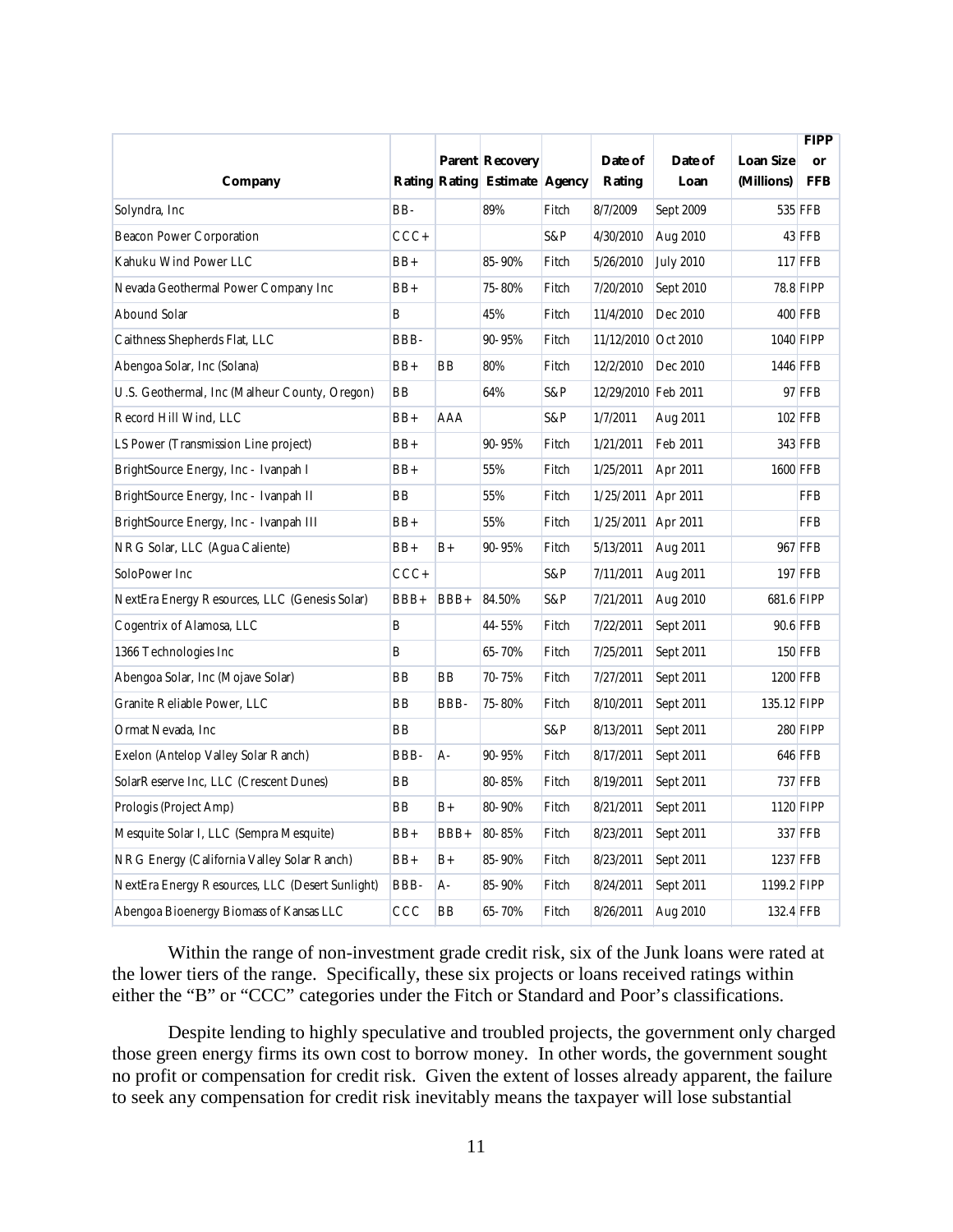funds. This is distinguishable from normal business practices, where banks or investment firms charge a premium or require more upfront capital as a condition for agreeing to finance riskier projects; thus, if the project were to go completely under, the banks would have some capital to show for the losses.

## **A. DOE's High Risk Loan Portfolio**

At an October 2011 press conference, after the collapse of Solyndra, President Obama commented on the 1705 loan portfolio saying that "we knew from the start that the loan guarantee program was going to entail some risk, by definition. If it was a risk-free proposition, then we wouldn't have to worry about it. But the overall portfolio has been successful."<sup>[43](#page-11-0)</sup> However, the risk conceded by President Obama is larger than he or Secretary Chu have publically acknowledged. Left unsaid is the continuing and mounting risks taxpayers face with each additional disbursement of funds.

As this report reveals, it appears that taxpayer losses associated with Solyndra are just the tip of the iceberg. Clues warning of this risk have been apparent from the inception of the program. This does not bode well for the future of DOE's loan portfolio. Moreover, most of the energy projects funded under 1705 continue construction or just plan to begin construction. As projects proceed and spend their capital, additional weaknesses will be exposed and more loan recipients will begin to fail.

Secretary Chu has done very little to mitigate these risks. In the first instance, DOE failed to abide by the number one investment rule of thumb – diversify your portfolio. Instead of making investments in a broad range of emerging technologies, DOE sunk 80% of its funds into either solar manufacturing or solar generation projects.<sup>[44](#page-11-1)</sup> This overemphasis on one type of technology leaves taxpayers vulnerable to changes in the market for solar energy. After Solyndra collapsed, Energy Secretary Steven Chu claimed that "this company and several others got caught in a very, very bad tsunami" and then blamed China and the recession in Europe.<sup>[45](#page-11-2)</sup> Secretary Chu neglected to mention the extraordinarily clear warning by Fitch Ratings (Fitch) *prior* to DOE's commitment. Specifically, Fitch stated:

> [C]hanges in business or economic conditions center upon the intermediate and longer term pricing of PV solar panels which are now under extreme competitive pressures. Fitch expects PV pricing pressures throughout the term of the DOE loan and this factor will be the largest challenge facing Solyndra and the largest credit risk incurred in repayment of the Fab 2 loan according to its terms. [46](#page-11-3)

As the above excerpt reveals, prior to approving Solyndra, Fitch warned DOE that extreme competition within the solar panel market threatened pricing of solar panels in the coming months and years and that this was the greatest risk to Solyndra's survival. Even

<span id="page-11-0"></span><sup>&</sup>lt;sup>43</sup> News Conference by the President, The White House (October 6, 2011), *available at:*  $http://www.whitehouse.gov/the-press-office/2011/10/06/news-conference-president.$ 

<span id="page-11-1"></span>

<sup>&</sup>lt;sup>44</sup> U.S. Dep't of Energy, Loan Program office, Our Projects, *available at https://lpo.energy.gov/?page\_id=45*<br><sup>45</sup> Matthew Wald, *Panel Hears Defense of Loan to Solyndra*, N.Y. TIMES, Nov. 17, 2011, *available at:* 

<span id="page-11-3"></span><span id="page-11-2"></span>http://www.nytimes.com/2011/11/18/business/energy-environment/energy-secretary-defends-solyndra-loan.html.<br><sup>46</sup> Solyndra rating report letter to Wilbeur Stover, FitchRatings, p.1 (August 7, 2009).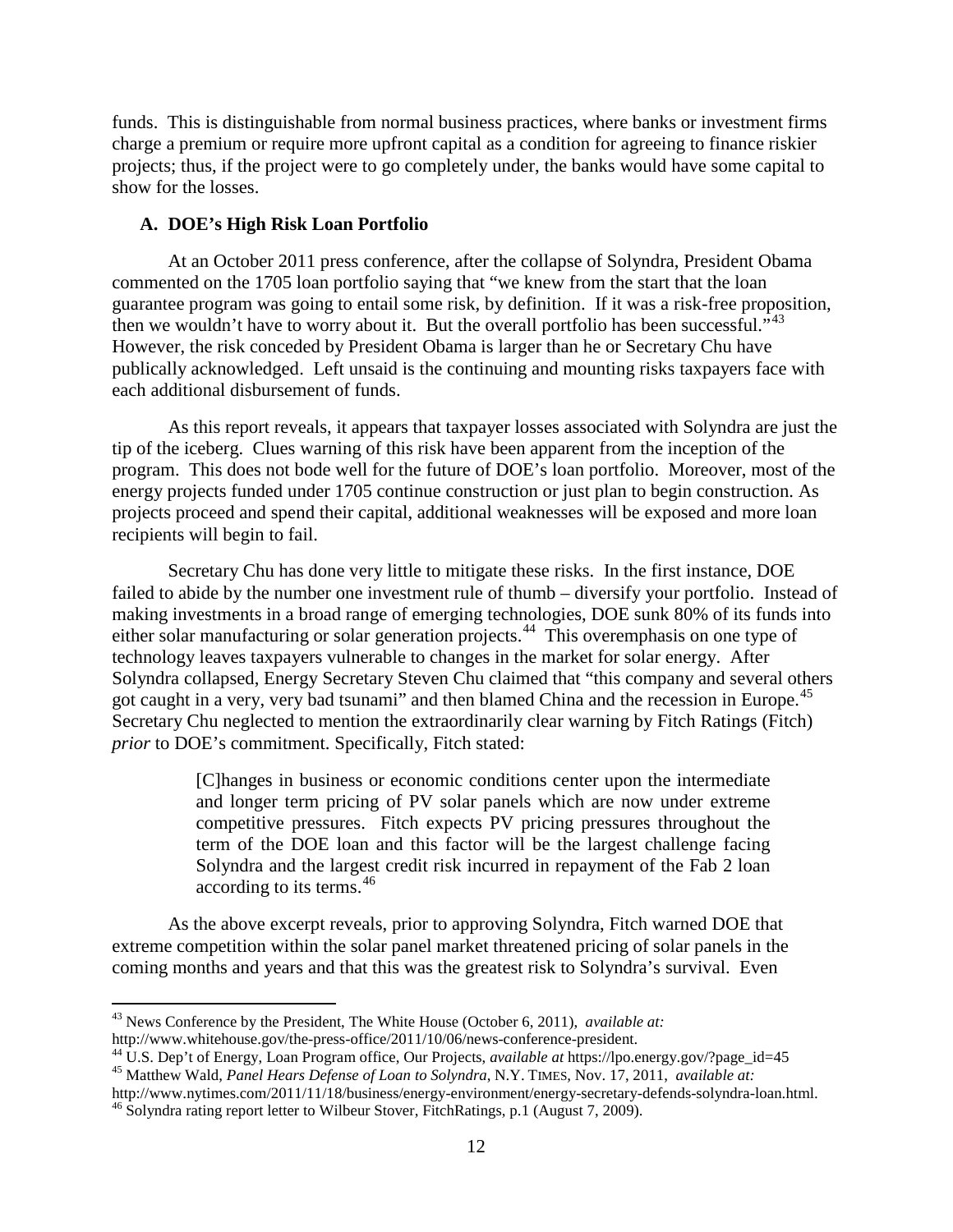knowing this, DOE chose to invest billions of taxpayer dollars despite the clear warning - 16 of the 27 section 1705-backed projects employed solar technology, $47$  the very technology that experts were warning about. These loans for solar projects totaled more than \$13 billion – more than 80% of the total portfolio. DOE also concentrated its investments in two solar companies in particular, Abengoa and First Solar, to such an extent that financial troubles with either company would affect a significant portion of the loan portfolio. In addition to over investing in solar, the Federal government also permitted "double dipping," wherein a company received multiple federal grants and loans to cover the cost of a project, thereby reducing the company's "skin in the game." DOE also allowed large and financially sound parent entities to undercapitalize their loan guarantee projects, which effectively shifted the risk away from the company to the taxpayer. It appears that for most DOE loan recipients, a low cost loan, in and of itself was insufficient to attract private investors.

In compiling this report, staff considered many troubling issues that deserve attention, yet, because of the magnitude of problems associated with this program, only a share of the concerns could be investigated. Committee staff, therefore, considers this an initial report. The following sections examine the various actions that DOE took while building its financially vulnerable portfolio that jeopardizes billions in taxpayer funds.

## **B. Major Risk Factors to the Loan Portfolio**

### *1. Falling Natural Gas Prices Hurt Renewable Projects*

In addition to the poor credit risk determinations of 1705 recipients, the falling price of natural gas poses a material risk to the sustainability of these renewable energy projects. This section of the report attempts to explain how the market for natural gas has evolved and how it interacts with the market for renewable technologies.

Advances in hydraulic fracturing ("fracking") technology over recent years dramatically improved domestic natural gas and natural gas liquids production. Over the past few months, in particular, this increase in production resulted in an extraordinary decline in the domestic price of natural gas, substantially widening the efficiency gap between fossil fuels and renewable technologies. [48](#page-12-1) In other words, natural gas has become so cheap that other energy technologies are having difficulty competing, even after federal subsidies.

The high price of oil incentivizes fracking for natural gas liquids, which supply valuable raw materials to oil refiners.<sup>[49](#page-12-2)</sup> In areas where fracking produces both natural gas and gas liquids, frackers often produce natural gas at a loss, but, in the aggregate, profit due to the high price of gas liquids.<sup>[50](#page-12-3)</sup> This unique result reduces the responsiveness of natural gas producers to the price

<span id="page-12-2"></span><sup>49</sup> See Natural Gas Supply Ass'n, Processing Natural Gas, *available at* 

http://www.naturalgas.org/naturalgas/processing\_ng.asp#seperateng; *see also* Emanuel V. Ormonde, IHS Inc.,

<span id="page-12-1"></span><span id="page-12-0"></span> <sup>47</sup> U.S. Dep't of Energy, Loan Program office, Our Projects, *available at* https://lpo.energy.gov/?page\_id=45 <sup>48</sup> *See* U.S. Energy Info. Admin., Monthly Natural Gas Gross Withdrawals, *available at* 

<span id="page-12-3"></span><sup>&</sup>lt;sup>50</sup>See Peter Gardett, AOL Energy, A Little Liquid Gas and Oil Goes a Long Way for Energy Producers (Feb. 17, 2012), *available at* http://energy.aol.com/2012/02/17/a-little-liquid-gas-and-oil-goes-a-long-way-for-energyproducers/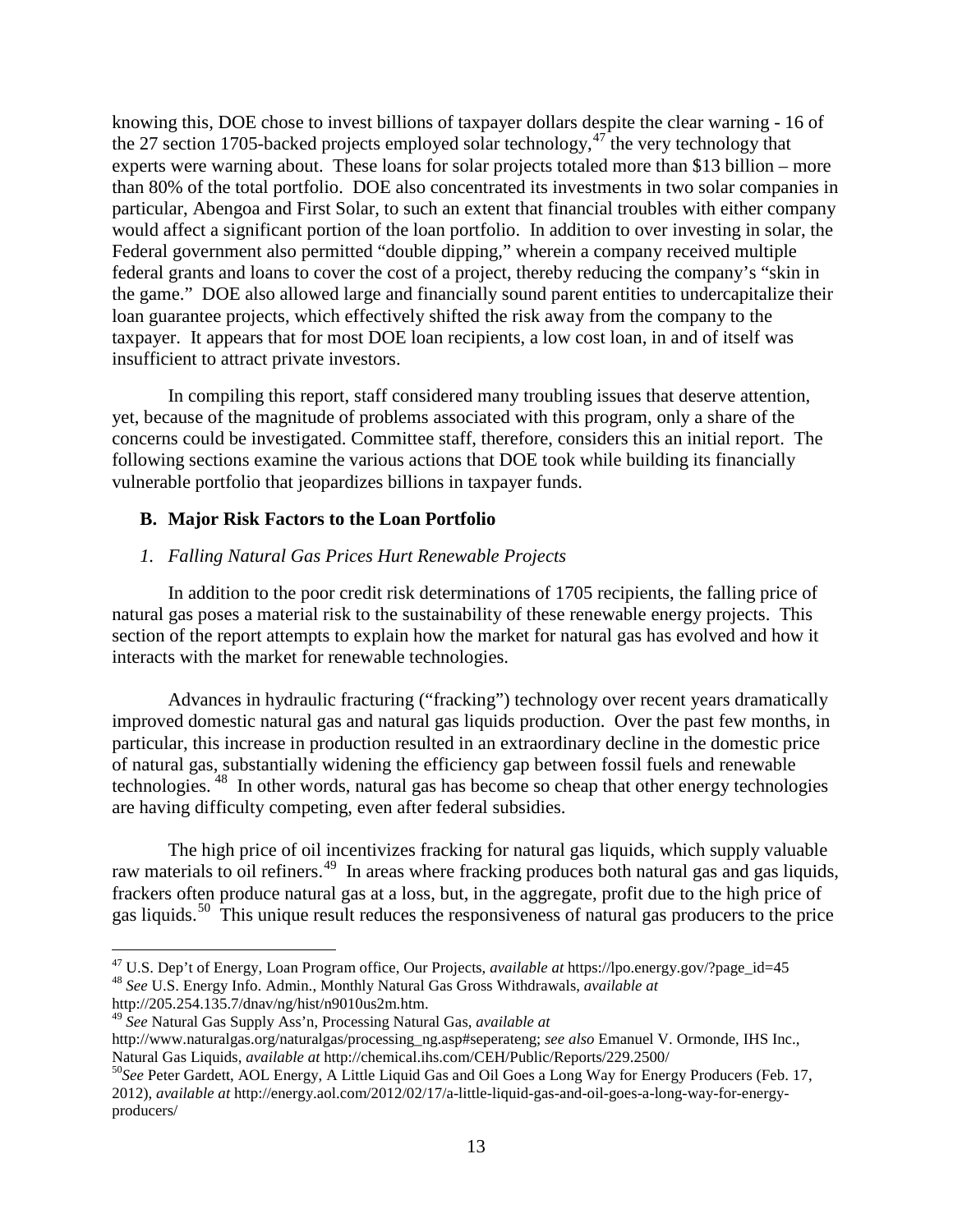of natural gas. This ability to continue to profit from the premium price of gas liquids changes the economics of natural gas production enabling a secular decline in natural gas prices.

The resulting low natural gas price reduces the market price for power generation in most areas, as natural gas fired generators usually set the market clearing price. Below is a chart reflecting natural gas prices since  $1992$ <sup>[51](#page-13-0)</sup> Today's low prices for natural gas have not been seen since the 1990's and, when adjusted for inflation are at historically low levels. While this is good news for consumers of electricity who will benefit from lower rates, this is bad news for the renewable energy industry.



# *a. Low Natural Gas Prices Reduce Power Purchase Agreement Revenues for Renewable Projects*

As natural gas powered generation provides the market clearing price in most regions within the United States, the recent drop in natural gas prices lowered market prices for power. These falling power prices reduce the expected value of anticipated Power Purchase Agreements (PPAs), which are agreements that provide power purchasers, such as utilities and suppliers of energy, such as renewable energy generators, with certainty over future prices. The energy industry relies on PPAs to manage risks associated with the purchase and sale of power. The pricing of PPAs largely depends on expectations with regard to future power prices. The recent

<span id="page-13-0"></span> <sup>51</sup> Federal Reserve Bank of St. Louis, Economic Data, Natural Gas Price: Henry Hub, Louisiana, *available at* http://research.stlouisfed.org/fred2/series/GASPRICE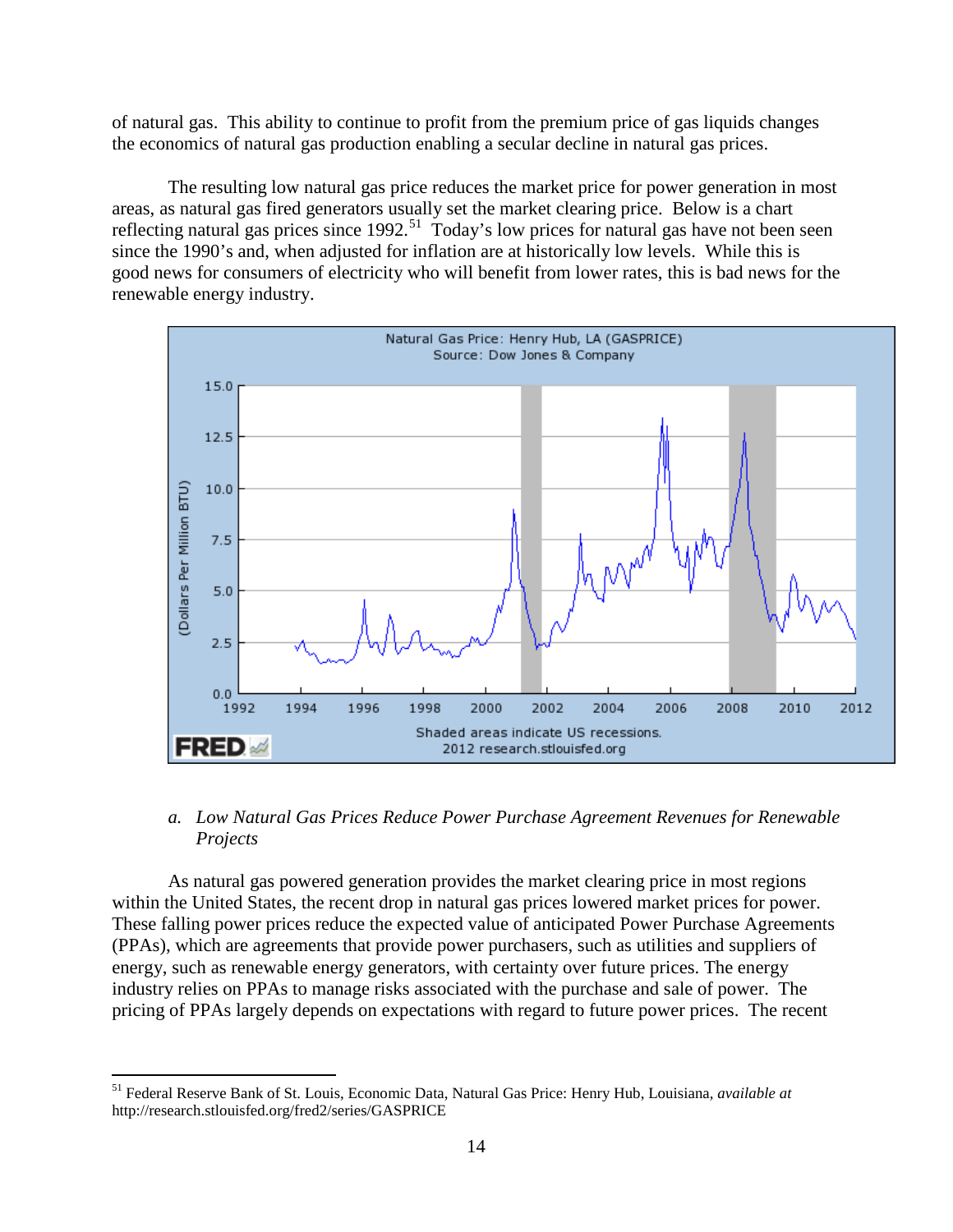collapse in natural gas prices reduced the potential revenue for PPAs that have not yet been executed.

Lower natural gas prices increase the risks of renewable energy projects that have not yet entered into long term contracts to sell the power they expect to generate because buyers of their product now have cheaper options. Project Amp and other projects that fail to meet benchmarks necessary to maintain a PPA, suffer the risk that they cannot negotiate agreements sufficient to support the cost of the renewables project, even with the benefit of multiple substantial subsidies.

Accordingly, it is reasonable to expect utilities to seek an exit from expensive PPAs whenever the renewable company fails to meet certain benchmarks, whether those benchmarks relate to commercial operation date, insufficient output, reliability or other variables. In other words, given the falling price of power in areas where natural gas is the marginal supplier, it is reasonable to expect revenues from risky renewables projects to be at risk to these falling power prices. If a PPA with a solar producer reflects a price based on markets where \$4.00 per million British thermal unit (MMBtu) of natural gas was prevalent, the utility paying for that solar power might act on any opportunity to renegotiate or exit the unprofitable PPAs now that natural gas prices are below \$3.00. Specifically, as DOE-backed projects come online over the next few years, any failure to meet the production or capacity requirements stated in the PPA may enable the power purchaser to exit or renegotiate the contract, subjecting the renewable project to lower power prices, and thus lower revenues for the company than was predicted at the time DOE negotiated the loan agreement.

In other words, given that power prices have fallen since these projects executed PPAs, there is substantial risk that the power purchasers will find a way out from the PPAs they entered into with the renewable projects. A PPA provides the renewable project security that it will earn a specific amount of revenue. If a party, such as a Utility, that is purchasing power from the renewables project can find a way out of the PPA, this places the revenue of the project at risk. If the renewable projects are forced to renegotiate at current market prices, they will suffer a substantial loss of revenue.

This is particularly concerning in the case of newer technologies, where many of these projects may fail to achieve target operation dates, or may not generate as much power as the contract requires simply as a matter of not having enough experience with the newer technology. Given this risk, many of these projects face the danger of losing the benefit of a higher priced PPA. One good example comes from the recent reports that First Solar's solar panels are suffering higher failure rates in the desert. This unexpected underperformance will reduce the output of their plants. Such output is a key performance variable considered in the PPA.

#### *b. Low Gas Prices Reduce Demand for Solar Panels*

Falling market prices for power as described above impacts all aspects of renewable projects. Despite solar panel prices, the *demand* for solar panels declines as the relative economic benefits of their installation fall. Solar companies currently suffer from excessive competition in panel manufacturing, and also likely face decreasing demand as a result of the competition from cheaper natural gas generation. To the extent low natural gas prices persist,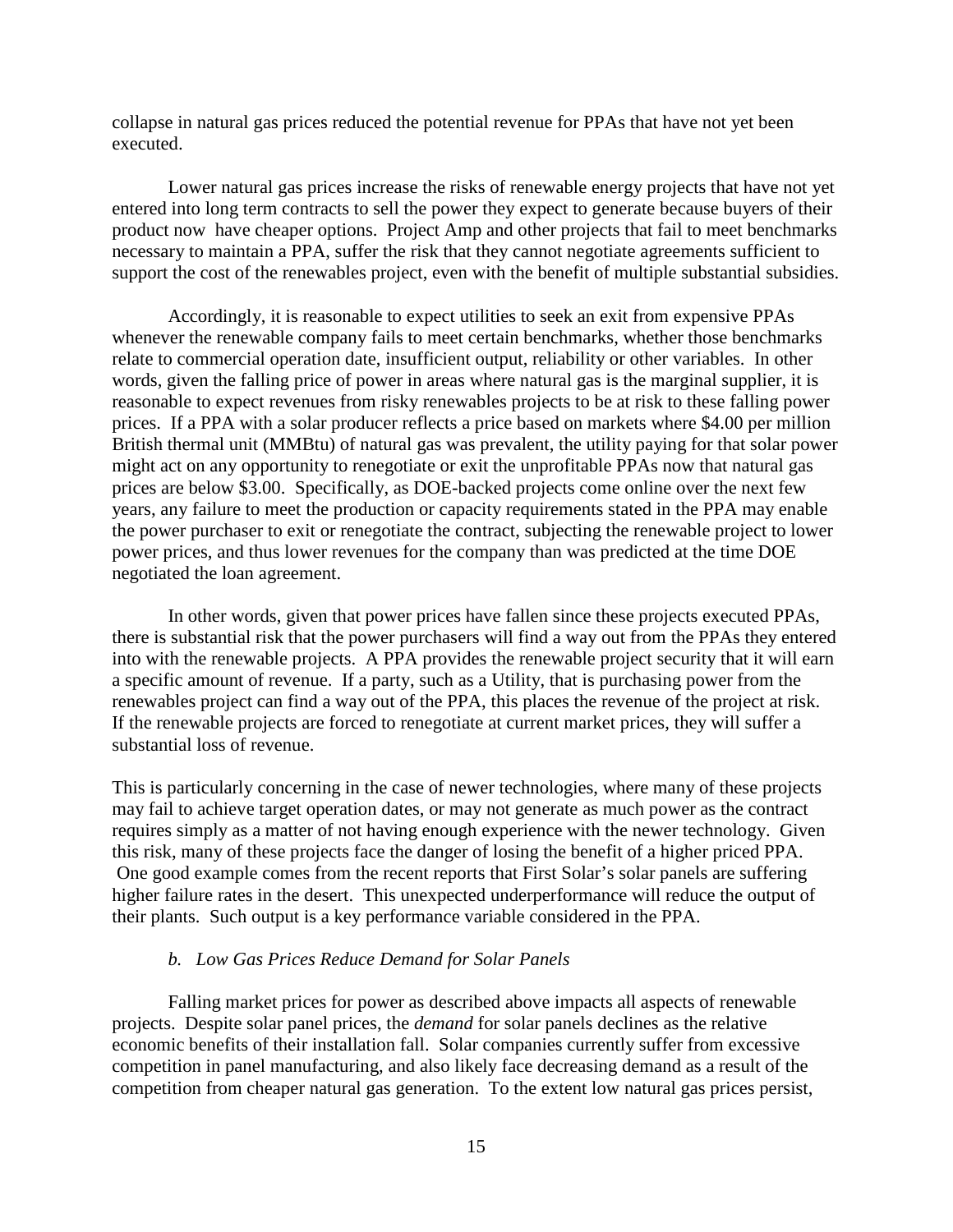this represents a sea-change that threatens the viability of all solar manufacturing investment that DOE and Treasury subsidized.

# **2. DOE's Failure to Diversify**

## *a. DOE Overinvests in Solar Manufacturing despite Ample Warnings*

DOE should have averted some of the risks it created in its portfolio by diversifying its investments across renewable energy technologies. DOE's investment in multiple solar manufacturers added to a heated global competition that was already creating an excessive supply of solar panels. These manufacturers were forced to compete both against each other and other solar companies worldwide. As a result, the average selling price per watt for solar panels has continued its decline.

Despite Solyndra's fall, there remains excessive competition in the manufacturing of solar panels. Just this past month, both Abound Solar and First Solar cut solar panel production globally, reflecting this excessive supply and heated competition.<sup>[52](#page-15-0)</sup> While U.S. solar generation projects can take advantage of falling panel prices to offset a share of the impact of reduced power prices, it appears solar *manufacturers* that suffer both supply and demand shocks can only survive through continued provision of subsidies. Unfortunately for these manufacturers, there is growing evidence that the subsidies are drying up.

With regard to subsidies on a global scale, Germany, the leader in solar subsidies, having invested over \$130 billion to date, is now giving up the habit. According to news reports:

Germany once prided itself on being the "photovoltaic world champion", doling out generous subsidies—totaling more than \$130 billion, according to research from Germany's Ruhr University—to citizens to invest in solar energy. But now the German government is vowing to cut the subsidies sooner than planned and to phase out support over the next five years. What went wrong?

Using the government's generous subsidies, Germans installed 7.5 gigawatts of photovoltaic capacity last year, more than double what the government had deemed "acceptable." It is estimated that this increase alone will lead to a \$260 hike in the average consumer's annual power bill.

According to Der Spiegel, even members of Chancellor Angela Merkel's staff are now describing the policy as a massive money pit. Philipp Rösler,

<span id="page-15-0"></span> <sup>52</sup> Cassandra Sweet and Ryan Tracy, *Loan Reicipient Abound to Cut Jobs, Retool Colorado Factory*, WALL ST. J., Feb. 29, 2012, available at http://online.wsj.com/article/BT-CO-20120229-719672.html; Ehren Goossens, *Solar Suppliers Head for First Demand Drop as Subsidy Cut*, BLOOMBERG NEWS, Mar. 9, 2012, *available at* http://www.bloomberg.com/news/2012-03-09/solar-panel-sales-seen-dropping-first-time-in-decade-feeding-glutenergy.html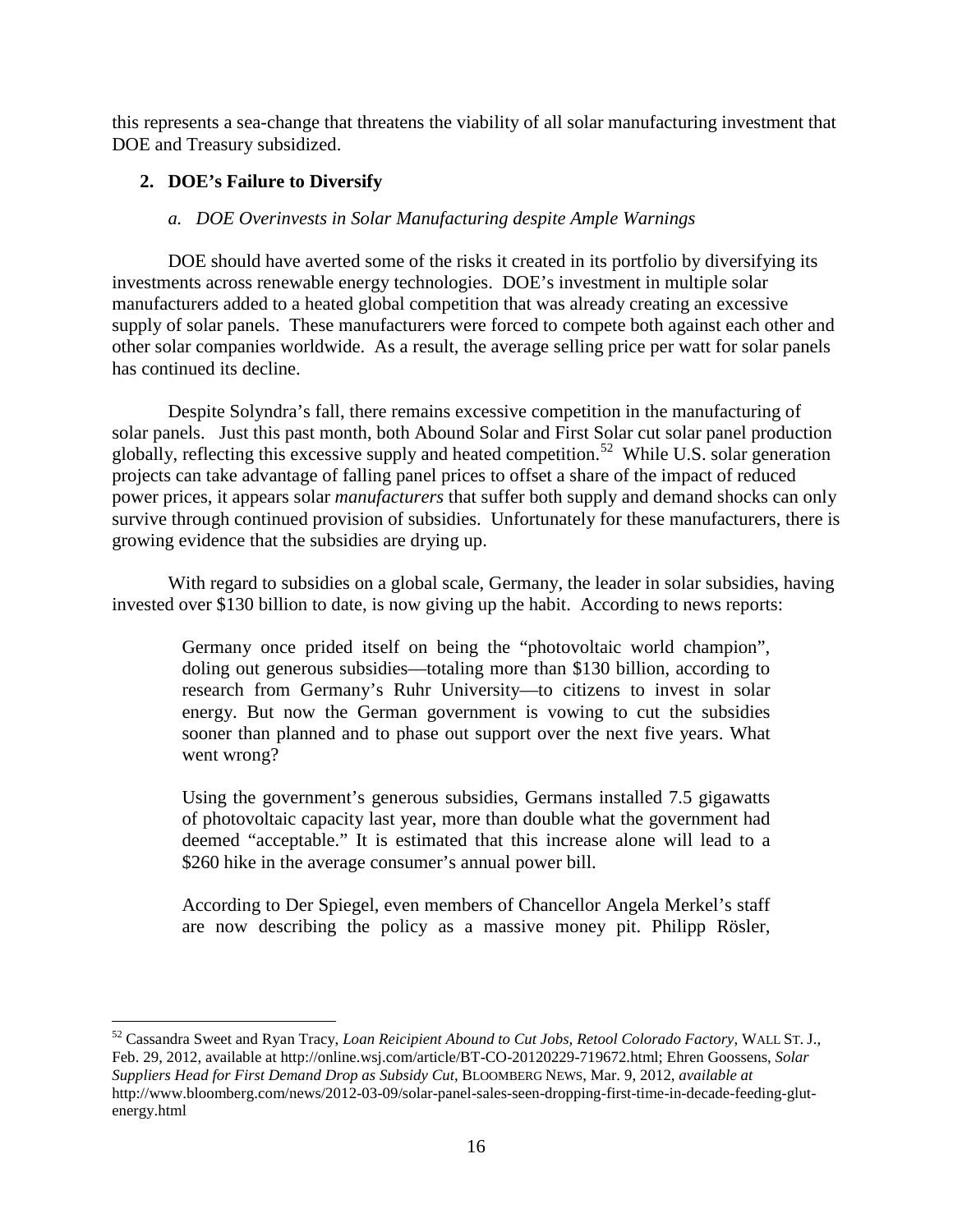Germany's minister of economics and technology, has called the spiraling solar subsidies a "threat to the economy."<sup>[53](#page-16-0)</sup>

 The ratings agencies fully informed the DOE of their expectations for falling panel prices due to excessive global competition. Both Germany and the U.S. appear to be phasing out subsidies over the coming years, and this should eventually help reduce the excessive supply; however, it does so at the expense of the subsidized solar firms. In other words, the apparent cure to the oversupply is the outright shuttering of a large share of solar panel manufacturers worldwide.

#### *b. DOE Overinvested in Abengoa and First Solar Projects*

As DOE failed to diversify the portfolio sufficiently across industries, DOE also failed to diversify across award recipients. A single Spanish firm, Abengoa, received an aggregate \$2.45 billion in loans and loan guarantees plus \$818 million in Treasury cash grants.<sup>[54](#page-16-1)</sup> This reveals excessive risk and subsidies provided to a single firm via multiple subsidiaries. Abengoa has a credit rating of BB, which is considered Junk, thus making this concentration of investment in one company speculative and highly questionable. Exemplifying the risk DOE took in the case of Abengoa, Abengoa managed to obtain a DOE loan commitment for the lowest rated project across the entire DOE Junk portfolio; Abengoa Bioenergy Biomass of Kansas received an extraordinarily low CCC rating and yet the DOE approved a direct loan to the project.<sup>[55](#page-16-2)</sup>

<span id="page-16-0"></span> <sup>53</sup> Bjørn Lomborg, *Germany is cutting solar-power subsidies because they are expensive and inefficient,* SLATE, Feb. 18, 2012, *available at* 

http://www.slate.com/articles/news\_and\_politics/project\_syndicate/2012/02/why\_germany\_is\_phasing\_out\_its\_sola r\_power\_subsidies\_.html

<span id="page-16-1"></span><sup>54</sup> *See* FitchRatings credit report for Mojave Solar, LLC, dated July 27, 2011, where DOE committed to an \$862 million loan and Treasury committed to a \$340 million grant; FitchRatings credit report for Abengoa Solar, Inc.'s Solana Generating Station, dated December 2, 2010, where DOE committed to a \$1.445 billion loan guarantee and the Treasury committed to a \$455 million grant; and, FitchRatings credit report for Abengoa Bioenergy Biomass of Kansas, dated August 26, 2011, where DOE committed to a \$130 million loan and Treasury committed to a \$23 million grant.

<span id="page-16-2"></span><sup>55</sup> *See* FitchRatings credit report for Abengoa Bioenergy Biomass of Kansas, dated August 26, 2011.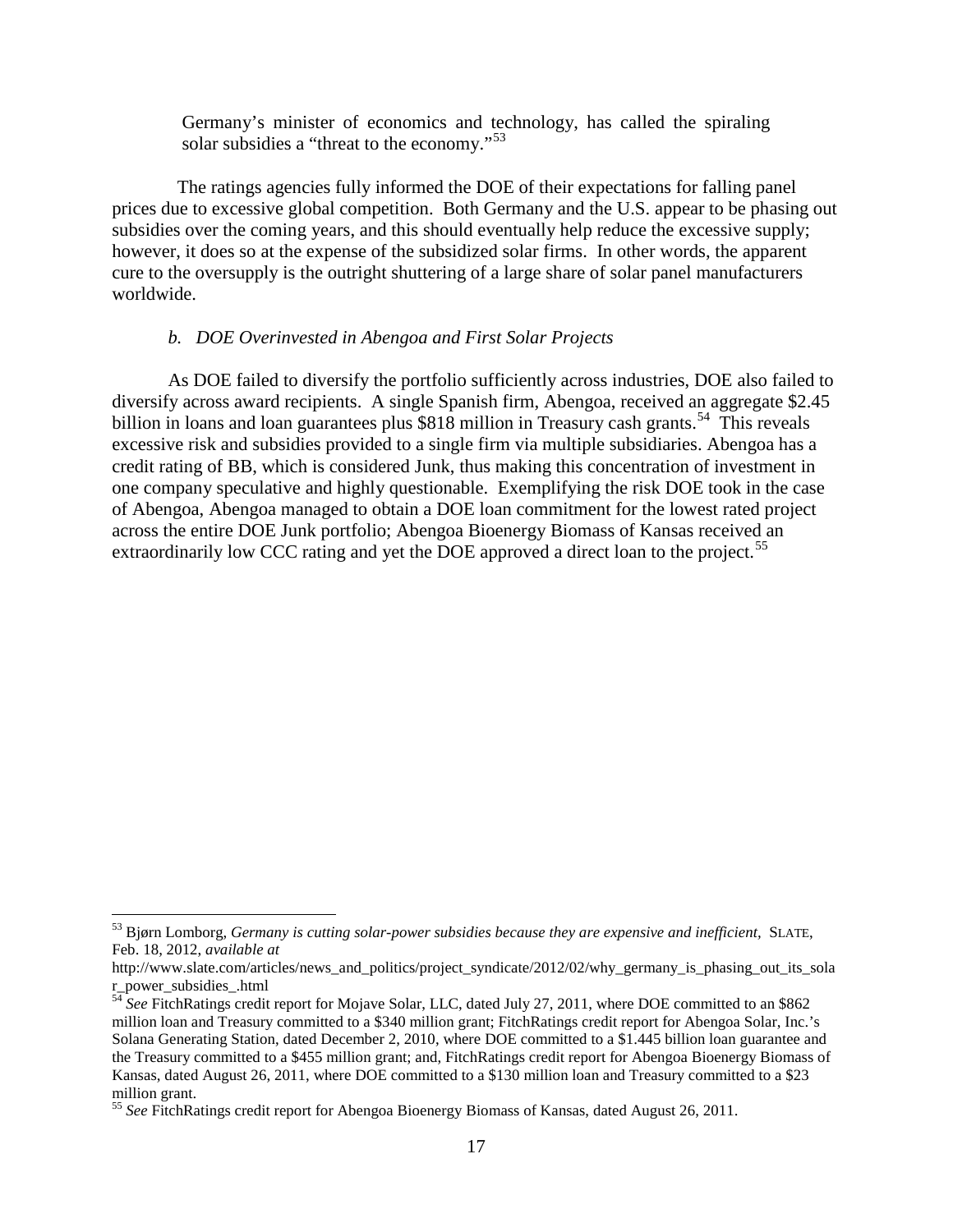

Abengoa's prospects look dim due to its investments in Europe, particularly Spain, and suffer the risk of declining subsidies as Spain contends with its own declining credit quality and the potential need for a bailout of its own government in the coming months or years. Now that Germany and Spain cut back solar subsidies, this will undoubtedly harm the European renewable investments of Abengoa.<sup>[56](#page-17-0)</sup> Even if Abengoa investments initially appeared attractive to DOE, overinvestment in this single firm will likely cause substantial harm to the taxpayer. DOE similarly overinvested in First Solar, as we describe in Section III; the taxpayer will undoubtedly suffer losses from that investment as well.

### *3. DOE Allowed "Double Dipping" – Multiple Subsidies to Single Projects*

The junk quality loan portfolio of loan guarantees amassed by DOE reflects funding that substantially exceeds the amounts loaned by DOE. To understand the full extent of funds invested into these renewable firms, all state and federal subsidies need to be considered. For example, most of the 1705 projects benefitted from multiple enormous subsidies, such as grants that covered a third of the cost to build a generation facility, low interest DOE loans, state subsidies, beneficial access to power grids and mandates that require renewable production

<span id="page-17-0"></span> <sup>56</sup> *See* Ben Sills, *Spain Halts Renewable Subsidies to Curb \$31 Billion of Debts*, BLOOMBERG NEWS, Jan. 27, 2012, *available at* http://www.bloomberg.com/news/2012-01-27/spain-suspends-subsidies-for-new-renewable-energyplants.html. *See also* Germany to Axe Solar Panel Installations by More than Half in 2012 (Jan. 19, 2012), *available at* http://www.greenworldinvestor.com/2012/01/19/germany-to-axe-solar-panel-installations-by-morethan-half-in-2012/.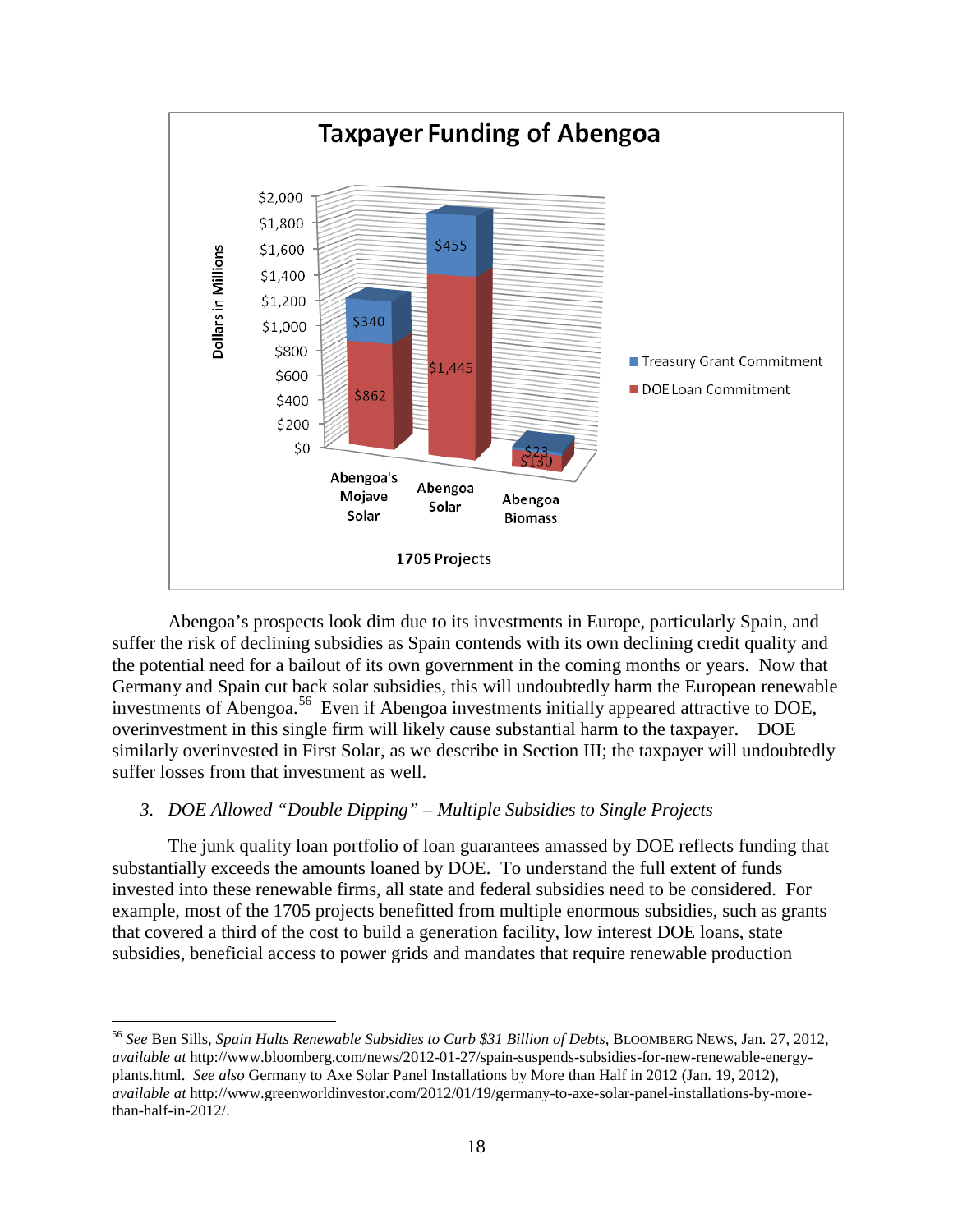known as renewable portfolio standards. Such mandates result in premium pricing for power generated by renewable technologies.<sup>[57](#page-18-0)</sup>

Even with the benefit of these massive government subsidies, DOE continues to hold a portfolio of "Junk" grade loans and commitments. This defies the natural assumption that layer upon layer of government subsidies, and billions in costless equity should at some point cause an entity to become profitable; however, given the poor quality of the DOE portfolio, this has failed to occur.

## *4. DOE Allowed Large Energy Companies to Undercapitalize Projects and Shifted Risk to Taxpayers*

Even when a company had significant assets to cover a project, DOE put the taxpayer at a greater risk because of the way they structured the guarantee. In four cases among the 27 loan guarantees and Federal Financing Bank (FFB) loans, the parent or project sponsor that sought the benefit of a loan guarantee or FFB loan had a credit rating significantly above that of the project itself. In other words, in four cases, the borrower undercapitalized the project and refused to extend a parental guarantee.

As a result, the taxpayer takes on greater risk, despite the borrowers' ability to increase funding to the project. The most egregious use of this technique was in the case of Record Hill, LLC, where AAA rated Yale University created a project with a rating of only BB+. The idea that Yale would take a substantial taxpayer subsidy and still seek to protect its remaining assets from the liabilities of Record Hill reflects Yale's view of the Record Hill project and its disregard for taxpayers. It is inconceivable that any normal bank would take these kinds of risk when loaning money. Banks traditionally insist on a number of provisions to "protect" their investment. Yet DOE and Treasury did just the opposite, and essentially let these companies dictate terms favorable to them and not to the taxpayer. The result is when the company defaults on their obligations, the taxpayer is left with little to no remedy.

### **3. Systemic Risks from "Crony Capitalism" and Wasteful Spending**

There is evidence a number of loan guarantee recipients have engaged in clearly profligate spending. Such wasteful spending threatens the financial viability of the recipient companies, creating risks to both the DOE's loan commitment portfolio and taxpayer dollars. It is particularly troubling that this waste often takes the form of large cash bonuses to company executives – such payments feed the perception that taxpayer funds are being used to line the pockets of green energy executives.

Beacon Power Corp, the second recipient of a § 1705 loan guarantee, paid three executives more than a quarter million dollars in bonuses in March  $2010$ <sup>[58](#page-18-1)</sup> Eighteen months

<span id="page-18-1"></span><span id="page-18-0"></span> <sup>57</sup> *See* M.J. Beck Consulting LLC, Renewable Portfolio Standards, *available at*

http://mjbeck.emtoolbox.com/?page=Renewable\_Portfolio\_Standards ("With few exceptions, utilities are allowed to recover the additional cost of procuring renewable power."); *see also* Katerina Dobesova, Jay Apt, and Lester B. Lave, *Are Renewable Portfolio Standards Cost-effective Emission Abatement Policy?* (Carnegie Mellon Electricity Industry Center, Working Paper CEIC-04-06), *available at*  http://wpweb2.tepper.cmu.edu/ceic/pdfs/CEIC\_04\_06.pdf.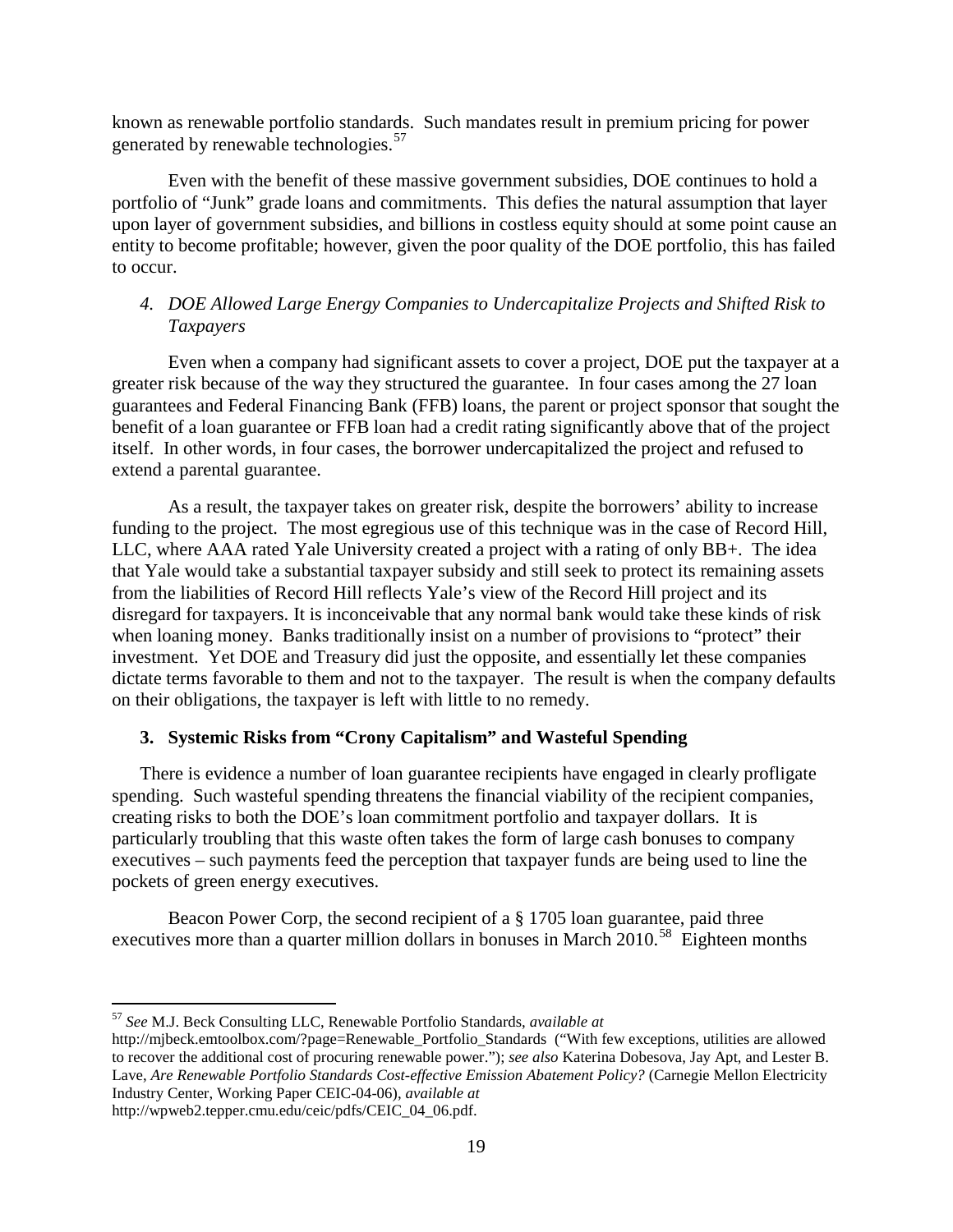later, Beacon declared bankruptcy, leaving taxpayers to repay the loan. Adding insult to this injury, these bonuses were explicitly linked to the executives securing the DOE loan guarantee. Similarly, bankruptcy records show Solyndra doled out executive payments just months prior to its late August collapse and early September bankruptcy.<sup>[59](#page-19-0)</sup> In Solyndra's case, former executives have stated that DOE explicitly allowed federal funds to be used to pay out executive bonuses.

The Department appears to recognize the unacceptability of this crony capitalism. DOE has stated, "We take our role as stewards of taxpayer dollars very seriously, and as such, we will make clear to loan recipients our view that funds should not be directed toward executive bonuses when the rest of the company is facing financial difficulty."<sup>[60](#page-19-1)</sup> The DOE has not explained why they waited three years into the program to finally take this view, or what – if any – concrete steps they will take to protect taxpayer monies.

Good government groups have severely criticized the DOE's administration of the loan guarantees with respect to executive compensation. Citizens Against Government Waste has stated that "[g]iving a bonus to the executives under these circumstances is rewarding failure with our money with no chance of getting it back. Taxpayers need some representation here. They didn't really get it."<sup>[61](#page-19-2)</sup>

Wasteful spending is not limited to executive compensation alone. BrightSource Energy, recipient of a \$1.6 billion loan guarantee to build a solar generation facility, has spent more than \$56 million on a desert tortoise relocation program.<sup>62</sup> Furthermore, BrightSource will build 50 miles of intricate fencing, at a cost of up to \$50,000 per mile, designed to prevent relocated tortoises from climbing or burrowing back into the solar generation facility.<sup>[63](#page-19-4)</sup> BrightSource has indicated that the exploding cost of tortoise relocation program threatens to derail the entire \$1.6 billion project – leaving taxpayers on the hook for the enormous sums on money spent on construction thus far.

The DOE's failure to diligently oversee costs and set prudent limitations on executive compensation while it distributed billions of dollars in loan commitments created a significant moral hazard that has created enormous risks for DOE and taxpayer funds.

### **C. Harm Posed to Our Economy**

The DOE loan guarantee and ATVM loan programs may harm capital formation within the capital markets. As the government makes low cost loans available, private capital cannot compete with the subsidized low interest loans. As a result, many private investors and lenders cease to compete in the same space or may choose to invest in those subsidized firms that anticipate government loans. As intended, government subsidies redirect capital to less efficient

 <sup>58</sup> Ronnie Greene and Matthew Mosk, *Green Firms Get Fed Cash, Gives Execs Bonuses, Fail*, ABC NEWS, Mar. 6, 2012, *available at* http://abcnews.go.com/Blotter/green-firms-fed-cash-give-execs-bonusesfail/story?id=15851653#.T1ZAcnm8hSx  $^{59}$  *Id.* 

<span id="page-19-3"></span>

<span id="page-19-2"></span><span id="page-19-1"></span><span id="page-19-0"></span><sup>59</sup> *Id.* <sup>60</sup> *Id.* <sup>61</sup> *Id.* <sup>62</sup> Julie Cart, *Saving desert tortoises is a costly hurdle for solar projects*, L.A. TIMES, Mar. 4, 2012. <sup>63</sup> *Id.*

<span id="page-19-4"></span>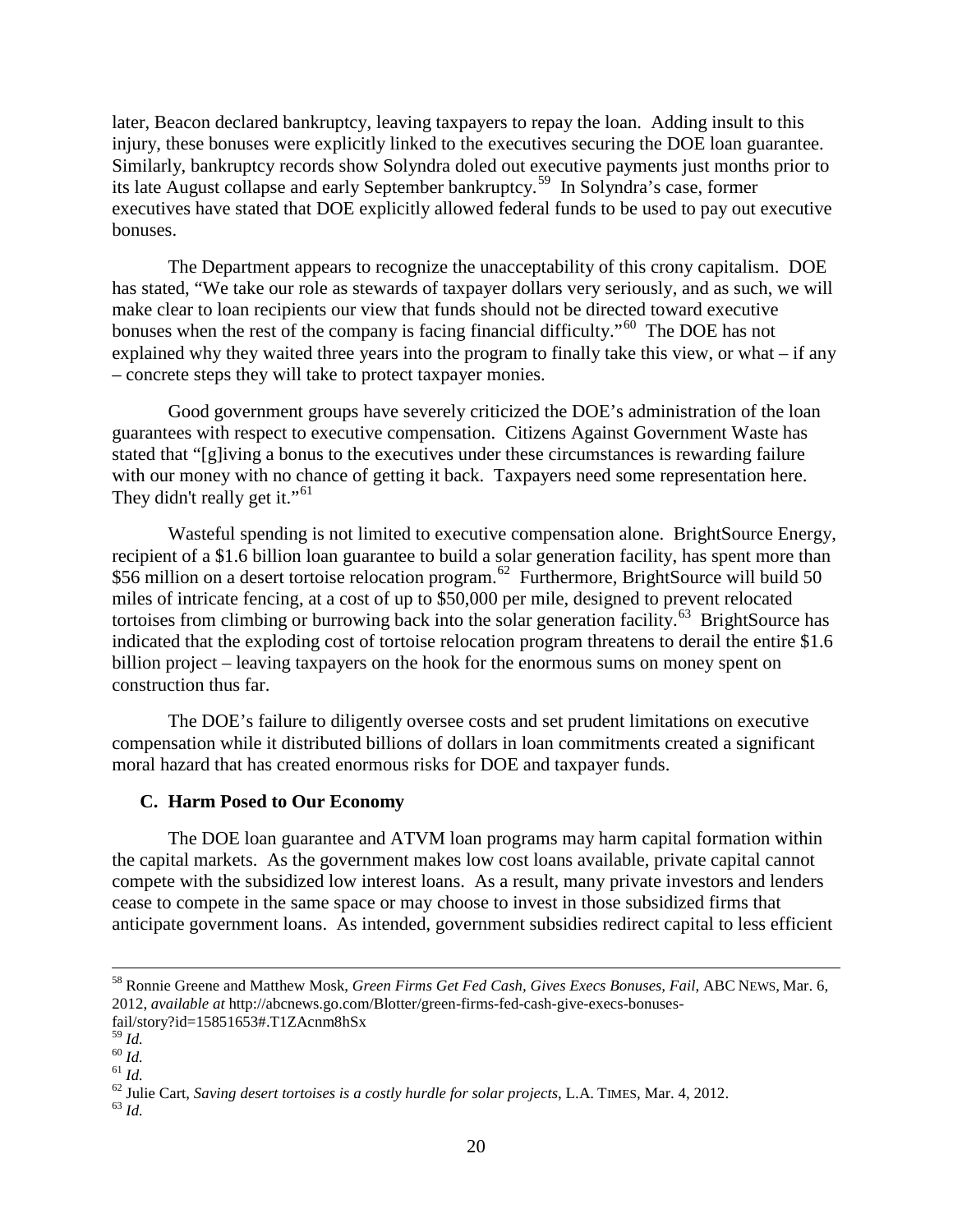industries, causing a misallocation of capital. To the extent investors target subsidized firms, those funds that would have sought a more profitable opportunities that would have yielded greater efficiencies and benefits for the economy, instead invest in relatively less profitable industries, where the government subsidy compensates for the lost profit.

To the extent government loans programs proceed, the government must maintain the highest integrity in the allocative process. If government fails to impose a fair and impartial loan process that prioritizes genuinely eligible borrowers, then the government further misallocates capital within the subsidized industry, increasing economic harm. Relatively better businesses may suffer losses while waiting for subsidies that never materialize. Lower quality firms, with strong political ties, may succeed in gaining government support with inferior products, reflecting a multi-factored misallocation of capital.

The failure to maintain integrity and abide by the law when implementing the DOE loan program significantly impacts those that failed to receive subsidies as well. On February 28, 2012, Bright Automotive announced it was shutting down operations. In a poignant and blunt letter to the Secretary, Bright Automotive's management team laid the blame squarely on the unprofessionalism and mismanagement of the DOE loan guarantee program. Bright Automotive described a process wrought with misdirection, changing and expanding requirements, unexplained delays, gross mischaracterizations, and a never-ending cycle of excuses:

*Bright Automotive* 

*February 28, 2012*

*Secretary Steven Chu U.S. Department of Energy Washington, D.C.* 

*Dear Secretary Chu,* 

*Today Bright Automotive, Inc will withdraw its application for a loan under the ATVM program administered by your department. Bright has not been explicitly rejected by the DOE; rather, we have been forced to say "uncle". As a result, we are winding down our operations.* 

Last week we received the fourth "near final" Conditional Commitment Letter *since September 2010. Each new letter arrived with more onerous terms than the*  last. The first three were workable for us, but the last was so outlandish that most *rational and objective persons would likely conclude that your team was negotiating in bad faith. We hope that as their Secretary, this was not at your urging.* 

*The actions – or better said "lack of action" -- by your team means hundreds of great manufacturing and technical jobs, union and non-union alike, and thousands of indirect jobs in Indiana and Michigan will not see the light of day. It*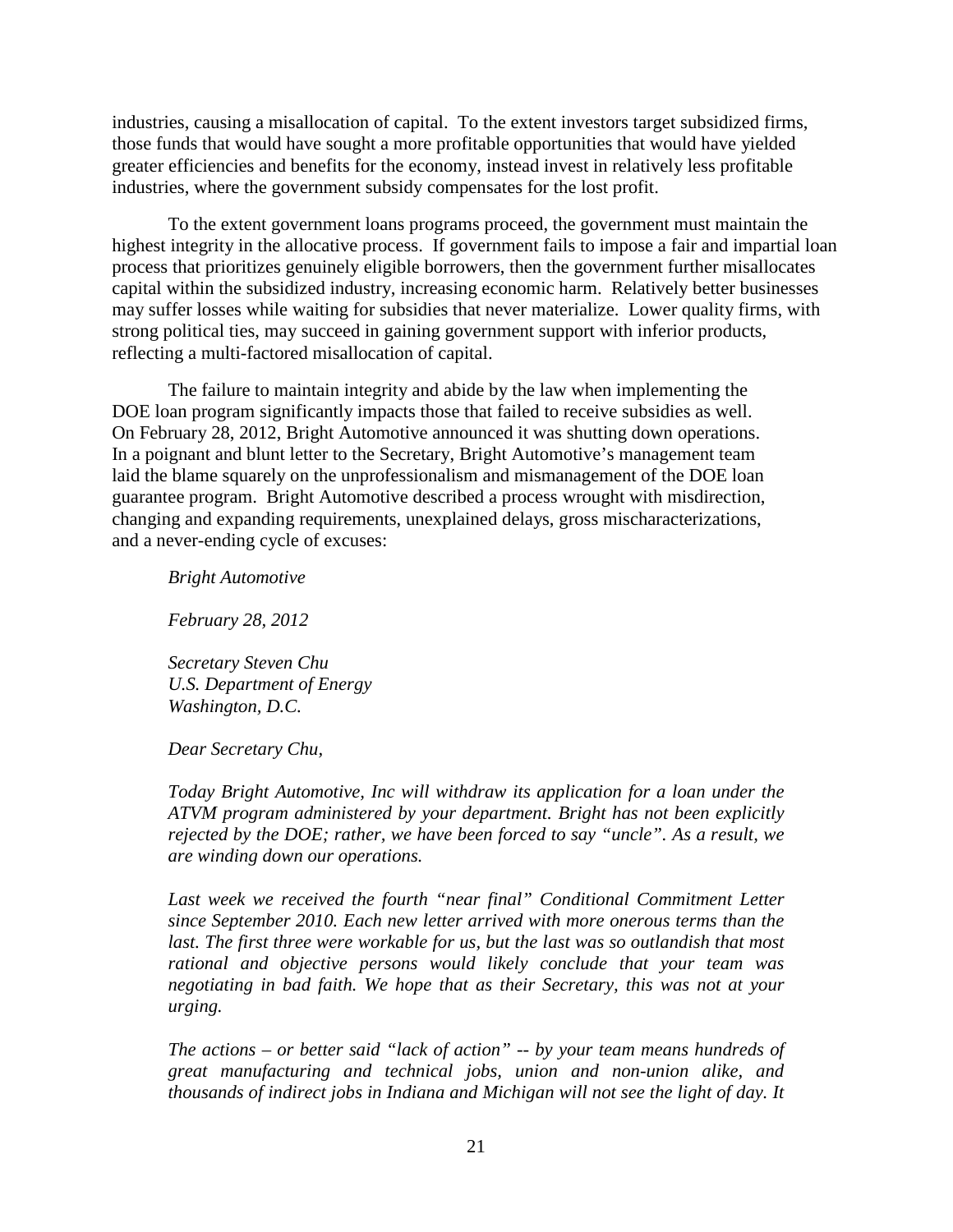*means our product, the Bright IDEA plug-in hybrid electric commercial vehicle, will not provide the lowest total cost of ownership for our commercial and government fleet customers, saving millions of barrels of oil each year. It means turning your back on a bona fide step forward in our national goal to wean America away from our addiction to foreign oil and its implications on national security and our economic strength.* 

*In good faith we entered the ATVM process, approved under President Bush with bi-partisan Congressional approval, in December of 2008. At that time, our application was deemed "substantially complete." As of today, we have been in the "due diligence" process for more than 1175 days. That is a record for which no one can be proud.* 

*We were told by the DOE in August of 2010 that Bright would get the ATVM loan "within weeks, not months" after we formed a strategic partnership with General Motors as the DOE had urged us to do. We lined up and agreed to private capital commitments exceeding \$200M – a far greater percentage than previous DOE loan applicants. Finally, we signed definitive agreements with state-of-the-art manufacturer AM General that would have employed more than 400 union workers in Indiana in a facility that recently laid-off 350 workers. Each time your team asked for another new requirement, we delivered with speed and excellence.* 

*Then, we waited and waited; staying in this process for as long as we could after repeated, yet unmet promises by government bureaucrats. We continued to play by the rules, even as you and your team were changing those rules constantly – seemingly on a whim.* 

*Because of ATVM's distortion of U.S. private equity markets, the only opportunities for 100 percent private equity markets are abroad. We made it clear we were an American company, with American workers developing advanced, deliverable and clean American technology. We unfortunately did not aggressively pursue an alternative funding path in China as early as we would have liked based on our understanding of where we were in the DOE process. I guess we have only ourselves to blame for having faith in the words and promises of our government officials.* 

*The Chairman of a Fortune 10 company told your former deputy, Jonathan Silver, that this program "lacked integrity"; that is, it did not have a consistent process and rules against which private enterprises could rationally evaluate their chances and intelligently allocate time and resources against that process. There can be no greater failing of government than to not have integrity when dealing with its taxpaying citizens.* 

*It does not give us any solace that we are not alone in the debacle of the ATVM process. ATVM has executed under \$50 million of transactions since October of 2009. Going back to the creation of the program, only about \$8 billion of the*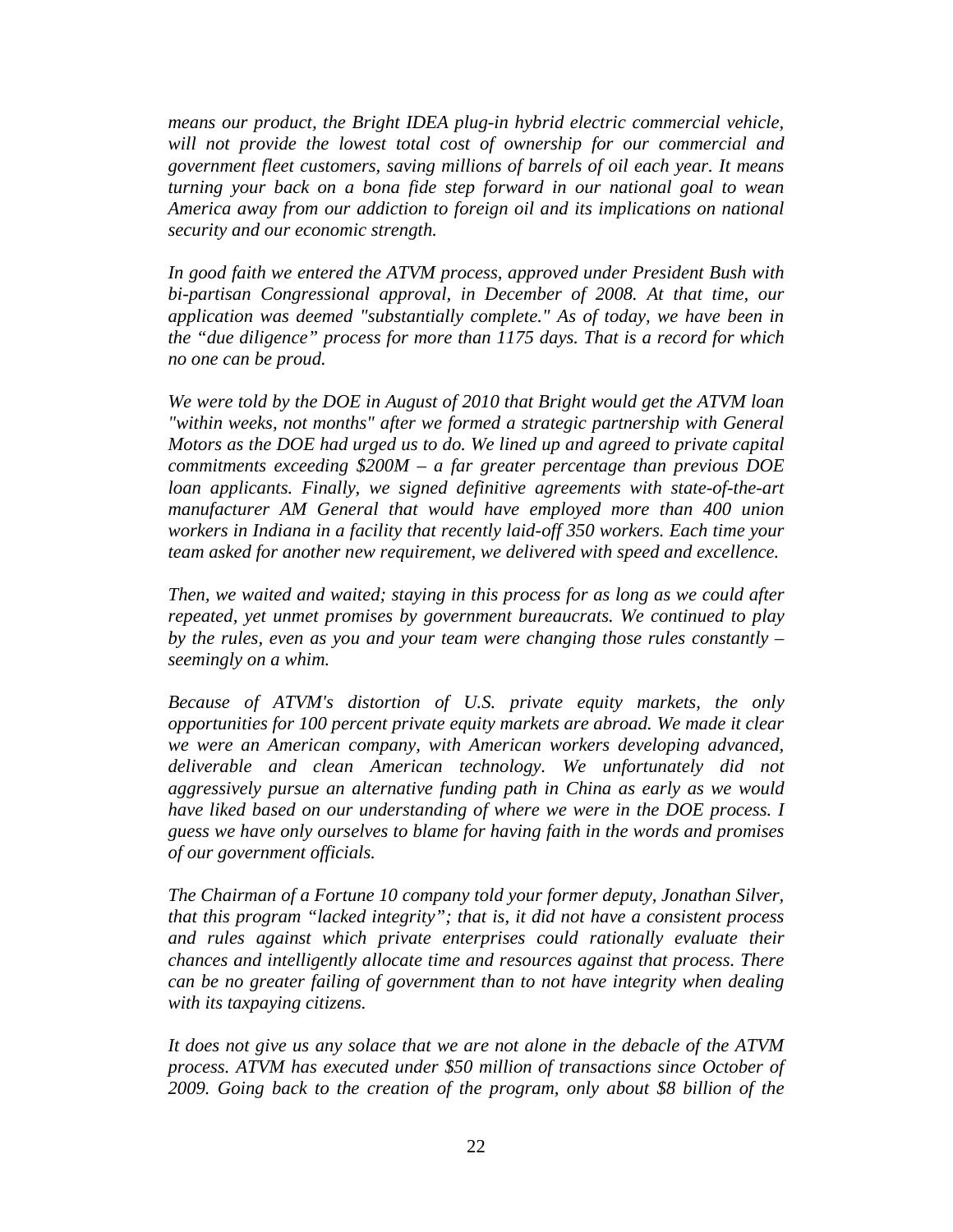*approved \$25 billion has been invested. In the meantime, countless hours, efforts and millions of dollars have been put forth by a multitude of strong entrepreneurial teams and some of the largest players in the industry to advance your articulated goal of advancing the technical strength and clean energy breakthroughs of the American automotive industry. These collective efforts have been in vain as the program failed to finance both large existing companies and younger emerging ones alike.* 

*Our vehicle would have been critical to meet President Obama's stated goal of one million plug-in electric vehicles on the road in 2015 and his commitment to buy 100 percent alternative fueled vehicles for the Federal Fleet. So, we are not the only ones who will be disappointed.*

*The ineffectiveness of the DOE to execute its program harms commercial enterprise as it not only interfered with the capital markets; it placed American companies at the whim of approval by a group of bureaucrats. Today at your own ARPA-E conference, Fred Smith, the remarkable leader of FedEx, made the compelling case to reduce our dependence on oil; a product whose price is manipulated by a cartel which has caused the greatest wealth transfer in our history from the pockets of working people and businesses to countries, many of whom are not our allies. And yet, having in hand a tremendous tool for progress in this critically strategic battle -- a tool that drew the country's best to your door -- you failed not only in the deployment of funds from ATVM but in dissipating these efforts against not just false hope, but false words. For us, this is a particularly sad day for our employees and their families, as well as the employees and families of our partners. We asked our team members on countless occasions to work literally around the clock whenever yet another new DOE requirement came down the pike, so that we could respond swiftly and accurately. And, we always did.* 

*Sincerely,* 

| Reuben Munger | Mike Donoughe |  |  |  |  |
|---------------|---------------|--|--|--|--|
| <b>CEO</b>    | $COO^{64}$    |  |  |  |  |

Bright Automotive is not alone in its frustration, as at least three additional companies, U.S. Geothermal, Inc., RenTech, and Tenaska, have suffered substantial harm at the hand of DOE's favoritism and blatant disregard of the law.

#### *U.S. Geothermal, Inc.*

U.S. Geothermal, Inc. submitted a DOE loan guarantee application for a geothermal power project in San Emidio, California. Like Bright Auto, U.S. Geothermal received several "clear assurances the DOE considers San Emidio a priority project and that [the] credit review

<span id="page-22-0"></span> $64$  Letter, Reuben Munger and Mike Donoughe, Bright Automotive, to the Honorable Steven Chu, Sec'y of Energy, Feb. 28, 2012 (on file with author).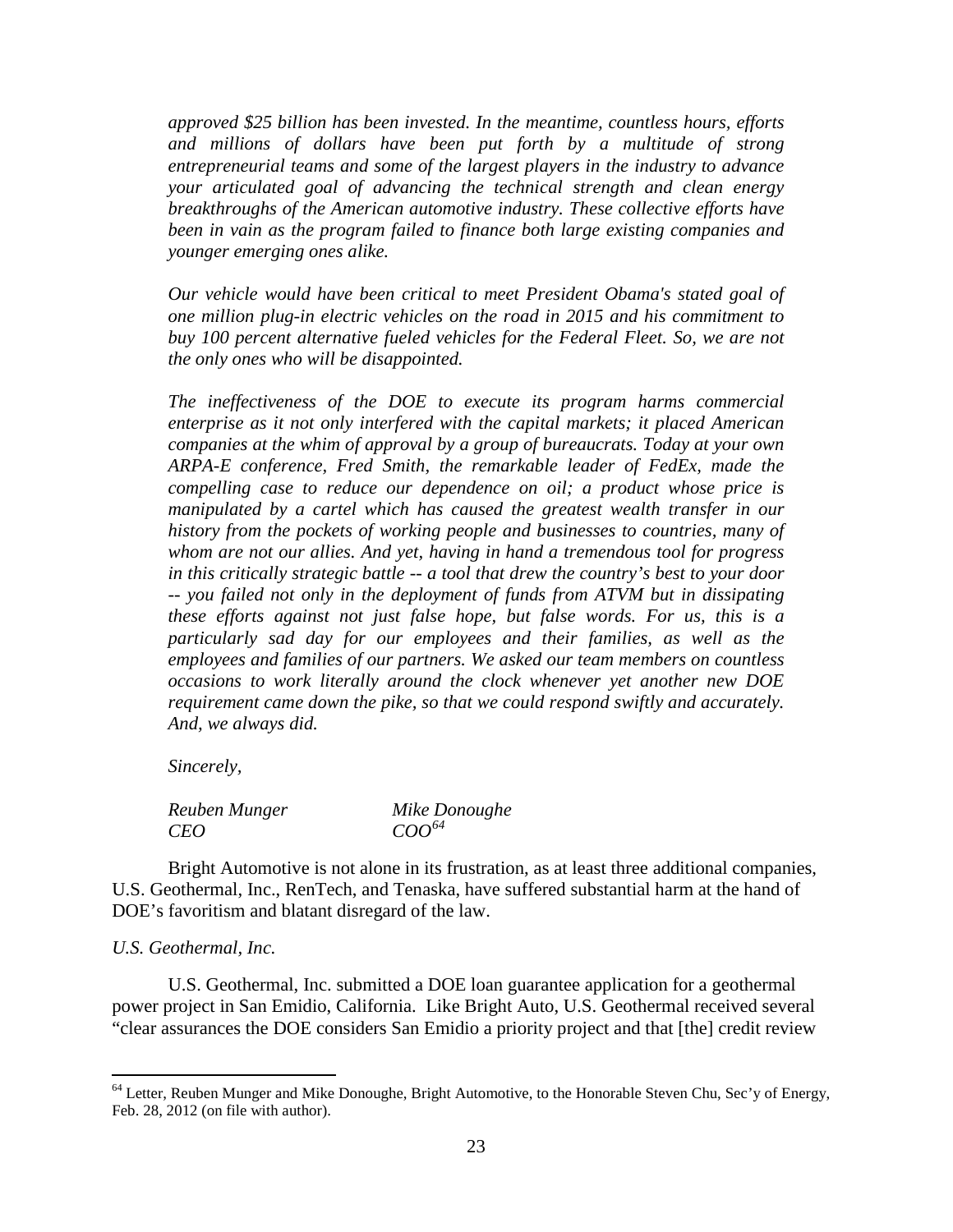process could be accomplished within the required timeframe."<sup>65</sup> Relying on these statements and assurances, U.S. Geothermal took action to advance the project and ensure full readiness and compliance with DOE's stated requirements. The company incurred numerous expenses, including fees to legal counsel and engineers, as well as resources devoted to the completion of engineer reports and a term sheet.<sup>[66](#page-23-1)</sup> Most significantly, consistent with a DOE requirement for priority treatment within the 1705 program, U.S. Geothermal executed a 25 year PPA.<sup>[67](#page-23-2)</sup>

U.S. Geothermal has taken every step to ensure that the San Emidio project embodies the "quality" and "readiness" requirements DOE has emphasized. The project, which "would be one of the smaller and more straight-forward transactions," was ready to enter the credit approval process by May 2011, only to be abruptly notified that DOE decided to suspend work on this loan guarantee.<sup>[68](#page-23-3)</sup>

DOE, in a draft letter to U.S. Geothermal, stated "there are a number of projects that are closer to the conditional commitment stage than yours, and we expect these projects, if they reach financial close, to utilize all of our remaining appropriation.<sup>5[69](#page-23-4)</sup> In this draft letter, Jonathan Silver further provided that "the decision does not reflect the merits of the project, but rather the timing and funding constraints of the program."<sup>[70](#page-23-5)</sup> This claim is dubious at best. As is revealed in Section III of this report, Project AMP failed to meet the eligibility requirement relating to commencement of construction; nonetheless, it received a \$1.4 billion FIPP-based DOE loan guarantee commitment on September 30, 2011. Antelope Valley Solar Ranch failed to meet the "innovativeness" requirement and the "one technology per sponsor rule." Despite this, Antelope Valley succeeded in gaining a \$646 million FFB direct loan commitment. These two projects consumed an enormous share of DOE's appropriation yet clearly were not "closer to the conditional commitment stage."

According to its letter, U.S. Geothermal suffered substantial harm as a result of DOE's decision to violate the terms of its own program in providing loan commitments to ineligible projects. The company incurred significant expenses in its efforts to meet DOE's standards and secure the financing it needed to proceed. The greatest harm will result from the PPA U.S. Geothermal entered into in reliance on DOE statements, which now contractually obligates them to provide power for 25 years or suffer penalties.<sup>71</sup> According to U.S. Geothermal's letter, in the absence of a DOE loan guarantee, the terms of the PPA create a significant obstacle to obtaining commercial financing for their project going forward.<sup>[72](#page-23-7)</sup>

*Rentech*

<span id="page-23-0"></span><sup>&</sup>lt;sup>65</sup> Letter, Daniel Kunz, U.S. Geothermal President & CEO, to Jonathan Silver, U.S. Dep't of Energy Loan Program Office, Executive Director (May 11, 2011).<br><sup>66</sup> Id.

<span id="page-23-4"></span>

<span id="page-23-3"></span><span id="page-23-2"></span><span id="page-23-1"></span><sup>&</sup>lt;sup>67</sup> *Id.*<br><sup>68</sup> *Id.* 68 *Id.*<br><sup>69</sup> Draft letter, Jonathan Silver, U.S. Dep't of Energy Loan Program Office, Executive Director, to Daniel Kunz, President of U.S. Geothermal (no bates stamp and no date).

<span id="page-23-6"></span><span id="page-23-5"></span><sup>&</sup>lt;sup>70</sup> *Id. Id. Id. Id. Id.* Daniel Kunz, U.S. Geothermal President & CEO, to Jonathan Silver, U.S. Dep't of Energy Loan Program Office, Executive Director (May 11, 2011).

<span id="page-23-7"></span> $72$  *Id.*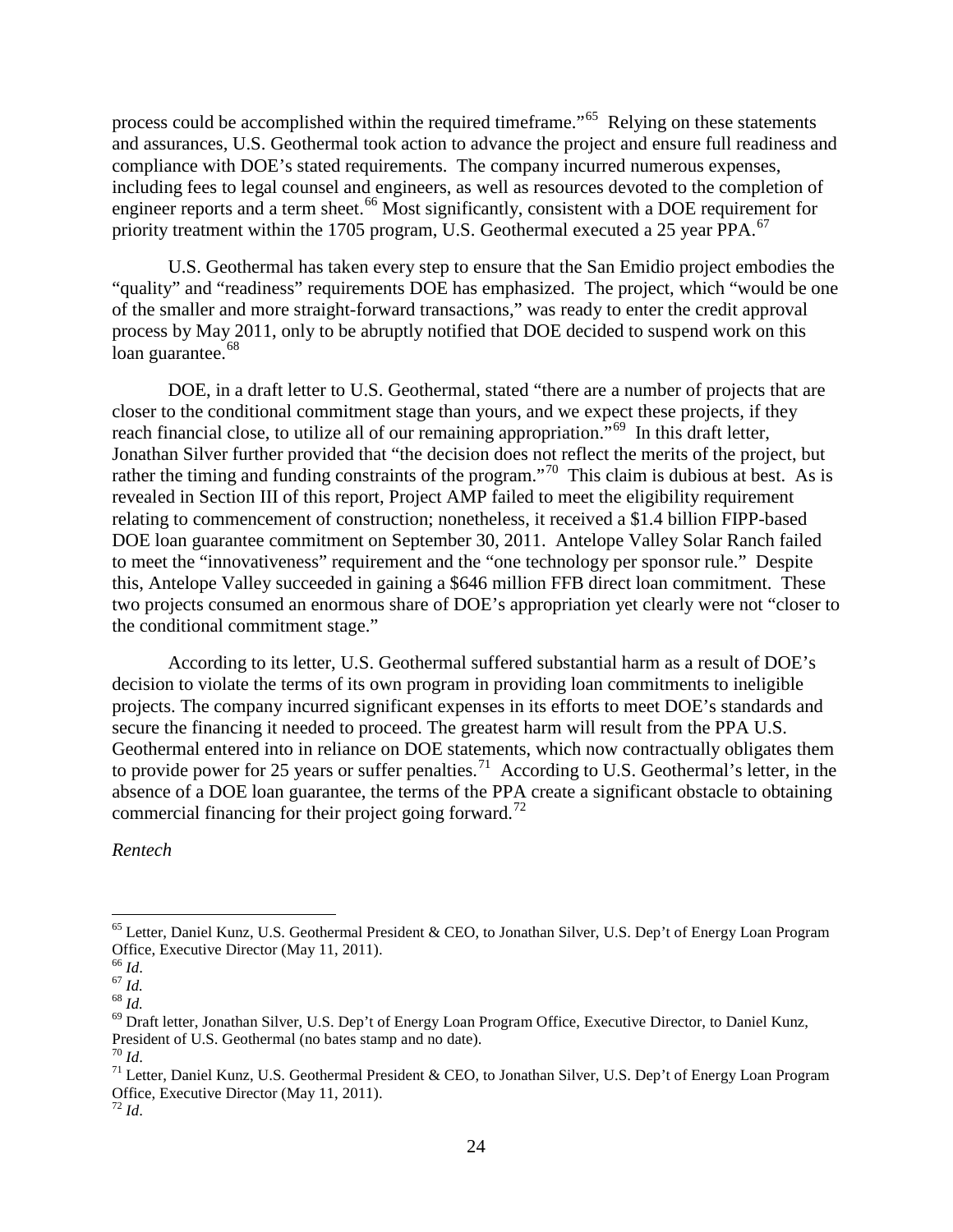Rentech submitted a proposal for financing for its Northwest Florida Renewable Energy Center Project (NWFREC). Like Bright Automotive and U.S. Geothermal, Rentech had progressed according to plan and adhered to DOE's prescribed schedule. In coordination with DOE staff, Rentech had taken such steps as signing sponsor payment letters, setting up necessary infrastructure, and entering the due diligence process.<sup>[73](#page-24-0)</sup>

Despite making every effort to fulfill all the requirements DOE laid out, DOE, again, unexpectedly suspended the approval process for the NWFREC Project.<sup>[74](#page-24-1)</sup> Given the steps Rentech took to ensure all requirements were being fulfilled, DOE seems to have made a decision based on favoritism rather than the law, choosing to fund larger, ineligible projects over a number of more suitable alternatives.

#### *Tenaska*

Tenaska sought financing for Imperial Solar Energy Center South (IESC South), a solar power project in Imperial County, California. Like the others, this company also received a letter from DOE suspending the loan approval process, indicating that other projects were closer to the conditional offer stage.<sup>[75](#page-24-2)</sup> Given the steps Tenaska appears to have taken prior to the suspension, this is unlikely.

Prior to receipt of DOE's letter, Tenaska had been working in coordination with DOE staff and was finalizing the execution of the required term sheet.<sup>[76](#page-24-3)</sup> Additionally, the company was progressing through the due diligence stage and expected its preliminary Credit Assessment from Fitch in the very near future.<sup>[77](#page-24-4)</sup> It appears that, once again, DOE suspended the approval of a credible project adhering to all stated standards and working closely with DOE staff, only to later approve massive funding for a project proven to be nowhere nearly as far along in the process as DOE purported. DOE's favoritism significantly harmed yet another company that had relied on the promise of 1705 financing.

The similarity of concerns and claims made by Bright Automotive, U.S. Geothermal, Rentech and Tenaska make clear that DOE actively mislead applicants about the status of their loan applications, thereby encouraging these firms to misallocate capital, which has led to financial harm. When considered in the context of the excessively large loan guarantees provided to Abengoa, First Solar and ProLogis, and the outright violations associated with Antelope Valley and Project AMP, the claims of these companies bring to light the extent of harm that can result when a regulator fails to maintain integrity and allows inappropriate bias and influence to distort its decisions.

To the extent that political connections and lobbying efforts influenced the DOE loan program, this increases the potential harm to our capital markets and our economy. The large

<span id="page-24-0"></span><sup>&</sup>lt;sup>73</sup> Letter, D. Hunt Ramsbottom, Rentech, President & CEO to Jonathan Silver, U.S. Dep't of Energy Loan Program Office, Executive Director (May 9, 2011).<br> $^{74}$  *Id.* 

<span id="page-24-2"></span><span id="page-24-1"></span><sup>&</sup>lt;sup>75</sup> Letter, David W. Kirkwood, Tenaska, Vice President & Treasurer, to Jonathan Silver, U.S. Dep't of Energy Loan Program Office, Executive Director (May 17, 2011).<br><sup>76</sup> *M*.

<span id="page-24-4"></span><span id="page-24-3"></span><sup>&</sup>lt;sup>77</sup> Letter, David W. Kirkwood, Tenaska, Vice President & Treasurer, to Jonathan Silver, U.S. Dep't of Energy Loan Program Office, Executive Director (May 17, 2011).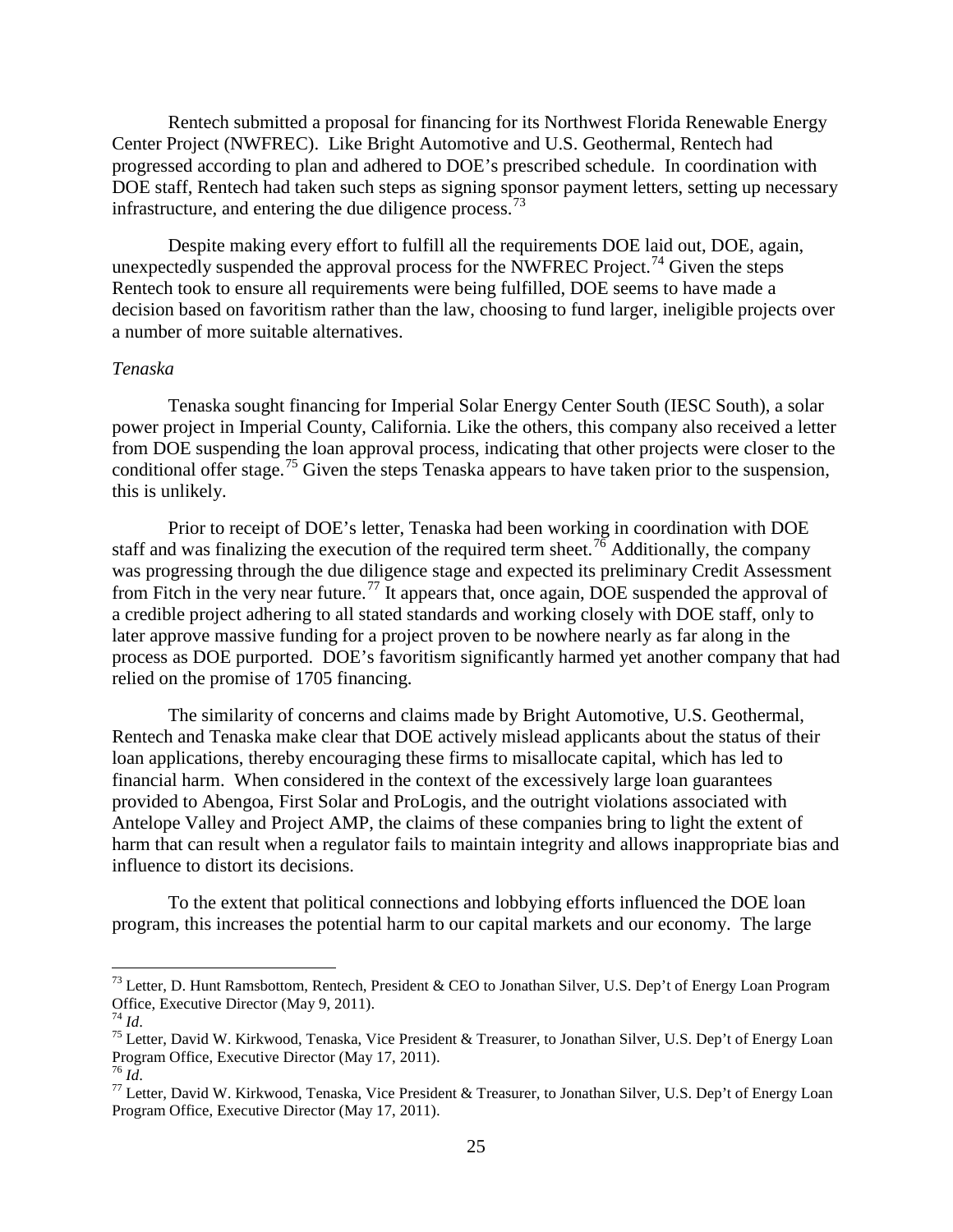number of troubling relationships between industry and government officials reflects an environment where fair impartial loan determinations did not occur, resulting in poor decisions.

For example, First Solar gained a unique advantage relative to its peers by mastering its relationship with government as we describe in Section III. Just six months after DOE provided First Solar three loan commitments totaling \$2.4 billion, the Committee learned that DOE's prized achievement under the First Solar scheme, First Solar's Mesa solar panel manufacturing plant, will delay its startup and cut jobs while cutting back global production by 60%. We also learned Abound Solar, a solar panel manufacturer that received a \$400 million DOE loan commitment, has since failed.

Following Solyndra, such a rapid pace of failure for solar projects, including the industry leader First Solar, leads us to expect many more solar projects will follow. As a result of these failures, we should also expect supply disruptions to solar generation projects, breaches of supply contracts, job loss, and dislocation to harm other taxpayer-backed solar firms. Based on these projections, it appears the DOE loan program, in the aggregate, will place a drag on the entire economy as investors in these firms and taxpayers face losses and bankruptcies.

## **D. The "Independent" Review of the Loan Guarantee Program**

In October 2011, the White House ordered that an independent review be conducted by outside consultants in response to emerging problems, uncovered by the Solyndra scandal, with DOE's Loan Guarantee Programs.<sup>[78](#page-25-0)</sup> The review, led by an "independent consultant," former Obama Administration Assistant Secretary of the Treasury, Herbert Allison, found serious systemic problems related to DOE management and issuance of loan guarantees.<sup>[79](#page-25-1)</sup> Among the findings, Allison reported that DOE's loan program office suffers from structural weaknesses. The report finds:

- A lack of clarity in the lines of authority within the loan program office;
- A lack of balance between those with governmental experience and those with "substantial private sector experience and skill in project management and finance;"
- A lack of clear guidance regarding DOE's standard of "reasonable prospect of repayment;"
- A lack of clarity with regard to DOE's goals and tradeoffs with respect to financial goals versus policy goals; and
- The fees charged to companies to administer the program are not adequate to last through the duration of the loan guarantees.

While the institutional and managerial recommendations from the independent review are appropriate and helpful, the report falls short because it fails to consider whether political pressure played a role in the decision-making process at DOE. Additionally, the review does not

<span id="page-25-0"></span><sup>&</sup>lt;sup>78</sup> THE WHITE HOUSE, REPORT OF THE INDEPENDENT CONSULTANT'S REVIEW WITH RESPECT TO THE DEPARTMENT OF ENERGY LOAN AND LOAN GUARANTEE PORTFOLIO (Jan. 31, 2012), *available at* 

<span id="page-25-1"></span>http://www.whitehouse.gov/sites/default/files/docs/report\_on\_doe\_loan\_and\_guarantee\_portfolio.pdf  $^{79}$  *Id.*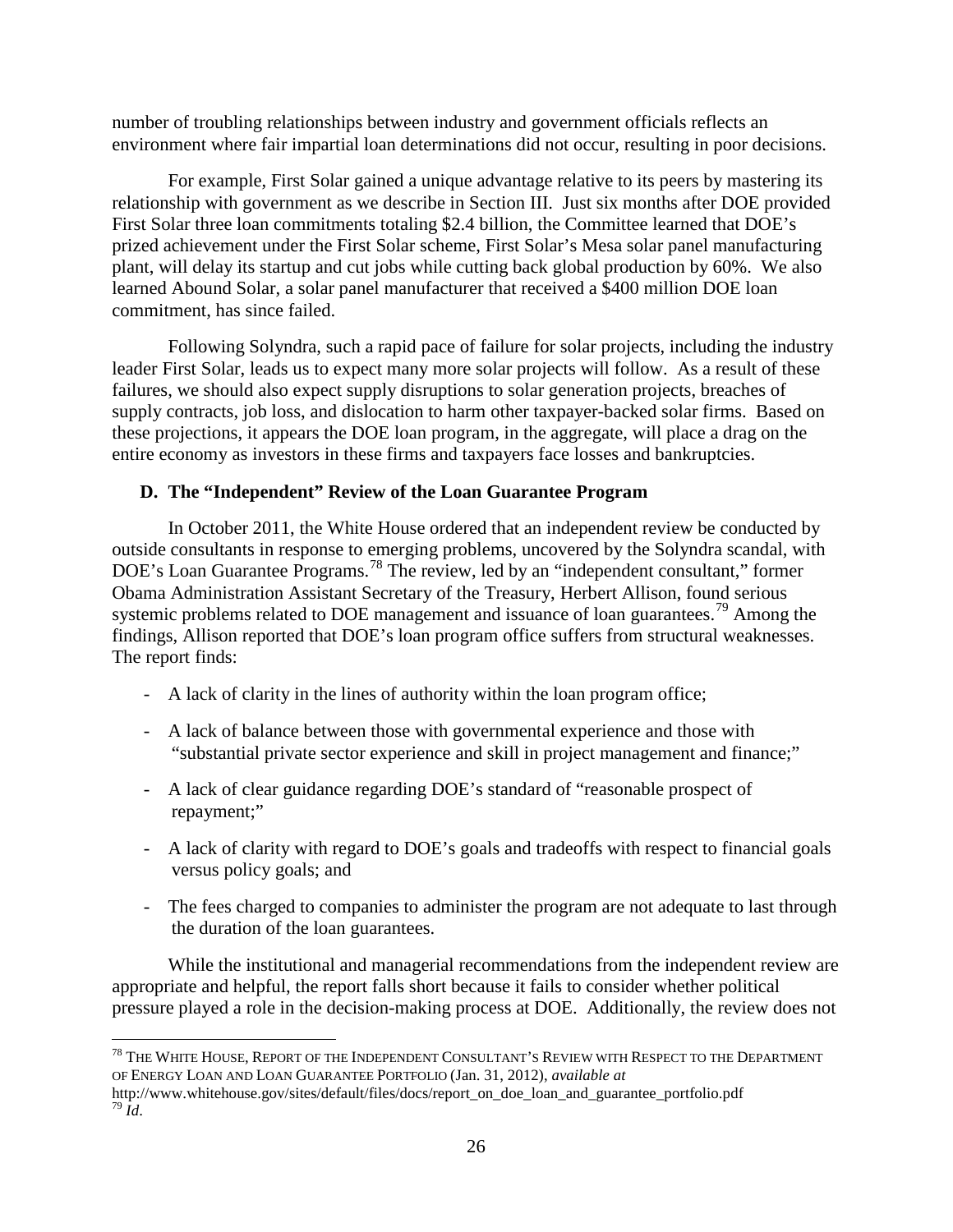provide much insight into taxpayer risks – the independent review looks at "credit subsidy costs," which represent the net present value of the expected lifetime cost to taxpayers of these loans. Credit subsidy costs, however, do not fully capture the risks to which taxpayers are subjected. According to the non-partisan Congressional Research Service, the independent review "did not calculate expected losses that may be realized by the project portfolio, and the report states that eventual losses cannot be predicted [using the accounting methods adopted by the review]."<sup>[80](#page-26-0)</sup> In other words, unforeseen risks exist within DOE's portfolio which may have future budgetary implications but are incalculable using governmental accounting methods.

Furthermore, it has been widely reported that the independent review found the cost to taxpayers of the loan programs to be lower than originally projected. This reading of the report neglects to explain how these calculations came about. The independent review evaluated 30 loans and loan guarantees, broken down into three categories created by the independent consultant: utility-linked loans and loan guarantees ("projects for the generation or transmission of alternative sources of energy"<sup>[81](#page-26-1)</sup>); Non-utility-linked loans and loan guarantees (generally, projects that bear greater technological risk; Beacon Power and Solyndra would fall into this category); and Ford and Nissan loans (loans to these two companies were broken out because these "projects are more typical of traditional secured corporate loans").<sup>[82](#page-26-2)</sup>

When looked at in the aggregate, the costs of the program have, in fact, decreased since the DOE's estimates at the time of origination.<sup>[83](#page-26-3)</sup> However, this optimistic outlook is driven largely by the third category of loans and loan guarantees – those given to Ford and Nissan. The costs of the first two categories – utility-linked loans and non-utility-linked loans – increased by 14 percent and 71 percent, respectively, while the estimated cost of the Ford and Nissan loans *decreased* by 95 percent. The large drop in the cost of the loan to Ford and Nissan was largely driven by these two companies receiving credit ratings substantially greater than what DOE believed they merited at the time of DOE's loan origination.<sup>[84](#page-26-4)</sup> Looking just at utility-linked and non-utility-linked loans and loan guarantees, the expected cost to taxpayers has markedly increased. The Allison report glosses over this pertinent fact.

Lastly, the review excludes costs associated with Beacon Power and Solynda when it calculated taxpayer liabilities. This is a significant omission, as Beacon Power had drawn down 91 percent of its loan guarantee at a cost to taxpayers of \$39 million, while Solyndra had drawn

<span id="page-26-0"></span> <sup>80</sup> Phillip Brown, James Bickley, Bill Canis, "Consultant Review of DOE's Loan and Loan Guarantee Portfolio: Summary and Analysis of Key Findings and Recommendations," Congressional Research Service, Memorandum, March 8, 2012.

<span id="page-26-1"></span> $^{81}$  THE WHITE HOUSE, REPORT OF THE INDEPENDENT CONSULTANT'S REVIEW WITH RESPECT TO THE DEPARTMENT OF ENERGY LOAN AND LOAN GUARANTEE PORTFOLIO (Jan. 31, 2012), *available at* 

<span id="page-26-2"></span>http://www.whitehouse.gov/sites/default/files/docs/report\_on\_doe\_loan\_and\_guarantee\_portfolio.pdf <sup>82</sup> Phillip Brown, James Bickley, Bill Canis, "Consultant Review of DOE's Loan and Loan Guarantee Portfolio: Summary and Analysis of Key Findings and Recommendations," Congressional Research Service, Memorandum, March 8, 2012.

<span id="page-26-3"></span><sup>&</sup>lt;sup>83</sup> THE WHITE HOUSE, REPORT OF THE INDEPENDENT CONSULTANT'S REVIEW WITH RESPECT TO THE DEPARTMENT OF ENERGY LOAN AND LOAN GUARANTEE PORTFOLIO (Jan. 31, 2012), *available at* 

<span id="page-26-4"></span>http://www.whitehouse.gov/sites/default/files/docs/report\_on\_doe\_loan\_and\_guarantee\_portfolio.pdf <sup>84</sup> Phillip Brown, James Bickley, Bill Canis, "Consultant Review of DOE's Loan and Loan Guarantee Portfolio:

Summary and Analysis of Key Findings and Recommendations," Congressional Research Service, Memorandum, March 8, 2012.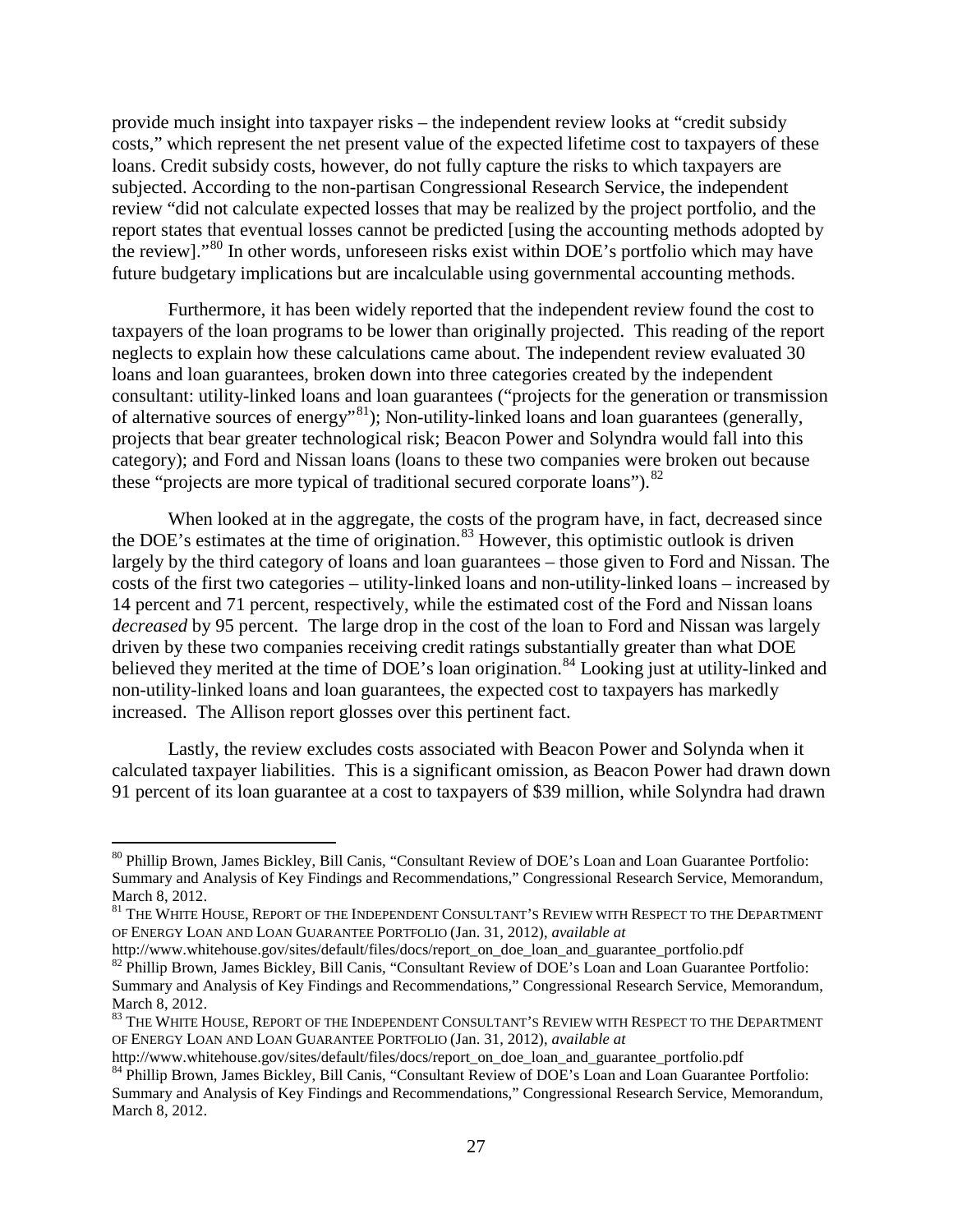down 98 percent, or \$527 million. This is \$566 million in costs to taxpayers from the loan guarantee program that are completely ignored by the independent review.

## **III. DOE Violated Statutory, Regulatory, and Prudential Requirements**

The Committee investigation and analysis reveals that, among many other concerns, DOE loan commitments exposed taxpayer funds to excessive risk as a result of DOE's bias toward approving loans without regard to warning signs. In some cases it appears the bias may stem from DOE's susceptibility to effective lobbying efforts, conflicts of interest present in the Administration, or from its overriding policy preference for renewable technology.<sup>[85](#page-27-0)</sup> The Committee identified many cases where the DOE disregarded their own taxpayer protections, ignored lending standards and eligibility requirements and, as a result, amassed an excessively risky loan portfolio. After review of internal emails, staff have identified instances when DOE faced barriers that placed loan approvals at risk, DOE staff simply sought to justify and overcome the barriers, rather than giving the barriers due consideration. .

## **A. DOE Repeatedly Violated Requirements Intended to Ensure Innovation and Manage Risk**

# **1. Regulatory Requirements**

The Energy Policy Act specifies that the Secretary may *only* make loan guarantees under §1703 for projects that employ "new or significantly improved technologies."[86](#page-27-1) DOE's implementing regulation defines this as an energy technology "that is not a Commercial Technology, and that has either (1) Only recently been developed, discovered, or learned; or (2) Involves or constitutes one or more meaningful and important improvements in productivity and value, in comparison to Commercial Technologies in use in the United States. . . . . <sup>[87](#page-27-2)</sup> In applying this definition, it is important to bear in mind the congressional intent underlying title XVII: to incentivize *innovative* technologies.<sup>[88](#page-27-3)</sup>

The Loan Program Office's (LPO) first solicitation, issued on July 29, 2009, targeted innovative projects that satisfied the statutory and regulatory requirements of §1703.<sup>[89](#page-27-4)</sup> Projects approved under this solicitation could access 100% financing through the Federal Financing Bank.

The LPO's second solicitation, issued on October 7, 2009, created the Financial Institution Partnership Program (FIPP) under § 1705.<sup>[90](#page-27-5)</sup> This loan guarantee solicitation was

<span id="page-27-0"></span><sup>&</sup>lt;sup>85</sup> An example of evidence indicating a strong ideology: Jonathan Silver, the former Director of the Loan Program Office (LPO) stated in an email to Matthew Winters dated June 9, 2011, in relation to a Treasury review of First Solar cost estimates, "Well done. Sorry you have to deal with all this. Hope the real story of how those folks tried to kill deals that would have moved the needle and created jobs because of a slavish attachment to a flawed and limited world view comes out."<br> $8642$  U.S.C. § 16513(a)(2).

<span id="page-27-2"></span><span id="page-27-1"></span> $^{87}$  10 C.F.R. § 609.2 (2011).<br><sup>88</sup> Energy Policy Act of 2005, Pub. L. 109-58, title XVII, 119 Stat. 1117 (2005).

<span id="page-27-4"></span><span id="page-27-3"></span><sup>89</sup> Innovative Solicitation, *supra* note 14.

<span id="page-27-5"></span><sup>90</sup> FIPP Solicitation, *supra* note 23.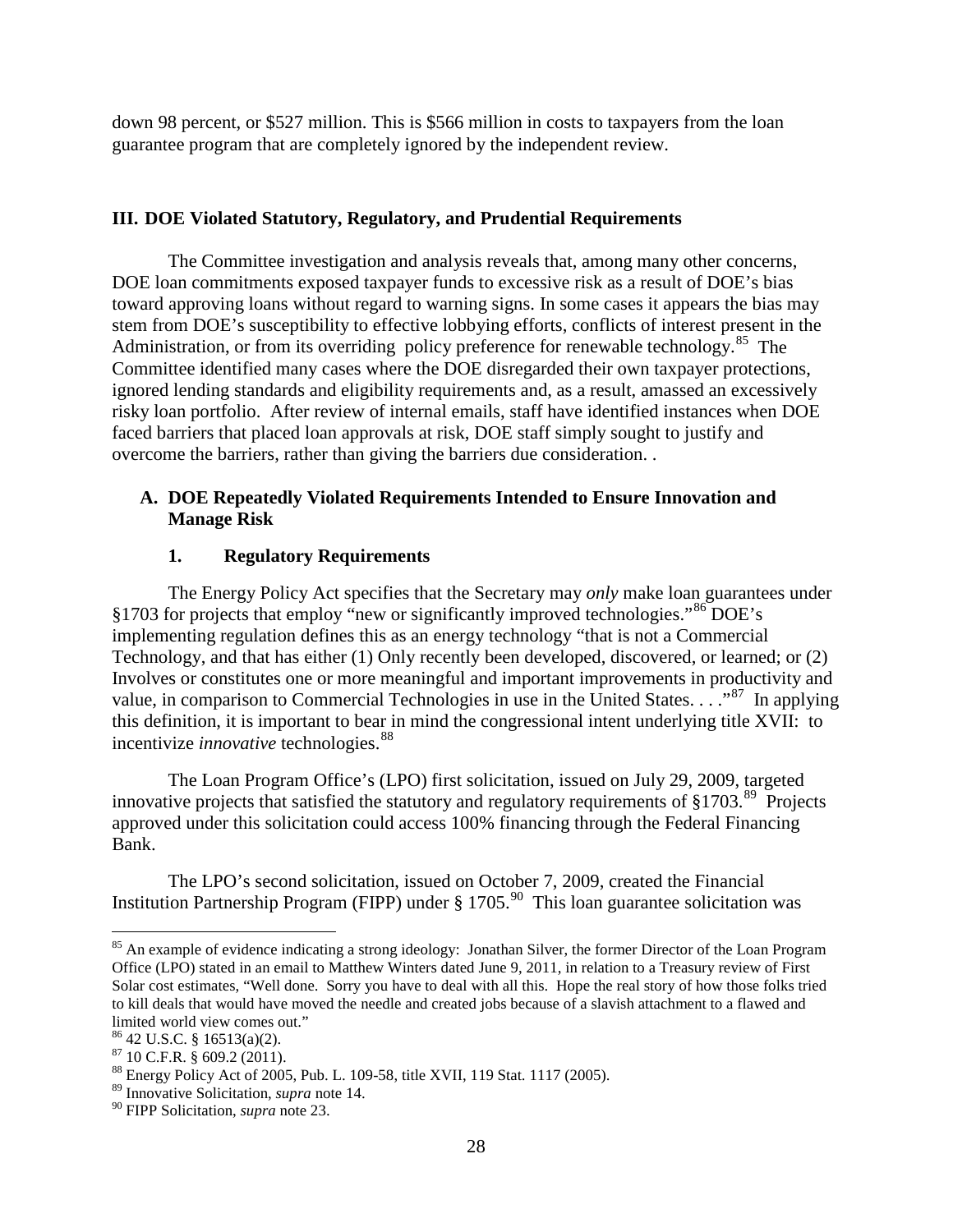open to *non-innovative* (i.e., already commercialized) projects, but the project sponsor had to secure the loan itself from a private lender. This structure reflects a reasonable and prudent application of the Department's loan guarantee authority: a project that employs commercialized technology would only need a federal loan guarantee if it was an inherently high-risk venture. The Department prudently sought to mitigate this risk by requiring that it be shared with a private financial institution.

A second requirement in the Code of Federal Regulations only allows for "one technology per project sponsor."<sup>[91](#page-28-0)</sup> Section 609.3(a) states that a Project Sponsor or Applicant may only submit one Pre-Application or Application for one project using a particular technology. The rule prohibits an Applicant from submitting a Pre-Application or Application for multiple projects using the same technology. This common-sense requirement mitigates the risk to taxpayer dollars by ensuring diversity, while increasing the potential for innovation within the Department's loan guarantee portfolio.

Nonetheless, in issuing these loans, DOE disregarded these constraints, often with the explicit encouragement of department officials. Substantial evidence indicates that, in two cases, officials in the Loan Programs Office deliberately mischaracterized substantively identical technologies as dissimilar.<sup>92</sup> In other cases, DOE labeled a technology as "innovative" when it clearly should have been classified as a "proven technology" merely because the particular model had not been sold in the United States.<sup>[93](#page-28-2)</sup> Additionally, there is evidence that applicants, with the encouragement of department officials, intentionally mischaracterized their projects as "innovative" in an effort to access the Federal Financing Bank and defeat these prudential requirements.

## **2. The First Solar Scheme**

#### *a. Overview*

First Solar manufactures thin film cadmium telluride solar panels and also provides prefabricated solar plants, where buyers can purchase a ready to run solar generation facility that uses First Solar's cadmium telluride panels.<sup>94</sup> First Solar sought to create four turnkey projects with the assistance of DOE loan guarantees and direct loans. Contrary to the law governing DOE loans, these four projects relied on virtually identical solar technology. Accordingly, First Solar's use of the same technology across the four projects resulted in potential violations of federal regulations and the underlying loan solicitations. Specifically, through DOE's funding of three First Solar projects, DOE and First Solar may have violated regulations imposing the innovativeness requirement<sup>[95](#page-28-4)</sup> and violated the regulation that allows only one technology per project sponsor.<sup>[96](#page-28-2)</sup>

 $91$  10 C.F.R. § 609.3(a) (2011).

<span id="page-28-1"></span><span id="page-28-0"></span><sup>92</sup> *See* discussion *infra* Part III.A.2.

<span id="page-28-2"></span><sup>93</sup> *See* discussion *infra* Part III.A.2.e.

<span id="page-28-3"></span><sup>94</sup> *See* First Solar, Product and Services, *available at* http://www.firstsolar.com/Products-and-Services/Products

<span id="page-28-4"></span><sup>&</sup>lt;sup>95</sup> The Energy Policy Act specifies that the Secretary may *only* make loan guarantees under §1703 for projects that employ "new or significantly improved technologies." 42 U.S.C. § 16513(a)(2). DOE's implementing regulation defines this as an energy technology "that is not a Commercial Technology, and that has either (1) Only recently been developed, discovered, or learned; or (2) Involves or constitutes one or more meaningful and important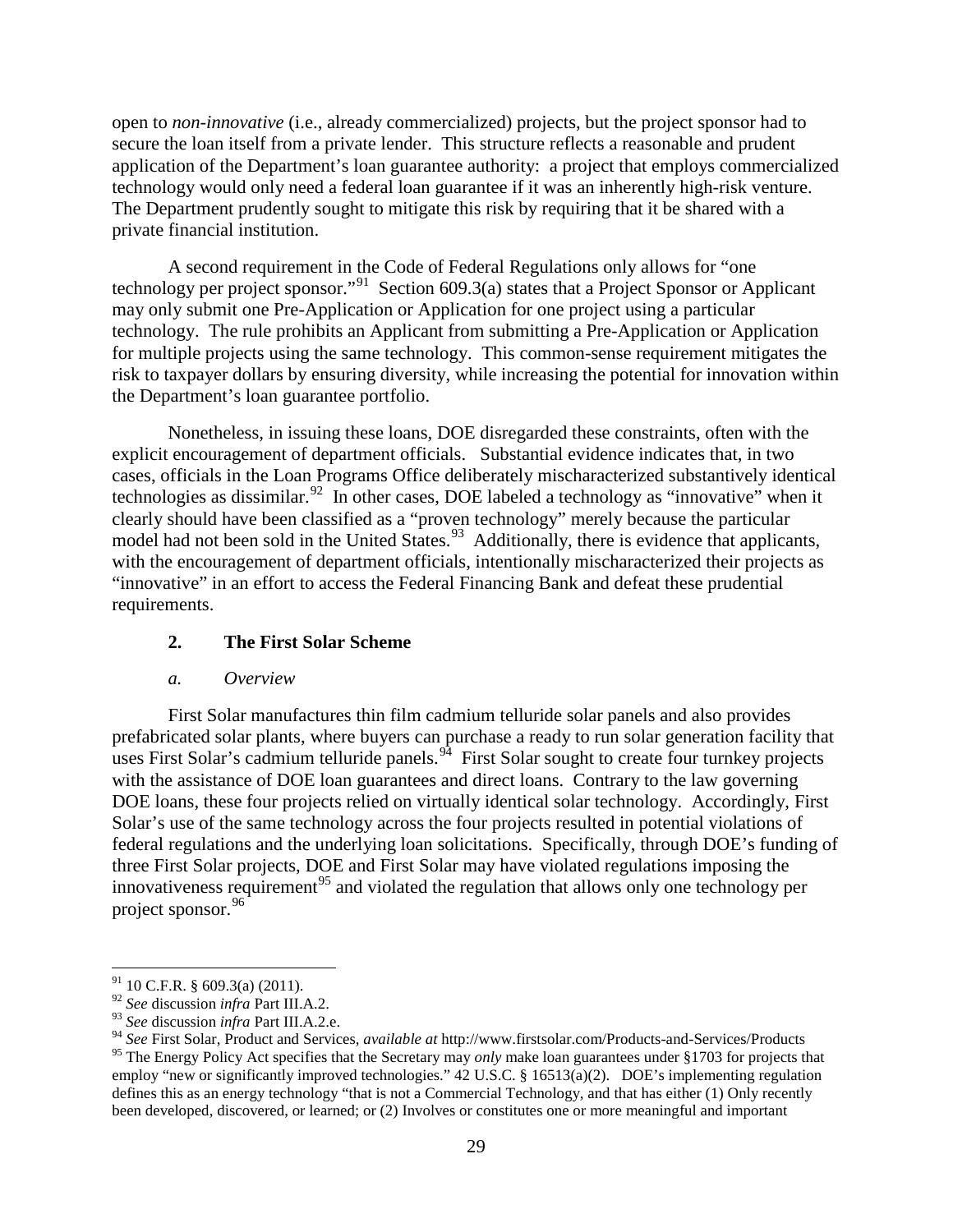First Solar submitted applications for two of the projects, Topaz and Desert Sunlight, under the DOE's FIPP solicitation that allowed for non-innovative projects. The other two projects, Agua Caliente and Antelope Valley Solar Ranch, sought and succeeded in gaining an advanced position in the application process by purchasing existing projects from Nextlight Renewable Power ("Nextlight") that previously filed applications with DOE. However, the projects purchased from Nextlight had applied under the DOE's "innovative" solicitation.

First Solar always intended to use the same technology across all four projects. However, given the innovativeness requirement that applied to Agua Caliente and Antelope Valley Solar Ranch, as a result of Nextlight's original applications, these projects still needed to be deemed innovative. Additionally, the two projects needed to comply with the one technology per project sponsor requirement. This latter requirement meant that the two "innovative" projects also needed to be differentiated from each other to qualify.

First Solar's Agua Caliente and Antelope Valley Solar Ranch received funding despite the fact that each project may have violated the regulations described above. In the next section, we describe these violations in greater detail, provide the motives of DOE and the Administration, and offer documentation indicating DOE manufactured evidence of compliance with these rules while internally conceding their failure to adhere to the law.

### *b. The Manufacturing Plant that Motivated Action on All Four First Solar Projects*

While DOE publicly talked about the merits of each First Solar project individually, internal DOE emails indicate that DOE favored First Solar projects and viewed them collectively because DOE sought to enable First Solar to build a new manufacturing plant in Arizona.<sup>97</sup> The logic was simple: four solar generation projects would provide sufficient demand to justify and support locating a new First Solar manufacturing plant in Arizona.<sup>[98](#page-29-1)</sup>

The White House planned to use this new manufacturing plant and the jobs that it supported as evidence of the indirect benefits of DOE loan guarantees for the economy. Documents and e-mails obtained by the Committee offer unique insight on how decisions were made. In an e-mail from Jonathan Silver, Executive Director of the Loan Programs Office at DOE, to Deputy Energy Secretary Daniel Poneman in May of 2011 demonstrates DOE's plan to group the First Solar deals as a package. Silver wrote that "First [S]olar deals need to be considered as a package since they support the building of a manufacturing plant to service their collective needs."<sup>[99](#page-29-2)</sup> The White House supported this packaging idea. In an email to other DOE officials from June 2011, Matthew Winters, Senior Advisor for Loan Programs at DOE, wrote:

We have often talked about how the 3 FSLR [First Solar] projects were are (sic) considering will support the building of a manufacturing facility in Arizona. Can

 $\overline{a}$ 

improvements in productivity and value, in comparison to Commercial Technologies in use in the United States..."<br>See 10 C.F.R. § 609.2 (2011).

<sup>&</sup>lt;sup>96</sup> Section 609.3(a) states "[a] Project Sponsor or Applicant may only submit one Pre-Application or Application for one project using a particular technology. The rule prohibits an Applicant from submitting a Pre-Application or Application for multiple projects using the same technology. *See* 10 C.F.R. § 609.3(a) (2011). <sup>97</sup> Email from Jonathan Silver, DOE, May 31, 2011 (on file with author)

<span id="page-29-1"></span><span id="page-29-0"></span><sup>98</sup> *Id*. 99 *Id*.

<span id="page-29-2"></span>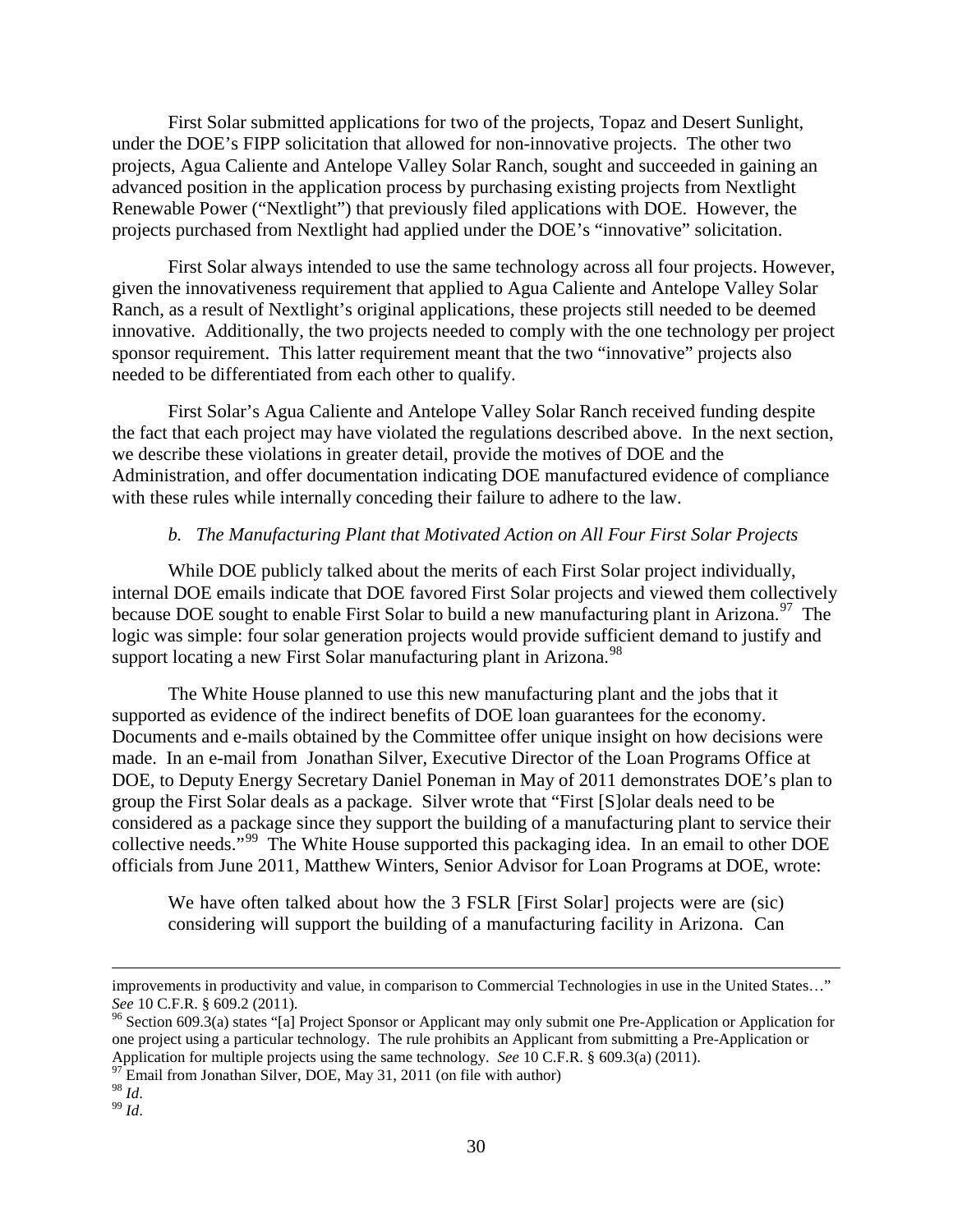one you (sic) please quickly draft a 1-2 sentence blurb that states exactly how this is the case, and give the location, size, and expected construction date of the mfg facility? *This will go into a document for the White House that describes the manufacturing impact of the projects in our pipeline*. [100](#page-30-0) (emphasis added)

### *c. The Collective Application of First Solar*

The DOE's treatment of the First Solar applications during the credit review process demonstrates the Department realized the projects all employed the same non-innovative technology. DOE considered packaging three First Solar projects as one vote in front of the DOE credit review board (the Antelope Valley, Topaz, and Desert Sunlight projects), despite the projects coming from different solicitations (innovative versus commercial). Margot Anderson, a Senior Advisor at DOE, wrote an email on June 25, 2011, before the DOE credit review board voted to grant conditional guarantees to three First Solar projects (Antelope Valley, Topaz, and Desert Sunlight), asking "[S]hould it be three separate votes or one vote for all three projects?"<sup>[101](#page-30-1)</sup> While the credit review board appears to have voted separately for all three projects, this conversation reinforces the mindset within DOE that all First Solar projects represented a package and not individual projects.

Despite ultimately approving credit individually for each project, the next email shows the extent to which DOE wanted "all of the deals to look exactly alike":

Our question is simply "is there an issue if we bring all of the First solar projects including the various IEs (Luminate and Burns and Roe) into the same room to discuss the terms of the deals?" Essentially, we want all of the deals to look exactly alike. First Solar has suggested the meeting so they are on board the IEs are OK with it but one brought up the [Non-Disclosure Agreement] issue and I want to get that resolved. Jonathan want[s] the meeting to happen this week or early next, to get these projects going.<sup>[102](#page-30-2)</sup>

With this plan to package the First Solar deals, DOE granted conditional loan guarantees to four First Solar projects that used First Solar's cadmium telluride photovoltaic solar panels.<sup>[103](#page-30-3)</sup> DOE describes this technology as "commercially proven" and "deployed since 2001."<sup>[104](#page-30-4)</sup> Yet, DOE was classified two of First Solar's projects as innovative and ignored the "one sponsor per technology per solicitation.".<sup>[105](#page-30-5)</sup>

<span id="page-30-0"></span> $100$  Email from Matthew Winters, DOE, June 14, 2011. (Emphasis added).  $101$  Email from Margot Anderson, DOE, June 25, 2011.

<span id="page-30-2"></span><span id="page-30-1"></span> $102$  Email from Jeffrey Walker, DOE, to Susan Richardson and Kimberly Heimert, DOE, Subject "Bridge [Non Disclosure Agreements] for this unusual circumstances," (March 29, 2011, 8:21 AM).

<span id="page-30-3"></span><sup>&</sup>lt;sup>103</sup> DOE did not finalize First Solar's Topaz project and only gave final approval to three First Solar projects. Upon finalization of its DOE loan guarantees, First Solar sold all of its development projects to large utilities, such as Exelon and NextEra.

<span id="page-30-4"></span><sup>&</sup>lt;sup>104</sup> "Energy Department Finalizes Loan Guarantee to Support California Solar Generation Project," U.S. Department of Energy, September 30, 2011. Available at: https://lpo.energy.gov/?p=5324.

<span id="page-30-5"></span><sup>&</sup>lt;sup>105</sup> This scheme coincidentaly improved the financing terms of the programs by enabeling the government to provide a 100% direct loan as opposed to an 80% loan guarantee. Specifically, those entities approved under the innovative path received direct federal loans from the Federal Financing Bank (FFB) for 100% of the sought after amount. Had these entities gone through the commercial path, they would need to borrow from a private lender who would then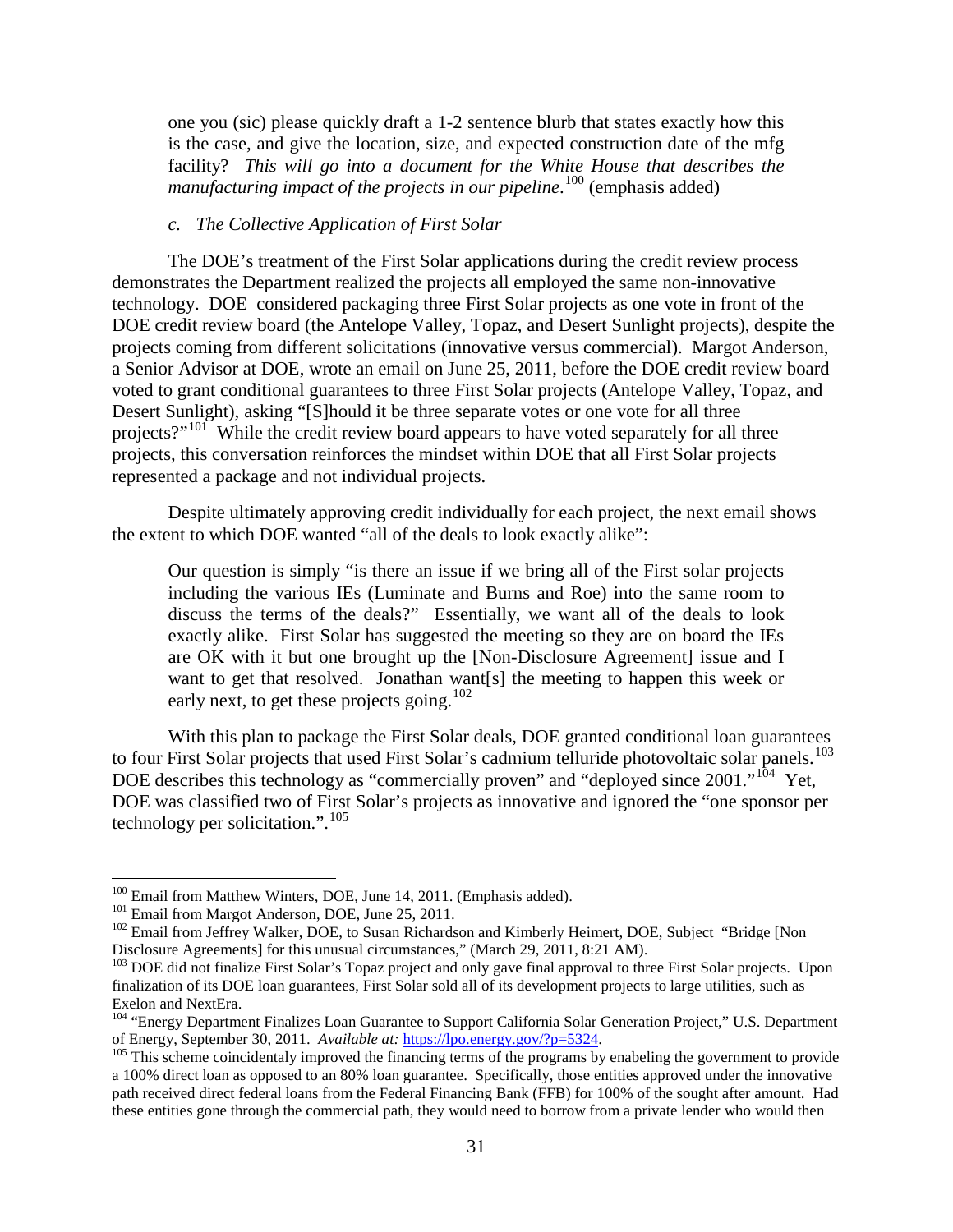### *d. First Solar's Acquisition of NextLight's Projects to Enable All Four Projects to Proceed Together*

To understand why DOE manipulated the First Solar applications one must understand how these projects came to pass. First Solar purchased NextLight Renewable Power in a deal that included NextLight's two pending DOE loan guarantee projects—Agua Caliente and Antelope Valley Solar Ranch—in April of 2010.<sup>[106](#page-31-0)</sup> DOE had invited both NextLight projects into the due diligence level in the loan application process,  $107$  indicating that both continued to progress successfully towards ultimate approval. NextLight had applied for innovative loan guarantees for both projects. Under Nextlight's applications, the Agua Caliente project would use amorphous silicon technology, and the Antelope Valley project would use crystalline silicon solar technology.<sup>[108](#page-31-2)</sup>

When First Solar purchased NextLight, it planned to switch to its own proven – and noninnovative - technology relying on cadmium telluride panels for both projects. However, First Solar wanted to keep both projects in the innovative technology queue. First Solar faced two challenges to keep both projects in the innovative queue. First, the company had to prove that both projects used innovative technology; while using First Solar cadmium telluride panels for the projects that would not qualify as innovative. Second, First Solar had to ensure that both projects used different "innovative" technologies, otherwise the projects would violate the DOE rule that one company could only sponsor one project using a specific innovative technology under the innovative technology solicitation.

#### *e. Failure to Prove Innovativeness; Resorting to Falsification*

 $\overline{a}$ 

First Solar planned to qualify both projects for the innovative solicitation by incorporating relatively minor new technologies into the solar plants. The Agua Caliente project would use standard First Solar cadmium telluride panels, but would use an inverter "fault ride-through and dynamic voltage regulation" technology<sup>[109](#page-31-3)</sup> that would help the plant stay operational even if the sun did not shine constantly on a particular day.<sup>[110](#page-31-4)</sup> First Solar relied on this inverter

receive at most an 80% guarantee. Therefore, the non-innovative entities benefitted from the false "innovative" designation in that they received fully guaranteed funding, as opposed to partially guaranteed, reducing their cost of borrowing. The other two First Solar projects received partial loan guarantees as part of the Financial Institution Partnership Program.

<sup>106</sup> Dealbook, *First Solar Buys NextLight for \$285 Million*, N.Y. TIMES*,* April 29, 2010 *available at* 

<span id="page-31-1"></span><span id="page-31-0"></span>[http://dealbook.nytimes.com/2010/04/29/first-solar-buys-nextlight-for-285-million/.](http://dealbook.nytimes.com/2010/04/29/first-solar-buys-nextlight-for-285-million/)<br><sup>107</sup> Email from Daniel Tobin, Director of Loan Programs Intake Division and Senior Investment Officer, U.S. Dep't<br>of Energy (July 23, 201

<span id="page-31-2"></span><sup>&</sup>lt;sup>108</sup> Internal Memo from Dong Kim, Chief Engineer of the Technical and Project Management Division, U.S. Dep't of Energy, to David Frantz, Director of Loan Guarantee Program Office, U.S. Dep't of Energy (July 25, 2010).

<span id="page-31-3"></span><sup>&</sup>lt;sup>109</sup> Press Release, U.S. Dep't of Energy, Department of Energy Finalizes a \$967 Million Loan Guarantee to Support the Agua Caliente Solar Project (Aug. 5, 2011) *available at http://energy.gov/articles/department-energy-finalizes-*<br>967-million-loan-guarantee-support-agua-caliente-solar-project.

<span id="page-31-4"></span><sup>&</sup>lt;sup>110</sup> U.S. Dep't of Energy, Internal Memo, "Next Light Antelope Valley Technical Eligibility Re-Evaluation" (July 21, 2010); *See also* email from Cathy Grover, Luminate, to Robin L Sampson, U.S. Dep't of Energy (Mar. 30, 201,1 3:39 PM EST), which stated, "The Project's inverter that we show currently specified is an SMA 630CP … From a design perspective, switching to the 720CP (from the 630CP, if this is in fact what First Solar is doing), has no real impact on the electric energy production values."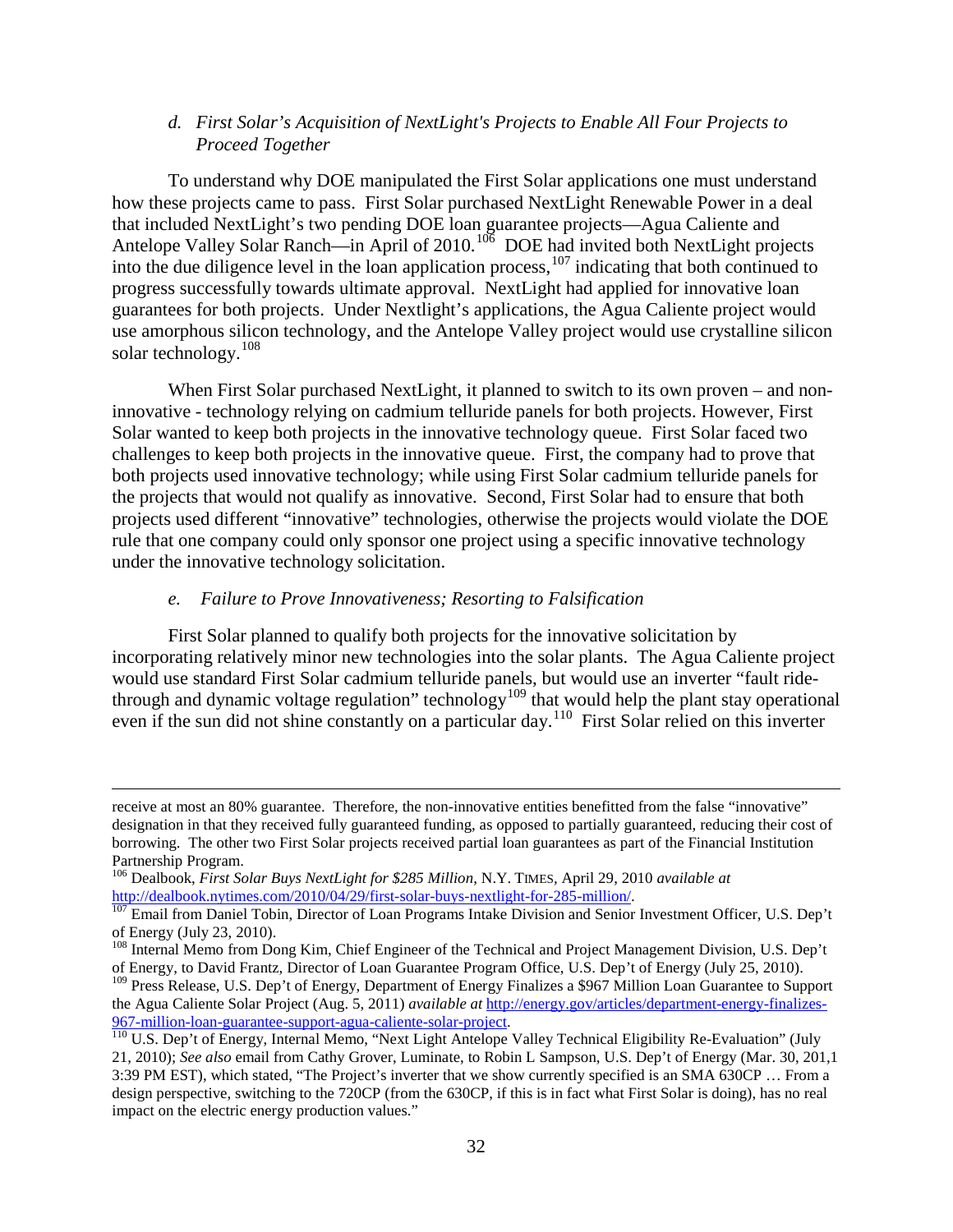to qualify the Agua Caliente project as innovative.<sup>[111](#page-32-0)</sup> However, the innovativeness of this inverter technology is highly questionable based on the following issues identified through the review of email communications and internal DOE reports.

An email between DOE staff describes the lack of innovativeness of this inverter technology, stating, "The Project's inverter that we show currently specified is an SMA 630CP … From a design perspective, switching to the 720CP (from the 630CP, if this is in fact what First Solar is doing), has no real impact on the electric energy production values."<sup>112</sup> A DOE whitepaper reveals that more than 200 of these allegedly "innovative" inverters had been in use in Germany, Italy and Spain since September  $2010$ .<sup>[113](#page-32-2)</sup> While, according to the rule, foreign commercial use of a technology is not a bar to deeming domestic use innovative, the broad commercial use in Europe reflects the disrespect DOE applies to the actual innovativeness requirement.

Directly calling into question any determination that this technology is innovative, the DOE whitepaper provides that these inverters are "commercially ship[ped] today in the United States as well."  $11^2$  The report explains that "the technology being implemented is not new as compared to traditional turbine-based generators" and is commercially manufactured in Colorado.<sup>[115](#page-32-4)</sup> These facts emailed among DOE staff undermine any determination of innovativeness and clearly indicate that Agua Caliente failed to satisfy the requirements designed to spur development of new technologies.<sup>[116](#page-32-5)</sup>

First Solar also planned to use this inverter technology to make the Antelope Valley project innovative; however, even if the technology were innovative with regard to Agua Caliente, its second application to Antelope Valley would violate the one technology per project sponsor requirement.<sup>[117](#page-32-6)</sup> To overcome this obstacle, First Solar added a "single axis tracking" system for the Antelope Valley project to differentiate it.<sup>[118](#page-32-7)</sup> This system simply allowed the panels to track the sun – a technology that has been around for decades. Additionally, First Solar

<span id="page-32-0"></span><sup>&</sup>lt;sup>111</sup> See "NEXT LIGHT ANTELOPE VALLEY TECHNICAL ELIGIBILITY RE-EVALUATION" attachment (July 21, 2010) to email from Sarah Hetznecker, U.S. Dep't of Energy, to Patrick Gorman, U.S. Dep't of Energy, Subject: "here is the antelope valley re-evaluation memo" (July 22, 2010 9:06 AM).

The Antelope Valley Project will use the new Fault Ride-Through Technology inverters that are being used in the Agua Caliente Project and were the basis for new and significantly improved technologies as compared to commercial technologies' for that project. While this is being used on both of these projects, it will meet the definition of "new of [sic] Singificantly Improved Technology and it is not a Commercial Technology, because it is not being used in three or more commercial projects in the US in the same general application and it has not been in operation for 5 years. In addition, First Solar will use single axis tracking on 50 MW of the 230 MW for the Antelope Valley Project. Based up on the re-evaluation, we conclude that the project will meet the

<span id="page-32-2"></span><span id="page-32-1"></span>eligibility criteria<br>
<sup>112</sup> Email from Cathy Grover, Luminate, to Robin Sampson, U.S. Dep't of Energy (March 30, 2011, 3:39 PM).<br>
<sup>113</sup> "Antelope Vallev Solar Ranch 1 Project: Inverter Implementation Whitepaper" (May 18, 2 Sarah Hetznecker to Jeffrey Walker (May 22, 2011, 12:14:03 PM)).<br><sup>114</sup> *Id.*<br><sup>115</sup> *Id.* 

<span id="page-32-3"></span>

<span id="page-32-7"></span>

<span id="page-32-6"></span><span id="page-32-5"></span><span id="page-32-4"></span><sup>&</sup>lt;sup>116</sup> *See supra* note 87.<br><sup>117</sup> *See supra* note 91.<br><sup>118</sup> Dong Kim, U.S. Dep't of Energy Memo, "First Solar (Next Light) Antelope Valley Solar Ranch One Technical Eligibility Re-Evaluation"(Aug. 4, 2010).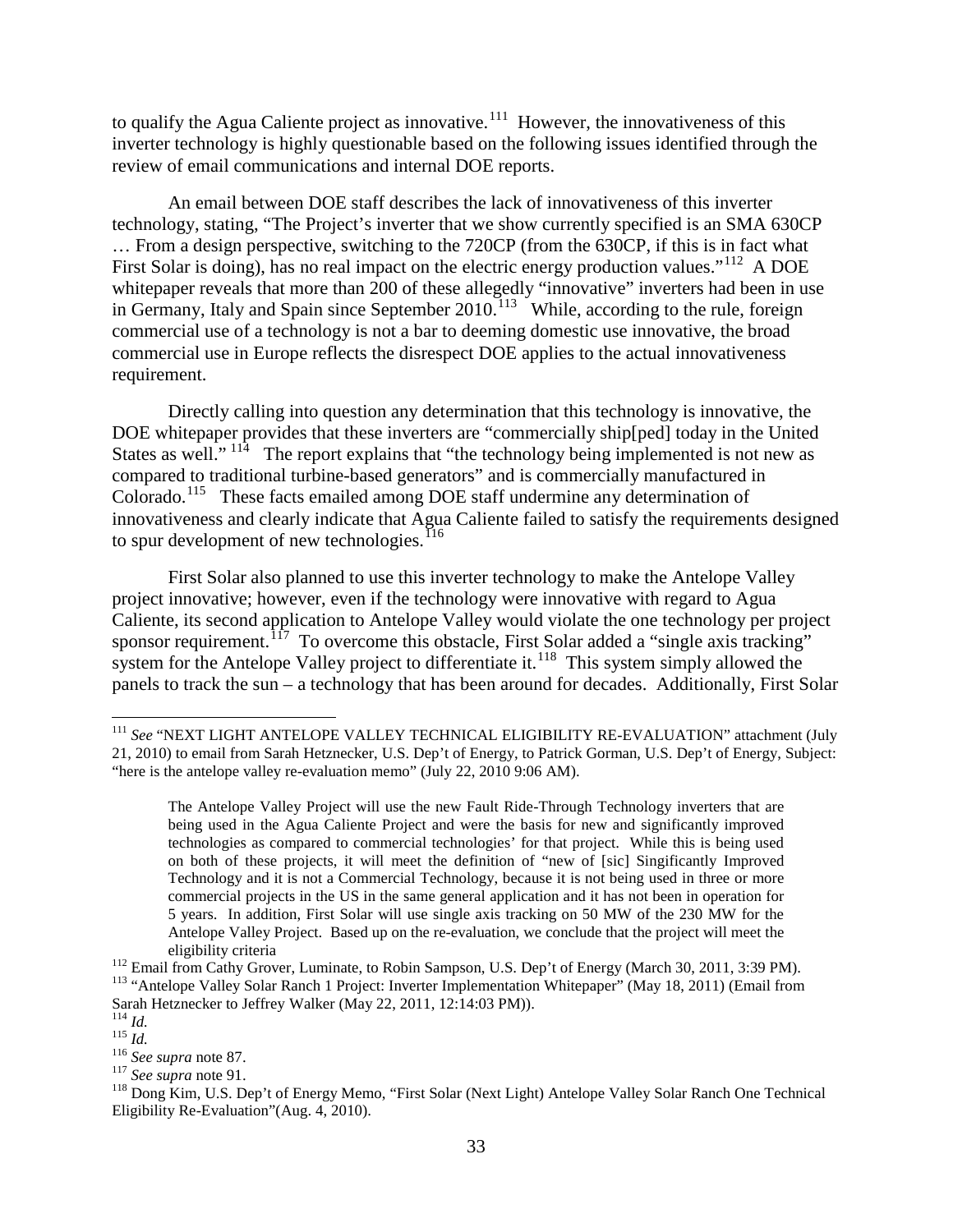only planned to install this system on 50 MW of the plant's 230 MW capabilities, less than 25% of the plant.  $119$ 

Rather than force First Solar's Antelope Valley project to step out of the innovation queue, DOE quickly created a memo that allegedly justified the project remaining "innovative." The memo claimed that the Antelope Valley project would use three different innovative technologies: Fault Ride-Through Technology, Dynamic Voltage Regulation, and single axis tracking.<sup>[120](#page-33-1)</sup> Internal DOE emails reveal a rushed process that left certain DOE officials questioning the validity of the analysis.<sup>[121](#page-33-2)</sup> DOE officials also heavily edited the memo to deemphasize First Solar's other pending projects and the fact that the Antelope Valley project used the same "innovative" technology as the Agua Caliente project.<sup>[122](#page-33-3)</sup>

More importantly, on June 23, 2011, Dong Kim, Director of the Technical and Project Management Division, (who had edited the DOE memo on Antelope Valley's innovativeness referenced above) wrote an email indicating that the allegedly innovative tracking technology did not constitute innovativeness, was not considered innovative originally, and also pointed out that others continuously revised documents to incorrectly reflect that the trackers were "innovative." Kim wrote:

**Someone keeps changing [Antelope Valley Solar Ranch] Technical slides to include single axis trackers as an innovation. Be clear that this not an innovation. The record will show that we did not grade this as innovative during intake review.** It will not stand up to scrutiny if compared with CVSR [California Valley Solar Ranch] trackers. Whoever continues to make this change needs to understand that Technical does not support the 20 percent of the CVSR field with trackers as an innovative component.<sup>[123](#page-33-4)</sup> (emphasis added)

The apparent cover-up that led to Kim's stern email indicates that DOE staff sought to maintain a false finding of "innovative" for the single axis trackers.

DOE's August 4, 2010, memo claimed that the Antelope Valley project used three innovative technologies. However, DOE's Director of the Technical and Project Management Division revealed that the single axis trackers did not qualify as innovative and DOE's own press release demonstrated that the Agua Caliente project already used both the fault ride-through and the dynamic voltage regulation technologies.<sup>[124](#page-33-5)</sup> Since Agua Caliente had already received a loan guarantee using this "innovative" technology, Antelope Valley was barred from relying on the same technology for its innovativeness-based application. As a result, Antelope Valley provided

<span id="page-33-1"></span><span id="page-33-0"></span> <sup>119</sup> *Id.*

<span id="page-33-2"></span><sup>&</sup>lt;sup>121</sup> Email from Susan Grodin, U.S. Dep't of Energy (Aug. 3, 2010) (stating that "this memo was cobbled together from different sources and in so doing, an obvious piece was left out").

<span id="page-33-3"></span> $f<sup>122</sup>$  Dong Kim, U.S. Dep't of Energy, Technical memo (July 25, 2010) (discussing that DOE's tracked changes on the memo reveal that DOE removed references to First Solar's Desert Sun and Topaz projects from the second paragraph and removed an entire paragraph discussing how the Antelope Valley project and the Agua Caliente project use the same Fault Ride Through Technology).<br><sup>123</sup> Email from Dong Kim, U.S. Dep't of Energy (June 23, 2011).

<span id="page-33-5"></span><span id="page-33-4"></span><sup>&</sup>lt;sup>124</sup> Press Release, U.S. Dep't of Energy, Department of Energy Finalizes a \$967 Million Loan Guarantee to Support the Agua Caliente Solar Project (Aug. 5, 2011) *available at* [http://energy.gov/articles/department-energy-finalizes-](http://energy.gov/articles/department-energy-finalizes-967-million-loan-guarantee-support-agua-caliente-solar-project)[967-million-loan-guarantee-support-agua-caliente-solar-project.](http://energy.gov/articles/department-energy-finalizes-967-million-loan-guarantee-support-agua-caliente-solar-project)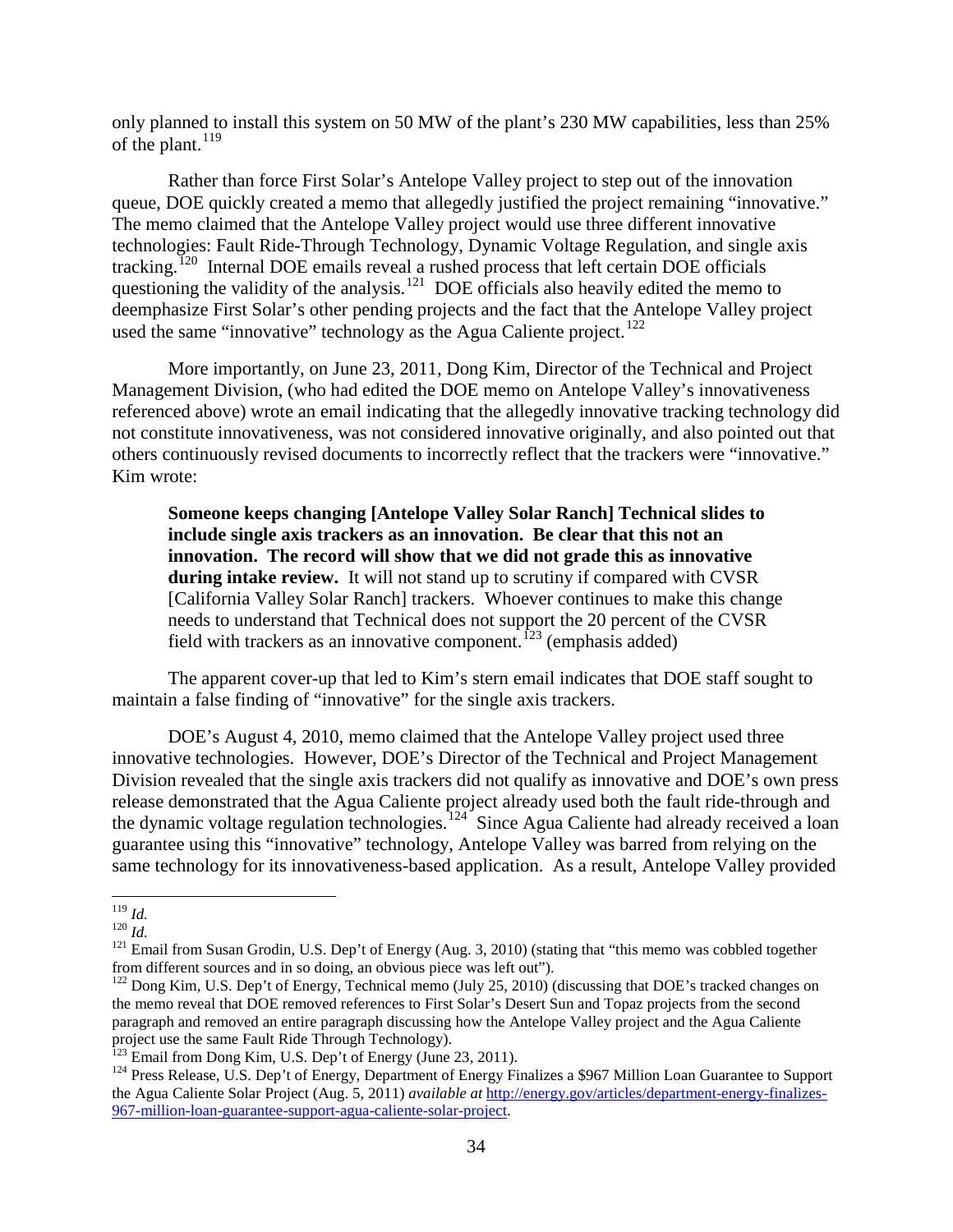no innovative technology that would justify its eligibility for a DOE loan. DOE should have deemed First Solar's Antelope Valley project ineligible under the innovativeness solicitation.

*f. Persistent Pressure to Approve the First Solar Projects and Achieve the Master Plan of Building a Manufacturing Facility*

First Solar kept pressure on DOE to approve the three projects in the final weeks leading up to DOE's issuance of conditional loan guarantees. On May 18, 2011, Jens Meyerhoff, an executive at First Solar, wrote a letter to Jonathan Silver implicitly threatening that First Solar might not commit to completing construction on the Arizona manufacturing plant if DOE did not approve all three First Solar loan guarantees. Meyerhoff wrote:

A failure to receive DOE and U.S. government agency approvals for these projects or missing the September 30 statutory deadline under the 1705 program would seriously jeopardize the financing for the Agua Caliente, Antelope Valley Solar Ranch, Desert Sunlight and Topaz projects. As you know, a major reason for choosing to build the manufacturing plant in Mesa, AZ was to provide solar modules to these large and important U.S. projects.

We will invest more than \$300 million in the factory, put people in Mesa to work at a long-dormant industrial site that once was home to an automotive testing facility, and create high tech green jobs that did not exist before…

…First Solar consciously made the decision to build a new U.S. manufacturing center to support and recycle economic benefits created by favorable U.S. political support for renewable energy, including the 1703 and 1705 DOE loan guarantee programs.

The DOE loan programs provide an important financing 'bridge' at a time when the U.S. private debt markets have little or no experience financing first-of-their-kind utility-scale solar projects, and the capital markets remain constrained in the wake of the global financial crisis. If First Solar's project applications are not approved, or if they're delayed beyond September 30, we believe it could jeopardize our ability to close financing (both debt and equity), jeopardize construction of 1,620 megawatts of solar capacity and**, frankly, undermine the rationale for a new manufacturing center in Arizona.**[125](#page-34-0)

First Solar also tried more friendly persuasion. Nikolas Novograd, Vice President at First Solar, sent Bill Pegues at DOE a picture of the construction taking place at First Solar's Arizona plant. Pegues planned to use the construction picture to help persuade members of the credit review board to vote for the First Solar projects. He forwarded the picture to several DOE officials, commenting, "[H]ere's a photo of the construction

<span id="page-34-0"></span><sup>&</sup>lt;sup>125</sup> Letter from Jens Meyerhoff, First Solar, to Jonathan Silver, Director of Loan Programs Office, U.S. Dep't of Energy (May 18, 2011) (*emphasis added*).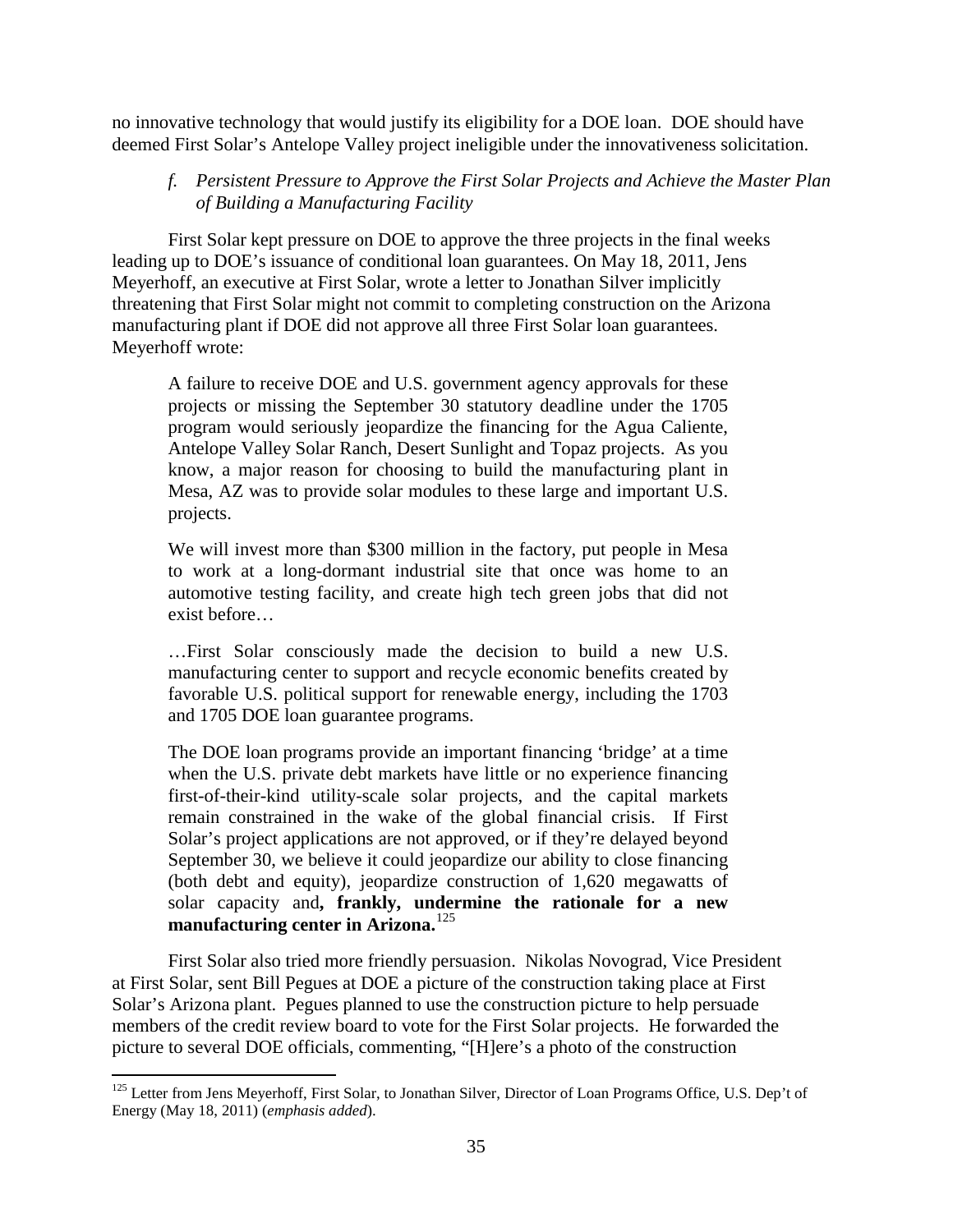progress on the FSLR mfg plant in Mesa, Arizona as of Tuesday 6/14. I'll bring several copies to CRB [Credit Review Board] just in case we need them."[126](#page-35-0) Additionally, Rob Gillette, CEO of First Solar, arranged a phone call with the Deputy Energy Secretary on June 24, 2011, only days before the Credit Review Board met to decide whether to grant conditional loan guarantees to the three First Solar projects.<sup>[127](#page-35-1)</sup>

By June 22, 2011, several days before the Credit Review Board approved conditional loan guarantees for the projects, Secretary Chu's office had already planned a press release to announce the conditional loan guarantees for the First Solar projects that relied upon job creation numbers from First Solar itself.<sup>[128](#page-35-2)</sup> Secretary Chu's office carefully coordinated the media strategy for the approval of the conditional loan guarantees for the three First Solar projects. Sonia Taylor at DOE wrote in an email on June 28, 2011, that

S1's office hopes to offer an advanced story to a national reporter on all three First Solar deals later today, with a story to run tomorrow along with the press release…

…If you haven't already, can you all please notify the appropriate people from First Solar and the other companies that the deal is official? I have been working with First Solar **(under the guise of 'should the deal be approved'),** and they do not plan on writing a press release. Can you all please see whether the banks plan on issuing a release? If so, we'll need to review it.<sup>[129](#page-35-3)</sup> (emphasis added)

On June 30, 2011, DOE issued a press release that announced the conditional loan guarantees for the three First Solar projects for around \$4.5 billion.<sup>130</sup> The six paragraph announcement only mentioned First Solar once and described the Antelope Valley project as featuring "a utility-scale deployment of innovative inverters with voltage regulation and monitoring technologies that are new to the U.S. market."<sup>[131](#page-35-5)</sup> The press release did not mention the trackers on the Antelope Valley project.

DOE would eventually issue final loan guarantee offers to First Solar's Antelope Valley and Desert Sunlight projects on the final day of the 1705 loan guarantee program (September 30, 2011).<sup>[132](#page-35-6)</sup> Despite the issues surrounding the innovative nature of the Antelope Valley project, DOE finalized a 100% loan guarantee worth \$646 million for the allegedly "innovative" project. Ultimately, DOE did not finalize First Solar's Topaz

<span id="page-35-0"></span><sup>&</sup>lt;sup>126</sup> Email from Bill Pegues, U.S. Dep't of Energy (June 23, 2011).<br><sup>127</sup> Email from Elizabeth Emanuel, U.S. Dep't of Energy (June 24, 2011).

<span id="page-35-4"></span>

<span id="page-35-3"></span><span id="page-35-2"></span><span id="page-35-1"></span><sup>&</sup>lt;sup>128</sup> Email from William Pegues, U.S. Dep't of Energy (June 22, 2011).<br><sup>129</sup> Email from Sonia Taylor, U.S. Dep't of Energy (June 28, 2011).<br><sup>129</sup> Press Release, U.S. Department of Energy, DOE Offers Conditional Loan Guaran Billion in Loans for Three California Photovoltaic Solar Power Plants (June 30, 2011) *available at* 

<span id="page-35-6"></span><span id="page-35-5"></span>[https://lpo.energy.gov/?p=4873.](https://lpo.energy.gov/?p=4873)<br><sup>131</sup> *Id.* 132 DOE did not finalize First Solar's Topaz loan guarantee project.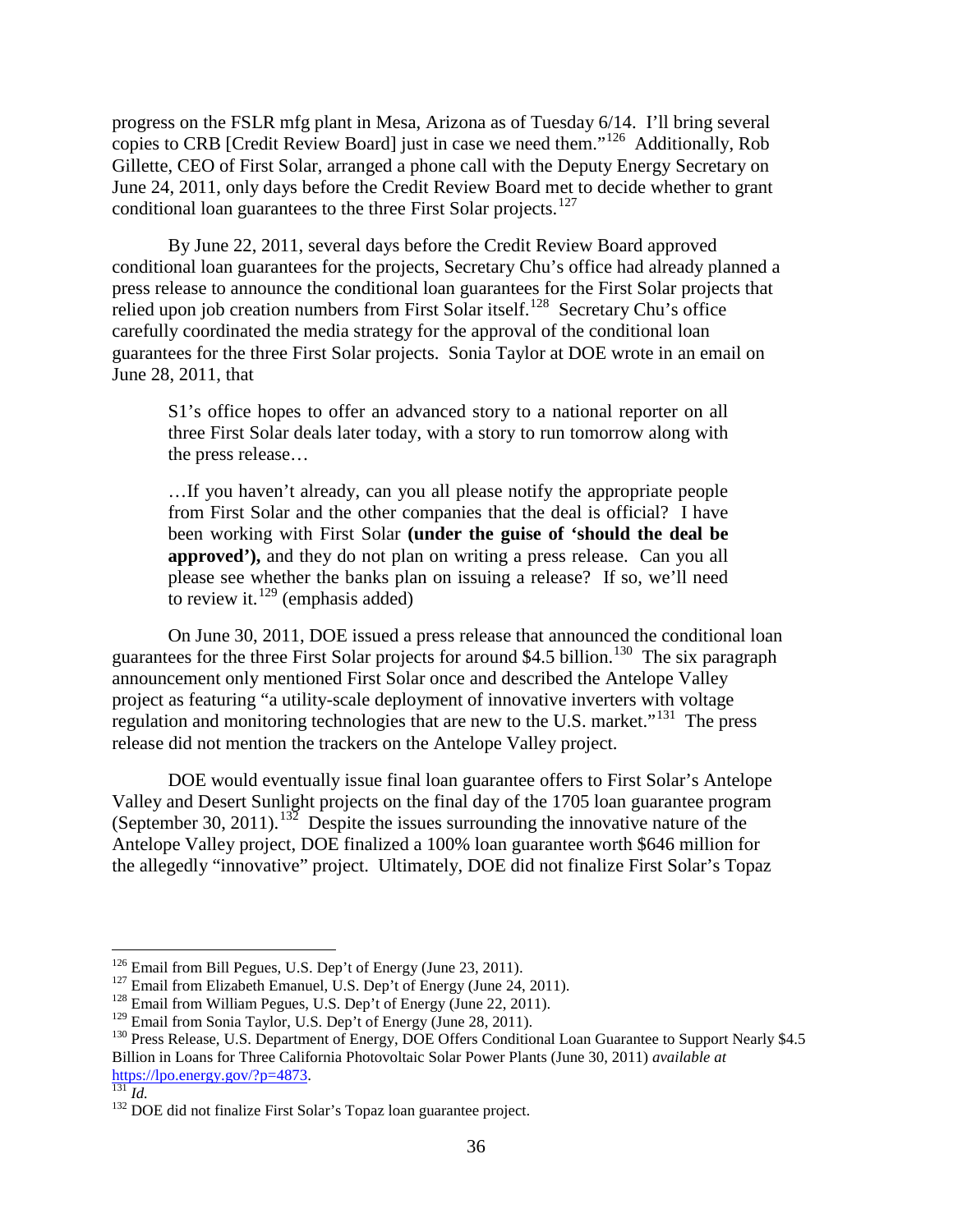project, but a subsidiary company of Warren Buffett's Berkshire Hathaway purchased the project from First Solar.<sup>[133](#page-36-0)</sup>

### *g. First Solar's Financial Problems since the Loan Guarantees*

Since DOE finalized First Solar's three loan guarantees (for over \$3 billion), First Solar has encountered serious financial problems that put the DOE funded projects in jeopardy. First Solar's stock declined the greatest compared to of any S&P 500 companies in 2011 and has lost over \$100 per share over the past year.<sup>134</sup> First Solar has cut production of its solar panels worldwide.<sup>[135](#page-36-2)</sup> Based upon the company's financial troubles, First Solar fired its CEO in October.<sup>[136](#page-36-3)</sup> Additionally, in March 2012, the Securities and Exchange Commission announced an investigation into whether First Solar had improperly disclosed information about whether the First Solar Topaz project would receive a loan guarantee from DOE.<sup>[137](#page-36-4)</sup>

More recently, First Solar has revealed problems that directly impact its three DOE loan guarantee projects. First Solar's Antelope Valley project had problems getting a permit and has yet to receive any DOE funding.<sup>138</sup> First Solar announced in late February that it would postpone manufacturing solar panels at its Mesa Arizona plant, which is still under construction, because of financial problems.<sup>[139](#page-36-6)</sup> First Solar intended for the Mesa facility to provide panels to the four First Solar projects. This delay means that the indirect jobs that the White House wanted to create with the three loan guarantees will likely never materialize, and raises questions about whether First Solar will have problems supplying solar panels to its DOE loan guarantee projects. Additionally, First Solar has revealed that it has needed to replace millions of dollars worth of its solar panels under warranty because they did not last in hot climates.<sup>[140](#page-36-7)</sup> Considering all three of First Solar's DOE-based solar generation projects are located in hot desert climates, this issue raises serious concerns about whether the panels will work properly long term.

### *h. Conclusion*

There appears to be a significant amount of evidence, based on documents received by the Committee and supplied by DOE and others, indicating that DOE manipulated its analysis and strategically modified evaluations in order to issue loans to First Solar that would qualify

<span id="page-36-0"></span> <sup>133</sup> Todd White and Marc Roca, *Berkshire Buys \$2 Billion Power Projects as Buffett Wagers on Solar Energy,* BLOOMBERG, December 7, 2011 *available at* [http://www.bloomberg.com/news/2011-12-07/berkshire-s](http://www.bloomberg.com/news/2011-12-07/berkshire-s-midamerican-energy-to-buy-topaz-solar-farm.html)[midamerican-energy-to-buy-topaz-solar-farm.html.](http://www.bloomberg.com/news/2011-12-07/berkshire-s-midamerican-energy-to-buy-topaz-solar-farm.html) <sup>134</sup> "First Solar (FSLR) Worst Stock in S&P 500 This Year," StreetInsider, December 30, 2011 *available at* 

<span id="page-36-1"></span>[http://www.streetinsider.com/Insiders+Blog/First+Solar+\(FSLR\)+Worst+Stock+in+S%26P+500+This+Year/70468](http://www.streetinsider.com/Insiders+Blog/First+Solar+(FSLR)+Worst+Stock+in+S%26P+500+This+Year/7046826.html)

<span id="page-36-2"></span>[<sup>26.</sup>html.](http://www.streetinsider.com/Insiders+Blog/First+Solar+(FSLR)+Worst+Stock+in+S%26P+500+This+Year/7046826.html) <sup>135</sup> Patrick O'Grady, *First Solar delays Mesa production plant*, PHOENIX BUS. J., February 29, 2012 *available at*  [http://www.bizjournals.com/phoenix/morning\\_call/2012/02/first-solar-delay-mesa-production-plant.html.](http://www.bizjournals.com/phoenix/morning_call/2012/02/first-solar-delay-mesa-production-plant.html) <sup>136</sup> *First Solar Ousts CEO, Shares Dive 24 Percent,* REUTERS*,* October 25, 2011 *available at* 

<span id="page-36-3"></span>[http://www.cnbc.com/id/45035458/First\\_Solar\\_Ousts\\_CEO\\_Shares\\_Dive\\_24\\_Percent.](http://www.cnbc.com/id/45035458/First_Solar_Ousts_CEO_Shares_Dive_24_Percent) <sup>137</sup> Patrick O'Grady, *SEC investigating First Solar*, PHOENIX BUS. J.*,* March 4, 2012 *available at* 

<span id="page-36-5"></span><span id="page-36-4"></span>[http://www.bizjournals.com/phoenix/morning\\_call/2012/03/sec-investigating-first-sola.html.](http://www.bizjournals.com/phoenix/morning_call/2012/03/sec-investigating-first-sola.html)<br><sup>138</sup> Yuliya Chernova and Cassandra Sweet, *California Solar Deal Hits a Snag*, WALL ST. J., February 11, 2012<br>*available at http:/* 

<span id="page-36-7"></span><span id="page-36-6"></span><sup>&</sup>lt;sup>139</sup> O'Grady, *supra* note 132.<br><sup>140</sup> Ryan Randazzo, "First Solar replacing more solar panels," The Arizona Republic, March 1, 2012 *available at* [http://www.azcentral.com/arizonarepublic/business/articles/2012/03/01/20120301first-solar-replacing-more-solar](http://www.azcentral.com/arizonarepublic/business/articles/2012/03/01/20120301first-solar-replacing-more-solar-panels.html)[panels.html.](http://www.azcentral.com/arizonarepublic/business/articles/2012/03/01/20120301first-solar-replacing-more-solar-panels.html)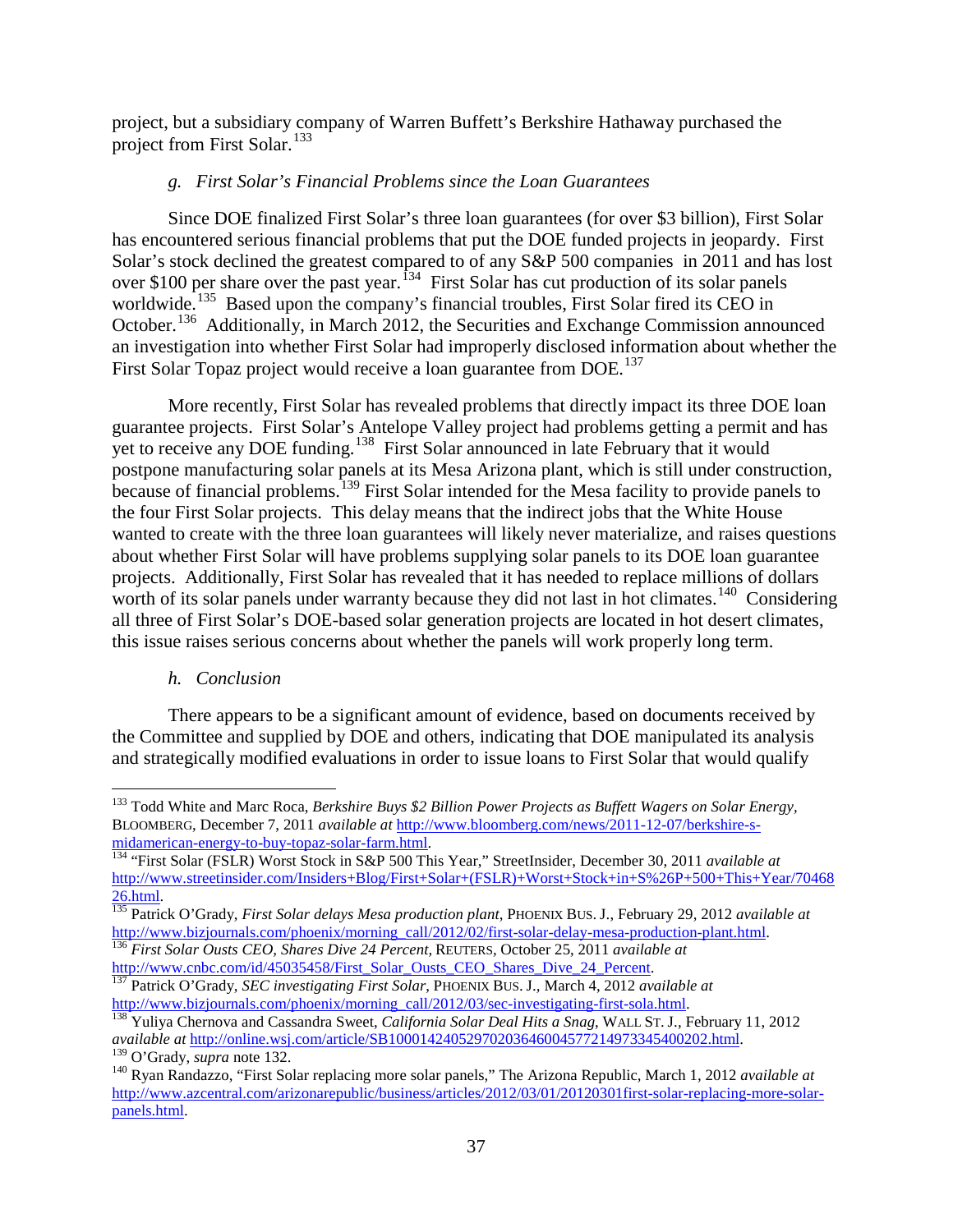under the statutory guidelines. This is cause for serious concern. An application that should otherwise fail, but instead passes under improper influence and through the manipulation of analysis, results in the defrauding of taxpayers and misappropriation of assets.<sup>[141](#page-37-0)</sup> Furthermore, any advantage to an applicant disadvantages other applicants and improperly diverts DOE resources.

### **B**. **DOE Violated the Statutory Requirement that Projects Commence Construction by September 30, 2011**

The Recovery Act states that the Secretary may only make loan guarantees under § 1705 for projects "that commence construction not later than September 30, 2011."<sup>[142](#page-37-1)</sup> This provision is designed to effectuate the *rapid* deployment of renewable energy projects. Furthermore, § 3(b) of the Act mandates that the Secretary expend appropriated funds "as quickly as possible consistent with prudent management," so as to achieve the Act's stated goal of economic stimulus.<sup>[143](#page-37-2)</sup> This "shovel-ready" requirement also helps to mitigate risks associated with too many unknown variables.

 The DOE knowingly violated this explicit statutory mandate. The Department's FIPP loan guarantee solicitation from October 7, 2009, defined "commence construction on before September 30, 2011" to mean that

(i) the Borrower has completed all pre-construction engineering and design, has received all necessary licenses, permits and local and national environmental clearances, has engaged all contractors and ordered all essential equipment and supplies as, in each case, can reasonably be considered necessary so that physical construction of the Eligible Project may begin (or, if previously interrupted or suspended, resume) and proceed to completion without foreseeable interruption of material duration and (ii) such physical construction (including, at a minimum, excavation for foundations or the installation or erection of improvements) at the primary site of the Eligible Project has begun (or resumed).

On September 30, 2011 – the last day of the program – the Secretary approved a \$1.4 billion loan guarantee for Project AMP. Project AMP intends to install solar panels on the rooftops of many of ProLogis' extensive real estate holdings. However, as the September 2011 application approval deadline approached, Project AMP was nowhere near prepared to commence construction, in part because it failed to secure contractual commitments to purchase energy from its proposed solar generation facilities.<sup>[144](#page-37-3)</sup> Construction cannot begin for any phase of Project AMP until parties agree to a Power Purchase Agreement (PPA), which helps to ensure sufficient revenue to justify an installation of solar panels. As of March 6, 2012, Project AMP

<span id="page-37-0"></span><sup>&</sup>lt;sup>141</sup> *See* discussion *infra* Part V.A. and V.B.<br><sup>142</sup> 42 U.S.C. § 16516(a).

<span id="page-37-2"></span><span id="page-37-1"></span><sup>&</sup>lt;sup>143</sup> American Recovery and Reinvestment Act of 2009, Pub. L. No. 111-5,  $\S3(a)$ , 123 Stat. 115 (2009).<br><sup>144</sup> Email from Eric Mogilnicki, WilmerHale, counsel to Bank of America, the lead lender for Project AMP (Mar. 6,

<span id="page-37-3"></span><sup>2012) (</sup>on file with author).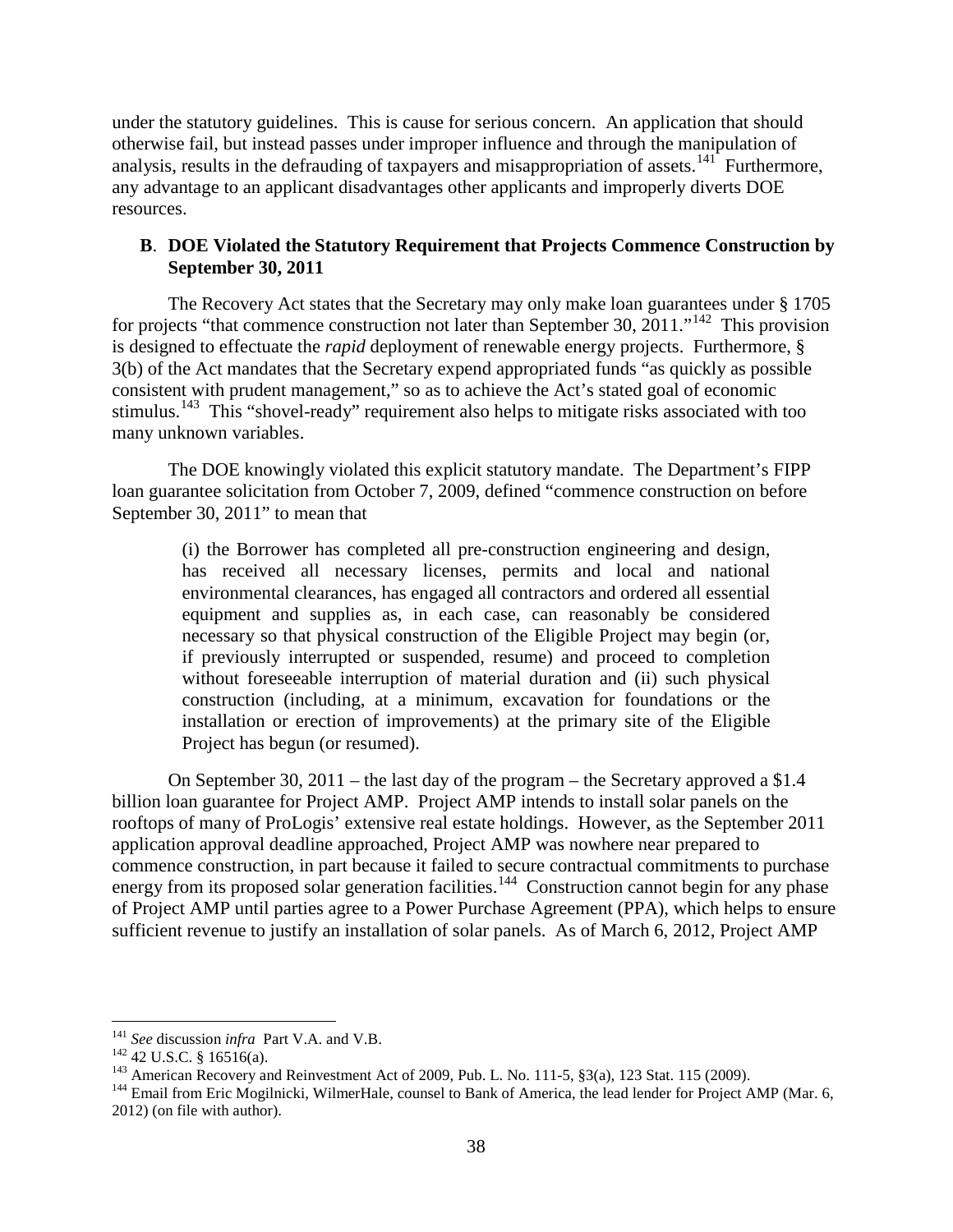had not signed any PPAs, had not purchased any solar panels, and had not begun construction at any locations.<sup>[145](#page-38-0)</sup>

Consistent with Project AMP's lack of preparedness to commence construction, Fitch Ratings imposed a "framework" methodology to rate the credit risk of Project AMP.<sup>[146](#page-38-1)</sup> Fitch explained that, due to a lack of negotiated prices, a lack of known product suppliers, and a lack of PPAs, Fitch could not model cash flows or consider the credit quality of the businesses the project would transact with.<sup>147</sup> For this reason, Fitch mandated the use of a framework approach that imposed minimum credit quality requirements and other controls to ensure adequate credit quality relating to future transactions.<sup>[148](#page-38-3)</sup> Fitch also required that Project AMP return to Fitch to receive ratings for each phase prior to seeking DOE loan disbursements consistent with the framework approach.<sup>[149](#page-38-4)</sup> As of March 6, 2012, Project AMP had not sought ratings for any phase of Project AMP.<sup>[150](#page-38-5)</sup> This further clarifies the extent of Project AMP's failure to commence construction.

While the credit rating methodology appears appropriate given the circumstance, the need to apply this approach reflects Project AMP's failure to meet the specific requirements of the law. Nonetheless, DOE approved Project AMP's loan guarantee for \$1.4 billion dollars. DOE approval of this project on the final day with pressure from Secretary Chu reflects improper influence and recklessness that led to an extremely large and inappropriate loan commitment. [151](#page-38-6)

As we describe in Section D below, following DOE's approval of Project AMP, natural gas prices fell dramatically, resulting in substantially lower power prices in areas where natural gas generation provides the marginal supply of power. Lower market prices for power reduce potential revenue for all PPAs – in other words, solar power directly competes against natural gas fired generation. Had Project AMP locked in PPAs at the time DOE approved its loan, this loss of potential revenue would have been avoided. Given the lag between approval and PPA negotiation, price risk materialized, likely reducing the aggregate value of Project AMP as a direct consequence of Secretary Chu's inappropriate approval.

Had DOE rejected Project AMP due to its failure to commence construction, the government and participants in the project would have avoided misallocating capital to a project that was premature.

## C. **DOE Violated the Statutory Requirement of "Superiority," Illegally Benefiting Banks at the Expense of Taxpayers**

When it created the loan guarantee program, Congress took several steps to protect taxpayer funds and limit the DOE's risk exposure. These restrictions are recited in § 1702 of the

<span id="page-38-2"></span>

<span id="page-38-1"></span><span id="page-38-0"></span><sup>&</sup>lt;sup>145</sup> *Id.*<br><sup>146</sup> See Fitch Ratings, "Credit Rating for ProSun Project Company, LLC. - Project AMP" (August 21, 2011).<br><sup>147</sup> See id. for additional detail on ratings approach provided through discussions with Fitch Rating for Project AMP ratings and Bank of America staff involved with Project AMP.  $^{148}$   $\emph{Id.}$ 

<span id="page-38-6"></span>

<span id="page-38-5"></span><span id="page-38-4"></span><span id="page-38-3"></span><sup>148</sup> *Id*. <sup>149</sup> *Id*. <sup>150</sup> Mogilnicki, *supra* note 144. <sup>151</sup> *See* Ryan Tracy and Cassandra Sweet, *Emails Show Chu's Loan-Deal Role,* WALL ST. J., Feb. 18, 2012 *available at* [http://online.wsj.com/article/SB10001424052970204059804577229661338221828.html.](http://online.wsj.com/article/SB10001424052970204059804577229661338221828.html)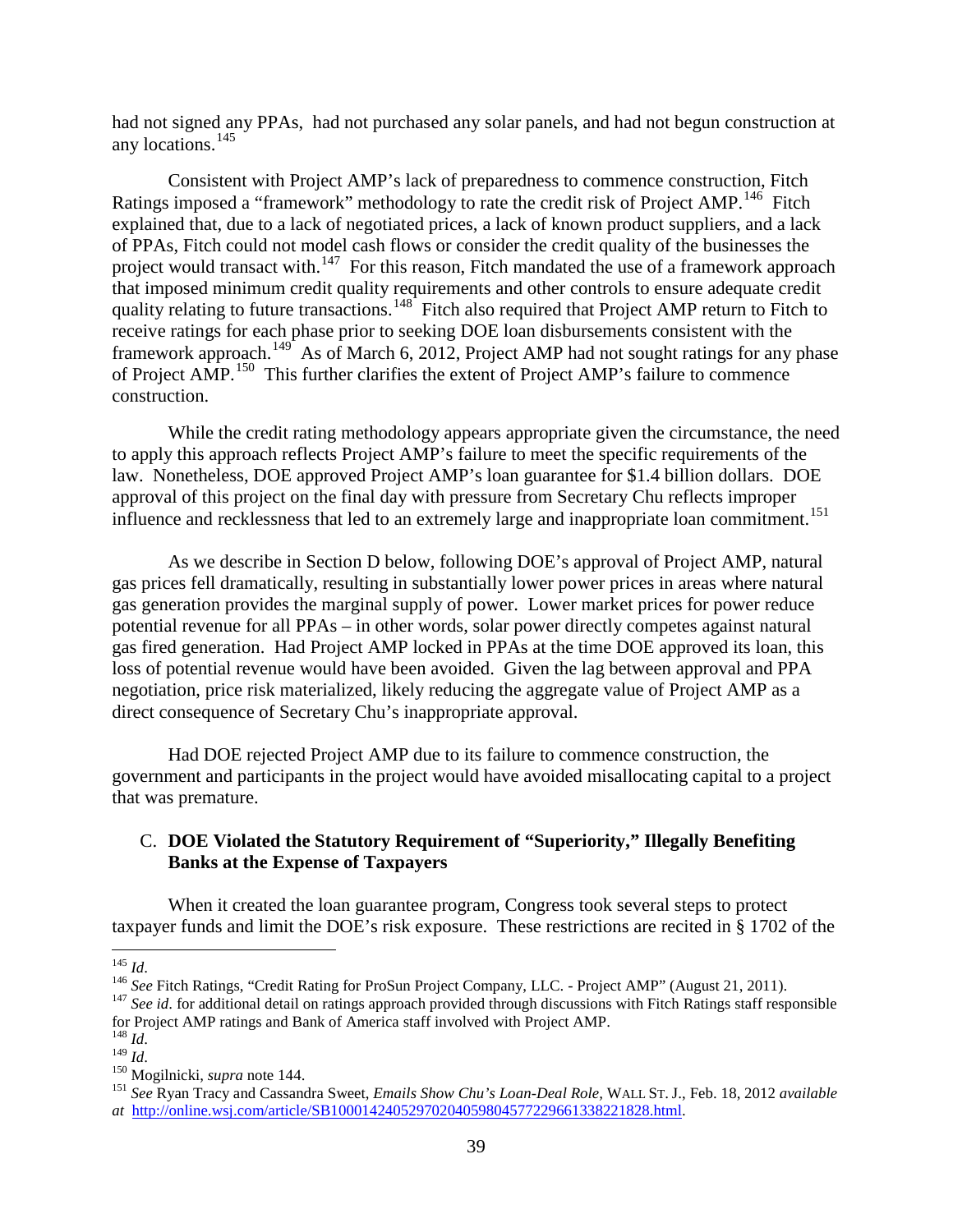Energy Policy Act and by statute apply to *all* loan guarantees issued under title XVII.<sup>[152](#page-39-0)</sup> One of the most important risk-limiting provisions requires the Secretary to secure a superior claim to any assets in the event of a default.<sup>153</sup> The statute unequivocally requires that these rights must be "superior to the rights of any other person."<sup>[154](#page-39-2)</sup> This common-sense rule ensures that if the U.S. government is on the hook to pay off creditors, it should be able recover at least some of its losses.

This right to superiority over collateral is appropriate given that taxpayers enabled the transaction through provision of a subsidy. Given the substantial risk associated with DOE loan guarantees and the lack of any potential for the taxpayer to profit, the law required that the DOE at least maintain a superior position with respect to collateral to protect taxpayers in the event that a project failed. Private banks stand to profit if a project succeeds, while also avoiding substantial downside risk if a project fails. Given these clear benefits to lenders, Congress determined that lenders should not also gain parity with the DOE on the rights of collateral and inserted the "superiority" provision to prevent weakening the taxpayer's position.

In what can only be considered a preemptive bailout for banks, DOE eliminated taxpayer protections by agreeing to share its rights in the collateral of failed projects with private lenders. Notwithstanding the clarity of the statutory requirement and the policy basis for it, the DOE enacted regulations that allowed banks to gain parity with the United States with regard to collateral.<sup>[155](#page-39-3)</sup> While this may have increased its lending authority, it did so by weakening the taxpayer's protections.

A review of the seven Financial Institution Partnership Program based loan guarantees reveals that DOE agreed to share its collateral rights with the lenders for all FIPP loans issued after enactment of the DOE regulations.[156](#page-39-4) Instead of selectively sharing collateral for the safest projects, DOE instead applied this approach to all FIPP loans, irrespective of the highly varying deal terms, credit quality and loan amounts.<sup>157</sup> In no case did DOE withhold this benefit from banks to protect taxpayers. In effect, DOE behaved as if its new interpretation of the law *mandated* that banks be placed on par with taxpayers.

#### **1. Superiority of Rights vs.** *Pari Passu* **Sharing**

In the event of a default, a loan guarantee provides assurances to banks and other lenders that they will recover 80% of the money loaned to the renewable energy project.<sup>[158](#page-39-6)</sup> This money comes from the American taxpayer. Under the system designed by Congress, while taxpayers

<span id="page-39-0"></span><sup>&</sup>lt;sup>152</sup> 42 U.S.C. § 16512 ("... the Secretary shall make guarantees under this or any other Act for projects on such terms and conditions as the Secretary determines, after consultation with the Secretary of the Treasury, only in accordance with this section).

<span id="page-39-1"></span><sup>&</sup>lt;sup>153</sup> 42 U.S.C. § 16512(g)(2)(B) ("The rights of the Secretary, with respect to any property acquired pursuant to a<br>loan guarantee or related agreement, shall be superior to the rights of any other person with respect to <sup>154</sup> *Id.*<br><sup>155</sup> 74 Fed. Reg. 63,544 (Dec. 4, 2009) (to be codified at 10 C.F.R. pt. 609).<br><sup>156</sup> *See* "Terms and Conditions relating to loan agreements for all DOE-backed FIPP projects agreed to after

<span id="page-39-3"></span><span id="page-39-2"></span>

<span id="page-39-4"></span>December 4, 2009" (on file with author).<br> $^{157}$  *Id.* 

<span id="page-39-5"></span>

<span id="page-39-6"></span><sup>&</sup>lt;sup>158</sup> See 42 U.S.C. § 16512(c) (stating "a guarantee by the Secretary shall not exceed an amount equal to 80% of the project cost of the facility that is the subject of the guarantee…").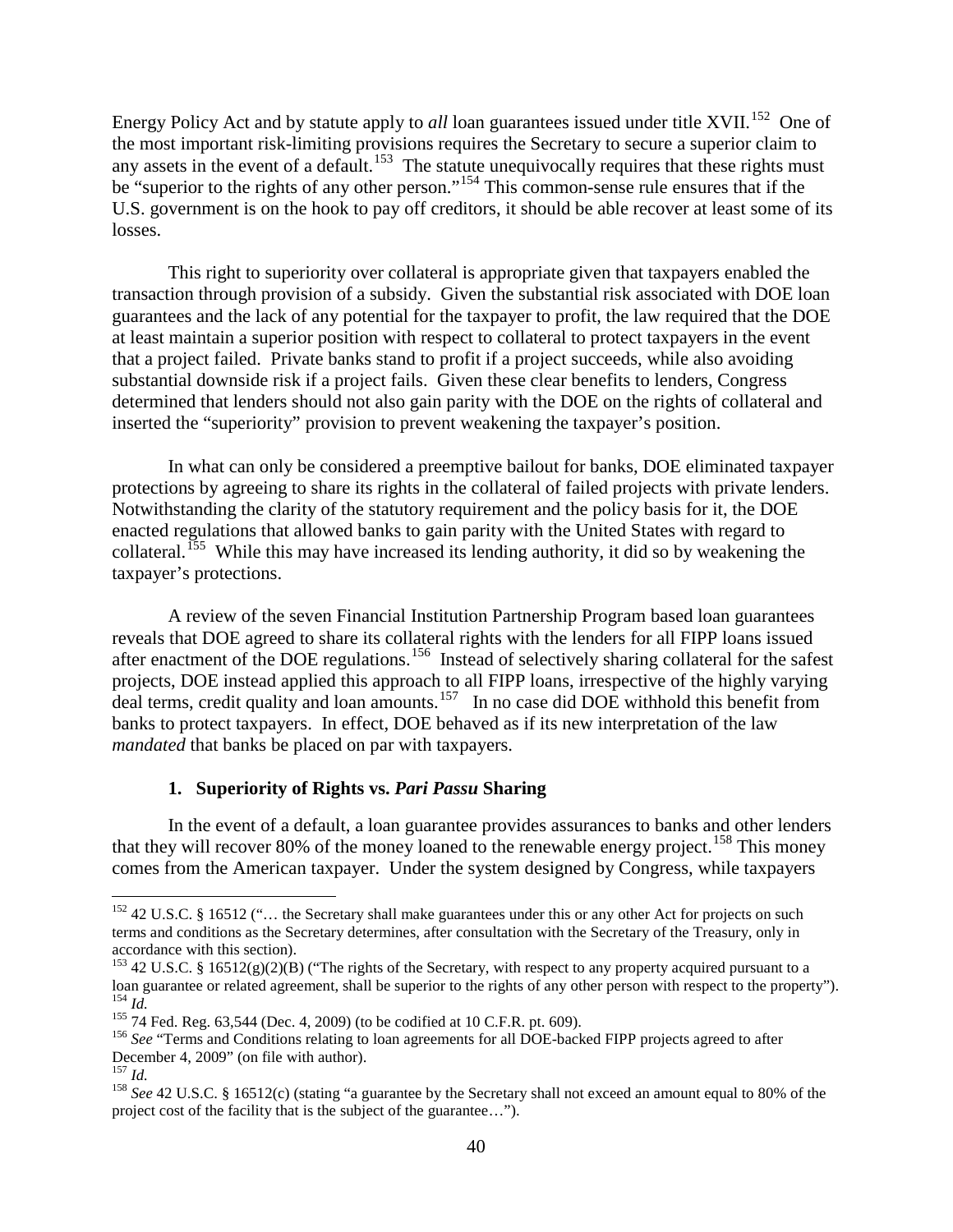are on the hook for at least 80% of the loan in case of default, they will at least be in first position to try to recover their investment based on the sale of the defaulting company's assets.<sup>[159](#page-40-0)</sup> However, under the contracts awarded under § 1705, DOE included *pari passu* terms, which puts a lender in a position equal to the taxpayer with respect to rights to collateral.

The Department of Energy's approach ignores the plain letter of the law. Section 1702(g)(2)(B) contains the *Superiority of Rights* provision ("*Superiority"*). [160](#page-40-1) *Superiority*  provides that "[t]he rights of the Secretary, with respect to any property acquired pursuant to a guarantee, shall be superior to the rights of any other person with respect to the property." The statute clearly requires that DOE maintain superiority with regard to assets acquired as a result of a guarantee, and, as a result, precludes sharing the collateral with other creditors. Such sharing of collateral also flies in the face of the FIPP program requirements, which mandate loan guarantees to cover no more than 80% of any loan.

Consider the following hypothetical example:

DOE guarantees 80% of a billion dollar loan, which defaults. Upon default, the DOE pays \$800 million to the senior creditor protected by the DOE loan guarantee. Assume the leftover assets are worth \$500 million. Under this Administration's pari passu construct, DOE shares its senior rights to the recovery with the senior lenders, who already received \$800 million from the loan guarantee. Therefore, DOE recovers 80% of the \$500 million recovery, or \$400 million; the non-guaranteed lenders recover an additional 20% of the \$500 million, which equals \$100 million.

Recall that the lenders already recovered \$800 million for their guaranteed portion. This means that in the aggregate, the private lenders that received the DOE loan guarantee recovered \$900 million of the total billion dollar loan or 90%. Yet the law intended for taxpayers to be in first position with respect to the full \$500 million in this hypothetical. Accordingly, Pari Passu terms directly violate the FIPP solicitation requirements.

# **2. Congress Specifically Considered and Rejected Changes to the Superiority Provision that Would Have Allowed for** *Pari Passu* **Credit Terms**

Supporters of *pari passu* credit terms for DOE loan guarantees sought to change the law to allow for such credit structures. On July 16, 2009, Senate Bill S. 1462, which would have modified Title XVII to allow for pari passu credit terms by disabling the *Superiority* provision, was passed by the Senate Energy and Natural Resources Committee, but failed to pass the full Senate.<sup>[161](#page-40-2)</sup> Also, in the last Congress, the House of Representatives passed "Cap and Trade," under H.R. 2454. That bill had an identical provision to disable *Superiority* under Title XVII. H.R. 2454 also failed to become law.

The time invested in drafting a bill and seeking to pass it in both the Senate and the House reflects the effort and analysis that many lawmakers put into this issue. This is the clearest evidence that Congress does not recognize the DOE's authority to provide § 1705 loans

<span id="page-40-2"></span><span id="page-40-1"></span>

<span id="page-40-0"></span><sup>159</sup> *See* 42 U.S.C. § 16512(g)(2)(B). 160 *Id.* <sup>161</sup> *See* S. 1462, 111th Cong. § 103(b)(3) *available at* http://energy.senate.gov/public/\_files/s1462pcs1.pdf.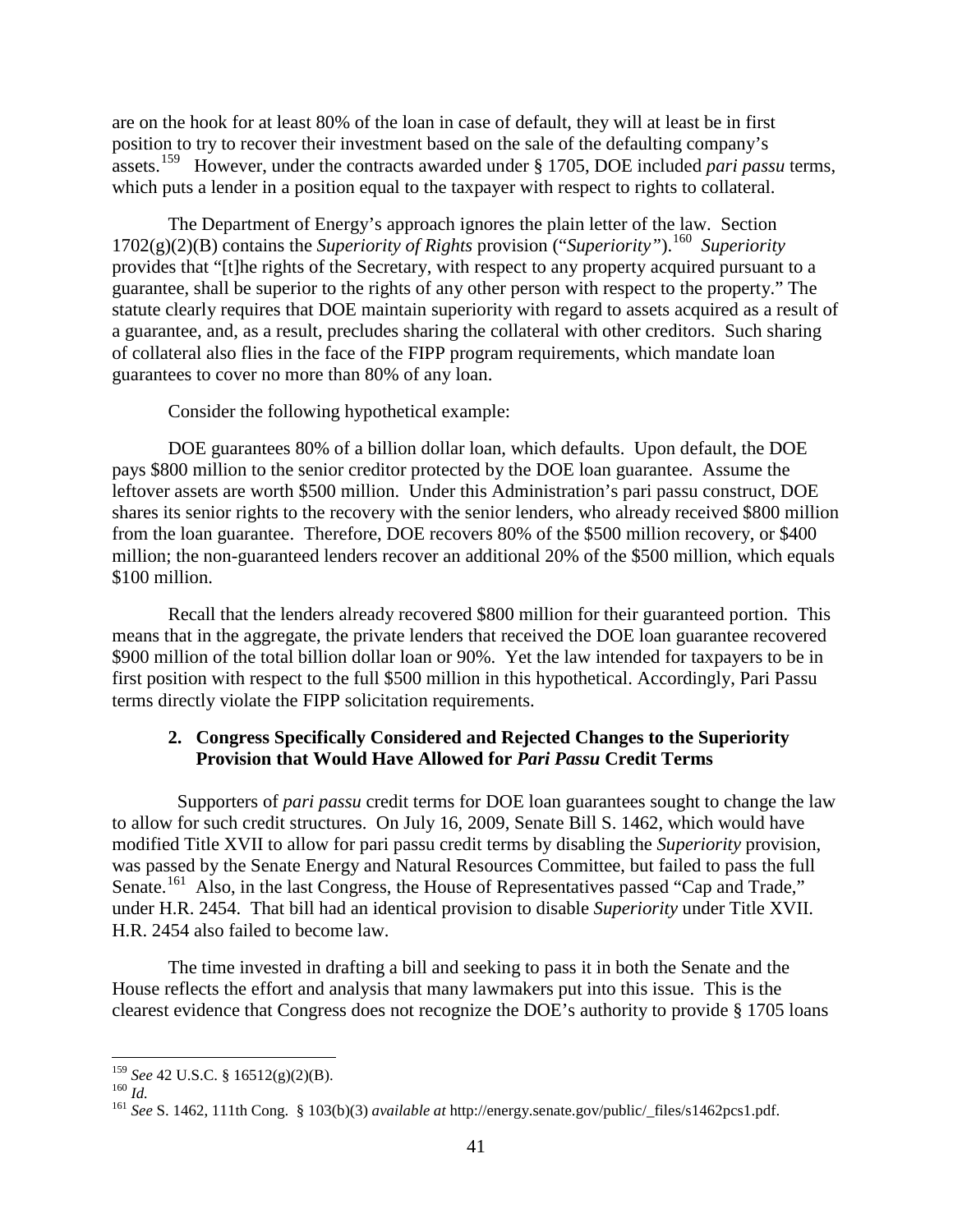with *pari passu* terms. Rather, the law requires *Superiority* to apply to any property acquired pursuant to the original guarantee or binding agreement to provide a guarantee.

## **3. The Department of Energy Knowingly Violated the Law**

Notwithstanding Congress's rejection of these bills that were designed to weaken taxpayer protections, on December 4, 2009, the DOE issued final regulations to allow for *pari*  passu treatment of DOE loan guarantees.<sup>[162](#page-41-0)</sup> By these actions, the DOE disregarded the law and Congress. The specific approach used in both S. 1462 and H.R. 2454 highlights the fact that the law currently does not allow for *pari passu* treatment specifically due to the *Superiority* provision. DOE's awareness of Congress's failure to change the law indicates DOE understood it may be violating the law when it provided loan guarantees with *pari passu* credit terms.

The Committee raised these concerns in a letter to the Secretary dated December 7, 2011.<sup>163</sup> The Department of Energy responded by asserting that § 1702(g)(2)(B) only "governs post-default rights of the Secretary, rather than conditions that must be met at the time the Secretary determines to make a loan guarantee."<sup>164</sup> Under the DOE's interpretation of the statute, "[o]nce the Secretary has actually acquired property through the Secretary's right of subrogation in a post-default situation, the statute provides that, as a matter of law, the Secretary's rights in that acquired property are superior to any other claimant with respect to that requirement."<sup>[165](#page-41-3)</sup>

The Department's interpretation is lacking on three levels. First, the Secretary can only secure his superior of rights in collateral *before* entering in a loan guarantee contract. To say §  $1702(g)(2)(B)$  only applies after a default renders the provision useless. Second, the preceding quotation from the DOE's response letter evinces the circularity of its logic: once the Secretary has actually acquired property through the right of subrogation, there is no need to provide for a superiority of rights: he has already acquired the property. Finally, the Department's interpretation ignores Congress' clear pronouncements of its understanding that  $\S 1702(g)(2)(B)$ prohibits *pari passu* terms. The DOE has never addressed these clear statements of congressional intent.

# **IV. DOE Has Artificially Inflated Job Creation Statistics**

One characteristic of "green jobs" often touted by the Obama Administration is that green industries rely heavily on manpower, a trait that "makes them especially alluring when it comes to government-led job creation" measured in terms of jobs "created or saved."<sup>166</sup> In studies heralding the creation of large numbers of jobs in green jobs programs, there is a consistent preference for inefficiency.<sup>[167](#page-41-5)</sup> This is contrary to the fundamental economic principle that high

 <sup>162</sup> 74 Fed. Reg. 63544, 63545 (Dec. 4, 2009) (to be codified at 10 C.F.R. pt. 609).

<span id="page-41-1"></span><span id="page-41-0"></span><sup>&</sup>lt;sup>163</sup> Letter from Darrell Issa, Chairman, H. Comm. on Oversight and Gov't Reform, to the Honorable Steven Chu, Sec'y of Energy (Dec. 7, 2011).

<span id="page-41-2"></span><sup>&</sup>lt;sup>164</sup> Letter from David G. Frantz, Acting Executive Director, Department of Energy Loan Program Office, to Darrell Issa, Chairman, H. Comm. on Oversight and Gov't Reform (Jan. 19, 2012).

<span id="page-41-4"></span><span id="page-41-3"></span><sup>165</sup> *Id.* <sup>166</sup> Liz Wolgemuth, *The Truth and Green Jobs*, U.S. NEWS AND WORLD REPORT, Mar. 25, 2009 *available at*  [http://money.usnews.com/money/careers/articles/2009/03/25/the-truth-about-all-those-green-jobs.](http://money.usnews.com/money/careers/articles/2009/03/25/the-truth-about-all-those-green-jobs) [167](http://money.usnews.com/money/careers/articles/2009/03/25/the-truth-about-all-those-green-jobs) *Witnesses Provide Various Definitions of Green Jobs Before House Workforce Panel*, DAILY LABOR REPORT,

<span id="page-41-5"></span>Apr. 4, 2009 at 60.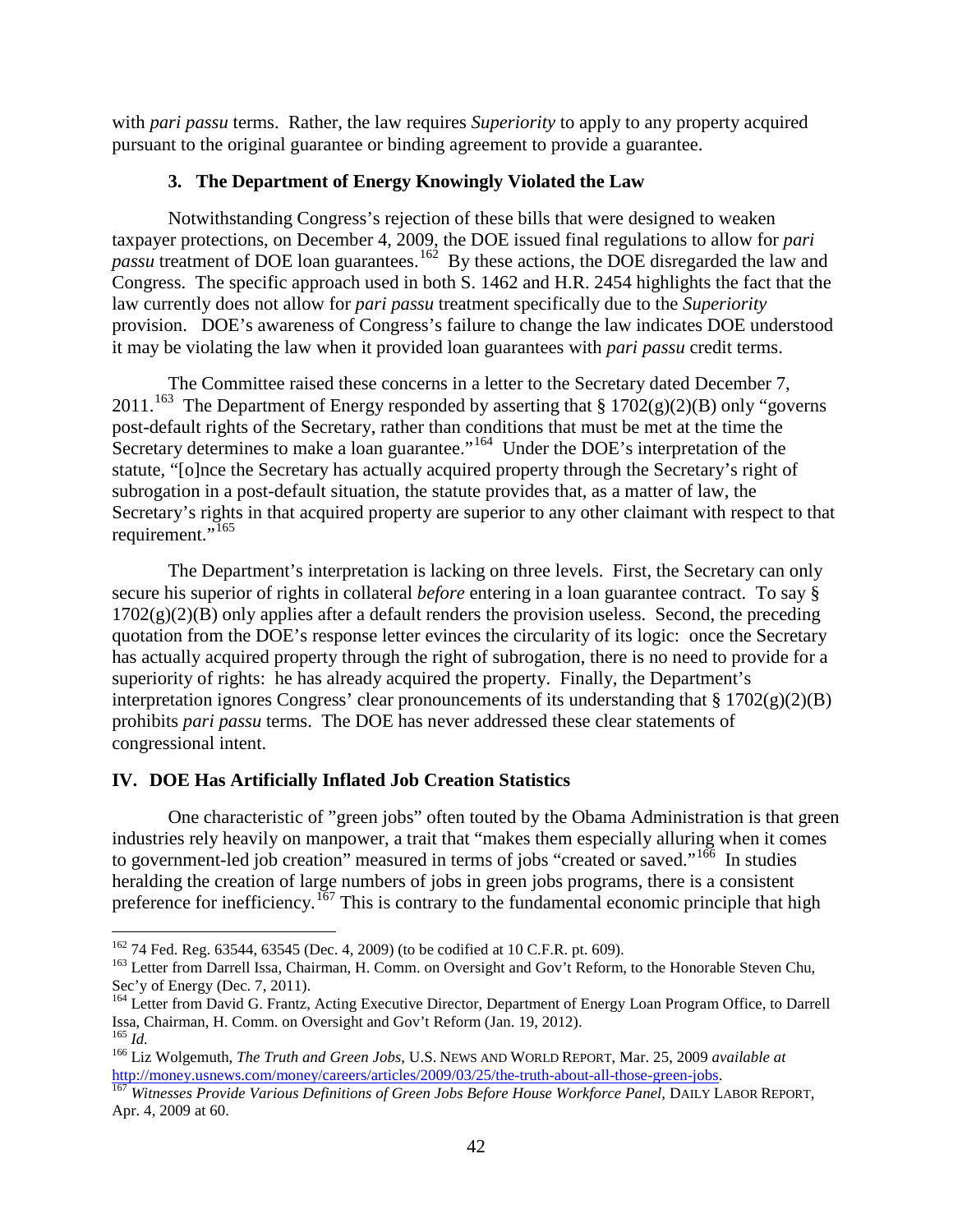labor productivity is a measurement of an efficient and healthy economy.<sup>[168](#page-42-0)</sup> The DOE's 1705 Loan Guarantee Program follows this flawed principle precisely. According to a leading expert, an economy based on "high paying, low-productivity jobs … would require an economic structure unknown in human history."<sup>[169](#page-42-1)</sup>

While the energy sector is a very large source of employment, it is a mistake to treat it as a government jobs program. Dr. David Montgomery, Senior Vice President at NERA Economic Consulting and a former CalTech professor, has explained:

> It is a fundamental error in policymaking and economics to design or justify federal support for new energy technologies as a jobs program. It subverts the entire purpose of government involvement in R&D, and is the greatest single cause of the continued failure of energy technology programs.[170](#page-42-2)

However, even accepting the premise that it is appropriate to base a jobs program on green energy development, the Administration fails at this objective.

In almost every public statement about its loan guarantee program, DOE touts job creation. DOE's Loan Programs Office webpage proudly proclaims that DOE expects the loans and loan guarantees to "employ" over  $60,000$  people.<sup>[171](#page-42-3)</sup> The site also breaks down the number of jobs created or saved by each loan or loan guarantee, and issues press releases for specific projects discussing job creation. These figures are misleading. In reality, the 60,000 number includes jobs that existed at one time, but have since been eliminated; jobs that exist independent of the loan program; and jobs that already existed, but are now considered "green jobs."

One example of DOE's misrepresentation of jobs figures relates to a DOE loan guarantee to Ford Motor Company. DOE proclaims that this project, funded through the ATVM program, accounts for 33,000 of the 61,383 jobs. However, these jobs, which DOE represents to be "permanent jobs created or saved," already existed. Upon closer examination, it appears that DOE reports that the DOE loan "converted" existing jobs to green energy jobs.<sup>[172](#page-42-4)</sup> Had no loan occurred, presumably, the factory would continue to produce non-green energy vehicles; there is no evidence that Ford planned to lay off 33,000 employees if the company had not received the loan. This jobs statistic is also misleading given the statements of David Frantz, Acting Executive Director Loan Program Office and Acting Director ATVM to Committee staff. Mr.

<span id="page-42-0"></span> <sup>168</sup> *Green Jobs and Red Tape: Assessing Federal Efforts to Encourage Employment: Hearing Before the Subcomm. On Investigations and Oversight of the H. Comm. on Science, Space, and Technology*, 112<sup>th</sup> Cong. (2011) (testimony of W. David Montgomery).

<span id="page-42-1"></span><sup>&</sup>lt;sup>169</sup> [Andrew](http://www.perc.org/files/ps44.pdf) P. Morriss et. al., *7 Myths About Green Jobs*, PERC Policy Series, No. 44, 2009 *available at* http://www.perc.org/files/ps44.pdf .

<span id="page-42-2"></span> $170$  Prepared Testimony of W. David Montgomery before the Subcomm. on Investigations and Oversight, H. Comm. on Science, Space and Technology, Apr. 13, 2011, *available at* http://www.nera.com/nerafiles/Montgomery\_Testimony\_4\_13\_11.pdf

<span id="page-42-4"></span><span id="page-42-3"></span><sup>&</sup>lt;sup>171</sup> U.S. Dep't of Energy Loan Programs Office, "Projects" *available at:* https://lpo.energy.gov/?page\_id=45. <sup>172</sup> U.S. Dep't of Energy Loan Programs Office, "Projects: Ford Motor Company" *available at* [https://lpo.energy.gov/?projects=ford-motor-company.](https://lpo.energy.gov/?projects=ford-motor-company)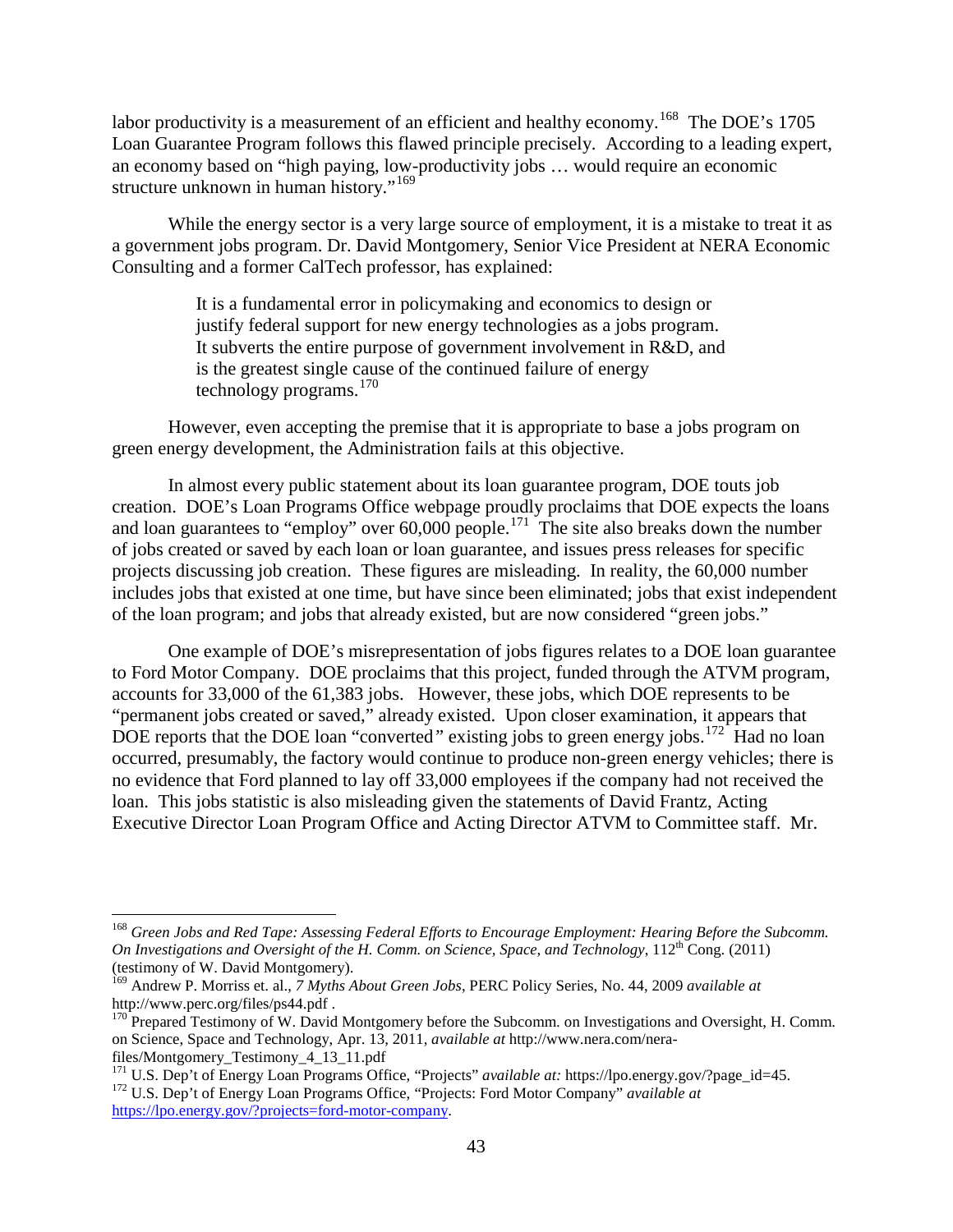Frantz stated during a phone interview, "[ATVM] is not a jobs program. [Job creation] is not a governing factor when we do a deal. It's only a matter of record."<sup>[173](#page-43-0)</sup>



Home > Projects >Ford Motor Company



**Ford Motor Company** 

Ford Motor Company dosed a \$5.9 billion loan arrangement under the Department of Energy's Advanced Technology Vehicles Manufacturing Loan Program to upgrade. factories across Illinois, Kentucky, Michigan, Missouri, and Ohio and to introduce new technologies that will raise the fuel efficiency of more than a dozen popular vehicles. The project will convert nearly 33,000 employees to green manufacturing jobs.



| Project                    | Ford Motor Company |
|----------------------------|--------------------|
| Technology                 | Motor Vehicle      |
|                            | Manufacturing      |
| Location                   | Michigan           |
| Loan Amount                | \$5,907 billion    |
| Eligibility                | <b>ATVM</b>        |
| <b>Status</b>              | Closed             |
| Date of agreement          | Sep 2009           |
| Jobs Construction          | N/A                |
| Perm Jobs Created or Saved | 33,000             |
| Generation Capacity (MW)   | N/A                |

DOE also includes failed projects and a project that refused DOE funding in its job creation numbers. Despite Solyndra going bankrupt and firing all of its employees, as of February  $20<sup>th</sup>$ , 2012, DOE still lists Solyndra as creating 3,000 construction jobs (see figure below). While those jobs may have briefly existed, touting jobs for a defaulted project that lost hundreds of millions in taxpayer dollars and including those jobs in a total jobs count prominently displayed on DOE's website is inappropriate and misleading.

<span id="page-43-0"></span><sup>&</sup>lt;sup>173</sup> Interview with David G. Frantz Acting Director ATVM Program Jan. 13, 2012.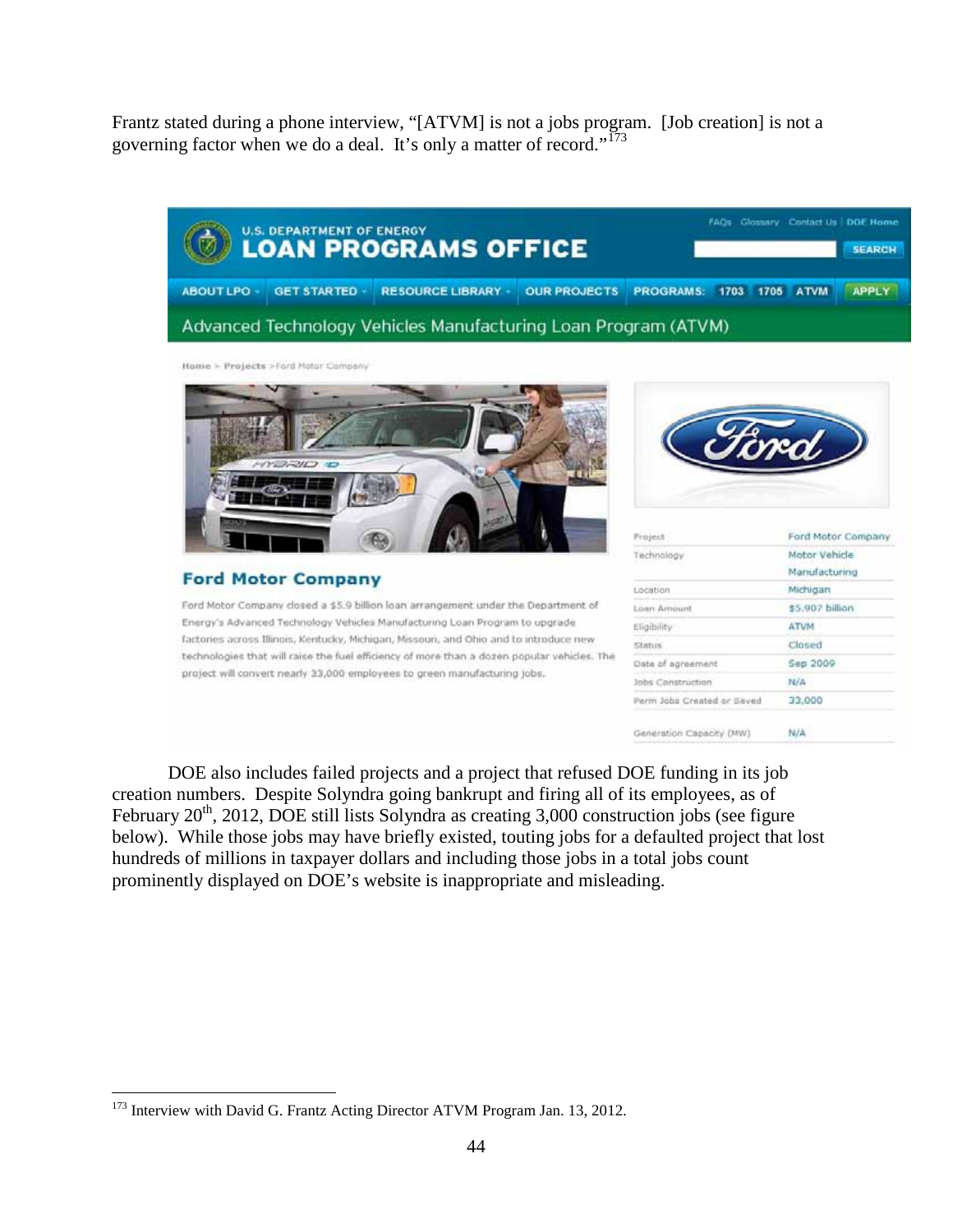Some of the projects LPO supports include:

- · The first two all-electric vehicle manufacturing facilities in the U.S.
- . The world's largest wind farm to date
- . Two of the country's first commercial-scale cellulosic ethanol plants
- . The first nuclear power plant to be built in the U.S. in the last three decades
- . The first distributive photovoltaic energy project on a national scale which places
- solar panels on commercial rooftops across 28 states
- · Several of the world's largest solar generation facilities to include: . The largest utility scale photovoltaic generation facility to date
- . The largest concentrated solar power plants in the world, two of which have the world's largest thermal energy storage systems



DOE continues to include in its list of projects a \$105 million loan guarantee it finalized with POET, LLC to build an ethanol plant. According to DOE's website, POET, LLC's loan guarantee will create 40 permanent jobs and 200 construction jobs. However, POET announced on January 23, 2012, that it had decided not to accept the DOE loan guarantee because it had acquired private financing.<sup>[174](#page-44-0)</sup> Despite POET declining DOE's money, as of February 20, 2012, DOE had continued to include it in its job creation numbers (see figure below).

DOE also includes 180 jobs that Abound Solar announced, on February 29, 2012, it will be laying off due to a "retooling" of manufacturing facilities. Abound struggles to compete with Chinese manufactures that provide a comparable solar panel for a more competitive price. When asked about the layoffs, Abound's CEO, Craig Witsoe, stated, "We hate to have any job loss in the company. But it was the right decision for the business."<sup>[175](#page-44-1)</sup> Of the \$400 million DOE loan guarantee received by Abound, the company had already drawn down \$70 million at the time of the layoffs.

<span id="page-44-0"></span> <sup>174</sup> Timothy Gardner, *Ethanol maker POET declines U.S. government loan aid*, REUTERS*,* Jan. 23, 2012 a*vailable at*  <http://www.reuters.com/article/2012/01/23/us-usa-ethanol-loanaid-idUSTRE80M20K20120123> . <sup>175</sup> Matthew Mosk, *More Green Energy Layoffs: Colorado Solar Firm Cuts Workforce in Half*, ABC NEWS, Feb. 29,

<span id="page-44-1"></span><sup>2012</sup> *available at* [http://abcnews.go.com/Blotter/abound-solar-lays-off-180-workers/story?id=15816806.](http://abcnews.go.com/Blotter/abound-solar-lays-off-180-workers/story?id=15816806)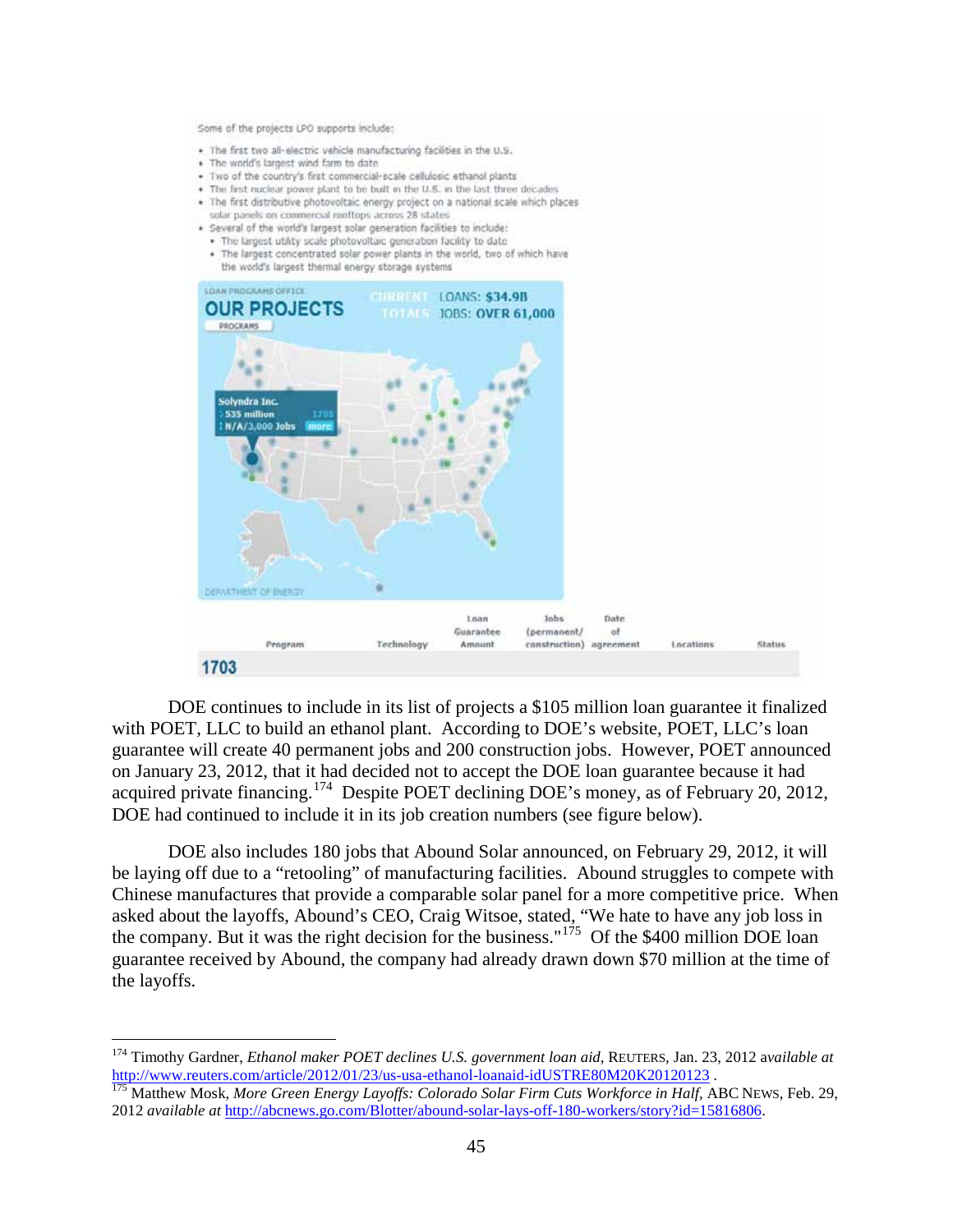DOE also incorporates jobs figures for Fisker Automotive (Fisker), which announced a 26 employee layoff on February 6, 2012, at their Wilmington, Delaware plant, as well as for Beacon Power Corp, which filed for Chapter 11 bankruptcy in October 2011, eliminating 34 construction and permanent jobs.

In addition to misleading the public regarding the number of permanent jobs created by the loan program, DOE obfuscates the number of jobs "created" by combining temporary and permanent jobs. For each listed loan and loan guarantee project, DOE provides a figure for permanent jobs and construction jobs. As loan projects generally require significant construction, these projects predominantly create temporary construction jobs, which terminate upon a project's completion. For example, solar generation projects require few permanent employees to maintain and operation the facility. In the case of Antelope Valley Solar Ranch, DOE's posting reflects 350 temporary construction jobs and only 20 permanent jobs. Nonetheless, DOE reports the number of jobs "saved or created" as 370, even though 95% are temporary.

#### **V. The Broken Process for Awarding Loan Guarantees**

#### **A. External Pressures on the Program**

DOE's Inspector General explained that the administration of Recovery Act funds proved to be "more challenging that many had originally envisioned,"<sup>[176](#page-45-0)</sup> and specifically asserted that "the loan guarantee program could not always readily demonstrate through documentation how it resolved or mitigated relevant risks prior to granting loan guarantees."<sup>[177](#page-45-1)</sup> In addition to these concerns, the Committee has also discovered the existence of a revolving door of persons who worked at green energy investment groups only to later be hired by the Administration, which present significant conflicts of interest. These connections raise the specter of undue influence over the loan guarantee process.

#### **The Revolving Green Door**

#### *Nancy Ann DeParle*

Nancy Ann DeParle, the current Deputy Chief of Staff for Policy in the White House, had a financial stake in the success of Granite Reliable, which received \$168.9 million loan from DOE. Prior to joining the White House, DeParle was a Managing Director of multi-billion dollar private equity firm CCMP and she both had a financial interest in and sat on the Board of Directors for Noble Environmental Power, LLC.<sup>[178](#page-45-2)</sup> Noble owned Granite Reliable, a wind

<span id="page-45-0"></span> <sup>176</sup> *The Green Energy Debacle: Where Has All the Taxpayer Money Gone?: Hearing Before the Subcomm. on Regulatory Affairs, Stimulus Oversight, and Government Spending of the H. Comm. on Oversight and Gov't Reform*, 112th Cong. (2011) (statement of Gregory Friedman, Inspector General, U.S. Dep't of Energy).<br><sup>177</sup> Id

<span id="page-45-2"></span><span id="page-45-1"></span><sup>&</sup>lt;sup>178</sup> CCMP Capital Company Website *available at* [http://www.ccmpcapital.com/.](http://www.ccmpcapital.com/)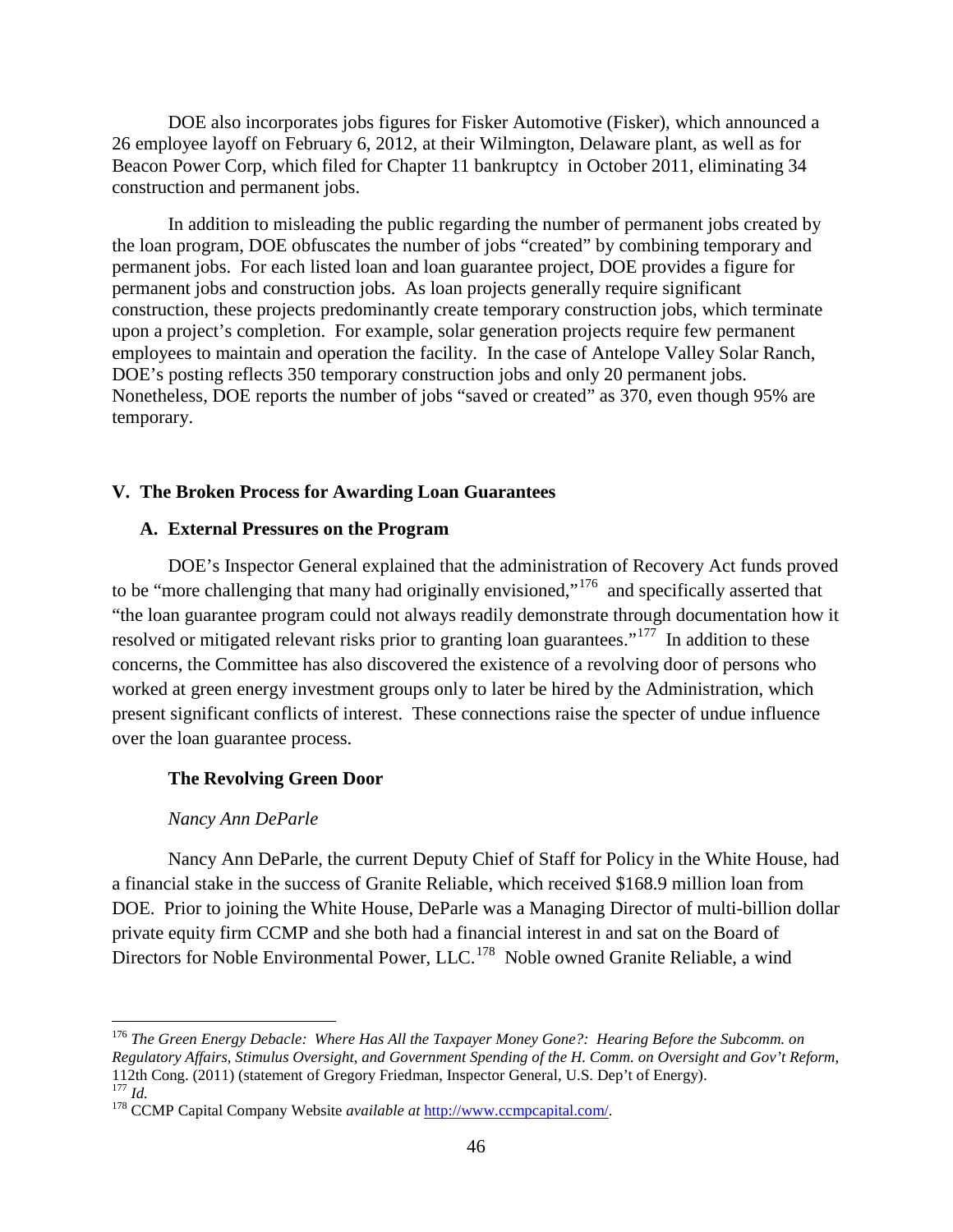energy project.<sup>[179](#page-46-0)</sup> Prior to her departure, her position on Noble's board of Directors positioned her to understand the most confidential and material aspects of Noble Environmental and its subsidiary Granite Reliable. DeParle misrepresented her relationship with Noble Energy, claiming on disclosure forms that her interest had been divested, when in fact it had merely been transferred to her 10 year old son.<sup>[180](#page-46-1)</sup>

During her time at the White House, Granite Reliable sought and, in September 2011, obtained a partial guarantee of a \$168.9 million loan.<sup>[181](#page-46-2)</sup> Granite Reliable's application for a DOE loan guarantee was made at least by early 2010, and probably earlier than that, according to signed documents relating to the loan application. Noble sold Granite Reliable in December 2010 to Brookfield Asset Management, just 6 months prior to the conditional approval of the DOE loan guarantee and deep into the application process. The DOE loan guarantee was conditionally approved on June 2011 and finalized in September 2011. DeParle's ownership stake in Noble, which owned Granite Reliable, a beneficiary of a DOE loan, represents a clear conflict of interest.

### *Michael Froman*

Michael Froman currently serves as the Deputy Assistant to the President and Deputy National Security Advisor for International Economic Affairs.<sup>[182](#page-46-3)</sup> He was a friend of President Obama's from law school,<sup>[183](#page-46-4)</sup> and supported his political career by bundling over \$200,000 for his 2008 presidential candidacy.  $184$ 

Prior to his arrival at the White House, Froman was the Managing Director of Alternative Investments at Citigroup,  $185$  where he managed infrastructure and sustainable development investments.<sup>[186](#page-46-7)</sup> Citigroup became a major investor in SolarReserve,<sup>[187](#page-46-8)</sup> which ultimately received a \$737 million loan guarantee in September  $2011$ .<sup>[188](#page-46-9)</sup>

<span id="page-46-9"></span><span id="page-46-8"></span><span id="page-46-0"></span><sup>&</sup>lt;sup>179</sup> Press Release, Noble Environmental Power, Noble Environmental Power Signs Agreement for the Sale of its Interest in its New Hampshire Wind Project (Dec. 7, 2010) *available at*  [http://www.noblepower.com/pressroom/documents/10-12-7\\_NEP-](http://www.noblepower.com/pressroom/documents/10-12-7_NEP-SignsAgreementForSaleOfNHWindProject_Final.pdf)

[SignsAgreementForSaleOfNHWindProject\\_Final.pdf.](http://www.noblepower.com/pressroom/documents/10-12-7_NEP-SignsAgreementForSaleOfNHWindProject_Final.pdf) 180Nancy Ann DeParle, Executive Branch Personnell Public Financial Disclosure Report (Mar. 9, 2009) *available at*

<span id="page-46-2"></span><span id="page-46-1"></span>[http://www.scribd.com/doc/62509267/DeParle-Nancy-Ann-278-10A.](http://www.scribd.com/doc/62509267/DeParle-Nancy-Ann-278-10A)<br><sup>181</sup> U.S. Dep't of Energy Loan Programs Office, 1705 Program, "Projects: Granite Reliable" *available at* https://lpo.energy.gov/?projects=granite-reliable.

<span id="page-46-3"></span>http://www.opensecrets.org/pres08/bundlers.php?id=N00009638.

<span id="page-46-4"></span>http://onathan Weisman, *Obama Taps Froman For Joint Security, Economic Post*, WALL ST. J., Jan. 30, 2009 available at http://online.wsj.com/article/SB123328110238231817.html.

<span id="page-46-6"></span><span id="page-46-5"></span><sup>&</sup>lt;sup>184</sup> OpenSecrets, *supra* note182.<br><sup>185</sup> DealBook, *Citigroup Fund Hit a Speed Bump*, N.Y. TIMES, July 20, 2009 *available at*<br>http://dealbook.nytimes.com/2009/07/20/citigroup-funds-hit-speed-bump/?ref=michaelfroman.

<span id="page-46-7"></span><sup>&</sup>lt;sup>186</sup> Press Release, Harvard Law School, Michael Froman '91 joins White House in joint security, economic post (Feb. 3, 2009) *available at* [http://www.law.harvard.edu/news/2009/02/03\\_froman.html.](http://www.law.harvard.edu/news/2009/02/03_froman.html)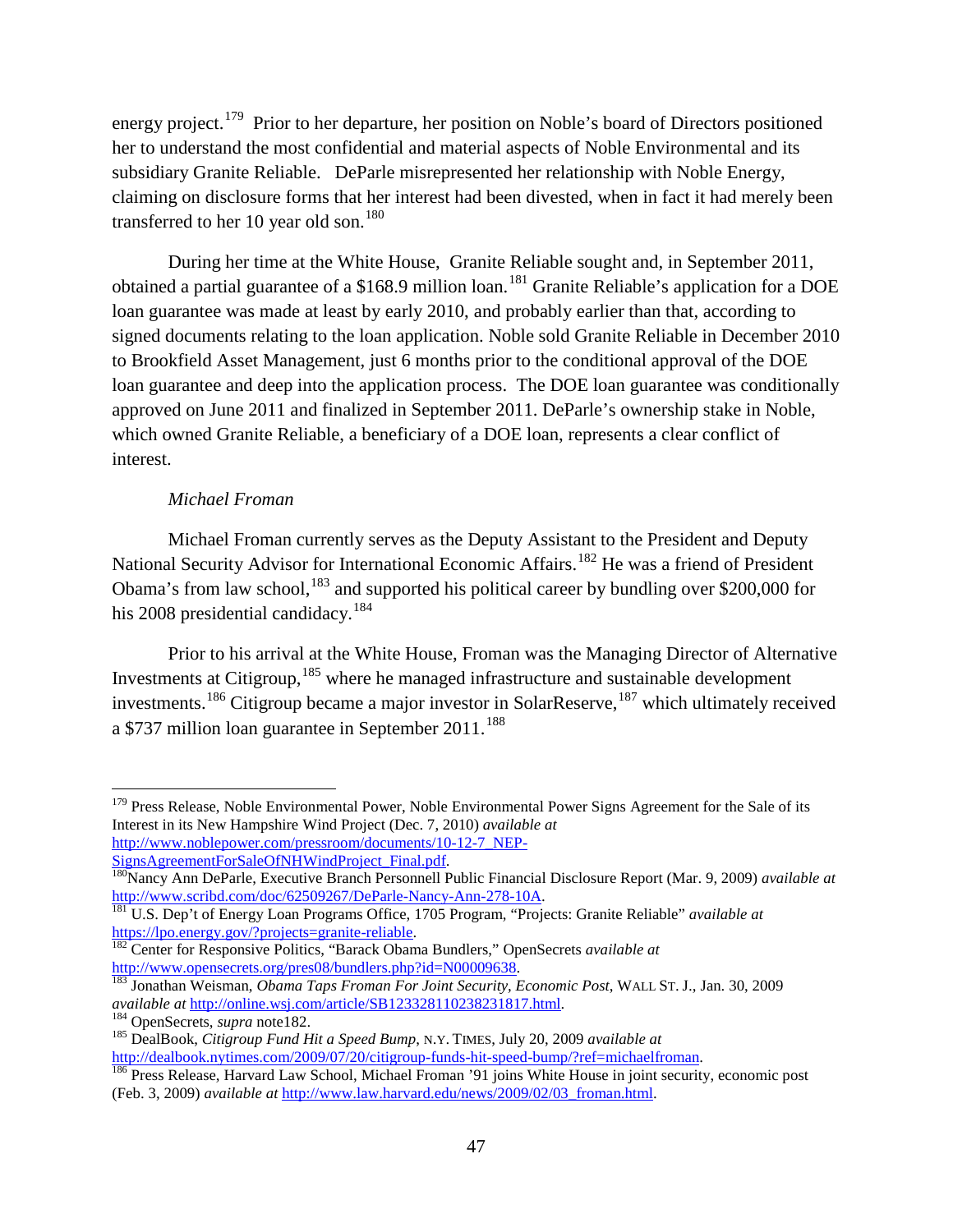#### *Steve Westly*

Steve Westly co-founded the Westly Group, a clean energy venture capital firm that, according to DOE records, has reaped over \$600 million in DOE loans for its portfolio of investments.[189](#page-47-0) One recipient company was Tesla Motors,[190](#page-47-1) a premium electric vehicle manufacturer to which DOE awarded a \$465 million loan guarantee in January 2010.<sup>[191](#page-47-2)</sup> Westly also sat on Tesla's Board of Directors in the company's early days.<sup>[192](#page-47-3)</sup>

Westly is a personal friend of President Obama and bundled over \$500,000 for his 2008 campaign.<sup>[193](#page-47-4)</sup> Since the election, Westly has visited the White House multiple times for both business and pleasure, and has privately dined with the President in small group fundraising settings.<sup>[194](#page-47-5)</sup>

After President Obama's election, Westly was rumored to have been a primary candidate for Energy Secretary.[195](#page-47-6) When Secretary Chu received the appointment, Westly was given the opportunity to serve on an advisory board to the DOE, "a pivotal [sic] advisory committee that made recommendations to the secretary on alternative energy policies."<sup>[196](#page-47-7)</sup> One committee initiative included a recommendation to modify federal rebates for electric cars, a change that would benefit companies such as Westly Group's Tesla.<sup>[197](#page-47-8)</sup> E-mails released by the White House also indicate that Westly's advisory role gave him access to Obama's top advisors and senior White House officials, including advisor Valerie Jarrett.<sup>[198](#page-47-9)</sup>

*David Sandalow*

<sup>&</sup>lt;sup>187</sup> Jim McElhatton, *Feds guarantee \$1 billion in new solar loans*, WASH. TIMES, Sept. 28, 2011 *available at* http://www.washingtontimes.com/news/2011/sep/28/feds-guarantee-1-billion-in-new-solar-loans/?page=all. <sup>188</sup> U.S. Dep't of Energy Loan Programs Office, "1705 Program: Projects" *available at* 

<span id="page-47-0"></span>[https://lpo.energy.gov/?page\\_id=45.](https://lpo.energy.gov/?page_id=45)<br><sup>189</sup> Carol D. Leonigg and Joe Stephens, *Venture capitalists play key role in Obama's Energy Department*, WASH. POST, Feb. 14, 2012 *available at* [http://www.washingtonpost.com/politics/venture-capitalists-play-key-role-in-](http://www.washingtonpost.com/politics/venture-capitalists-play-key-role-in-obamas-energy-department/2011/12/30/gIQA05raER_story.html)

<span id="page-47-2"></span>

<span id="page-47-1"></span>[obamas-energy-department/2011/12/30/gIQA05raER\\_story.html.](http://www.washingtonpost.com/politics/venture-capitalists-play-key-role-in-obamas-energy-department/2011/12/30/gIQA05raER_story.html)<br>
<sup>[190](http://www.washingtonpost.com/politics/venture-capitalists-play-key-role-in-obamas-energy-department/2011/12/30/gIQA05raER_story.html)</sup> The Westly Group Company Website, "Portfolio" *available at* [http://westlygroup.com/portfolio/.](http://westlygroup.com/portfolio/)<br>
<sup>191</sup> U.S. Dep't of Energy Loan Programs Office, Advanced T

<span id="page-47-3"></span><sup>&</sup>lt;sup>192</sup> Stephen Frank, "Steve Westly: the Lynchpin to Funny White House Loans," California Political News and Views (Oct. 17, 2011) *available at* [http://capoliticalnews.com/2011/10/17/steve-westly-the-linchpin-to-funny-white-house](http://capoliticalnews.com/2011/10/17/steve-westly-the-linchpin-to-funny-white-house-loans/) $rac{\text{loans}}{^{193} \text{Id}}$ .

<span id="page-47-5"></span><span id="page-47-4"></span> $^{194}$  *Id.* 

<span id="page-47-6"></span><sup>195</sup> *Id.*

<span id="page-47-7"></span><sup>196</sup> Leonnigg and Stephens, *supra* note 189.

<span id="page-47-8"></span><sup>197</sup> Frank, *supra* note 192.

<span id="page-47-9"></span><sup>198</sup> Leonnigg and Stephens, *supra* note 189.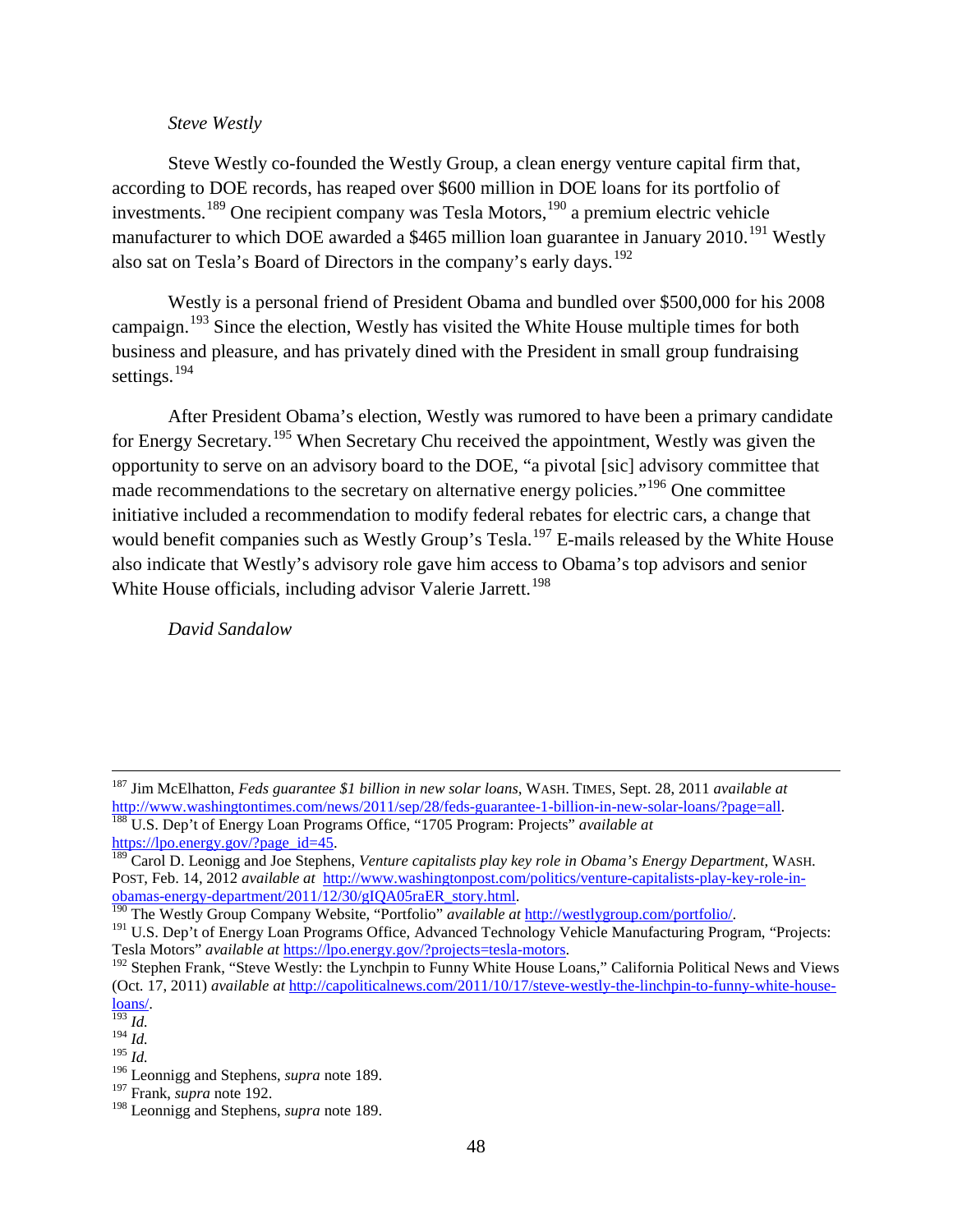David Sandalow currently serves as the Assistant Secretary for Policy and International Affairs at DOE, where he acts as Secretary's Chu's principal adviser on energy policy as well as coordinates DOE's foreign policy involvement.<sup>[199](#page-48-0)</sup>

Sandalow's ties to the White House date back to the Clinton Administration, during which he worked with President Clinton on environmental issues.<sup>[200](#page-48-1)</sup> After having gained this experience, Sandalow became the influential Chair of the Energy & Climate Working Group of the Clinton Global Initiative.<sup>[201](#page-48-2)</sup> He went on to advise President Obama's presidential campaign in 2008. $^{202}$  $^{202}$  $^{202}$ 

Prior to joining the Obama Administration, Sandalow was a senior advisor to Good Energies, Inc., an energy-focused venture capital firm.<sup>[203](#page-48-4)</sup> Good Energies is an investor in SolarReserve,<sup>[204](#page-48-5)</sup> a solar power company that received a \$737 million loan guarantee from DOE in September 2011. $^{205}$  $^{205}$  $^{205}$ 

## *Sanjay Wagle*

Sanjay Wagle has most recently served as Renewable Energy Advisor to DOE under Secretary Chu, where he helped oversee the \$11 billion renewable energy program under the Recovery Act.<sup>[206](#page-48-7)</sup> Wagle was an Obama fundraiser for the 2008 presidential campaign, garnering much of his support through his *Clean Tech for Obama* group. Another venture capitalist that has acquired an influential role at DOE, his industry colleagues believed that Wagle, among others, "would help ensure commercial successes from 'the steady flow of dollars coming out of  $DC$ .",  $^{207}$  $^{207}$  $^{207}$ 

Prior to arriving in Washington, Wagle was a principal at Vantage Point Venture Partners (Vantage Point), a cleantech venture capital firm whose investments received \$2.4 billion in taxpayer funds.<sup>[208](#page-48-9)</sup> Among them were Brightsource, which received \$1.6 billion for solar generation; Tesla Motors, which received \$465 million for electric car manufacturing; and

<span id="page-48-0"></span> <sup>199</sup> Energy.gov, "About Us: David Sandalow" *available at* [http://energy.gov/contributors/david-sandalow;](http://energy.gov/contributors/david-sandalow) "Who Runs Gov: David Sandalow," WASH. POST *available at* http://www.washingtonpost.com/politics/david-<br>sandalow/gIQAR6wHAP\_topic.html.<br><sup>200</sup> "Who Runs Gov: David Sandalow," *supra* note 199.

<span id="page-48-4"></span>

<span id="page-48-3"></span><span id="page-48-2"></span><span id="page-48-1"></span><sup>&</sup>lt;sup>201</sup> *Id.*<br><sup>202</sup> *Id.*<br><sup>202</sup> Press Release, The White House, President Obama Announces More Key Administration Posts (Mar. 20, 2009) *available at* [http://www.whitehouse.gov/the-press-office/president-obama-announces-more-key-administration](http://www.whitehouse.gov/the-press-office/president-obama-announces-more-key-administration-posts-32009)[posts-32009.](http://www.whitehouse.gov/the-press-office/president-obama-announces-more-key-administration-posts-32009) <sup>204</sup> Good Energies Company Website, "Investments" *available at* 

<span id="page-48-6"></span><span id="page-48-5"></span>[http://www.goodenergies.com/investment/companies.](http://www.goodenergies.com/investment/companies)<br><sup>205</sup> U.S. Dep't of Energy Loan Programs Office, 1705 Program, "Projects: SolarReserve, LLC" *available at* https://lpo.energy.gov/?projects=solarreserve-llc-crescent-dunes

<span id="page-48-7"></span><sup>&</sup>lt;sup>206</sup> Leonnigg and Stephens, *supra* note 189; Event Announcement, Full Circle Fund, Environment/Energy Circle Meeting (Nov.16, 2011) *available at* [http://www.fullcirclefund.org/event.php?id=838.](http://www.fullcirclefund.org/event.php?id=838) <sup>207</sup> Leonnigg and Stephens, *supra* note 189. <sup>208</sup> *Id.*

<span id="page-48-8"></span>

<span id="page-48-9"></span>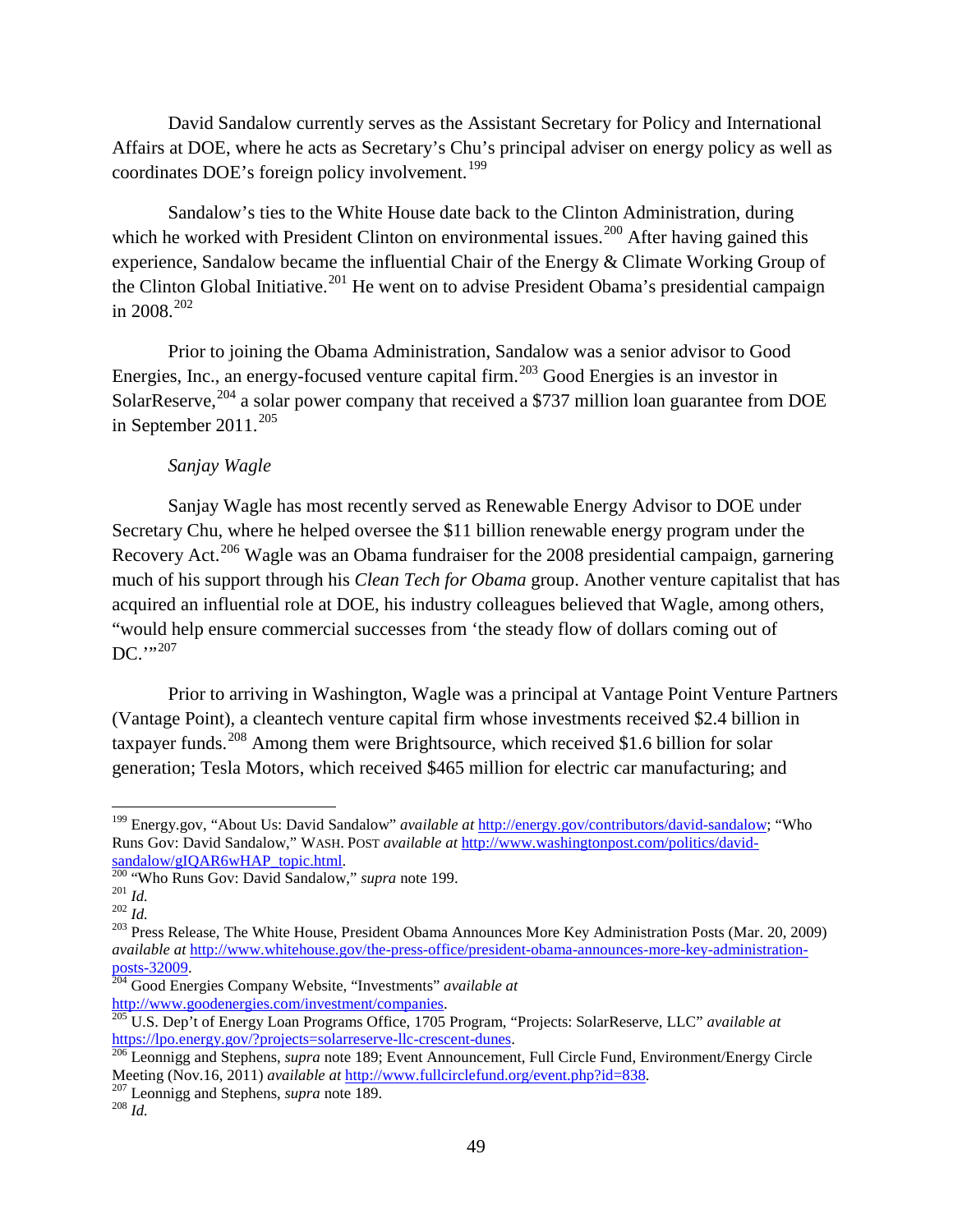Mascoma, which received \$80 million for an ethanol plant.<sup>[209](#page-49-0)</sup> Wagle left Vantage Point and moved to DOE shortly after Obama's election, "just as the administration embarked on a massive program to stimulate the economy with federal investments in clean-technology firms."<sup>[210](#page-49-1)</sup> His former firm and the companies it invested in, therefore, had a large stake in the financing decisions being made by DOE at the time. $^{211}$  $^{211}$  $^{211}$ 

#### *Steve Spinner*

Steve Spinner served as an advisor to Secretary Chu from April 2009 to September 2010. In that position, Spinner helped oversee the strategic operations of the clean energy loan guarantee program under the Recovery Act.<sup>[212](#page-49-3)</sup> Spinner was previously an energy-focused venture capitalist and high-tech consultant.<sup>[213](#page-49-4)</sup> He is also an Obama bundler, having raised over \$500,000 for the President in 2008, <sup>[214](#page-49-5)</sup> and over \$200,000 thus far for 2012.<sup>[215](#page-49-6)</sup>

Spinner's wife, Allison Berry Spinner, is a partner at Wilson Sonsini Goodrich & Rosati, the law firm that represented Solyndra on matters related to the DOE loan.<sup>[216](#page-49-7)</sup> According to federal records, the firm received at least \$2.4 million in federal funds for legal fees related to the representation.<sup>[217](#page-49-8)</sup>

White House e-mails released late last year indicate that Spinner was influential in securing the \$528 million loan to now-bankrupt Solyndra. Many of those emails were written just days after he signed an ethics agreement pledging that he would "not participate in any discussion regarding any application involving" his wife's law firm.<sup>[218](#page-49-9)</sup> In one message to a DOE official on August 28, 2009, Spinner wrote, "How hard is this? What is he waiting for? . . . I have OVP and WH breathing down my neck on this." [219](#page-49-10) The e-mail went on to demand that the DOE official "walk over there and force [the official working on the Solyndra evaluation] to give [him] an answer."<sup>[220](#page-49-11)</sup> After just being contacted by Solyndra, Spinner inquires in another e-mail, "Any word on OMB? Solyndra's getting nervous."<sup>[221](#page-49-12)</sup> The e-mail correspondence occurring in the final days before the Solyndra loan closed in September 2009 centers heavily on Spinner's

<span id="page-49-0"></span> $\frac{^{209}}{^{210}}$ *Id.* 

<span id="page-49-3"></span><span id="page-49-2"></span><span id="page-49-1"></span><sup>210</sup> *Id.* <sup>211</sup> *Id.* <sup>212</sup> Matthew Daly, *Steve Spinner, Energy Department Advisor, Pushed Solyndra Loan, Emails Show*, HUFFINGTON POST, Oct. 7, 2011 *available at* [http://www.huffingtonpost.com/2011/10/07/obama-fundraiser-pushed-](http://www.huffingtonpost.com/2011/10/07/obama-fundraiser-pushed-s_n_1000826.html)

<span id="page-49-4"></span>[s\\_n\\_1000826.html.](http://www.huffingtonpost.com/2011/10/07/obama-fundraiser-pushed-s_n_1000826.html) <sup>213</sup> Matthew Mosk, *Obama Fundraiser Pushed Solyndra Deal From Inside*, ABC NEWS, Oct. 7, 2011 *available at* [http://abcnews.go.com/Blotter/obama-fundraiser-pushed-solyndra-deal-inside/story?id=14691618#.TzrE9MXQIsI.](http://abcnews.go.com/Blotter/obama-fundraiser-pushed-solyndra-deal-inside/story?id=14691618#.TzrE9MXQIsI)<br><sup>[214](http://abcnews.go.com/Blotter/obama-fundraiser-pushed-solyndra-deal-inside/story?id=14691618#.TzrE9MXQIsI)</sup> OpenSecrets, *supra* note 182.<br><sup>215</sup> BarackObama.com, "Obama For America Victory Fund 2012 Volunteer Fundrais

<span id="page-49-6"></span><span id="page-49-5"></span>[http://www.barackobama.com/pages/volunteer-fundraisers-Q2/.](http://www.barackobama.com/pages/volunteer-fundraisers-Q2/) <sup>216</sup> Mosk, *supra* note 213. <sup>217</sup> Daly, *supra* note 212. <sup>218</sup> Mosk, *supra* note 213. <sup>219</sup> *Id.* <sup>220</sup> *Id.* <sup>221</sup> *Id.*

<span id="page-49-7"></span>

<span id="page-49-9"></span><span id="page-49-8"></span>

<span id="page-49-11"></span><span id="page-49-10"></span>

<span id="page-49-12"></span>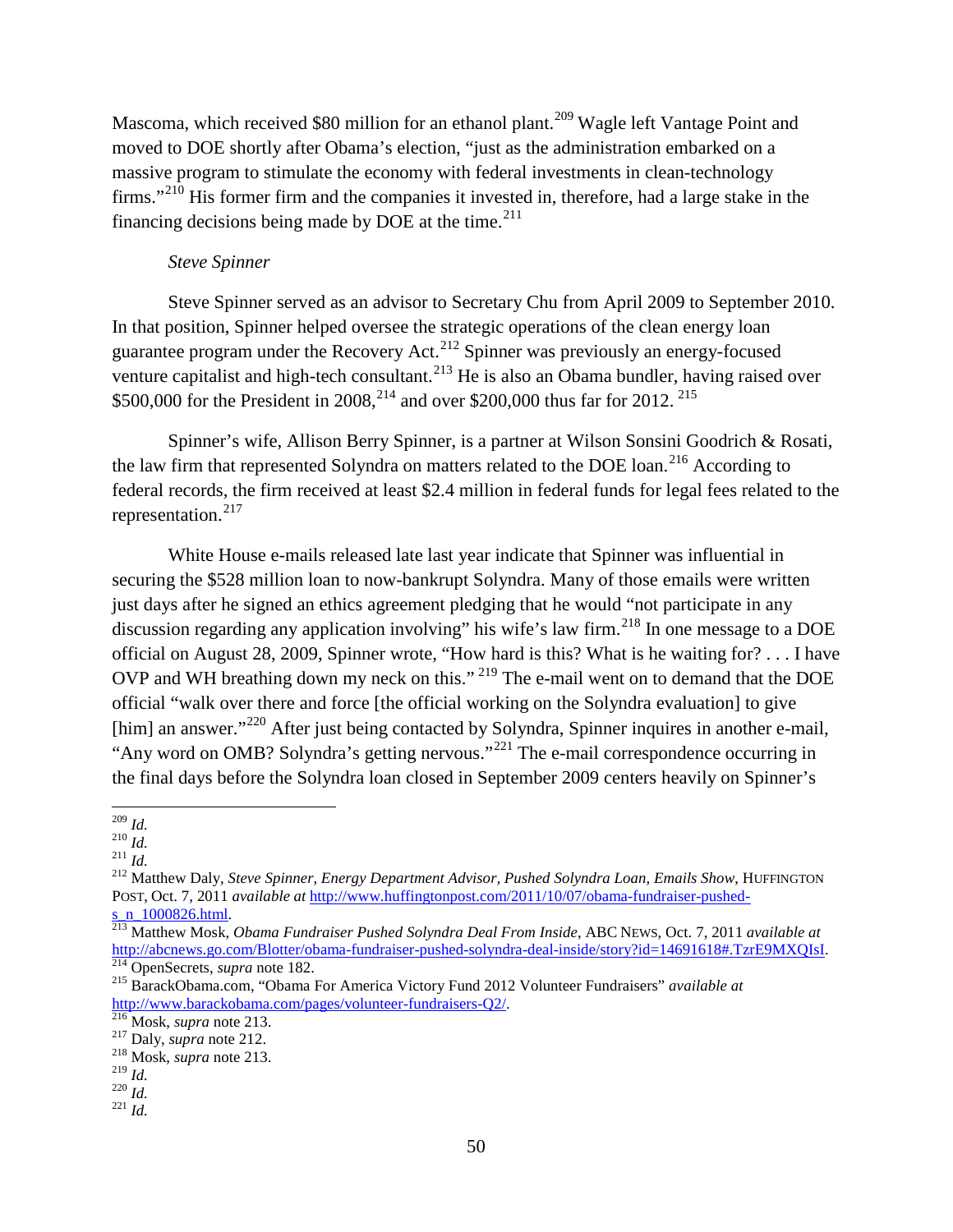efforts to coordinate plans for either the President or Vice President to announce the first loan approval at a scheduled visit to Solyndra.<sup>[222](#page-50-0)</sup>

### *Peter Weeks*

Peter Weeks currently serves as Clean Energy Advisor at DOE, a position to which he was appointed in March 2009.<sup>[223](#page-50-1)</sup> To be clear, there is no apparent connection between Mr. Weeks and a project that received a loan from DOE. However, his profound lack of experience in the renewable energy arena before being named as a top DOE advisor causes some concern. Prior to joining the Administration, Weeks's resume consisted primarily of Democratic campaign positions with groups such as Obama for America, Maine Democratic Party, Kerry for President, and Gephardt for President.<sup>[224](#page-50-2)</sup> His prior experience was limited to communications and politics, and includes no record of any energy policy expertise.<sup>[225](#page-50-3)</sup>

According to Weeks, his work at DOE has included helping to "develop due diligence and procurement plans of 200 awards worth over \$10 billion," as well as "manage two multi-billion dollar energy tax programs."<sup>[226](#page-50-4)</sup> Additionally, Department e-mails also indicate that Weeks participated in meetings with and had access to high-level officials, $227$  including Ron Bloom, giving him the opportunity to participate in decisions and exert some degree of influence.<sup>[228](#page-50-6)</sup> Weeks's position at DOE appears to involve highly technical issues with high stakes and great sensitivity.

It is puzzling how someone without any prior energy, project management, or finance experience would be appointed to a position with responsibilities of this magnitude and particular nature. A private sector institution responsible for due diligence for billions of dollars in loans would never trust someone with only campaign experience to be involved with such technical issues. Given Weeks's consistent history of strong support of the Democratic Party and President Obama, his appointment adds to the perception that many of the Administration's decisions have been driven by politics as opposed to any viable, coherent, energy policy.

### **VI.Concerns Relating to Section 1705 Loan Guarantee Recipients**

# **A. Solopower at CCC+ Setting the Standard for Inappropriate Loan Commitments**

<span id="page-50-2"></span>

<span id="page-50-3"></span>

<span id="page-50-6"></span><span id="page-50-5"></span><span id="page-50-4"></span>

<span id="page-50-1"></span><span id="page-50-0"></span><sup>&</sup>lt;sup>222</sup> *Id.*<br><sup>223</sup> Peter Weeks, Linked In, Profile *available at* [http://www.linkedin.com/in/weekspeter.](http://www.linkedin.com/in/weekspeter)<br><sup>224</sup> *Id.*<br><sup>226</sup> *Id.*<br><sup>226</sup> *Id.*<br><sup>226</sup> *Id.*<br><sup>226</sup> *Id.*<br><sup>226</sup> *Id.* Gage, Tom Reynolds, and Rachel Tronstein (Feb. 23, 2011, 6:36 PM EST) (on file with author). <sup>228</sup> *Id.*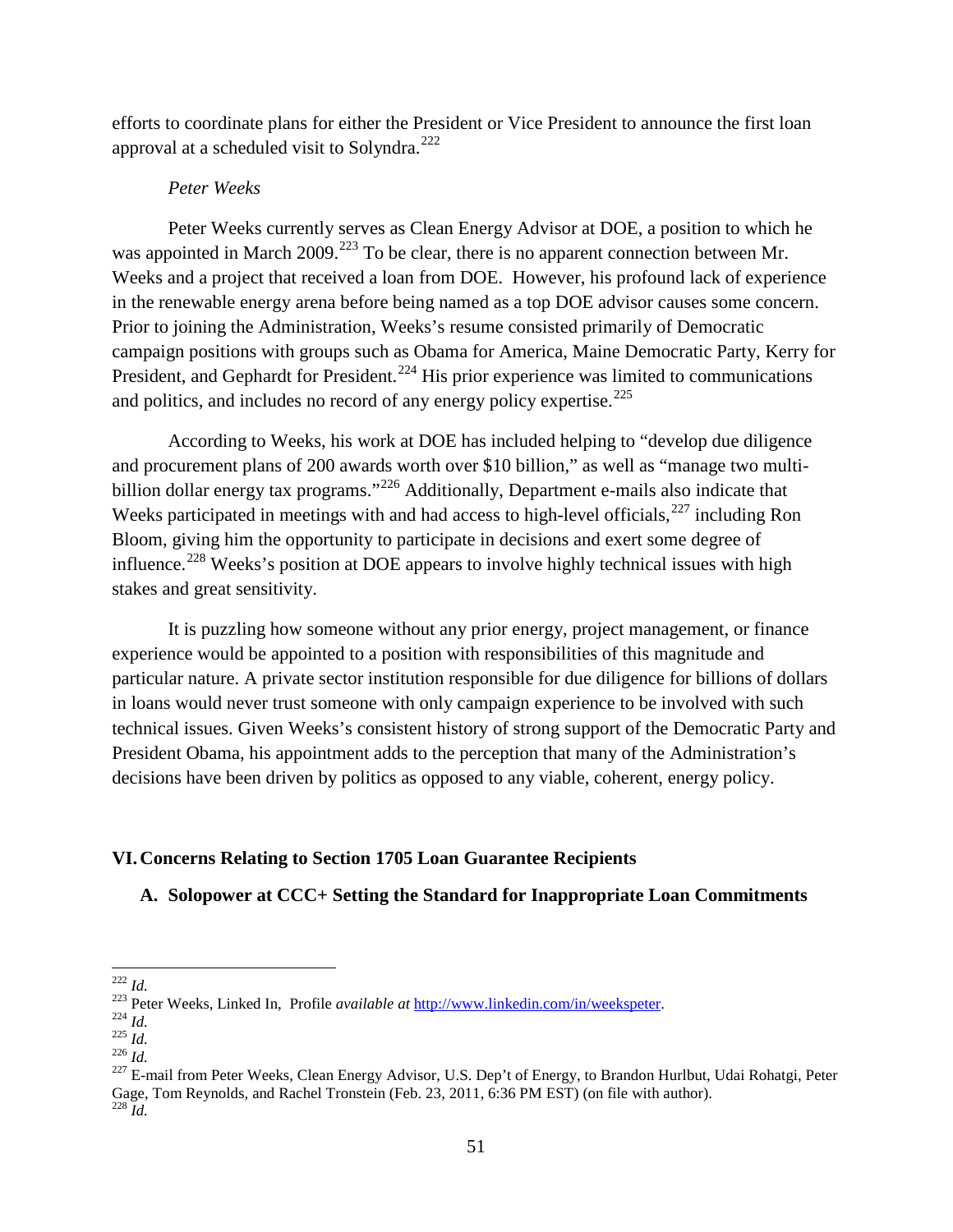Solopower is a European firm that seeks to build a solar factory in Oregon. Solopower accepted \$40 million of Oregon taxpayer money in addition to DOE's approval of a \$197 million loan via the Federal Financing Bank (FFB).<sup>[229](#page-51-0)</sup> They received this federal assistance despite a rather dire prediction of Solopower's prospects by Standard & Poor's (S&P). According to internal documents obtained by the Committee, S&P warned DOE that:

We believe that [average selling price (ASP) per watt] could decline to \$1 or less within the next 1-2 years. From the output provided by the DOE, we concluded that even if SoloPower achieves the efficiency and yield projections of the DOE's base case, an ASP of \$1 or less would severely strain SoloPower's ability to meet its debt service obligations.<sup>[230](#page-51-1)</sup>

In other words, S&P predicted that Solopower will fail to meet its debt obligations. Additionally, the loan's already extremely poor S&P rating of CCC+ appears to depend on lender protections that prevent loan disbursements unless benchmarks are met:

It is to lenders' advantage that the company will not have access to the credit facility until it constructs and operates Line 1A at expected levels of performance. Similarly, the company cannot make the first or subsequent draws unless 30% of installed capacity is under contract to be sold.<sup>[231](#page-51-2)</sup>

According to S&P, these lender protections enable S&P to provide a CCC+.<sup>[232](#page-51-3)</sup> In short, the primary protection against losing \$197 million of taxpayer money is the small chance that Solopower will ever get the money. Without these protections, it can only be presumed that the credit rating would fall to levels reflecting default.

The story of Solopower reflects a very concerning form of waste that creates substantial uncertainty as a byproduct, tying up private investor capital and federal funds until the entity fails (or succeeds) to achieve targeted benchmarks. If Solopower fails to achieve success sufficient to receive DOE funds, then those private investors anticipating the benefit of DOE loans will suffer substantial loss, resources will have been wasted, and employees will be let go after a short time. However, if Solopower meets the requirements for disbursement, then the likelihood for failure and loss to the taxpayer are significant as the base case for the panel manufacturer's production costs does not reflect expectations for sufficiently competitive pricing.

What Solopower lacked in economic value, it made up for in political connections. Unlike other 1705 loan guarantee recipients, Solopower exerted bipartisan political influence on DOE through strong ties to both the Bush and Obama Administrations. Solopower itself built the ties to the Obama Administration. Bruce Khouri, who served on the Board of Directors<sup>[233](#page-51-4)</sup>

<span id="page-51-0"></span><sup>&</sup>lt;sup>229</sup> Ted Sickinger, *Solyndra Meltdown a Cautionary Tale for Oregon and SoloPower, its Latest Solar Bet, The* Oregonian, Sept. 27, 2011, *available at* http://www.oregonlive.com/business/index.ssf/2011/09/

<span id="page-51-2"></span><span id="page-51-1"></span>

<span id="page-51-4"></span><span id="page-51-3"></span>

solyndras\_plight\_casts\_cautionary\_tale\_for\_oregon\_and\_solopower\_its\_latest\_solar\_bet.html.<br>
<sup>230</sup> Standard &Poors Credit Report, Solopower, Inc., July 11, 2011 (on file with author).<br>
<sup>231</sup> Id.<br>
<sup>232</sup> Id.<br>
<sup>233</sup> Board of 2012).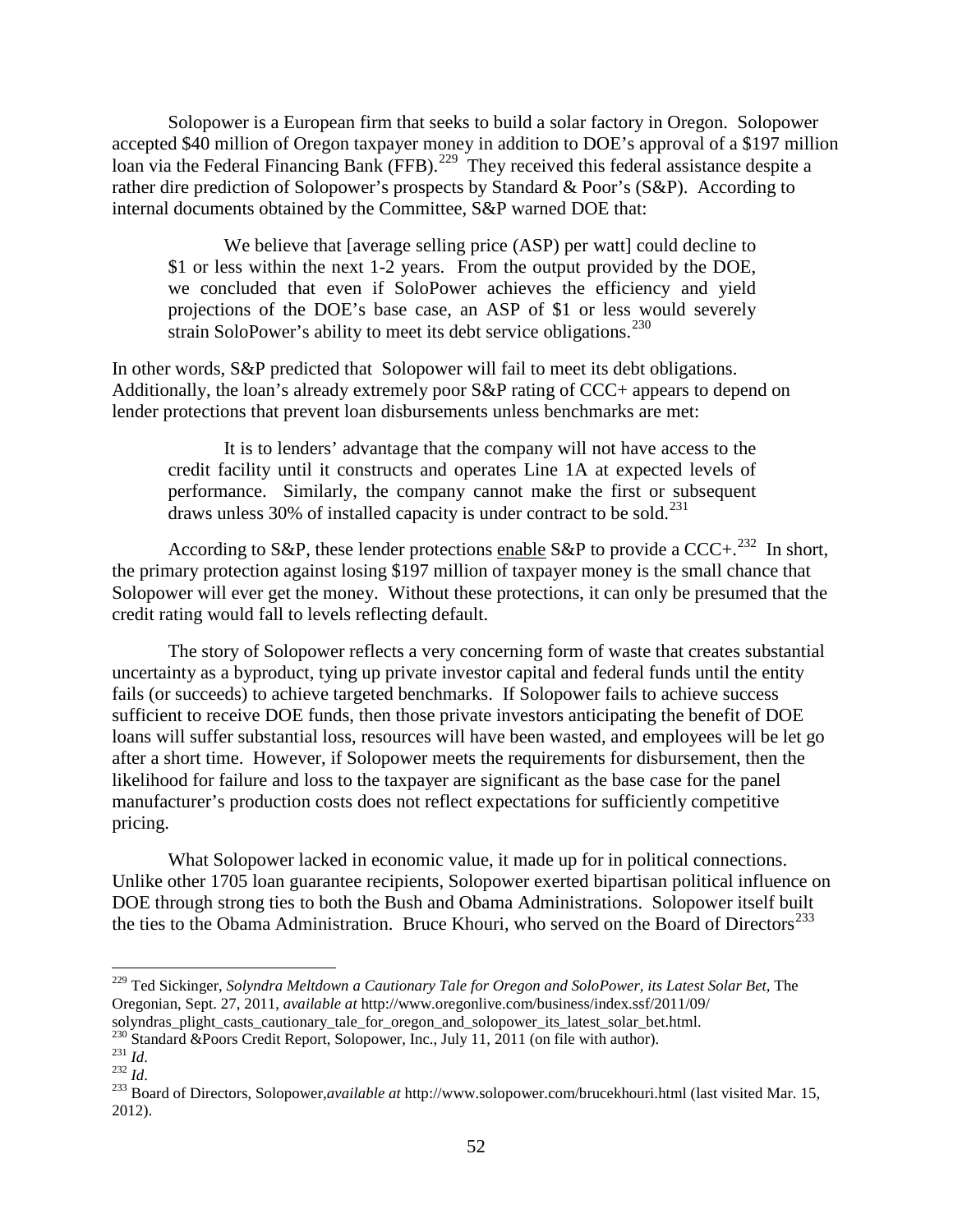and now serves as the Chief Commercial Officer, $^{234}$  $^{234}$  $^{234}$  donated \$28,500 to the Democratic National Committee's "Obama Victory Fund" in 2008.<sup>235</sup> Lou DiNardo, who served as interim CEO<sup>[236](#page-52-2)</sup> and now serves as Chairman of the Board of Directors, previously worked as a General Partner at VantagePoint Venture Partners where DOE stimulus advisor Sanjay Wagle worked.<sup>237</sup> Solopower, based in San Jose, California, developed an ally in Democratic San Jose Mayor Chuck Reed. Mayor Reed sent letters to DOE and talked with DOE's Jonathan Silver in person to advocate for and attempt to speed up Solopower's loan guarantee.<sup>[238](#page-52-4)</sup>

Hudson Clean Energy Partners, the biggest investor in Solopower,<sup>[239](#page-52-5)</sup> had strong ties to the Bush-era DOE. Craig Cornellius, a member of the Board of Directors at Solopower and Managing Director at Hudson Clean Energy Partners, and Alexander Karsner, a member of the Hudson Clean Energy Partners Advisory Board, both worked in renewable energy positions for DOE during the Bush Administration.<sup>240</sup> Another Managing Partner for Hudson Clean Energy Partners, Neil Auerbach, donated tens of thousands of dollars to Republicans in 2008.<sup>[241](#page-52-7)</sup> Hudson Clean Energy Partners also retained BlueWater Strategies to lobby both branches of Congress and the White House.<sup>242</sup> According to BlueWater Strategies' website, Andrew Lundquist, founder and Managing Partner, "led George W. Bush's transition team for the Department of Energy" and "served as a senior advisor and strategist on energy issues for the President and Vice President."[243](#page-52-9)

With its ties to DOE officials in both the previous and current Administrations, Solopower had people on both sides of the political aisle that could use their influence to pressure DOE into issuing and finalizing Solopower's loan guarantee.

#### **B. Beacon Power: Taxpayers Predictably Lose Millions**

Led by CEO F. William Capp – an Obama donor  $244$  – Beacon Power became the second 1705 loan guarantee recipient to go bankrupt on October 31, 2011.<sup>[245](#page-52-11)</sup> Despite warnings from

<span id="page-52-0"></span><sup>&</sup>lt;sup>234</sup> Management,Solopower,*available at* http://www.solopower.com/management.html (last visited Mar. 15, 2012).<br><sup>235</sup> Federal Election Commission, FEC Form 3X filed by 2008 Obama Victory Fund, at 1650.

<span id="page-52-2"></span><span id="page-52-1"></span><sup>&</sup>lt;sup>236</sup> Press Release SoloPower Prepares for Market Entry and Names Lou DiNardo as Interim CEO, July 8, 2009, available at [http://www.solopower.com/ceov11.html.](http://www.solopower.com/ceov11.html)<br><sup>237</sup> Lou DiNardo,SoloPower, Aavailable at <http://www.solopower.com/loudinardo.html> (last visited Mar. 15, 2012).<br><sup>238</sup> Aaron Glantz, After Solyndra, a 2<sup>nd</sup> Solar Energy

<span id="page-52-4"></span><span id="page-52-3"></span>[http://www.nytimes.com/2011/10/16/us/after-solyndra-a-2nd-solar-energy-firm-is-scrutinized.html?pagewanted=all.](http://www.nytimes.com/2011/10/16/us/after-solyndra-a-2nd-solar-energy-firm-is-scrutinized.html?pagewanted=all)<br><sup>239</sup> Id.<br><sup>240</sup> Joel Gehrke, *Solopower*, a Connected Company with DOE Support, THE EXAMINER, Nov. 9, 2011, av

<span id="page-52-5"></span>

<span id="page-52-7"></span><span id="page-52-6"></span>[http://campaign2012.washingtonexaminer.com/blogs/solopower-connected-company-doe-support.](http://campaign2012.washingtonexaminer.com/blogs/solopower-connected-company-doe-support)<br><sup>241</sup> Aaron Glantz, *After Solyndra, a 2<sup>nd</sup> Solar Energy Firm Is Scrutinized*, N.Y. TIMES, Oct. 15, 2011, available at:<br>http://www. <sup>242</sup>*Id.*<br><sup>243</sup> Andrew D. Lundquist, *available at* http://www.bwstrategies.com/<br>index.php?option=com\_content&task=view&id=35&Itemid=22 (last visited Mar. 15, 2012).

<span id="page-52-9"></span><span id="page-52-8"></span>

<span id="page-52-10"></span><sup>&</sup>lt;sup>244</sup> Center for Responsive Politics, *available at* http://www.opensecrets.org/indivs/

search.php?name=capp&state=MA&zip=&employ=&cand=&c2012=Y&c2010=Y&c2008=Y&sort=N&capcode=w sp3w&submit=Submit+your+Donor+Query (last visited Mar. 15, 2012). <sup>245</sup> Dawn McCarty, *Beacon Power, Backed by U.S. Loan Guarantees, Files Bankruptcy*, BLOOMBERG*,* Oct. 31,

<span id="page-52-11"></span>

<sup>2011,</sup> *available at:* [http://www.businessweek.com/news/2011-10-31/beacon-power-backed-by-u-s-loan-guarantees](http://www.businessweek.com/news/2011-10-31/beacon-power-backed-by-u-s-loan-guarantees-files-bankruptcy.html)[files-bankruptcy.html.](http://www.businessweek.com/news/2011-10-31/beacon-power-backed-by-u-s-loan-guarantees-files-bankruptcy.html)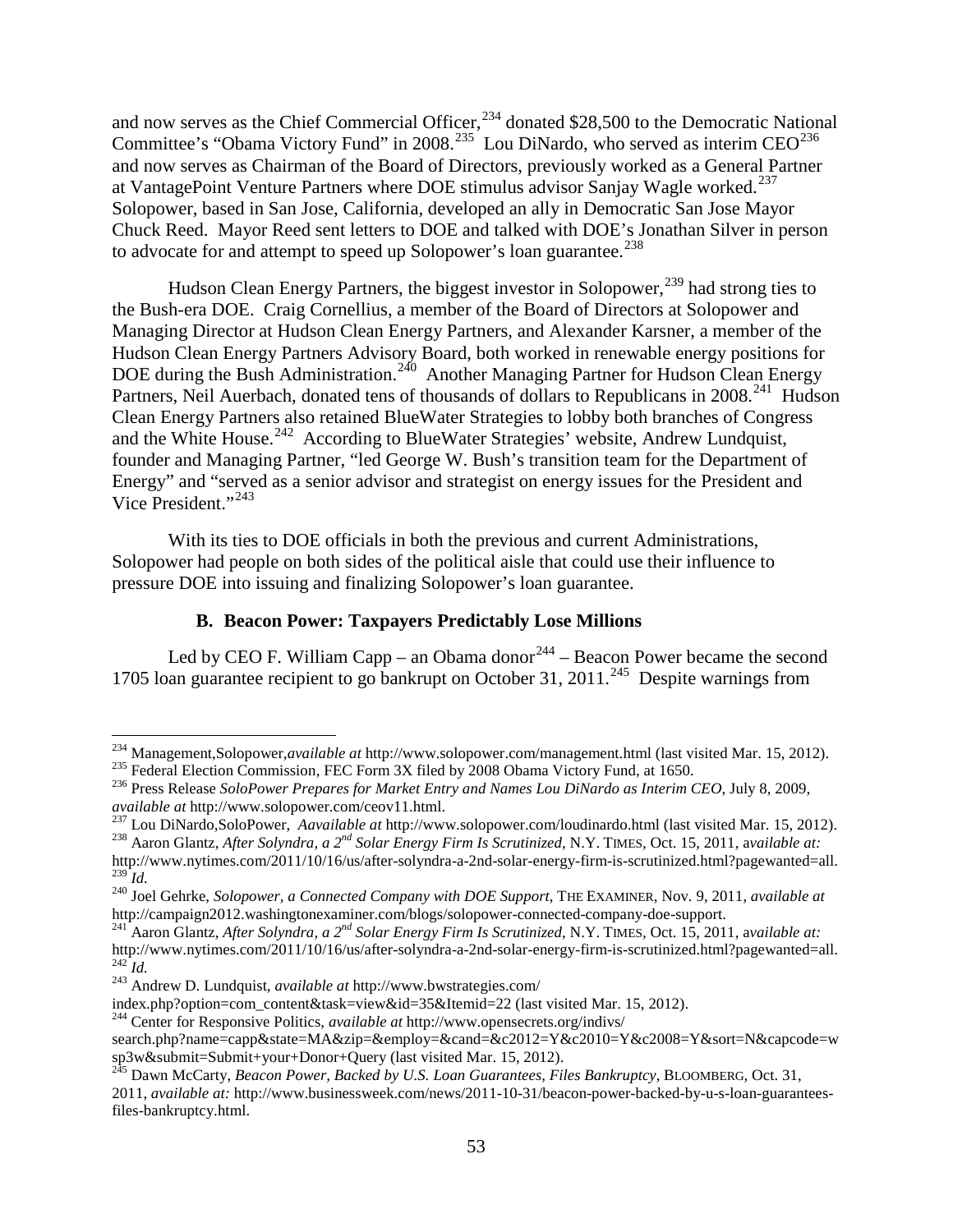both S&P and its own internal analysis regarding risky business models, DOE proceeded with a deal that will cost taxpayers millions in losses.

Before its demise, Beacon Power relied on funding from the federal government. DOE gave Beacon Power over \$25 million in grants.<sup>246</sup> However, the largest investment came when DOE announced a conditional \$43 million loan guarantee to Beacon Power on July 2, 2009, to create a "20 megawatt flywheel energy storage plant" in Stephentown, New York.<sup>247</sup> In April 2010, S&P evaluated the loan guarantee project and assigned it a dismal CCC+ credit rating, even though the rating incorporated the benefit of the \$43 million loan guarantee.<sup>248</sup> The S&P rating noted that "Beacon is currently an unprofitable start-up" and that "significant exposure to commodity price volatility" could significantly hurt the company.<sup>249</sup> S&P ran two default scenarios, both of which demonstrated that taxpayers would lose millions.<sup>[250](#page-53-4)</sup> DOE conducted its own risk analysis and also assigned Beacon Power a junk CCC+ rating.<sup>[251](#page-53-5)</sup> DOE, however, ignored these warnings and finalized the loan guarantee in August 2010.<sup>[252](#page-53-6)</sup>

As predicted, Beacon Power continued to remain unprofitable and burn through money at a rapid rate. In the weeks leading up to its bankruptcy, Beacon Power began spending hundreds of thousands of dollars on law firms.<sup>[253](#page-53-7)</sup> When Beacon Power went bankrupt, DOE tried to minimize the bad publicity by arguing that it had required "many protections for the taxpayer" in the loan guarantee contract.<sup>[254](#page-53-8)</sup> However, as Beacon Power continues to go through the bankruptcy process, DOE now admits that taxpayers will likely lose millions on this bad investment.<sup>[255](#page-53-9)</sup> DOE could have avoided these loses by taking the warnings of S&P and its own analysis seriously and not risking over \$39 million on a company destined for failure.

# **C. Abound Solar: Politics and a Risky Investment Collide**

<span id="page-53-0"></span> <sup>246</sup> Steven Mufson and Juliet Eilperin, *Beacon Power Declares Bankruptcy; Second Loan Guarantee Recipient to Falter*, THE WASH. POST*,* Oct. 31, 2011, *available at* [http://www.washingtonpost.com/national/health](http://www.washingtonpost.com/national/health-science/beacon-power-declares-bankruptcy-second-loan-guarantee-recipient-to-falter/2011/10/31/gIQACNAaaM_story.html)[science/beacon-power-declares-bankruptcy-second-loan-guarantee-recipient-to-](http://www.washingtonpost.com/national/health-science/beacon-power-declares-bankruptcy-second-loan-guarantee-recipient-to-falter/2011/10/31/gIQACNAaaM_story.html)

<span id="page-53-1"></span>[falter/2011/10/31/gIQACNAaaM\\_story.html.](http://www.washingtonpost.com/national/health-science/beacon-power-declares-bankruptcy-second-loan-guarantee-recipient-to-falter/2011/10/31/gIQACNAaaM_story.html) <sup>247</sup> Press Release, *Obama Administration Offers \$59 Million in conditional Loan Guarantees to Beacon Power and Nordic Windpower, Inc.*, U.S. Dep't of Energy, July 2, 2009, *available at:* [https://lpo.energy.gov/?p=834.](https://lpo.energy.gov/?p=834) Beacon Power created a wholly owned subsidiary called Stephentown Regulation Services, LLC., that ran the DOE funded flywheel energy storage plant and directly received the DOE loan guarantee. When Beacon Power, the parent company, went bankrupt on October 31<sup>st</sup>, it decided to place its subsidiaries in bankruptcy as well.

<span id="page-53-3"></span><span id="page-53-2"></span><sup>&</sup>lt;sup>248</sup> Letter from Swami Venkataraman, Standard & Poors, to Beacon Power, April 30, 2010 (on file with author).<br><sup>249</sup> *Id.*<br><sup>250</sup> *Id.*<br><sup>250</sup> *Id.*<br><sup>251</sup> Letter from David Frantz, Acting Executive Director of Loan Program

<span id="page-53-5"></span><span id="page-53-4"></span>Chairman, H. Comm. on Oversight and Gov't Reform, Feb. 14, 2012 (on file with author). <sup>252</sup> Beacon Power Corporation, U.S. Dep'tt of Energy, *available at* [https://lpo.energy.gov/?projects=beacon-power-](https://lpo.energy.gov/?projects=beacon-power-corporation)

<span id="page-53-6"></span>[corporation](https://lpo.energy.gov/?projects=beacon-power-corporation) (last visited Mar. 15, 2012).<br>
<sup>253</sup> Beacon Power Bankruptcy Filings, Provided to Committee by U.S. DOE (on file with author).<br>
<sup>254</sup> Dawn McCarty, *Beacon Power, Backed by U.S. Loan Guarantees, Files Bankruptc* 

<span id="page-53-7"></span>

<span id="page-53-8"></span><sup>2011,</sup> *available at:* [http://www.businessweek.com/news/2011-10-31/beacon-power-backed-by-u-s-loan-guarantees-](http://www.businessweek.com/news/2011-10-31/beacon-power-backed-by-u-s-loan-guarantees-files-bankruptcy.html)

<span id="page-53-9"></span>[files-bankruptcy.html.](http://www.businessweek.com/news/2011-10-31/beacon-power-backed-by-u-s-loan-guarantees-files-bankruptcy.html)<br><sup>255</sup> Letter from David Frantz, Acting Executive Director of Loan Program Office, U.S. DOE, to Hon. Darrell Issa, Chairman, H. Comm. on Oversight and Gov't Reform, Feb. 14, 2012 (Stating "the DOE stands to recover more than 70 percent of the taxpayer's investment." However, even if DOE recovered 80 percent of its investment, taxpayers would still lose millions).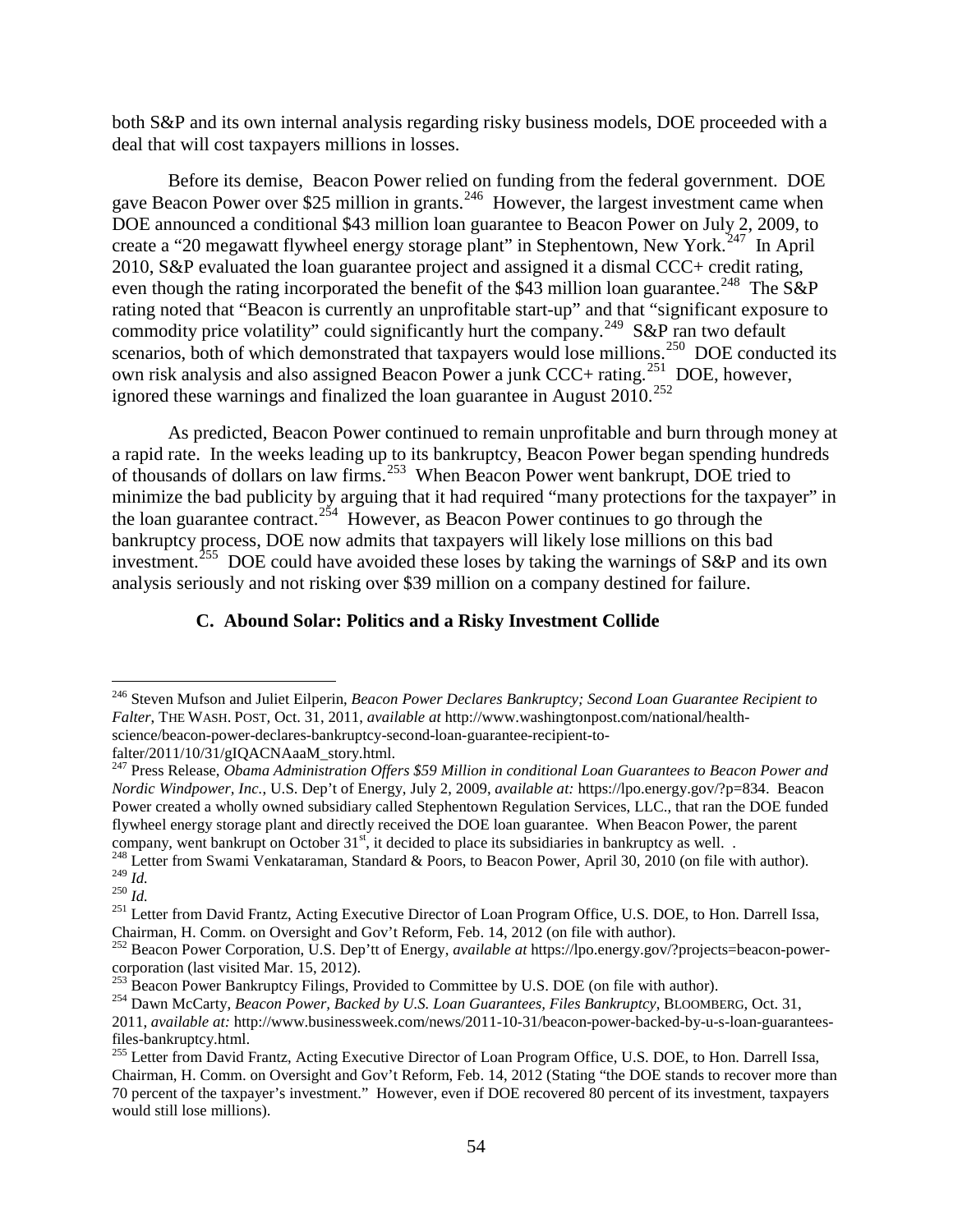On July 3, 2010, President Obama announced during his weekly radio address that DOE would again invest hundreds of millions of dollars in a risky solar panel manufacturer. Much like Solyndra, Abound Solar manufactures solar panels using unproven technology, received a dismal credit rating for its loan guarantee, and has strong Democratic political connections. In fact, DOE finalized Abound Solar's loan in the same month that DOE worked to restructure the failing Solyndra's loan.

In between DOE issuing Abound Solar its \$400 million conditional loan guarantee and finalizing it in December 2010, Fitch Ratings evaluated the project and assigned it a junk credit rating. Fitch gave the project a credit rating of "B" (worse than Solyndra's) with a recovery estimate of only 45%.<sup>[256](#page-54-0)</sup> Despite including the benefit of the DOE loan guarantee in the rating (which likely made the rating more favorable), Fitch labeled the project "highly speculative" and described Abound as lagging in technology relative to its competitors, failing to achieve stated efficiency targets, and expecting that Abound Solar will suffer from increasing commoditization and pricing pressures.<sup>257</sup> In addition to these concerns, Fitch worried that Abound Solar needed to raise more private money to build its new facilities and that, if it could not, Abound Solar could default on its DOE loan.<sup>[258](#page-54-2)</sup>

Recently, Abound Solar began encountering the financial problems that Fitch predicted. In line with Fitch's prediction, Abound Solar has recently struggled to raise additional capital, causing DOE to stop disbursing loan payments to the company.<sup>[259](#page-54-3)</sup> More troubling, Abound Solar announced on March  $1<sup>st</sup>$  that it would stop producing solar panels and would fire 180 employees, even though it has already received \$70 million from  $DOE<sup>260</sup>$  $DOE<sup>260</sup>$  $DOE<sup>260</sup>$  Abound Solar continues to claim publicly that it does not have serious financial problems and will survive;

"Abound has not provided an explanation as to why gains in [solar panel] conversion efficiency have not materialized as expected…"

"[Average selling price] assumptions in the new model are significantly below the prior plan. While this may in part reflect the lower conversion efficiency of [Abound's] solar panel, it is largely a reflection of severe price contractions in the [solar photovoltaic panel] market over the past 24 months.". <sup>258</sup> *See id.* at 7

<span id="page-54-2"></span>

"Abound must raise additional equity to fund the completion of its planned manufacturing facilities. An inability to access equity markets could force an early default of the loan before construction is complete but also before the loan is fully drawn down.".

<span id="page-54-0"></span><sup>&</sup>lt;sup>256</sup> Letter from Jason Paraschac, Senior Director, Fitch Ratings, to Steve Abely, Chief Financial Officer, Abound Solar, Nov. 4, 2010 (on file with author).

<span id="page-54-1"></span><sup>257</sup> *See id.* at 4

<sup>&</sup>quot;Abound's lagging conversion efficiency negatively impacts the panel's installed costs which should negatively impact expected panel [average selling prices]. In addition, Fitch expects further price pressures in this market over the next 3-5 years…"

<span id="page-54-4"></span><span id="page-54-3"></span><sup>259</sup> Yuliya Chernova and Cassandra Sweet, *California Solar Deal Hits a Snag*, THE WALL ST. J., Feb. 11, 2012, *available at:* http://online.wsj.com/article/ SB10001424052970203646004577214973345400202.html. <sup>260</sup> Todd Woody, *Abound Solar, Recipient of \$400 Million Federal Loan Guarantee, Halts Production*, FORBES*,*  Mar. 1, 2012, *available at* http://www.forbes.com/sites/toddwoody/2012/03/01/abound-solar-recipient-of-400 million-federal-loan-guarantee-halts-production/.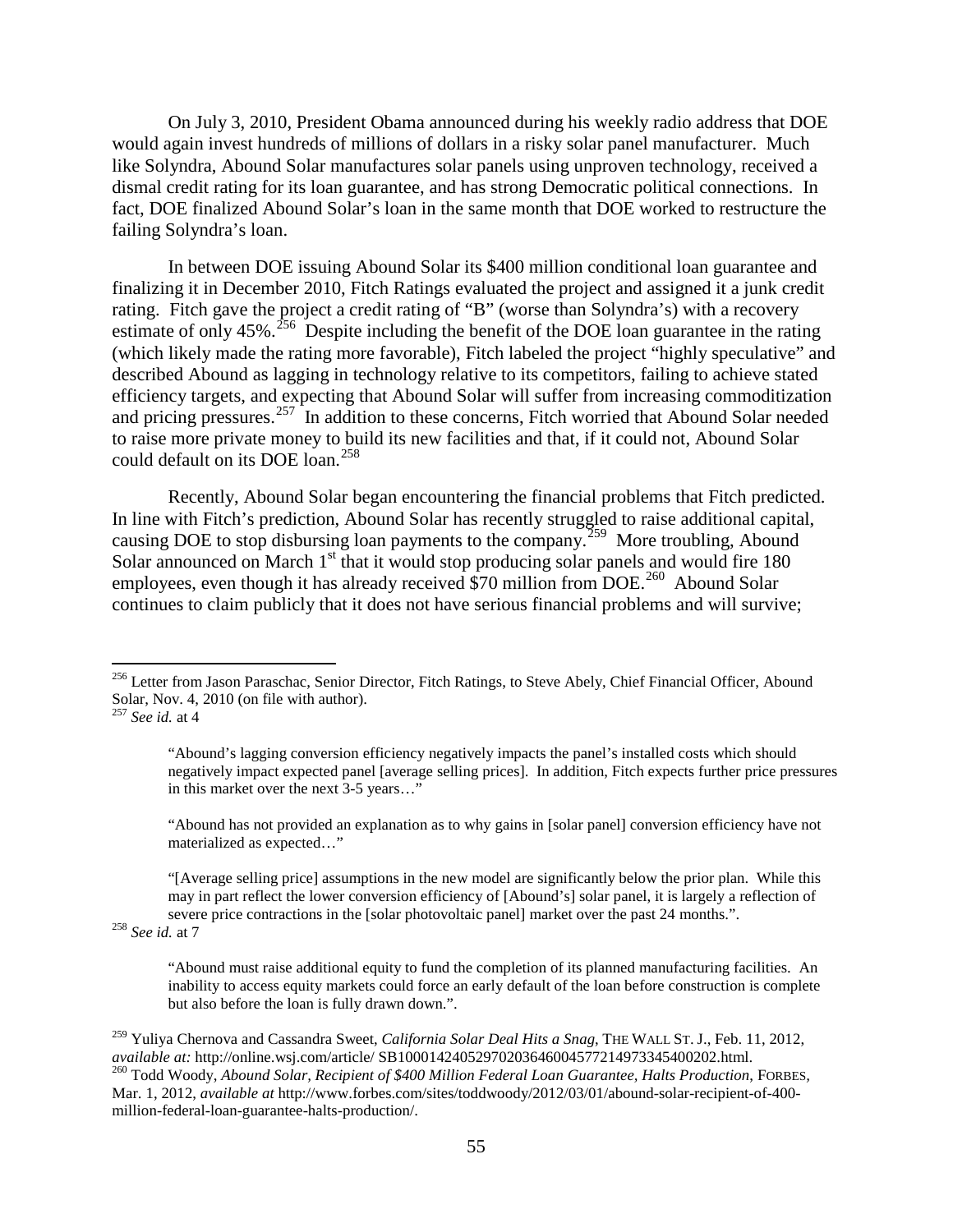however, its inability to raise capital and meet DOE's requirements likely indicate serious troubles ahead for the company, as predicted by Fitch.

Abound Solar has ties to Democratic politicians at the federal level and the state level in Colorado. Bohemian Companies, LLC, founded by Pat Stryker, became an early investor in Abound Solar (at the time AVA Solar) in October,  $2008$ <sup>261</sup> In addition to the initial funding, the CEO of Bohemian Companies, Joseph Zimlich, has served as both a director<sup>[262](#page-55-1)</sup> and a board member of Abound Solar.[263](#page-55-2) Pat Stryker is a major Democratic donor who *Forbes* included on its 2011 list of top liberal spenders.<sup>264</sup> In 2008, Stryker donated \$50,000 and bundled \$87,500 for President Obama's 2009 inauguration, and has given \$35,800 to the 2012 Obama Victory Fund.<sup>[265](#page-55-4)</sup> Abound Solar also developed ties to Congressional Democrats. The company hired then Democratic Congressman Paul Kanjorski's nephew Russell as its vice president for marketing.<sup>[266](#page-55-5)</sup> Abound Solar supported the 2009 cap and trade bill in the House of Representatives and funded an advertisement thanking then-Colorado Democratic Congresswoman Betsy Markey for her vote in favor of the bill.<sup>[267](#page-55-6)</sup>

At the state level, then-Democratic Colorado Governor Bill Ritter strongly supported Abound Solar and its application for a DOE loan guarantee. When Energy Secretary Chu visited Colorado, Governor Ritter handed Secretary Chu a letter urging him to approve Abound Solar's loan guarantee because it would allow the company to expand and hire new workers.<sup>[268](#page-55-7)</sup>

The combination of Abound Solar's junk credit rating, financial problems, and the company's political connections raise serious concerns about whether DOE based the decision to invest \$400 million on merit and whether taxpayers could again lose millions on a dubious solar manufacturing project.

# **D. Ormat Nevada: Strong Ties to Harry Reid**

Senate Majority Leader Harry Reid announced on September 23, 2011, that DOE finalized a \$350 million partial loan guarantee for three geothermal power plants owned by Ormat Nevada, Inc.<sup>[269](#page-55-8)</sup> Ormat also benefitted from the \$98.5 million loan guarantee to Nevada

<span id="page-55-0"></span><sup>&</sup>lt;sup>261</sup> Press Release, *AVA Solar Completes \$104 Million Equity Financing*, Abound Solar, Oct., 2008, *available at* http://www.abound.com/news/ava-solar-completes-104-million-equity-financing.

<span id="page-55-1"></span><sup>&</sup>lt;sup>262</sup> *Se: U. S. Securities and Exchange Commission Form D, AVA Solar, Inc., Dec. 21, 2010, <i>available at:* http://sec.gov/Archives/edgar/data/1391624/000139162410000003/xslFormDX01/primary\_doc.xml.

<span id="page-55-2"></span><sup>&</sup>lt;sup>263</sup> See The Board of Governors of the Colorado State University System, Colorado State University System, *vaailable at* http://csusystem.edu/pages/board.asp.

<span id="page-55-3"></span>*variable at networds and Clare O'Connor, Liberal Spenders, FORBES, Sept. 21, 2011, <i>available at*  $http://www.forbes.com/forebs/2011/1010/forebs400-11-networks-data-driven-liberal-spenders-bruner-cochner.html.$ <sup>265</sup> Keenan Steiner, Another Renewable Energy Loan Recipient Hires Lobbyists, has Fundraising Ties to Obama, Sunlight Foundation, Nov. 30, 2011, *available at* http://reporting.sunlightfoundation.com/2011/ another-renewable-

<span id="page-55-5"></span><span id="page-55-4"></span>grantee-hires-lobbyists-has-fundraising-ties-o/.<br><sup>266</sup> Bill O'Boyle, *Kanjo Nephew Works at firm that Gets Loan*, THE TIMES LEADER, July 13, 2010, *available at* http://www.timesleader.com/news/Kanjo\_nephew\_works\_at\_firm\_t

<span id="page-55-6"></span><sup>&</sup>lt;sup>267</sup> Thank You Betsy Markey, The Environmental Defense Action Fund, July 15, 2009, *available at* http://www.youtube.com/watch?v=uvBD3XvRf2Y (last visited Mar. 15, 2012).

<span id="page-55-7"></span><sup>&</sup>lt;sup>268</sup> Cathy Proctor, Ritter Backing Colo. Companies Seeking Department of Energy Loan Guarantees, DENVER BUS. J., May 17, 2009, available at http://www.bizjournals.com/denver/stories/ 2009/05/18/story5.html?page=all.<br><sup>269</sup> Press Release, Reid Announces Finalized Loan Guarantee for Ormat Geothermal Projects, United States Senator

<span id="page-55-8"></span>Harry Reid, Sept. 23, 2011, *available at*http://reid.senate.gov/newsroom/ pr\_092311\_geothermalloan.cfm.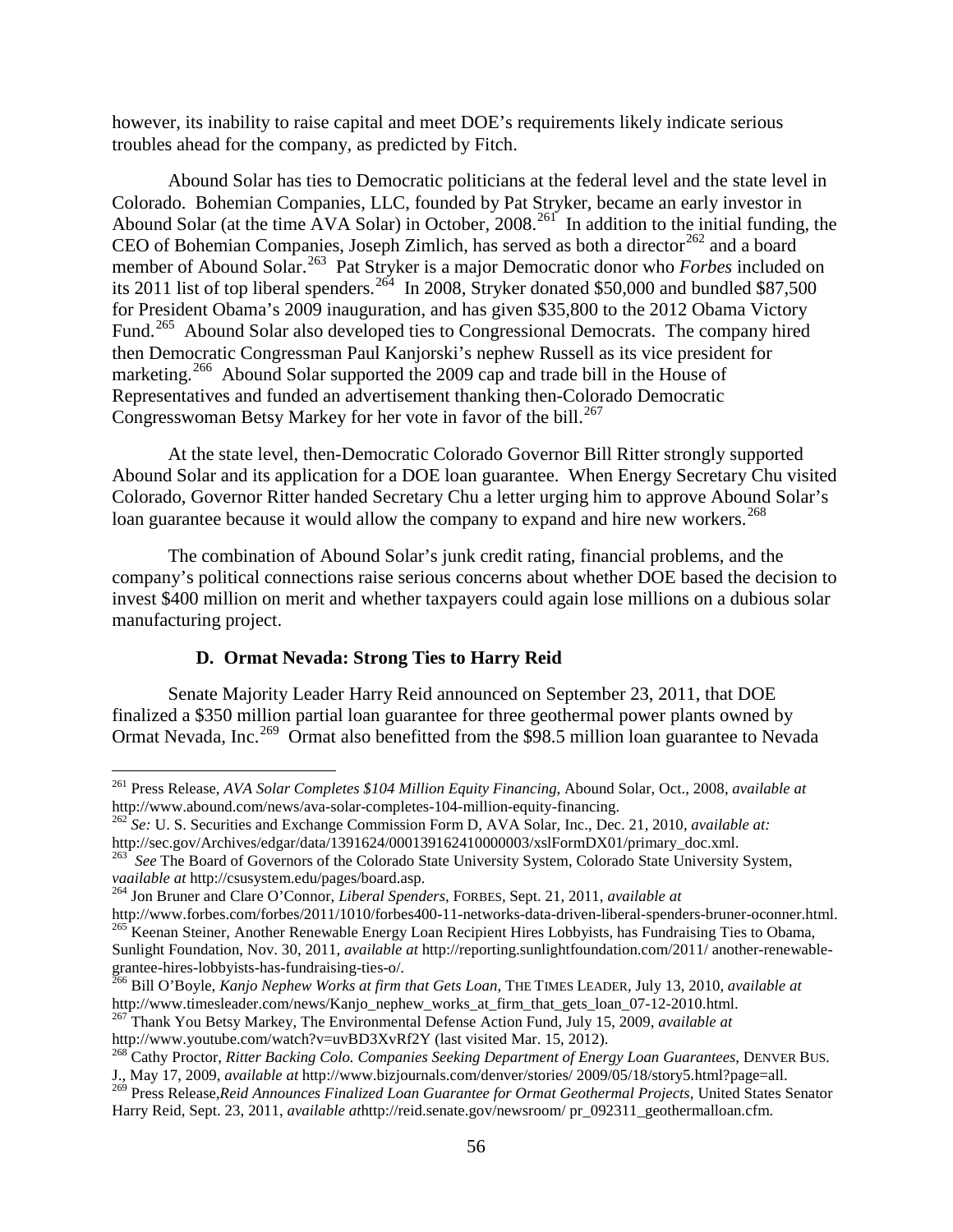Geothermal (see below) as Ormat received an almost \$80 million engineering, procurement, and construction contract to build Nevada Geothermal's Blue Mountain plant.<sup>[270](#page-56-0)</sup>

Meaningful ties exist between the Senator and Ormat. Two of Ormat's federal lobbyists previously worked for Senator Reid. Ormat's outside lobbyist, Kai Anderson of Cassidy and Associates, served as Senator Reid's Deputy Chief of Staff up until 2005.<sup>271</sup> Anderson lobbies both the House of Representatives and the Senate for Ormat.<sup>[272](#page-56-2)</sup> Anderson has given close to \$90,000 to Democratic candidates and campaign committees over the past three cycles, including thousands to Senator Reid.[273](#page-56-3) Ormat's company lobbyist, Director of Policy and Business Development Paul Thomsen, served as a "Regional Representative" for Senator Reid through  $2005.<sup>274</sup>$  Thomsen gave thousands in political contributions to Senator Reid.<sup>[275](#page-56-5)</sup> During Senator Reid's 2010 reelection campaign, Thomsen starred in a campaign ad for Senator Reid to advertise the benefits of Ormat's loan guarantee for Nevada.<sup>[276](#page-56-6)</sup> In addition to Anderson and Thomsen, Ormat's President, Yoram Bronicki, gave thousands in political contributions to Senator Reid.<sup>[277](#page-56-7)</sup> The strong ties between the company and the Senate Majority leader raise questions about whether the DOE acted in the best interests of the American people when it approved the loan guarantee.

### **E. Nevada Geothermal's Blue Mountain Project**

On June 15, 2010, DOE announced that it would conditionally issue a \$98.5 million partial loan guarantee to Nevada Geothermal Power Company (Nevada Geothermal).<sup>[278](#page-56-8)</sup> This loan enabled Nevada Geothermal to refinance the Blue Mountain Geothermal Project (Blue Mountain) through John Hancock Financial Services (John Hancock). In other words, the DOE

<span id="page-56-2"></span>

<span id="page-56-3"></span><sup>273</sup> Center for Responsive Politics, *available athttp://www.opensecrets.org/indivs/* search.php?capcode=t3hhk&name=anderson,%20kai&employ=&cand=&state=DC&zip=&all=n&old=N&c2008=Y<br>&c2010=Y&c2012=Y&sort=N&page=1.

<span id="page-56-4"></span><sup>274</sup> Eric Lipton and Clifford Krauss, *A U.S.—Backed Geothermal Plant in Nevada Struggles*, N.Y. TIMES, Oct. 2, 2011, *available at* [http://www.nytimes.com/2011/10/03/business/a-us-backed-geothermal-plant-in-nevada](http://www.nytimes.com/2011/10/03/business/a-us-backed-geothermal-plant-in-nevada-struggles.html?pagewanted=all)[struggles.html?pagewanted=all](http://www.nytimes.com/2011/10/03/business/a-us-backed-geothermal-plant-in-nevada-struggles.html?pagewanted=all) ; Paul Thomsen, Congressional Staffer—Salary Data, Legistorm: Transparency's Sidekick, *available at* http://www.legistorm.com/person/Paul\_Thomsen/30414.html; *Legislative Hearing on H.R. 2170, H.R. 2171, H.R. 2172 and H.R. 2173 Before H. Comm. on Energy and Power,* 112th Cong. (2011) (statement <sup>275</sup> Center for Responsive Politics, *available athttp://www.opensecrets.org/indivs/* 

<span id="page-56-6"></span><sup>276</sup> See Geothermal, Harry Reid 2010, June 10, 2010, *available athttp://www.youtube.com/* 

watch?v=XvI\_AY68BjQ&feature=plcp&context=C305c198UDOEgsToPDskIRhi7yhmpxqikeNWd9-nC0; *Reid* 

<span id="page-56-0"></span><sup>&</sup>lt;sup>270</sup> Nevada Geothermal Application for DOE Loan Guarantee, U.S. Dep't of Energy, Nov. 2, 2009 (on file with author).

<span id="page-56-1"></span><sup>271</sup> Eric Lipton and Clifford Krauss, *A U.S.—Backed Geothermal Plant in Nevada Struggles*, N.Y. TIMES*,* Oct. 2, 2011, *available at* [http://www.nytimes.com/2011/10/03/business/a-us-backed-geothermal-plant-in-nevada](http://www.nytimes.com/2011/10/03/business/a-us-backed-geothermal-plant-in-nevada-struggles.html?pagewanted=all)[struggles.html?pagewanted=all;](http://www.nytimes.com/2011/10/03/business/a-us-backed-geothermal-plant-in-nevada-struggles.html?pagewanted=all) Kai S. Anderson, Congressional Staffer—Salary Data, Legistorm: Transparency's Sidekick, *available athttp://www.legistorm.com/person/* Kai\_S\_Anderson/201.html.<br><sup>272</sup> *See* Lobbying Report for Cassidy & Associates, *available at http://soprweb.senate.gov/*<br>index.cfm?event=getFilingDetails&filingID=68

<span id="page-56-5"></span>search.php?name=&state=&zip=&employ=ormat&cand=&c2012=Y&c2010=Y&c2008=Y&sort=N&capcode=xbh<br>nq&submit=Submit+your+Donor+Ouery (last visited Mar. 15, 2012).

*Campaign Releases TV Ads on Clean Energy Jobs*, Friends for Harry Reid, *available*   $\frac{277}{16}$  *Id.*<br><sup>278</sup> Press Release, *Energy Department Offers Conditional Commitment to Support Nevada Geothermal Development* 

<span id="page-56-8"></span><span id="page-56-7"></span>*with Recovery Act Funds*,U.S. Dep'tt of Energy, June 15, 2010, *available at:* https://lpo.energy.gov/?p=805.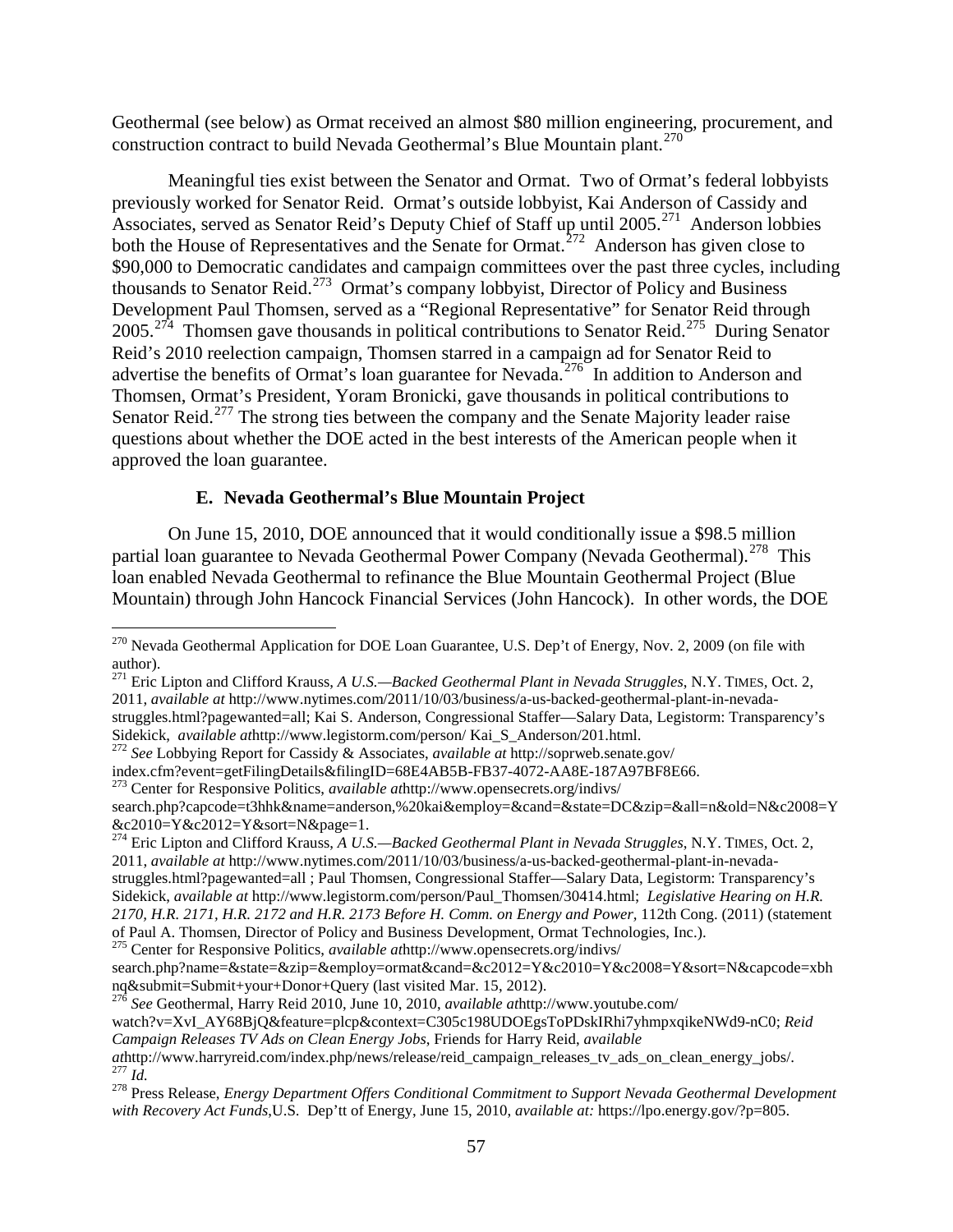loan paid back a prior financial obligation of Nevada Geothermal. This was the first of DOE's "Financial Institution Partnership Program" (FIPP) loan guarantees, under Section 1705, where private investment groups worked with DOE to provide financing to energy projects.<sup>279</sup> Less than three months after the conditional approval, DOE finalized this loan guarantee, enabling Nevada Geothermal to refinance a loan from TCW through John Hancock.<sup>[280](#page-57-1)</sup>

The loan did not finance any new construction and therefore did not help to create a single new job. DOE's awarding of this loan guarantee raises questions about why DOE was investing significant taxpayer resources in an entity with well-established financial difficulties.

In the press release for the project, Secretary Chu and Senate Majority Leader Harry Reid touted Blue Mountain's potential, with Senator Reid saying that, "I am glad to see economic recovery funding being used to put Nevadans to work on a project that will help us achieve energy independence. Northern Nevada is the Saudi Arabia of geothermal energy and I thank Secretary Chu for recognizing the Silver State's enormous job-creating potential to produce plenty of clean and affordable energy."[281](#page-57-2) It was known to him at that time, however, that the loan would not create a single job, but instead simply refinance an existing loan, despite DOE's claim that it would create over 200 jobs. $^{282}$  $^{282}$  $^{282}$ 

### *1. Misuse of the DOE Loan Guarantee as a Tool to Bailout Creditors*

Nevada Geothermal has a well documented history of major financial problems. By the time DOE conditionally approved the loan guarantee, Nevada Geothermal had already violated contract terms and debt covenants relating to financing from its primary lender, TCW. According to Nevada Geothermal's financial statements, the firm would not avoid default without the benefit of a loan guarantee.

On October 2, 2011, *The New York Times* ran a story about the financial difficulties of Nevada Geothermal, relying partially on a September 2011 Deloitte & Touche audit of the company which stated "significant doubt about the company's ability to continue as a going concern."[283](#page-57-4) In response, DOE dismissed the financial problems of Nevada Geothermal and instead pointed to the alleged financial health of Blue Mountain to argue that the loan guarantee would be repaid.<sup>[284](#page-57-5)</sup> Given that Nevada Geothermal's principal operation is Blue Mountain's Faulkner I Power Plant, such a distinction has questionable merit.<sup>[285](#page-57-6)</sup>

<span id="page-57-0"></span> <sup>279</sup> Press Release, *Department of Energy Issues Loan Guarantee Supported by Recovery Act for Nevada Geothermal Project*, U.S. Dep'tof Energy, Sept. 7, 2010, *available at* https://lpo.energy.gov/?p=787.<br><sup>280</sup> *Id.*<br><sup>281</sup> *Id.*<br><sup>282</sup> Loan Programs Office, U.S. Dep't Of Energy, *available at* https://lpo.energy.gov/?page\_id=45 (last

<span id="page-57-2"></span><span id="page-57-1"></span>

<span id="page-57-3"></span><sup>15, 2012).</sup>

<span id="page-57-4"></span><sup>283</sup> Eric Lipton and Clifford Krauss, *A U.S.-Backed Geothermal Plant in Nevada Struggles*, N.Y. TIMES*,* Oct. 2, 2011, *available at* http://www.nytimes.com/2011/10/03/business/a-us-backed-geothermal-plant-in-nevadastruggles.html?pagewanted=all.<br><sup>284</sup> Peter Urban, *DOE Remains Confident in Nevada Geothermal Plant*, LAS VEGAS REVIEW-JOURNAL, Oct. 4, 2011,

<span id="page-57-5"></span>available at http://www.lvrj.com/news/doe-remains-confident-in-nevada-geothermal-plant-131035678.html.<br><sup>285</sup> See Nevada Geothermal Power Inc., Consolidated Financial Statements, June 30, 2010 at 6, available

<span id="page-57-6"></span>*at*http://www.nevadageothermal.com/i/pdf/Annual\_Financials\_2010.pdf.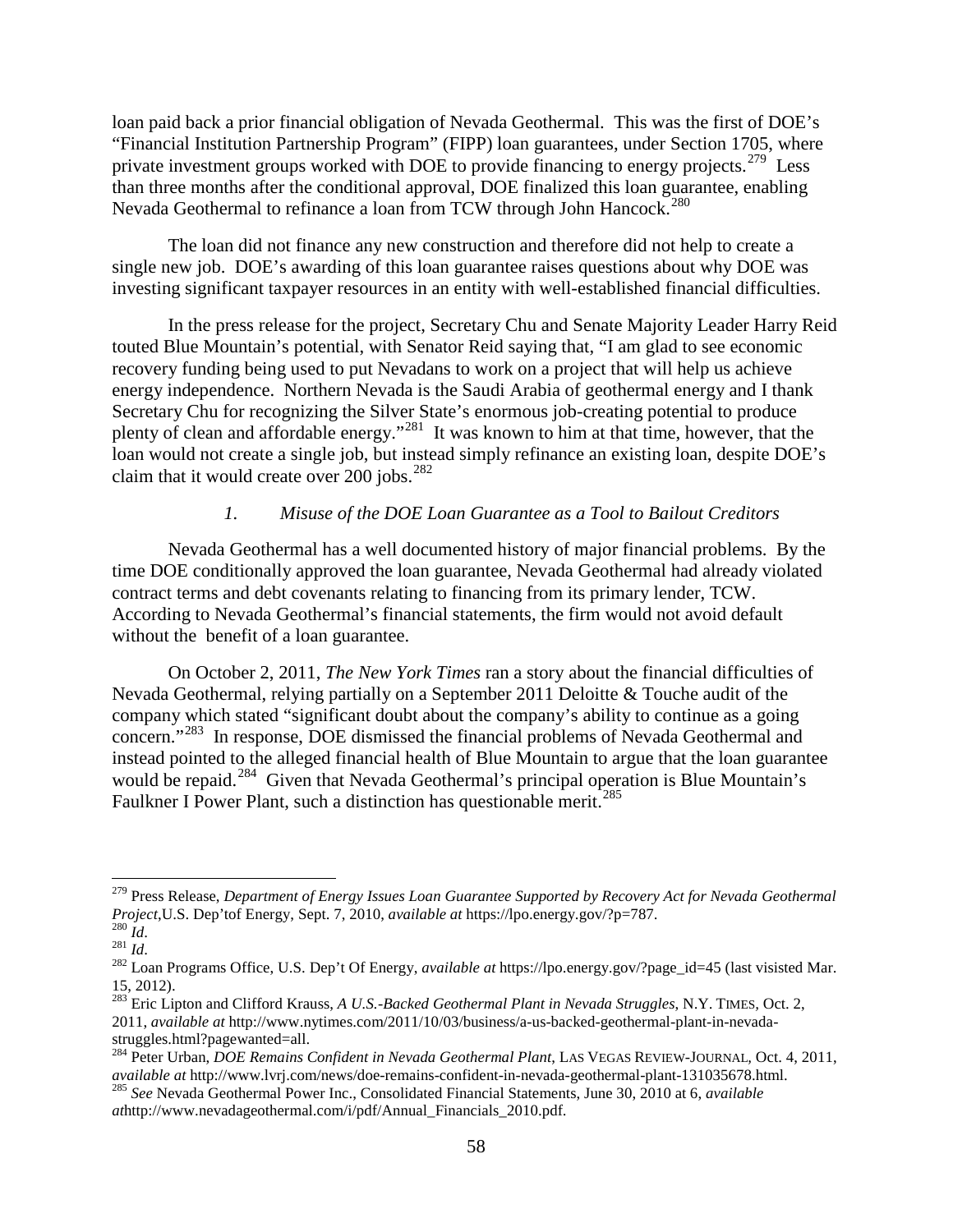As noted above, at the time DOE approved the conditional loan guarantee, Nevada Geothermal had already violated terms to the loan agreement with its primary creditor, TCW. Based on financial disclosures, Nevada Geothermal avoided default as a result of TCW's granting a waiver and extension in anticipation of the John Hancock financing backed by the DOE loan guarantee. The resulting DOE bailout of Nevada Geothermal was planned out in advance, as made clear by Nevada Geothermal's March 31, 2010 Financial Statements:

The Company has engaged John Hancock to provide long term debt up to \$95 million which will be used to pay down the TCW loan and to fund additional drilling. However, this potential John Hancock loan is subject to due diligence and final credit committee approval by John Hancock. There is no certainty that the anticipated debt financing through John Hancock will be obtained. **Failure to obtain the John Hancock loan, or a similar loan from another lender, and/or unsuccessful drilling may result in a default under the terms of the TCW loan agreement. In the event of a default TCW may elect to call the loan and execute upon the security, which would result in a material adverse effect on the Company**, including delay or indefinite postponement of operations and further exploration and development of our projects with the possible loss of such assets.<sup>[286](#page-58-0)</sup> (emphasis added)

The story continued to unfold in Nevada Geothermal's June 30, 2010 Financial Statements, where the plan to bailout their lender, TCW, was successfully executed by DOE:

**As at June 30, 2010, the Company was not in compliance with the terms of the TCW loan**. The non-compliance results from the Company having exceeded the maximum loan amount of \$180 million, and having exceeded the drilling expenditure budget by more than \$3.8 million, as well as some instances of technical non-compliance with other loan terms .… **As a result, for balance sheet purposes, the TCW long-term loan has been classified as a short-term liability.** On November 20, 2009, TCW agreed in principle to waive the noncompliance until March 31, 2010 in return for 4.5 million NGP Inc. warrants exercisable at CAD 1.50 (Note 21(f)). Subsequently, **TCW agreed to extend the agreement in principle, without change, until the John Hancock loan [guaranteed by DOE[287](#page-58-1) ] closed. The John Hancock loan was closed on** 

<span id="page-58-0"></span> <sup>286</sup> Nevada Geothermal Power, Inc., Consolidated Financial Statements, Mar. 31, 2010, at 11, *available at*  http://www.nevadageothermal.com/i/pdf/Q3\_March\_31\_2010.pdf.

<span id="page-58-1"></span><sup>287</sup> Nevada Geothermal Power, Inc., Consolidated Financial Statements, June 30, 2010, at 55, *available at* http://www.nevadageothermal.com/i/pdf/Annual Financials 2010.pdf (Explainingthe John Hancock loan guaranteed by DOE: "On October 13, 2009 the Company [Nevada Geothermal] announced that it appointed John Hancock Life Insurance Company ("John Hancock") to be the exclusive debt provider for up to \$95 Million 20-year term loan. Further to the above, on October 7, 2009, the DOE announced its Financial Institutions Partnership Program ("FIPP"), a program supported by the 2009 ARRA. The FIPP program is designed to facilitate long term financing for renewable development projects using commercial technology and applies to up to 80 percent of the loan amount. John Hancock, as Lender for the Blue Mountain 'Faulkner 1' geothermal project, made an application to the DOE for a Loan Guarantee under the FIPP. The loan guarantee was conditionally approved on June 15, 2010, and the loan closed on September 3, 2010….At the closing of the John Hancock/DOE loan after paying associated fees and funding reserve accounts for drilling, interest and plant maintenance the Company paid the TCW loan down to approximately \$86.9 million. The Company plans to apply for a second ARRA grant based upon work, to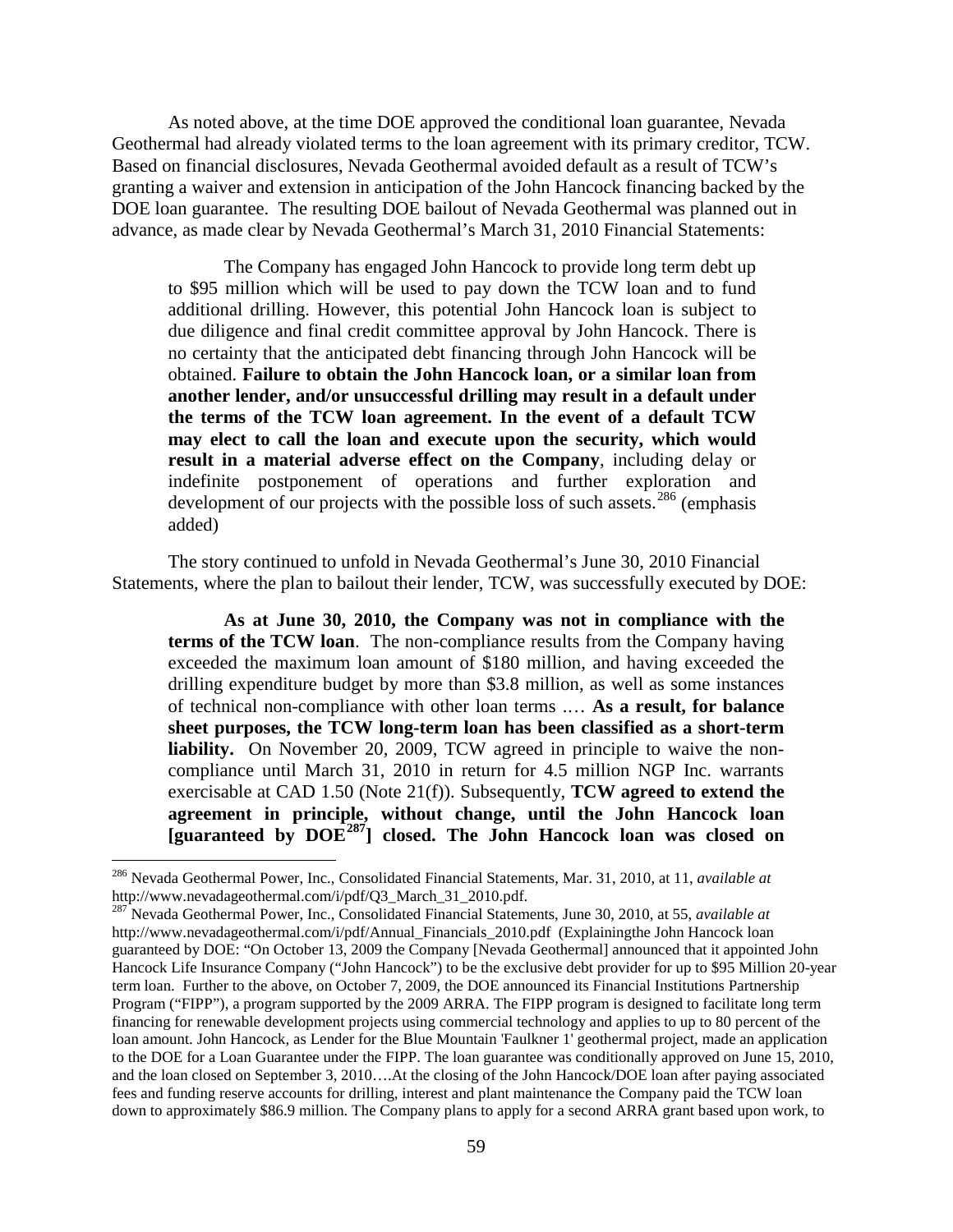## **September 3, 2010, and a repayment of \$81,076,669 was made on the TCW loan**. [288](#page-59-0) (emphasis added)

Confirming this troubling misdirection of taxpayer funds, the Summary of Proposed Terms and Conditions for the Conditional Loan Guarantee, signed by Secretary Chu, provides that the "proceeds of the Guaranteed Obligation will be used for the following: (i) Partial repayment of intercompany loan from HoldCo [Blue Mountain], in the amount of approximately 80 million;..."<sup>[289](#page-59-1)</sup> This intercompany repayment would ultimately flow to TCW as described above. The remaining amount of the loan went to the posting of cash collateral to NV Energy, Inc., funding a debt service reserve account, funding a maintenance reserve account, funding a drilling expenditure account (which included already incurred costs), and other fees. As these numbers total to around \$98 million, it appears that little, if any, of the loan went to fund new drilling or new construction.<sup>[290](#page-59-2)</sup>

### *2. This Bailout Appears to Violate the American Recovery and Reinvestment Act of 2009*

Not only does it appear that DOE purposely directed taxpayer funds to a failing enterprise, DOE's action robbed taxpayers of genuine investment toward renewable energy. This loan guarantee bailed out lenders (TCW) and provided no assurance that TCW would apply the money that it recovered toward the economy or jobs as required by the American Recovery and Reinvestment Act of 2009.

Title XVI, Section 1602 of the American Recovery and Reinvestment Act of 2009, requires that "recipients shall also use grant funds in a manner that maximizes job creation and economic benefit.<sup>7[291](#page-59-3)</sup> Paying off a creditor clearly does not maximize job creation and economic benefits. Rather, it provides an opportunity for private industry to exit an investment, deleverage and transfer the extraordinarily high default risk to taxpayers.

increase power production, subsequent to the first grant that will be partially funded by the John Hancock/DOE loan.").

<span id="page-59-2"></span>

<span id="page-59-1"></span><span id="page-59-0"></span><sup>&</sup>lt;sup>288</sup> Id.<br><sup>289</sup> Loan Guarantee LGPO Loan Number: F1001, U.S. Dep't of Energy, June 15, 2010 at. 4 (on file with author). <sup>290</sup> Nevada Geothermal Power, Inc., Conditional Loan Guarantee, U.S. Dep't of Energy, Summary of Terms and Conditions at 4 Summary of Terms and Conditions (Stating "USE OF PROCEEDS: The proceeds of the Guaranteed Obligation will be used for following:

<sup>(</sup>i) Partial repayment of intercompany loan from HoldCo in the amount of approximately \$80 million;

<sup>(</sup>ii) Funding security requirements under the power purchase agreement signed on August 18, 2006 with NV Energy, f/k/a Nevada Power Company (*"PPA")*, either by posting cash collateral, cash collateralizing one or more letters of credit, or otherwise in accordance with the PPA in amount of \$3.8 million (the *"PPA Credit Support"*);

<sup>(</sup>iii) Funding of the Debt Service Reserve Account in the amount of approximately \$5.5 million, Major Maintenance Reserve Account in the amount of \$125,000, and Drilling Expenditure Account in the amount of approximately \$8,400,000 (less amounts applied to reimburse the Borrower for Project Costs incurred prior to the Closing Date in connection with the Additional Wells (as defined below));

<sup>(</sup>iv) The payment of certain fees and transaction expenses associated with the Guaranteed Obligation which are permitted to be paid with such proceeds under the Solicitation as set forth in Schedule 1; and

<sup>(</sup>v) Initial funding of the Operating Account with all remaining proceeds of the Guaranteed Obligation.").

<span id="page-59-3"></span><sup>&</sup>lt;sup>291</sup> American Recovey and Reinvestment Act of 2009 §1602, Pub. L. No. 111-5.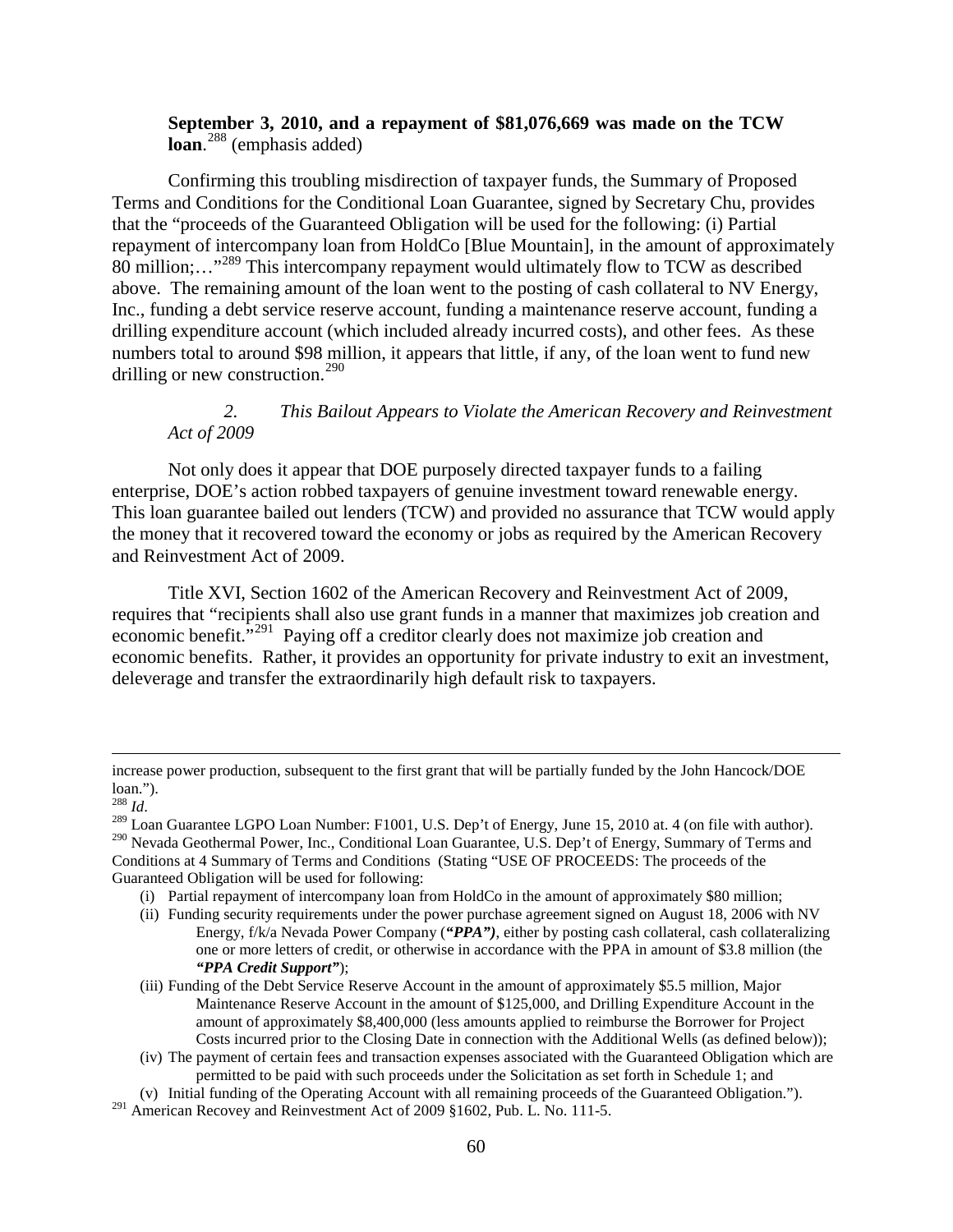For this reason, it appears DOE, in its very first FIPP section1705-based loan guarantee, violated the spirit and, quite possibly, the letter of the law.

## *3. Given the "Pari Passu" Deal Terms and the Required Consent of all Lenders to Reorder Priority, the Terms of the DOE Loan Guarantee Appear to Violate the Requirement of Superiority under Title XVII, Section 1702(g)(2)(B)*

The Summary of Terms and Conditions in the Conditional Loan Guarantee signed by Secretary Chu that relates to the Blue Mountain loan guarantee, at page 8, provides for a pari passu and pro-rata right of payment for senior creditors.[292](#page-60-0) This means that the unguaranteed senior lender, John Hancock, stands equal to taxpayers in terms of recovering a share of their loss in the event of default. The Summary of Terms also requires the consent of all Lenders in the event that DOE seeks to "change to the priority of payment in the payment waterfall."<sup>[293](#page-60-1)</sup> The combination of the pari passu credit terms, which ranked John Hancock as an equal to taxpayers, with DOE's inability to reorder priority in case of a default, disables the ability of DOE to rely on its superiority as required under Section  $1702(g)(2)(B)$ .

#### *4. Nevada Geothermal's Continuing Problems*

Since DOE finalized Nevada Geothermal's loan guarantee in September 2010, the project continues to have operational and financial problems. The project has an ongoing problem with electrical fires. In January 2010 (before the loan guarantee), part of the Blue Mountain plant was damaged after electrical cables were placed too close together and burned; a significant amount of cable was destroyed and had to be replaced.<sup>[294](#page-60-2)</sup> In October 2011, another fire occurred because the seal on one of the pumps failed, causing part of the plant to go offline for major repairs.[295](#page-60-3) Operational problems at the Blue Mountain project resulted in revenue being less than estimated the last four months of 2011.<sup>[296](#page-60-4)</sup> Additionally, in November 2011, one of Nevada Geothermal's major creditors considered placing Nevada Geothermal in default because of a late payment,<sup>[297](#page-60-5)</sup> and Nevada Geothermal lost \$3.9 million in the fourth quarter.<sup>[298](#page-60-6)</sup>

#### **F. Granite Reliable**

In September 2011, Granite Reliable Power, LLC, a wind generation company owned by the Brookfield family of companies, received a partial guarantee for \$168.9 million loan from DOE.<sup>[299](#page-60-7)</sup> The funds will finance Granite Reliable Power Windpark, a wind generation project in

<span id="page-60-0"></span><sup>&</sup>lt;sup>292</sup> Nevada Geothermal Power, Inc., Conditional Loan Guarantee, U.S. Dep't of Energy, Summary of Terms and Conditions at 8.

<sup>293</sup> *Id*. at 25-6.

<span id="page-60-2"></span><span id="page-60-1"></span><sup>&</sup>lt;sup>294</sup> Email from Max Walenciak, Nevada Geothermal, to Brian Fairbank, Nevada Geothermal, Mar. 1, 2010 (on file with author).

<span id="page-60-3"></span> $^{295}$  Email fromMax Walenciak, Nevada Geothermal, to Thomas Pollog, DOE, Nov. 22, 2011 (on file with author).

<span id="page-60-4"></span><sup>&</sup>lt;sup>296</sup> Operations Budget Reviews, Nevada Geothermal, Sept.-Dec. 2011 (on file with author).

<span id="page-60-5"></span><sup>&</sup>lt;sup>297</sup> Email from Andrew Studley, Nevada Geothermal, Nov. 1, 2011 (on file with author).

<span id="page-60-6"></span><sup>298</sup> *Nevada Geothermal Power Reports Dec Quarter Results*, Nasdaq, Feb. 28, 2012, *available at*  http://community.nasdaq.com/News/2012-02/nevada-geothermal-power-reports-dec-quarter-

<span id="page-60-7"></span><sup>&</sup>lt;sup>299</sup>DOE Loan Programs Office, Loan Guarantee Program Projects, *available at* https://lpo.energy.gov/ ?projects=granite-reliable.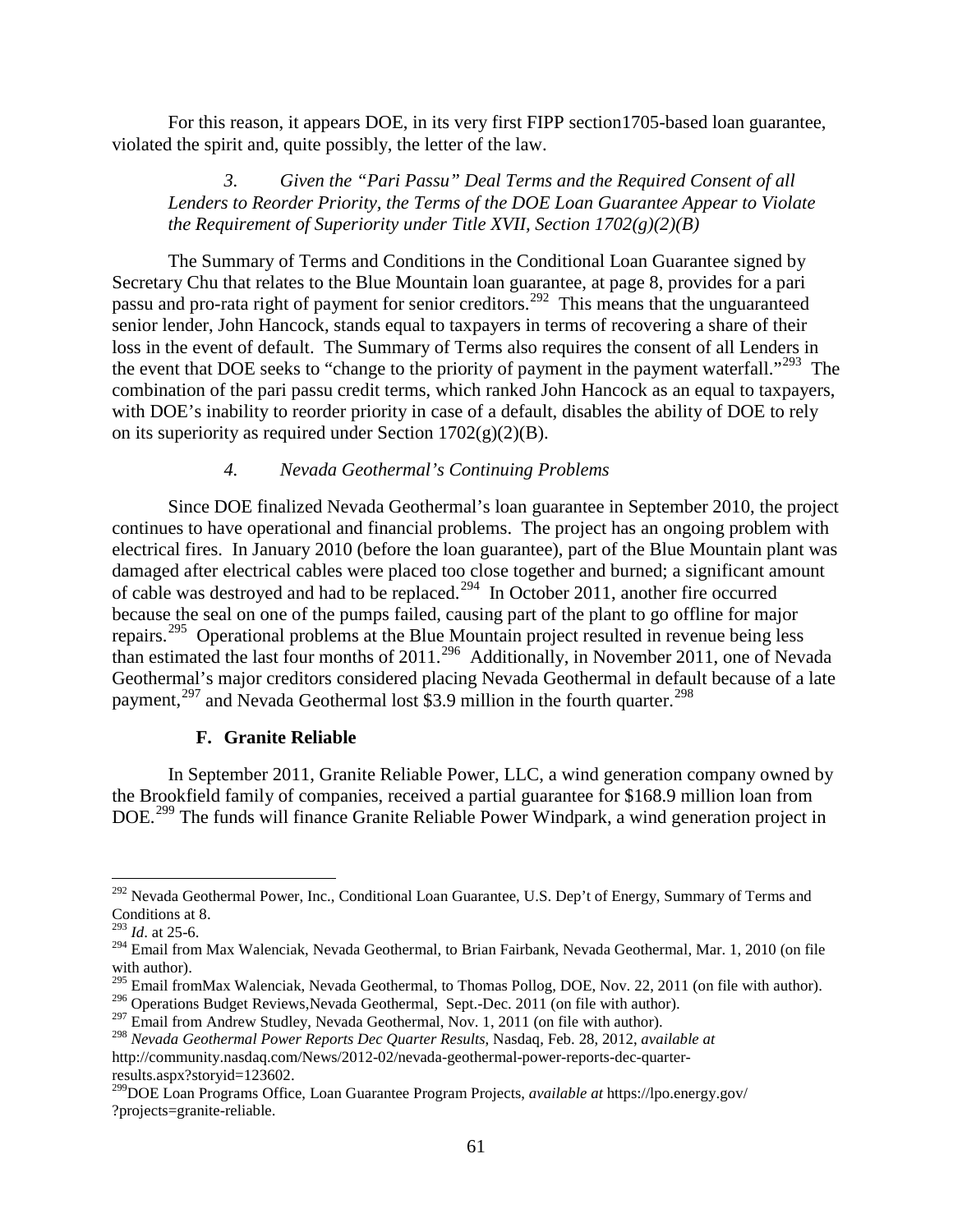Coos, New Hampshire.<sup>[300](#page-61-0)</sup> Unlike other loan recipients, Granite Reliable was a very profitable company without any demonstrated need to obtain a loan subsidy in order to secure private financing. <sup>[301](#page-61-1)</sup> A deeper look into the players and circumstances surrounding this decision suggest that politics may have led DOE to approve the loan.

Until 2011, Granite Reliable was owned and controlled by Noble Environmental Power, Inc. Noble sold that 75% interest to BAIF Granite Holdings, Inc., just prior to the project's loan approval in September 2011.<sup>[302](#page-61-2)</sup> BAIF Granite Holdings (BAIF) was created by Brookfield Renewable Power, a subsidiary of the \$3.2 billion company Brookfield Asset Management (BAM).<sup>[303](#page-61-3)</sup> Brookfield Renewable Power financed the creation of BAIF from its Brookfield Americas Infrastructure Fund, which reportedly has assets totaling \$2.7 billion.<sup>[304](#page-61-4)</sup> The remaining minority interest is owned by Freshet Wind Energy, LLC, which partnered with BAIF on the project.<sup>[305](#page-61-5)</sup> Given the solid financial background from which Granite Reliable was formed, it is unclear why DOE determined that the company needed a \$168.9 million loan guarantee.

## *1. Brookfield's Company Background: Board Members, Holdings, and Investors*

One reason DOE determined a loan guarantee may have been necessary may lie in the inner workings of the BAM family of companies and the companies' strong Democratic ties. BAM owns BAIF, which owns Granite Reliable, as well as Brookfield Office Properties (BOP). BOP's Board of Directors is chaired by John Zuccotti, the man for whom New York City's Zuccotti Park is named, and includes Diana Taylor, New York City Mayor Michael Bloomberg's long-time girlfriend.<sup>306</sup> George Soros and Martin J. Whitman, both prominent Democratic donors, are both heavily invested in Brookfield.<sup>[307](#page-61-7)</sup> Moreover, Heather Podesta, sister-in-law of Obama's influential White House transition director John Podesta, and the Podesta Group served as the lobbyists for BAIF.<sup>[308](#page-61-8)</sup>

<span id="page-61-0"></span> <sup>300</sup> Press Release, *Department of Energy Finalizes Loan Guarantee of Nearly \$170 Million to Granite Reliable Power, U.S. Dep't of Energy, available at http://energy.gov/articles/department-energy-finalizes-loan-guarantee-nearly-170-million-granite-reliable-power.* 

<span id="page-61-2"></span>

<span id="page-61-1"></span> $^{301}$  See Opinion, A NH Solyndra? Wind Farm Gets Fed Loan, UNION LEADER, Sept. 28, 2011.<br> $^{302}$  Press Release, Noble Environmental Power Signs Agreement for the Sale of its Interest in its New Hampshire *Wind Project*, Noble Power, Dec. 7, 2010, *available at* http://www.noblepower.com/pressroom/documents/10-12- 7\_NEP-SignsAgreementForSaleOfNHWindProject\_Final.pdf; Ehren Gossens,*Brookfield Picks RMT to Build New Hampshire's Largest Wind Farm*, Bloomberg, Feb. 12, 2010, *available at* http://www.bloomberg.com/news/2011-

<span id="page-61-4"></span><span id="page-61-3"></span><sup>&</sup>lt;sup>303</sup> Opinion, *A NH Solyndra?* Wind Farm Gets Fed Loan, UNION LEADER, Sept. 28, 2011.<br><sup>304</sup>Id. <sup>305</sup> Granite Reliable Power Wind Project, Brookfield Renewable Power, *available at* 

<span id="page-61-5"></span>http://brookfieldrenewable.com/content/united\_states/granite\_reliable\_power\_wind\_project-30823.html (last visited Mar. 15, 2012).

<span id="page-61-6"></span><sup>306</sup> Board of Directors, Brookfield Office Properties, *available at* http://brookfieldofficeproperties.com/

<span id="page-61-7"></span><sup>&</sup>lt;sup>307</sup> Steve MacDonald, *NH Wind Farm Project Comes with Inside Deal Making?*, Oct. 15, 2011, *available at* http://www.allrightmagazine.com/environment/nh-wind-farm-project-comes-with-inside-deal-making-11752/#more-11752. <sup>308</sup> Aaron Klein, *Look Whose Sister-in-law Just Secured \$135.8 Million Energy Loan,* Oct. 12, 2011, *available at* 

<span id="page-61-8"></span>http://kleinonline.wnd.com/2011/10/12/look-who%E2%80%99s-sister-in-law-just-secured-135-8-million-energyloan-latest-%E2%80%98green%E2%80%99-company-with-deep-white-house-ties-to-get-massive-public-funds/.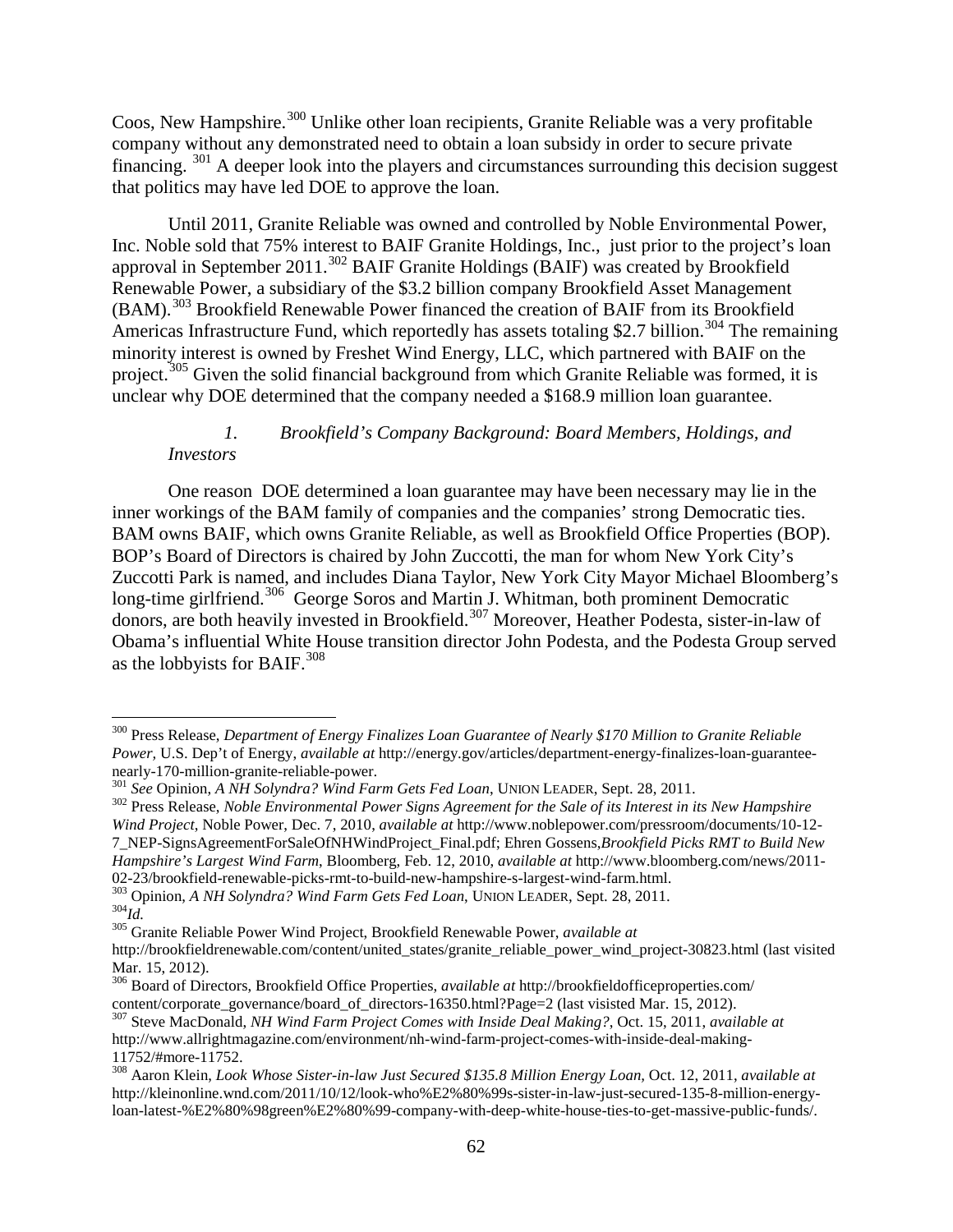## *2. Nancy Ann DeParle: Obama's Deputy Chief of Staff for Policy and Noble Interest Holder*

As described in Section V, Part B of this report, Nancy DeParle suffered a conflict of interest during her time in the Administration. As indicated on her financial disclosure forms, prior to joining the White House, Nancy DeParle was one of five managing directors of a multi-billion dollar private equity firm CCMP<sup>[309](#page-62-0)</sup> While with CCMP, she sat on the board of directors for Noble Environmental Power, LLC, one of CCMP's investments.<sup>[310](#page-62-1)</sup> She served as a board member of Noble for about two years and quit in March of 2009.<sup>[311](#page-62-2)</sup> Noble owned Granite Reliable.

Coinciding with her tenure at the White House, DOE considered a loan guarantee for Granite Reliable. The Granite Reliable project was well underway by late 2009.<sup>[312](#page-62-3)</sup> Noble then sold Granite Reliable in December 2010 to Brookfield Asset Management, just 6 months prior to the conditional approval of the DOE loan guarantee and deep into the application process.<sup>[313](#page-62-4)</sup> The DOE loan guarantee was conditionally approved in June 2011 and finalized in September 2011.

The ultimate approval of the DOE loan guarantee that followed the sale of Granite Reliable is tainted by DeParle's position within the White House and her financial interest in Noble. DeParle's position in the Administration could have been used to influence the successful sale by ensuring or increasing the likelihood of ultimate approval of the DOE loan guarantee. The loan guarantee would increase the value of the Granite Reliable, improving the sale price and, thereby, improving the investment of DeParle's son.

## **G. Record Hill Wind: DOE Uses the First Solar Precedent to Speed Through Another Questionably "Innovative" Technology**

DOE relied on the First Solar precedent to approve Record Hill Wind's \$102 million loan guarantee project as "innovative," despite the project using commercial technology. DOE knew that the Record Hill project did not use significantly innovative technology. The Standard & Poor's credit rating for the project that DOE received clearly indicates the commercial (and non-innovative) nature of the project:

Record Hill has entered into a Turbine Supply Agreement for the shipment of 22 Siemens 93SWT[Siemens Wind Turbine] 2.3MW wind

<span id="page-62-4"></span><sup>313</sup> Press Release, *Noble Environmental Power Signs Agreement for the Sale of its Interest in its New Hampshire Wind Project,* Noble Environmental Power, Dec. 7, 2010, *available at* 

<span id="page-62-1"></span><span id="page-62-0"></span><sup>&</sup>lt;sup>309</sup> CCMP Capital Advisors, LLP, *available at* http://www.ccmpcapital.com/ (last visited Mar. 15, 2012).<br><sup>310</sup> *See* Noble Environmental Power, LLC, U.S. Securities and Exchange Commission, Form S-1, May 8, 2008, *availa* 

<span id="page-62-2"></span><sup>&</sup>lt;sup>311</sup>Company Overview of CCMP Capital Advisors, LLC, Bloomber Businessweek, *available at* http://investing.businessweek.com/research/stocks/private/person.asp?personId=1090061&privcapId=28674590&pr

<span id="page-62-3"></span><sup>&</sup>lt;sup>312</sup> Federal Aviation Admin. Determination of No Hazard to Air Navigation, Nov. 18, 2009 (on file with author); Engineering, Procurement and Construction Agreement between RMT, Inc. and Granite Reliable Power, LLC, Apr. 26, 2010 (on file with author).

http://www.noblepower.com/pressroom/documents/ 10-12-7\_NEP

SignsAgreementForSaleOfNHWindProject\_Final.pdf.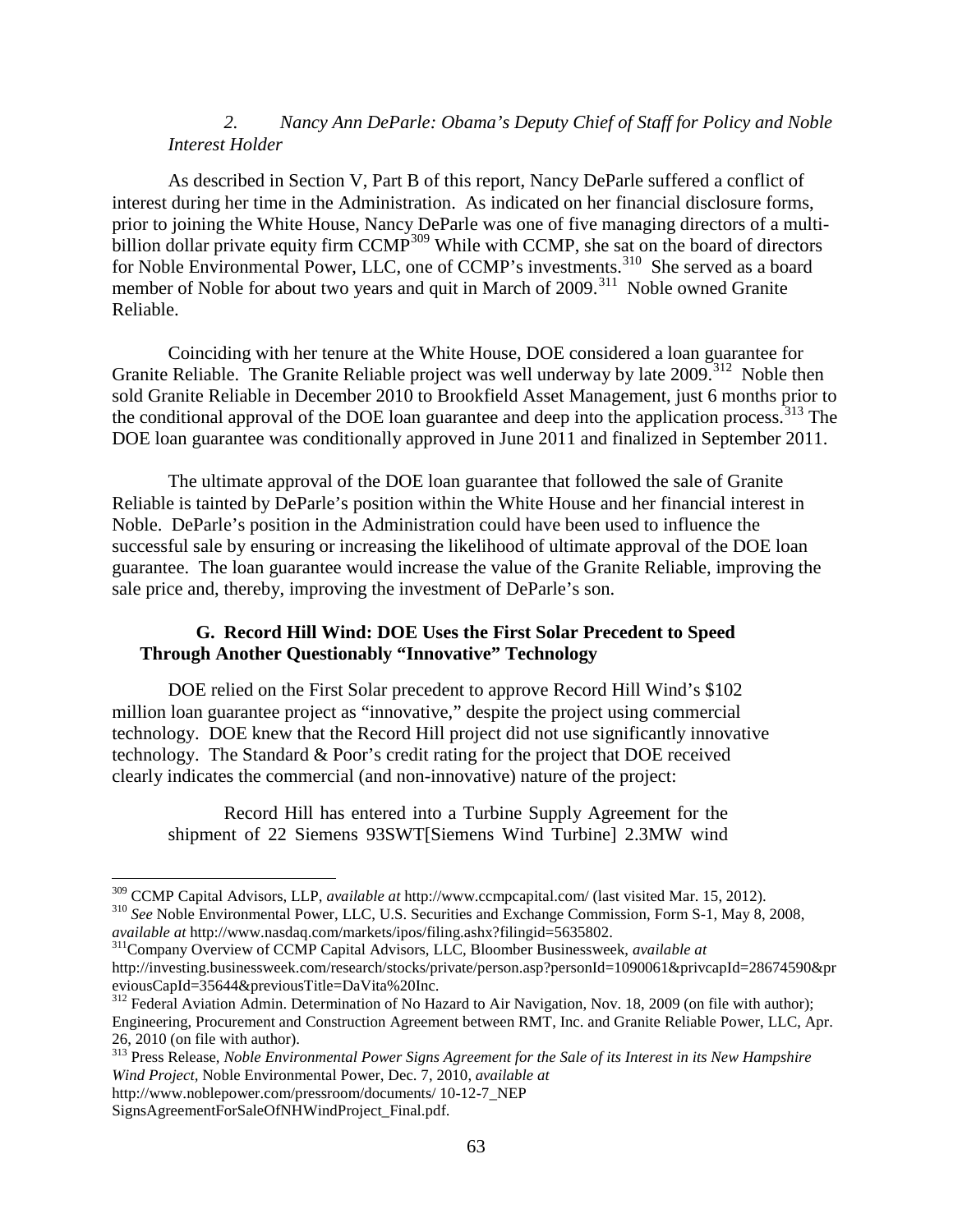turbines to be installed at the site. **The SWT-2.3-93 turbine has been in operation in Europe since 2005, and the first turbines in the US were installed and began operations in 2006. Currently, there are a total 1,374 SWT-2.3-93 turbines operating worldwide**….

…Due to harsh winter conditions in Maine, the project plans to install a cold weather package on all turbines, which will keep the turbines running in cold temperatures. **Siemens' cold weather packages are currently in use on turbines in Canada, Norway, and other cold areas**, and have performed to expectations. Along with a cold weather package, the project expects to make use of Siemens proprietary Turbine Load Control (TLC) technology…**Given that the technology is softwarebased, however, and is not considered a fundamental component in the performance of the turbine**, the TLC could be shuttered without damaging the turbine if it does not work properly. In this case, the turbines would continue to run similar to Siemens' existing fleet. $314$ (emphasis added)

Much like First Solar's "innovative" projects, the Record Hill Wind project attempted to categorize minor modifications to existing commercial technology as "innovativeness." DOE eventually agreed with Record Hill Wind's questionable reasoning. On December 14, 2010, Todd Shrader of DOE sent an email to several DOE personnel with the subject line "Eligibility Intepretation (sic)" that read:

An eligibility issue arose during the technical evaluation of Ocotillo Express (FIPP—F1033). This project is utilizing Siemens SWG-2.3-101 wind turbine generators. It is claimed to be a commercial technology based on the wide spread use (including in this country) of the closely related Siemens SWG-2.3-93 turbines, which are essentially the same just with smaller blade lengths (101 feet vs. 93 feet). Without looking deeper into the design differences (which will occur at due diligence), I concur with the applicant that this is a commercial technology. However, for Record Hill, which is using SWG-2.3-93 turbines, it is claimed that this is a new and innovative technology, partially based on no use over 5 years in the US for these turbines. I also believe there were some differences in internal controls. **However, the 101 and 93 units are essentially the same technology. Can the same technology be innovative under the Renewables Solicitation and Commercial under the FIPP's solicitation?**[315](#page-63-1) **(emphasis added)**

Later in the day, Ruth Ku of DOE replied that the same question had occurred before with a different project and that the "project was asked whether it could obtain alternative financing in the private market…the project was able to get alternative financing (e.g., with John Hancock) and I think the recommendation was for it to move its application to FIPP…don't know where Record Hill is in its process for it to be

<span id="page-63-0"></span><sup>&</sup>lt;sup>314</sup> Record Hill Wind, LLC., Standard & Poors Credit Report, July 1, 2011 (on file with author).<br><sup>315</sup> Email from Todd Shrader, U.S. Dep't of Energy, Dec. 14, 2010 (on file with author).

<span id="page-63-1"></span>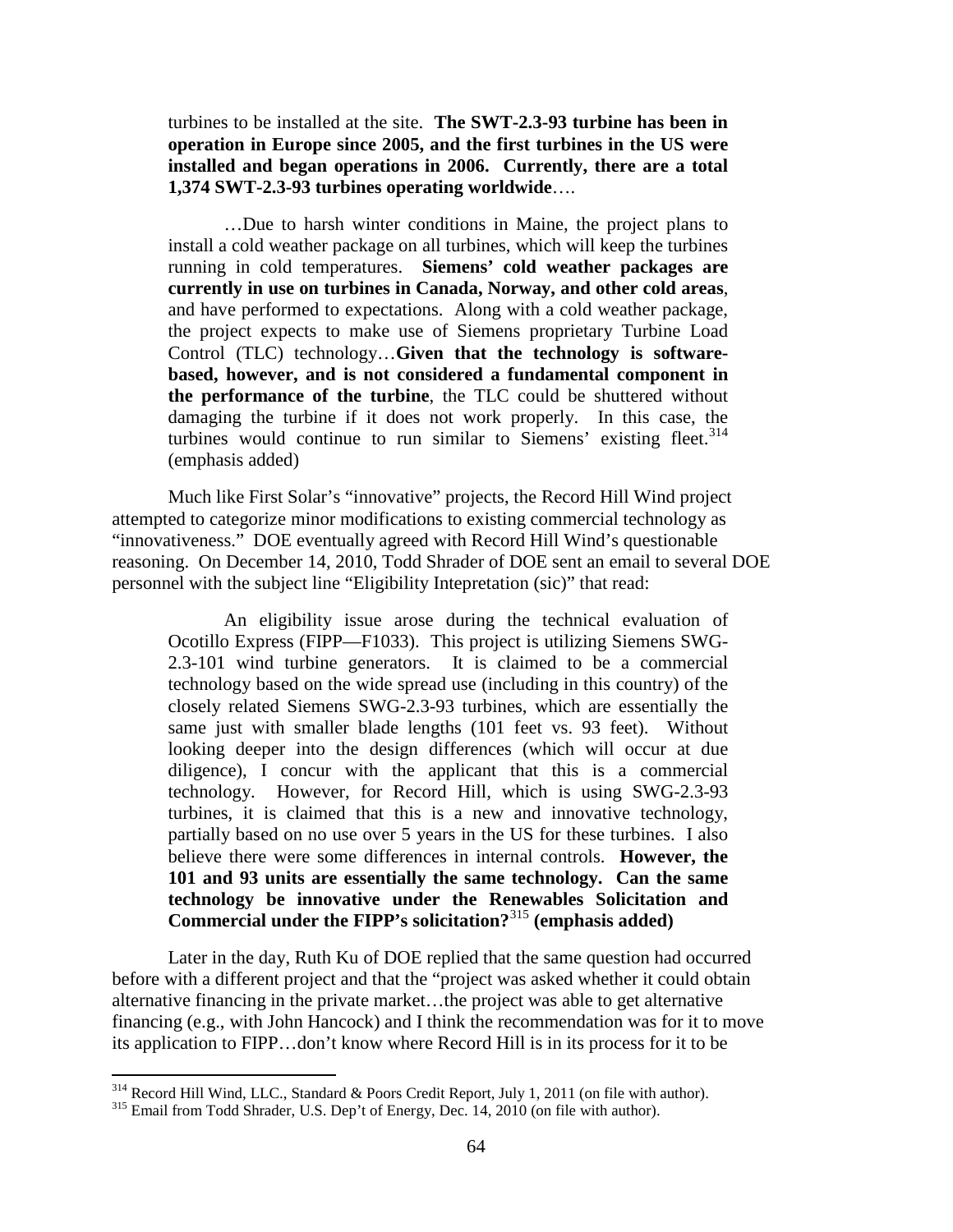feasible for it to apply under FIPP at this point."[316](#page-64-0) Ruth Ku forwarded her email to Douglas Schultz, a Program Manager at DOE's Loan Programs Office. Douglas Schultz replied, "Record hill is well into due diligence with [D]avid [S]chmitzer. No reason to transfer at all. In terms of precedent of innovative and not **look no further than first solar where there [sic] panels are both innovative and noninnovative given the inverter used.**"<sup>[317](#page-64-1)</sup> (emphasis added)

Ruth Ku agreed with Douglas Schultz but worried that submitting two project applications using the same technology as innovative and not innovative could cause a "policy issue for OMB." She wrote back to Douglas Schultz stating "[I]t cld [sic] be a policy issue for OMB if record hill followed Ocotillo. Think it's probably less of an issue if record hill was first then Ocotillo."<sup>[318](#page-64-2)</sup> After scheming about how to get the two applications through OMB without problems, DOE allowed the Record Hill Wind project to continue as an "innovative" project.<sup>[319](#page-64-3)</sup> DOE would eventually finalize a \$102 million loan guarantee (guaranteed 100% by the federal government) in August 2011.

## **H. Genesis Solar: An Expedited Approval Process Now Threatens Entire Project**

On August 20, 2011, DOE awarded NextEra Energy Resources LLC (NextEra) a partial loan guarantee for \$825 million to fund the Genesis Solar Energy Project (Genesis). A planned 250-megawatt plant to lie on 1,950 acres of federal land located outside Blythe, California, Genesis plans to power more than 187,500 homes by  $2014$ <sup>[320](#page-64-4)</sup> Standard & Poor's gave NextEra a BBB+ rating, highly dependent on a long term Power Purchasing Agreement (PPA) with Pacific Gas &Electric (PG&E), and a Construction Completion Agreement with NECH, noting that if either's credit ratings were downgraded in the interim, it would hurt Genesis's rating as well.<sup>[321](#page-64-5)</sup> S&P emphasizes that the loan guarantee would only support the project for up to a six month delay. Additional delays would restrict Genesis's ability to meet the PPA and jeopardize the success of the project. $322$ 

An accelerated state and federal site approval process allowed the project to gain DOE approval, but the hasty work may now endanger the entire project. Genesis's original site resided on a section of Ford Dry Lake, which archeologists suspected contained ancient cremation sites.<sup>[323](#page-64-7)</sup> To minimize delays, NextEra moved the project two miles north to a new site, still on federal land. DOE's application process requires extensive vetting of project sites for a variety of environmental factors. However, to expedite site approval, NextEra opted for a less thorough process developed by the state energy commission (The Commission) and the Bureau of Land Management (BLM) that would "streamline the time necessary to produce the

<span id="page-64-0"></span> <sup>316</sup> Email from Ruth Ku, U.S. Dep't of Energy, Dec. 14, 2010 (on file with author).

<span id="page-64-1"></span><sup>&</sup>lt;sup>317</sup> Email from Douglas Schultz, U.S. Dep't of Energy, Dec. 14, 2010 (on file with author).<br><sup>318</sup> Email from Ruth Ku, U.S. Dep't of Energy, Dec. 14, 2010 (on file with author).<br><sup>319</sup> DOE did not finalize a loan guarantee

<span id="page-64-2"></span>

<span id="page-64-4"></span><span id="page-64-3"></span><sup>&</sup>lt;sup>320</sup> Louis Sahagun, *Problems Cast Shadows of Doubt on Solar Project*, L.A. TIMES, Feb. 11, 2012, *available at* http://articles.latimes.com/2012/feb/11/local/la-me-solar-foxes-20120211.

<span id="page-64-5"></span><sup>&</sup>lt;sup>321</sup> Genesis Solar LLC , Standard & Poor's, July 21, 2011 `BBB+' Rating (on file with author). <sup>322</sup> *Id*. <sup>323</sup> *Id* 

<span id="page-64-7"></span><span id="page-64-6"></span>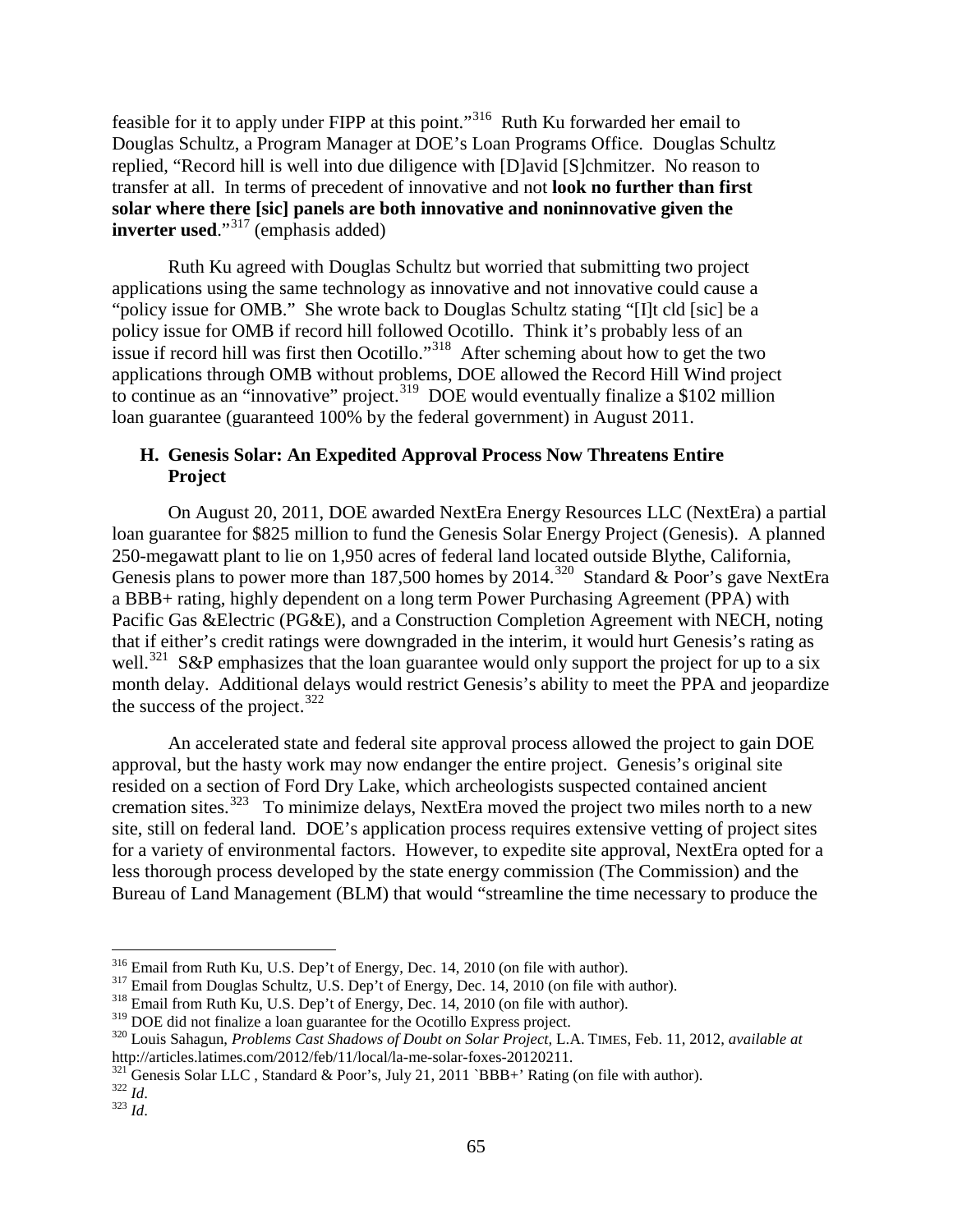joint cultural resources analyses…foregoing potentially lengthy investigations to evaluate the historical significance of the cultural resources found."<sup>[324](#page-65-0)</sup>

The Commission did warn Genesis of the potential consequences associated with the site approval process in August 2011, stating, "This approach however has the real potential to result in... delays in construction start-up, increase in requisite construction monitoring, and cost."<sup>[325](#page-65-1)</sup> As part of the process, NextEra dug 500 test pits 3feet deep and found no artifacts, allowing them to proceed with construction.

After DOE granted final approval to the project and construction began, grading equipment unearthed grinding stones lying on a bed of charcoal, indicating possible evidence of human settlements. This discovery caused work to halt on 400 acres of the Genesis site while the company and regulatory agencies discuss various options. The hasty approval process that prevented the earlier discovery has compromised the construction schedule and put Genesis in serious jeopardy of not satisfying its obligations under the PPA. NextEra has admitted that these delays may have serious consequences for the project; according to a NextEra Senior Vice President, "the project could become uneconomical."<sup>[326](#page-65-2)</sup>

In addition to these problems, the new site also encroached on the habitat of the endangered Kit Foxes, native to the California desert. NextEra used "passive hazing" techniques approved by state and federal biologists to remove the foxes prior to site grading of the area. Essentially, NextEra sprayed coyote urine around dens and removed food sources. Two dead foxes were found on site in October 2011, which died from Distemper, a disease similar to Rabies spread by bodily fluids, never previously recorded in Kit Foxes. Ultimately, seven foxes died from NextEra's removal process.

## **I. General Electric's Broad Access to Loan Guarantees: Caithness Shepherds Flat, 1366 Technologies and Kansas City Southern Railway Company**

General Electric (GE) sponsored a project called Caithness Shepherds Flat (Caithness), and also supplied the project with 338 wind-turbines. High level Administration officials expressed concern that the project was receiving an excessive amount of public subsidy, and that private parties did not have sufficient "skin in the game." In a Memorandum for the President ("Summers' Memo") dated October 25, 2010, Carol Browner, Ron Klan and Larry Summers revealed concerns regarding excessive over-subsidization of the Caithness project, where grants, tax credits and loan guarantees provided 65% of the funding for the project. Because of the excessive subsidy, the memorandum reveals expectations of a 30% return to the

<span id="page-65-0"></span><sup>&</sup>lt;sup>324</sup> Letter from Mike Monasmith, Project Manager, California Energy Commission, to Scott Busa, Director, NextEra Energy Resources, LLC, Dec. 3, 2009, *available at* http://www.energy.ca.gov/sitingcases/genesis\_solar/

<span id="page-65-2"></span><span id="page-65-1"></span><sup>&</sup>lt;sup>325</sup> *Id.* 326 *Id.* 326 *Id.* 326 *Id.* 326 *Iddite-approach Cast Shadows of Doubt on Solar Project, L.A. TIMES, Feb. 11, 2012, <i>available at 1* http://articles.latimes.com/2012/feb/11/local/la-me-solar-foxes-20120211.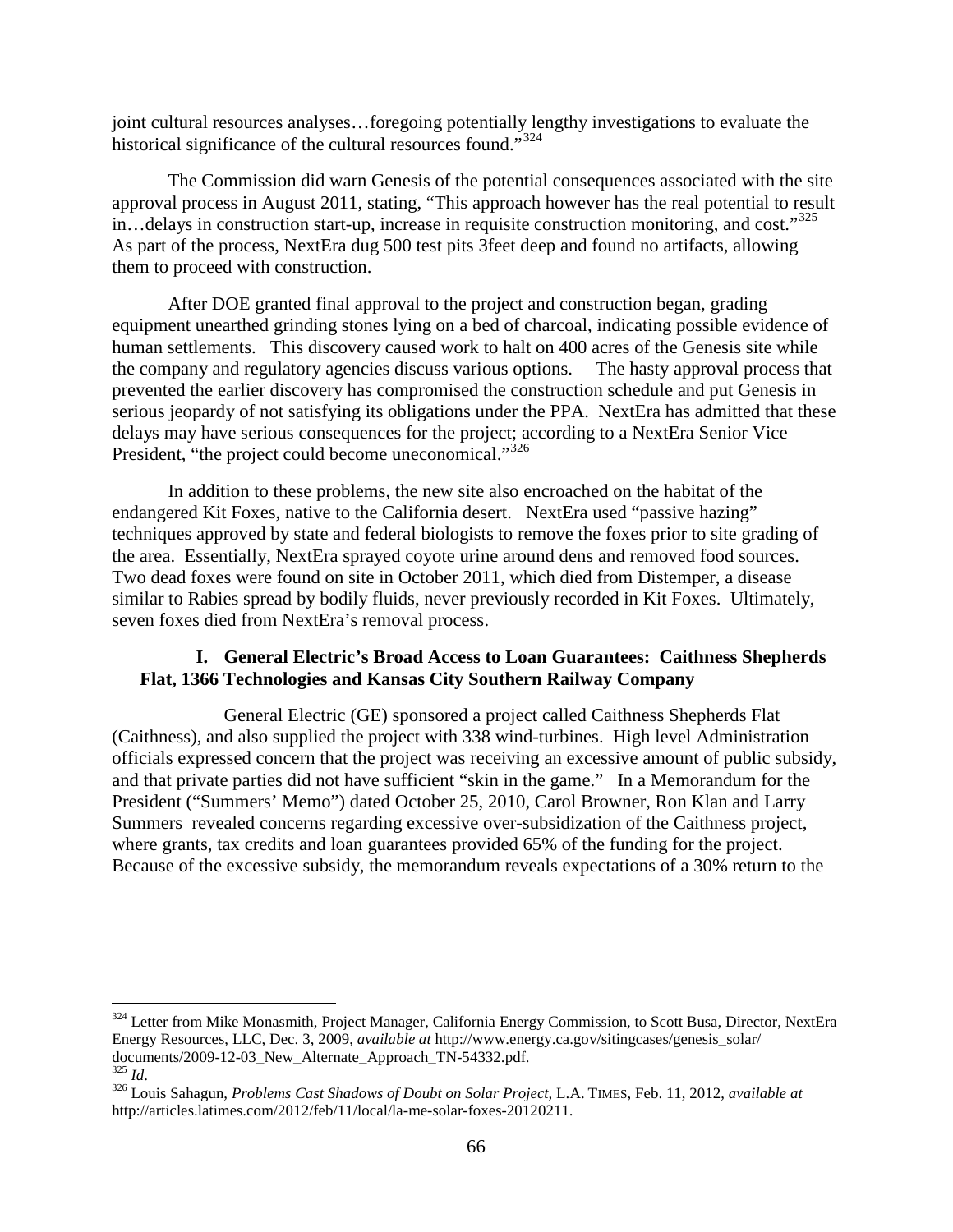#### private investors generated on the backs of taxpayers.

#### Appendix: Shepherds Flat Loan Guarantee

The Shepherds Flat loan guarantee illustrates some of the economic and public policy issues raised by OMB and Treasury. Shepherds Flat is an 845-megawatt wind farm proposed for Oregon. This \$1.9 billion project would consist of 338 GE wind turbines manufactured in South Carolina and Florida and, upon completion; it would represent the largest wind farm in the country. The sponsor's equity is about 11% of the project costs, and would generate an estimated return on equity of 30%.

| Subsidy Type                                                     | Approximate<br>Amount<br>(millions) |
|------------------------------------------------------------------|-------------------------------------|
| Federal 1603 grant (equal to 30% investment tax credit)          | \$500                               |
| State tax credits                                                | \$18                                |
| Accelerated depreciation on Federal and State taxes              | \$200                               |
| Value of loan guarantee                                          | \$300                               |
| Premium paid for power from state renewable electricity standard | \$220                               |
| Total                                                            | \$1,238                             |

• Double dipping: The total government subsidies are about \$1.2 billion.

- Skin in the game: The government would provide a significant subsidy (65+%), while the sponsor would provide little skin in the game (equity about 10%).
- Non-incremental investment: This project would likely move without the loan guarantee. The economics are favorable for wind investment given tax credits and state renewable energy standards. GE signaled through Hill staff that it considered going to the private market for financing out of frustration with the review process. The return on equity is high (30%) because of tax credits, grants, and selling power at above-market rates, which suggests that the alternative of private financing would not make the project financially non-viable.
- Carbon reduction benefits: If this wind power displaced power generated from sources with the average California carbon intensity, it would result in about 18 million fewer tons of CO2 emissions through 2033. Carbon reductions would have to be valued at nearly \$130 per ton CO2 for the climate benefits to equal the subsidies (more than 6 times the primary estimate used by the government in evaluating rules).

Four months after DOE approved the Caithness loan, President Obama named Jeff Immelt, the CEO of GE, as the Chairman (Job Czar) of the President's Council on Jobs and Competitiveness (Jobs Council). As the Chairman of the Job Council, Immelt had direct access to President Obama.<sup>[327](#page-66-0)</sup> Since Immelt's appointment as Job Czar, two additional GE related

<span id="page-66-0"></span> <sup>327</sup> About the Council, President's Council on Jobs and Competitiveness, *available* at

http://www.whitehouse.gov/administration/advisory-boards/jobs-council/about (Stating it shall, "*Report directly to*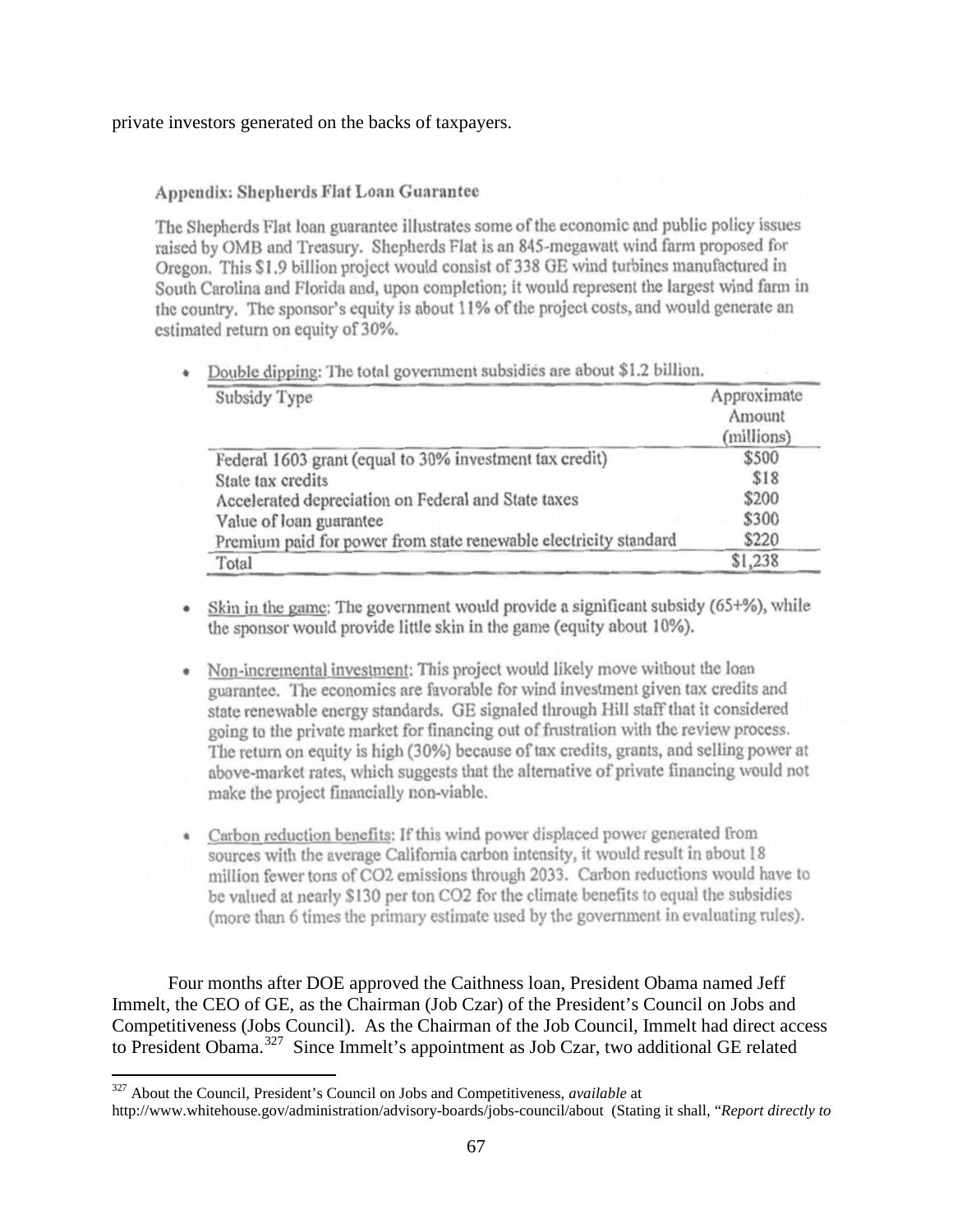government-backed transactions have occurred. First, the poorly rated 1366 Technologies, sponsored in part by  $GE$ ,  $328$  received a direct \$150 million loan commitment from DOE for its solar manufacturing plant.<sup>[329](#page-67-1)</sup> Second, on February 22, 2012, the Federal Railroad Administration (FRA) loaned \$54.6 million to Kansas City Southern Railway Company (KCSR) under the Federal Railroad Administration-administered Railroad Rehabilitation and Improvement Financing (RRIF) Program to purchase thirty new General Electric ES44AC diesel-electric locomotives.<sup>[330](#page-67-2)</sup>

Regarding KCSR's purchase of GE locomotives, the railroad's filings with the Securities and Exchange Commission (SEC) reveal a twenty-five year, \$54.6 million loan at  $2.96\%$ .<sup>[331](#page-67-3)</sup> KCSR received this loan despite reporting strong earnings. For the year 2011, KCSR reported operating income of \$612 million on \$2.1 billion in revenues, a 26% increase over the prior year – not the picture of a company in need of assistance in the form of a \$54.6 million loan.<sup>[332](#page-67-4)</sup> As a result of this subsidized loan, the highly profitable KSCR gained a competitive advantage over its freight rail competitors.

#### **VII. Breakdown of Problems with ATVM Loans**

Each of the "Big Three" auto manufacturers, Ford, General Motors, and Chrysler, along with Nissan, applied for loans under the ATVM Program. Ford and Nissan are the only major manufacturers that received an ATVM loan. The companies received \$5.9 billion and \$1.4 billion respectively.<sup>[333](#page-67-5)</sup> Both General Motors and Chrysler withdrew their applications after waiting over a year for responses from DOE.<sup>334</sup> Initially, financial viability was the primary roadblock that kept GM and Chrysler out of the running for Department of Energy loans.<sup>[335](#page-67-7)</sup> Some speculated that the entire program had been put on hold in order to give these two manufactures time to prove their financial viability and qualify for loans that would have drained

 $\overline{a}$ 

*the President on the design, implementation, and evaluation of policies to promote the growth of the American economy*…").

<span id="page-67-0"></span><sup>328</sup> *See* Sustainable Business, *GE Backs 1366 Technologies*,Mar. 4, 2011, *available at*

<span id="page-67-1"></span>http://www.matternetwork.com/ 2011/3/ge-backs-1366-technologies.cfm. <sup>329</sup> Press Release, *Energy Department Finalizes \$150 Million Loan Guarantee to 1366 Technologies that Could Drive Down Manufacturing Costs and Make American Solar More Competitive*, U.S. Dep't of Energy, Sept. 8, 2011, *available at* http://energy.gov/articles/energy-department-finalizes-150-million-loan-guarantee-1366-

<span id="page-67-2"></span><sup>330</sup> William Vantuono, *RRIF Loan Will Finance 30 KCSR Locomotives* Railway Age, Feb. 22, 2012, *available at* 

<span id="page-67-5"></span><span id="page-67-4"></span>

<span id="page-67-3"></span>http://www.railwayage.com/index.php/mechanical/locomotives/rrif-loan-will-finance-30-kcsr-locomotives.html.<br><sup>331</sup> Kansas City Southern Railway Company, Form 8-K Report, Feb. 22, 2012 (on file with author)<br><sup>332</sup> Kansas City

<span id="page-67-6"></span><sup>&</sup>lt;sup>334</sup> Benson Kong, *GM Withdraws DOE Loan Application, Speeds Up Volt Production, Motor Trend, Jan. 27, 2011, available at* http://wot.motortrend.com/gm-withdraws-doe-loan-application-speeds-volt-production-26459.html; Press Release, *Chrysler Group Statement Regarding Department of Energy Advanced Technology Vehicles Manufacturing Loan* Application, Feb. 16, 2012, *available at* http://www.wkrn.com/story/16953247/chrysler-group-

<span id="page-67-7"></span><sup>335</sup> Josie Garthwaite, GM, Chrysler's Green Car Loan Bids Inch Forward, Face Upstart Competition, May 14, 2012, *available at* http://gigaom.com/cleantech/gm-chryslers-green-car-loan-bids-inch-forward-face-upstart-competition/.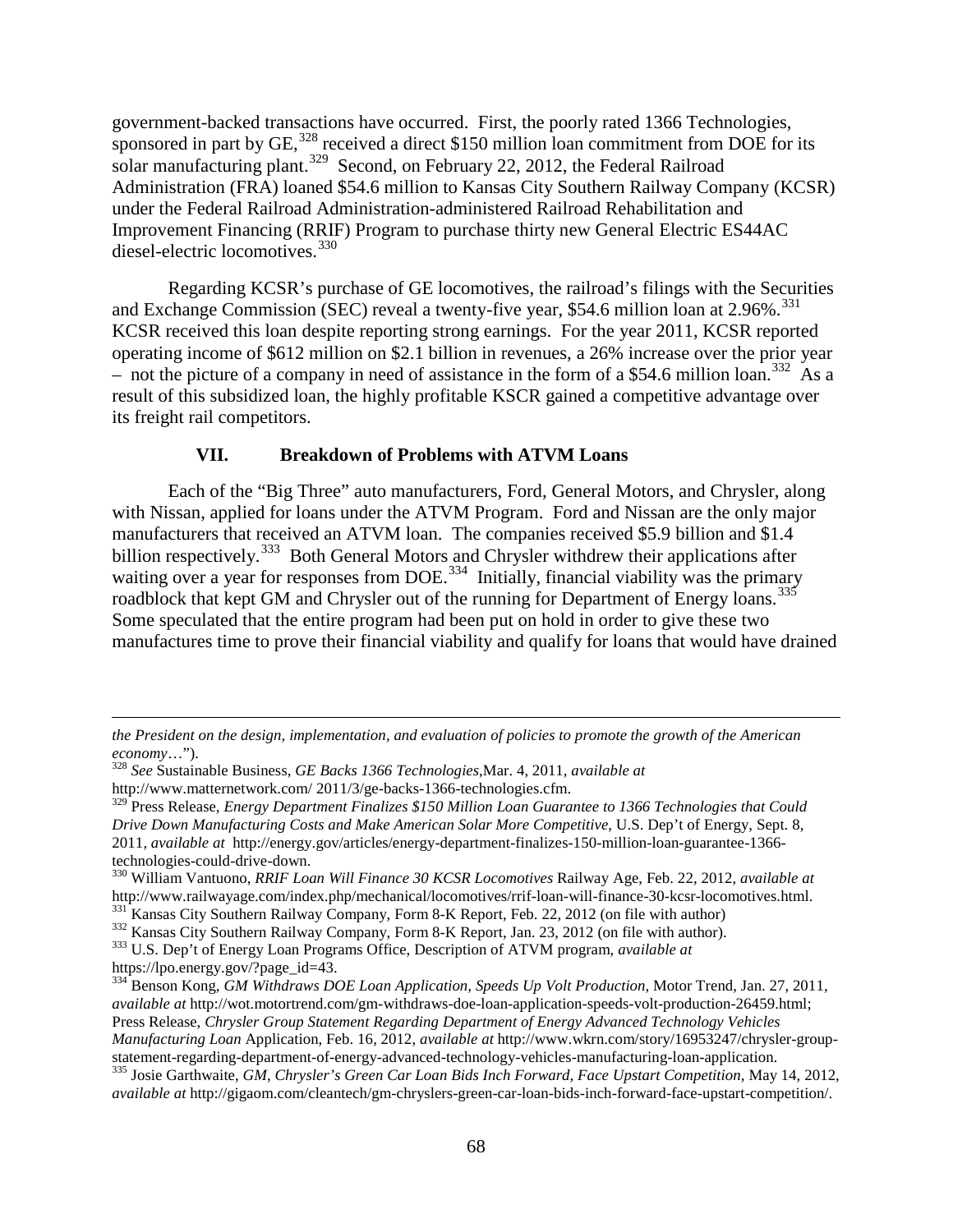the program of remaining funds.<sup>[336](#page-68-0)</sup> In the end, both companies withdrew their applications, choosing instead to seek private financing. The other loan recipients are Fisker, Tesla, and The Vehicle Production Group, receiving \$529 million, \$465 million, and \$50 million, respectively.<sup>[337](#page-68-1)</sup> To date, the ATVM Program has loaned \$8.339 billion to five auto manufacturers for the production of ATVs.

It is unclear whether DOE has a set of objective standards by which it judges the relative merit of applicants. Based on materials obtained by the Committee, it appears that DOE applies inconsistent standards to each applicant, leaving innovative car companies in a state of perpetual uncertainty over how they will be treated under the process. These concerns are apparently shared by Senator Diane Feinstein, who wrote DOE complaining that, "On multiple occasions, the department has missed internal deadlines for initial decisions, term negotiations, final decisions and loan closure."<sup>[338](#page-68-2)</sup> This haphazard administration of the ATVM Program creates confusion in the advanced technology vehicle market and may have actually hurt President Obama's goal of fostering a new generation of vehicles. $339$ 

Despite an apparent lack of discernible objective criteria to judge the relative merit of loan applicants, it does appear that ties to the Obama Administration were important for those companies securing an ATVM loan early on in the process. Both Ford Motor Co. and Nissan were heavily engaged in negotiations with the Administration over fuel economy standards for model years 2012- 2016 at the time DOE was considering their applications.<sup>[340](#page-68-4)</sup> Both companies eventually expressed publically their support for these standards, which the Administration described as the "Historic Agreement."<sup>[341](#page-68-5)</sup> In addition to this curious timing associated with the approval of Ford and Nissan's loan, the other recipients each enjoyed close ties to the Administration. For example, Fisker was backed by Kleiner, Perkins, Caufield & Byers, which has significant ties to the Administration.<sup>342</sup> One of the senior partners at Kliner Perkins is former Vice President Al Gore. Another partner, John Doerr, serves on Obama's Council on Jobs and Competitiveness.<sup>[343](#page-68-7)</sup> In the case of Tesla, board member Steve Westly was a major Obama campaign bundler and a frontrunner for the position of Secretary of Energy.<sup>[344](#page-68-8)</sup>

<span id="page-68-0"></span> <sup>336</sup> Edward Niedermeyer, *GM Withdraws \$14.4b Government Loan Request,* Jan. 27, 2011, *available at*  http://www.thetruthaboutcars.com/2011/01/gm-withdraws-14-4b-government-loan-request/.

<span id="page-68-1"></span><sup>337</sup> U.S. Dep't of Energy Loan Programs Office, Description of ATVM program, *available at*

<span id="page-68-2"></span><sup>&</sup>lt;sup>338</sup> Edward Niedermeyer, *Government Retooling Loans: On Hold for Gm and Chrysler?*, Jan. 24, 2011, *available at* http://www.thetruthaboutcars.com/2011/01/government-retooling-loans-on-hold-for-gm-and-chrysler/. <sup>339</sup> Letter from Rueben Munger, Chairman and CEO Bright Automotive, and Mike Donoughe, Chief Operating

<span id="page-68-4"></span><span id="page-68-3"></span>Officer Bright Automotive, to Hon. Steven Chu, Secretary, DOE, Feb. 28, 2012.<br><sup>340</sup> Mike Allen & Eamon Javers, *Obama Announces New Fuel Standards*, POLITICO, May 18, 2009, *available at*<br>http://www.politico.com/news/stori

<span id="page-68-6"></span><span id="page-68-5"></span><sup>&</sup>lt;sup>341</sup>Id.<br><sup>342</sup> Al Gore Investment Partner, *available at* http://www.kpcb.com/partner/al-gore (last visited Mar. 15, 2012).<br><sup>343</sup> President's Council on Jobs and Competitiveness, *available at* 

<span id="page-68-7"></span>http://www.whitehouse.gov/administration/advisory-boards/jobs-council/members/doerr (last visited Mar. 15, 2012).

<span id="page-68-8"></span><sup>344</sup> Lindsay Riddell, *Westly 'Honored to be Considered' for Obama Cabinet,* Sacramento Bus. J., Nov, 13, 2008, *available at* http://www.bizjournals.com/sacramento/stories/2008/11/10/daily62.html; Ronnie Greene, et al., *Energy's Risky \$1 Billion Bet on Two Politically-connected Electric Car Builders,* iWatch News, *available at*  http://www.iwatchnews.org/2011/10/20/7152/energys-risky-1-billion-bet-two-politically-connected-electric-carbuilders.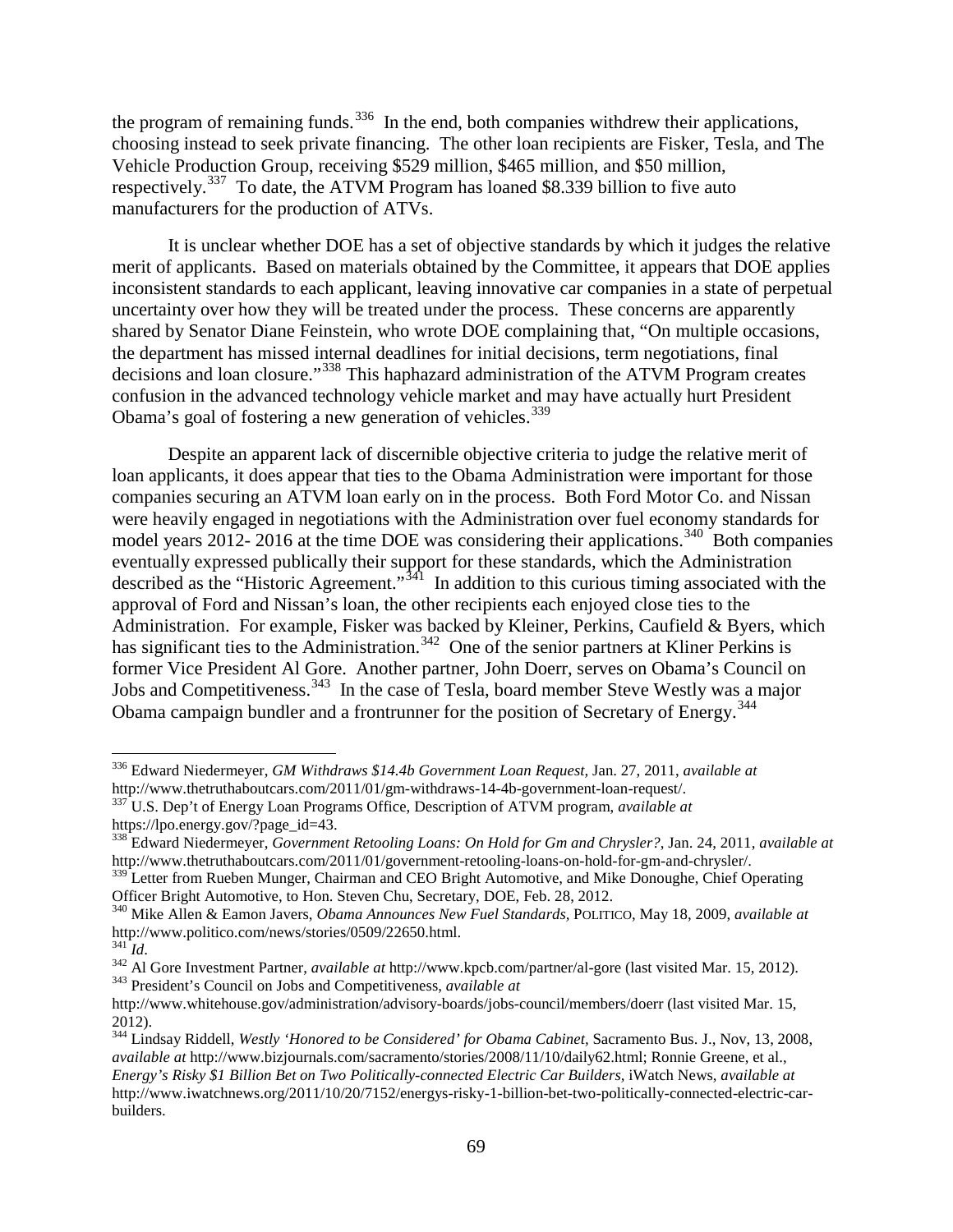#### **Case Studies:**

There has been very little activity in the ATVM loan program over the last three years, as DOE has only approved one loan since April 2010. Moreover, the Committee has yet to receive a response from DOE to its February 10, 2012, letter asking for additional information about the loan application process. Even so, the Committee has gleaned some information about the companies that DOE has considered for ATVM loans. These stories reveal the haphazard manner in which DOE is administering the program and how ever-changing goal posts and broken promises have promoted the misallocation of scarce resources and pushed some innovative companies into bankruptcy.

#### *Aptera*

Aptera first applied for an ATVM loan in December 2008, looking for money to fund the production of the Aptera 2e, a three-wheeled vehicle capable of nearly 200 miles per gallon.<sup>[345](#page-69-0)</sup> Although DOE rejected Aptera's original application for a loan because a three-wheeled vehicle did not meet the criteria of a Section 136 loan, Congress amended the program in October 2009, and Aptera resubmitted its application in January 2010 for both the 2e and a four-wheeled vehicle.<sup>[346](#page-69-1)</sup> By late 2010, DOE determined that the 2e would not be able to pay back capital costs.<sup>347</sup> Accordingly, Aptera shifted its focus to the 4e, a four door electric sedan, that DOE believed would be more suited to an ATVM loan program.<sup>[348](#page-69-3)</sup> After numerous negotiations with DOE, in September 2011, Aptera received a letter from DOE offering them a conditional loan commitment of \$150 million if the company was able to raise \$80 million privately.<sup>[349](#page-69-4)</sup>

Aptera shut down on December 2, 2011, citing the inability to raise additional private capital, having exhausted a bridge loan that was supposed to last through the time DOE made a final decision on the loan.<sup>[350](#page-69-5)</sup> At this point, Aptera's investors had funneled \$40 million of their own money into the project. Former Aptera CEO Paul Wilbur and former marketing Vice President Marques McCammon have publically asserted that the prolonged timeframe spent engaging with DOE to secure a loan ultimately consumed their cash reserves.<sup>351</sup> Wilber stated that a "bright shiny object disease" characterized the ATVM Program and suggested in retrospect, "We should have raised the money ourselves rather than relying on DOE."<sup>[352](#page-69-7)</sup> However, the loans given to Fisker and Tesla gave Aptera hope that DOE would eventually act on their application. More importantly, since the DOE continued to engage with the company

<span id="page-69-0"></span> <sup>345</sup> John Voelcker, *Aptera Collapse: How & Why It Happened, A Complete Chronology,* Dec. 12, 2011, *available at*  http://www.greencarreports.com/news/1070490\_aptera-collapse-how-why-it-happened-a-complete-chronology; Basem Wasef, *Aptera Unveils 200-mpg 2E Prototype,* Popular Mechanics, Apr. 12, 2010, *available at*  http://www.popularmechanics.com/cars/news/preview-concept/aptera-200-mpg-2e-prototype.

<span id="page-69-1"></span><sup>346</sup> John Voelcker, *Aptera Collapse: How & Why It Happened, A Complete Chronology,* Dec. 12, 2011, *available at*  http://www.greencarreports.com/news/1070490\_aptera-collapse-how-why-it-happened-a-complete-chronology.<br><sup>347</sup>*Id.* 348 *Id.* 350 *Id.* 350 *Id.* 351 *Id.* 352 *Id*.

<span id="page-69-3"></span><span id="page-69-2"></span>

<span id="page-69-4"></span>

<span id="page-69-6"></span><span id="page-69-5"></span>

<span id="page-69-7"></span>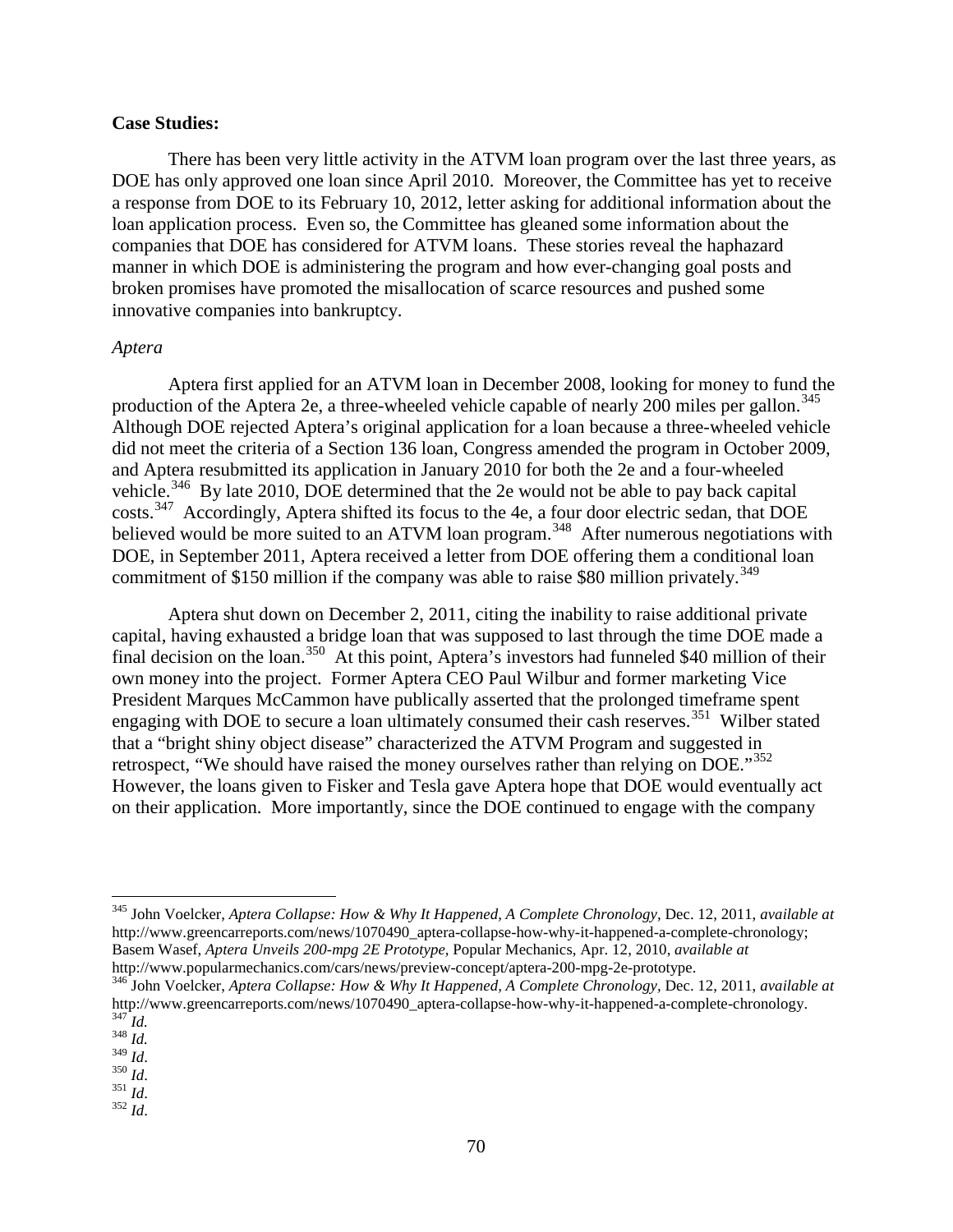throughout the time period, management was convinced that DOE was interested and willing to provide financing for the company.<sup>[353](#page-70-0)</sup>

#### *Bright Automotive*

Bright Automotive was an Indiana company that developed a plug-in hybrid delivery vehicle that it planned to market to fleet customers.<sup>[354](#page-70-1)</sup> On February 28, 2012, Bright sent DOE a scathing letter announcing that they "have been forced to say uncle" and that it would withdraw from the ATVM application process.<sup>[355](#page-70-2)</sup>

Bright applied for an ATVM Loan in December 2008 and its application was deemed "substantially complete" at that time.<sup>[356](#page-70-3)</sup> DOE continued to review the application for an additional  $1,175$  days.<sup>357</sup> According to the company, Bright secured letters of support sent to Secretary Chu from large fleet vehicle users such as Cox, Comcast, and Bust Buy, and had order letters from Duke, Vectren, and Snap On.<sup>[358](#page-70-5)</sup>

According to documents obtained by the Committee, on March 2, 2012, Lachlan Seward, then the Director of the ATVM Program, indicated to Bright that a loan for less than \$300 million would be quickly approved.<sup>[359](#page-70-6)</sup> In DOE's next communication, DOE suggested that Bright partner with a large OEM in order to speed up the loan process, intimating that conditional approval would occur in "weeks, not months."<sup>[360](#page-70-7)</sup> Pursuant to this advice, Bright entered into a strategic partnership with GM in July 2010.<sup>361</sup> At that time, DOE officials informed Bright that they would receive a conditional loan agreement within two months.<sup>362</sup> Two months later, DOE came back to Bright and directed the company to satisfy six additional loan pre-conditions.<sup>363</sup> By January 2011, Bright received a "near final" conditional agreement for a \$314 million loan.<sup>[364](#page-70-11)</sup> It was reviewed by the DOE credit team for five months when on May 18, 2011, DOE determined that it would not consider Bright's loan based on a volume consideration report generated by DOE, one that Bright had asked DOE to reassess.<sup>365</sup> DOE contractors, A.T. Kierney, conducted a new volume study, which led to Bright's reconsideration for a loan by DOE in June 2011.<sup>[366](#page-70-13)</sup> DOE once again assured Bright that just as soon as the company's credit package went through the interagency process, it would receive an offer of

<span id="page-70-0"></span> <sup>353</sup> *Id*.

<span id="page-70-1"></span><sup>&</sup>lt;sup>354</sup> Jim Motavalli, Citing Onerous Energy Dept. Loan Terms, Bright Automotive Says it Will Close, N.Y. TIMES blog, Feb. 29, 2012.

<span id="page-70-2"></span><sup>&</sup>lt;sup>355</sup> Letter from Rueben Munger, Chairman and CEO Bright Automotive, and Mike Donoughe, Chief Operating Officer Bright Automotive, to Hon. Steven Chu, Secretary, DOE, Feb. 28, 2012 (on file with author). <sup>356</sup> Letter from Rueben Munger, Chairman and CEO Bright Automotive, and Mike Donoughe, Chief Operating

<span id="page-70-3"></span>Officer Bright Automotive, to Hon. Steven Chu, Secretary, DOE, et. al. Dec. 27, 2011 (on file with author). <sup>357</sup> Jim Motavalli, Citing Onerous Energy Dept. Loan Terms, Bright Automotive Says it Will Close, N.Y. TIMES

<span id="page-70-4"></span>Autoblog, Feb. 29, 2012.

<span id="page-70-5"></span><sup>&</sup>lt;sup>358</sup> Letter from Rueben Munger, Chairman and CEO Bright Automotive, and Mike Donoughe, Chief Operating Officer Bright Automotive, to Hon. Steven Chu, Secretary, DOE, et. al. Dec. 27, 2011 (on file with author).<br><sup>359</sup> Id.

<span id="page-70-9"></span>

<span id="page-70-10"></span>

<span id="page-70-13"></span><span id="page-70-12"></span><span id="page-70-11"></span>

<span id="page-70-8"></span><span id="page-70-7"></span><span id="page-70-6"></span><sup>359</sup> *Id*. 360 *Id*. 361 *Id*. 362 *Id*. 363 *Id*. 364 *Id*. 365 *Id*. 366 *Id*.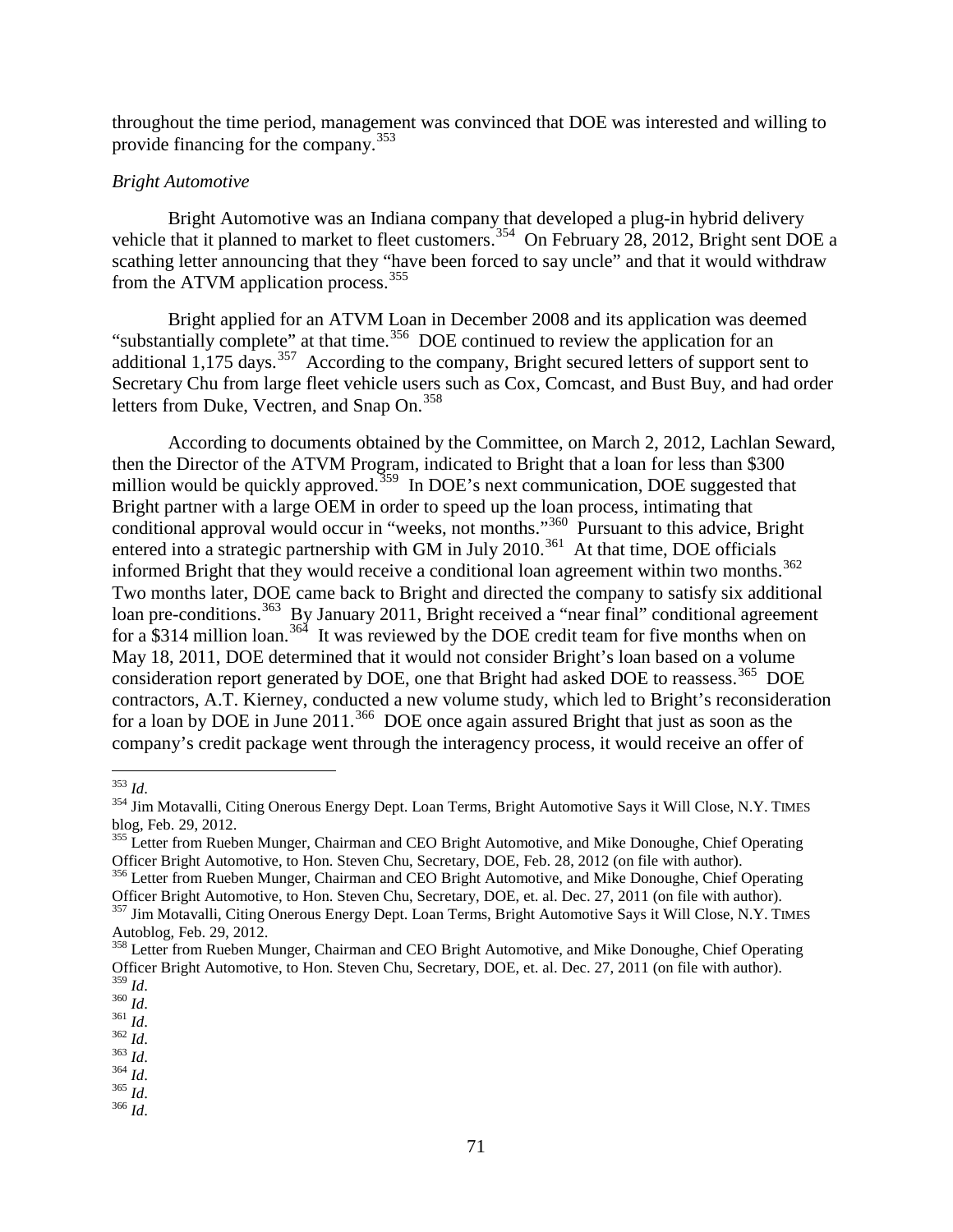conditional agreement no later than October 2011.<sup>[367](#page-71-0)</sup> However, instead of an agreement, in October 2011, DOE told Bright to raise additional equity and perform other financial changes to bolster its balance sheet and credit.<sup>368</sup> This last demand caused Bright to withdrawal from the ATVM loan process.<sup>[369](#page-71-2)</sup> In February 2012, the company closed down.

In their letter to the DOE, Bright's CEO Rueben Munger and COO Mike Donoughe flatly stated that the ATVM process distorted the U.S. private equity markets, effectively making DOE the only way for ATV companies to receive funding. According to Munger and Donoughe, DOE then used this position to submit the applicants to the control and "whim" of government bureaucrats.<sup>[370](#page-71-3)</sup> As the letter points out, the ATVM program, as DOE is administering it, contravenes the purpose of the program because it stymies rather than advances technology within the automotive market. After spending millions of dollars to comply with DOE's endless finish line and consuming nearly three years of time, Bright withdrew its application from the ATVM Program, closing the company and its idea.

#### *Severstal*

While DOE was stringing along potentially innovative auto manufacturers, they were working to approve a conditional loan agreement for a business that did not appear to qualify at all for the ATVM Program. In June 2011, DOE conditionally approved a \$730 million loan to steel company Severstal North America, a subsidiary of OAO Severstal, and a multibillion-dollar Russian steel and mining corporation. The ATVM loan would have financed Severstal's expansion and re-equipment of a Dearborn, Michigan, steel plant, located within Ford's manufacturing campus, to produce advanced high strength steel (AHSS). Chairman Issa challenged the appropriateness of this loan for several reasons: Severstal applied for a loan to produce AHSS, a material, not a "component part" as required under Section  $136$ ;  $371$  and it did not appear that the company needed public funding to "bring its product to market" as it was a subsidiary of a multi-billion dollar Russian corporation. Moreover, Severstal had already made significant strides towards completing the Dearborn project through private financing, even before receiving any money from DOE.<sup>[372](#page-71-5)</sup> In its initial response to the Committee, DOE defended its due diligence and decision-making on the Severstal loan, touting the market strength of the company's product.<sup>[373](#page-71-6)</sup>

On January 6, 2012, DOE reversed its position and denied Severstal's loan. When asked why it has changed its mind, DOE informed Committee staff, "We [DOE] could not get

<span id="page-71-2"></span>

<span id="page-71-1"></span><span id="page-71-0"></span><sup>&</sup>lt;sup>367</sup> *Id.*<br><sup>368</sup> *Id.*<br><sup>369</sup> Jim Motavalli, Citing Onerous Energy Dept. Loan Terms, Bright Automotive Says it Will Close, N.Y. TIMES Autoblog, Feb. 29, 2012.

<span id="page-71-3"></span><sup>&</sup>lt;sup>370</sup> Letter from Rueben Munger, Chairman and CEO Bright Automotive, and Mike Donoughe, Chief Operating Officer Bright Automotive, to Hon. Steven Chu, Secretary, DOE, Feb. 28, 2012 (on file with author).

<span id="page-71-4"></span><sup>&</sup>lt;sup>371</sup> Advanced Technology Vehicles Manufacturing Incentive Program, 73 Fed. Reg. 66,721, 66,722 (Nov. 12, 2008) (to be codified at 10 C.F.R. pt. 611).

<span id="page-71-5"></span><sup>372</sup> Press Release, *Severstal North America Completes Asset Sale and Accelerates Capital Improvements,* Severstal North America, Mar. 31, 2011.

<span id="page-71-6"></span><sup>&</sup>lt;sup>373</sup> Letter from David G. Frantz, Acting Executive Director Loan Program Office, U.S. DOE, to Hon. Darrell Issa, Chairman, H. Committee on Oversight and Gov't Reform, Nov. 18, 2011 (on file with author).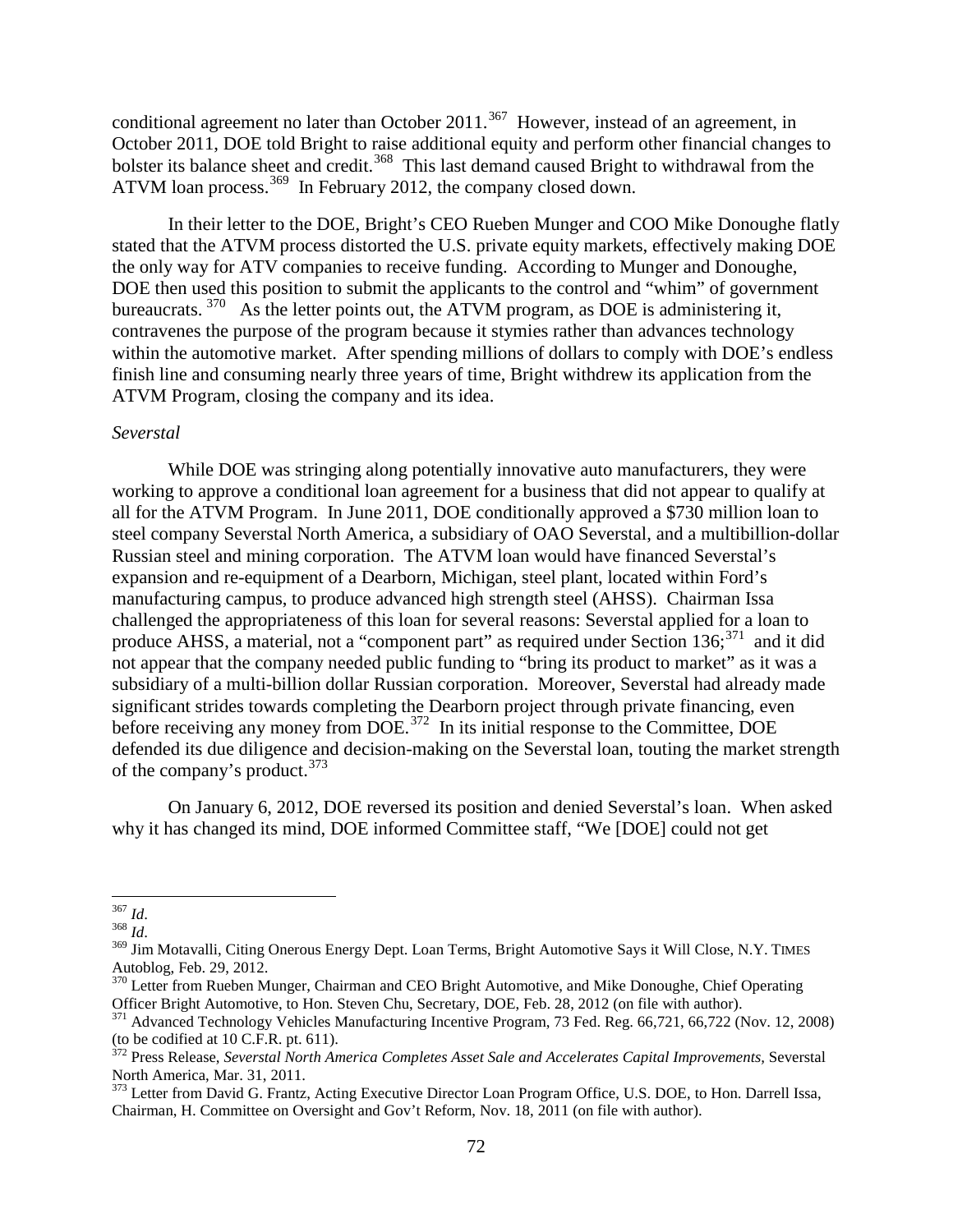comfortable with apparent discrepancies and potential of fluctuation in steel prices," and therefore would not offer the loan to Severstal.<sup>[374](#page-72-0)</sup>

This explanation is curious, as DOE offered the conditional loan agreement based on a forecasted increase in market demand for AHSS.<sup>375</sup> DOE had originally projected Severstal to be the market leader in domestic AHSS production, even as other companies entered the American AHSS market.<sup>[376](#page-72-2)</sup> DOE decided not to give a final loan to Severstal and, in so doing, questioned the company's ability to repay the loan. Based on the apparent contradiction between DOE's analyses, it is obvious that DOE has no clearly established standard it uses to evaluate ATVM loan applicants.

## *Fisker*

One of DOE's original loans has been suffering severe setbacks in production, and many have predicted its eventual collapse.<sup>[377](#page-72-3)</sup> In April 2010, DOE issued an ATVM loan of nearly half a billion dollars to Fisker. DOE froze the loan in February 2012, halting the issuance of any further money, because the company failed to meet DOE's benchmarks. Fisker's woes began with with regulatory issues and delays in production of the Karma, Fisker's \$100,000 luxury sedan. Fisker has since engaged DOE to renegotiate its loan agreement and renegotiate benchmarks.<sup>378</sup> Due to the financial troubles, including DOE's freezing of the loan, Fisker has laid off 23 employees from its Delaware manufacturing plant<sup>[379](#page-72-5)</sup> and 40 employees and contractors in its California plant.<sup>[380](#page-72-6)</sup> In addition, Fisker recently announced that it was replacing founding CEO Henrik Fisker with Tom LaSorda, a former executive at both Chrysler and GM.[381](#page-72-7) Furthermore, the Fisker Karma that *Consumer Reports* purchased to review broke down after less than 200 miles of operation and had to be towed 100 miles back to the dealer because the car would not even start.<sup>[382](#page-72-8)</sup> Based on this reshuffling and DOE's actions, Fisker appears to be a volatile company with a questionable future. Fisker's current problems raise serious questions about DOE's decision-making and an inconsistent standard in the ATVM Program.

## **ATVM Conclusion**

DOE mismanagement of the ATVM Loan Program has put potentially viable companies out of business and caused major setbacks within the ATV market. DOE has only succeeded in

<span id="page-72-1"></span><span id="page-72-0"></span><sup>&</sup>lt;sup>374</sup> Interview with David G. Frantz, Acting Director ATVM Program, Jan. 13, 2012.<br><sup>375</sup> U.S .Dept. of Energy, ATVM Loan Evaluation – Severstal Dearborn Market Analysis, Mar. 22, 2010 (on file with author).<br> $\frac{376}{1}$ 

<span id="page-72-2"></span><sup>376</sup> *Id*. <sup>377</sup> Eric Ruth, et al., *Can Fisker Keep its Promise?,* Delaware Online, Feb. 13, 2012, *available at*

<span id="page-72-4"></span>

<span id="page-72-3"></span>http://www.delawareonline.com/article/20120213/BUSINESS09/302130001/Can-Fisker-keep-its-promise-. <sup>378</sup> Matthew Mosk, *Another Green Energy Company Stumbles: Fisker Announces Layoffs,* Feb. 6, 2012, *available at* 

<span id="page-72-6"></span><span id="page-72-5"></span><sup>&</sup>lt;sup>379</sup>Id.<br><sup>380</sup> Associated Press, *Fisker Announces Layoffs as Automaker Misses Targets, has DOE Loans Frozen, Feb. 7, 2012, available at* http://www.foxnews.com/leisure/2012/02/07/fisker-announces-layoffs-as-company-misses-targets-has-

<span id="page-72-7"></span><sup>&</sup>lt;sup>381</sup> Dana Hull, *Fisker Automotive Replaces CEO with Auto Industry* Veteran, Mercuty News, Feb. 28, 2012, *available at http://www.mercurynews.com/business/ci\_20062262.* 

<span id="page-72-8"></span><sup>&</sup>lt;sup>382</sup> Tom Mutchler, *Bad Karma: Our Fisker Karma Plug-in Hybrid Breaks Down, CONSUMER REPORTS, Mar. 8,* 2012, *available at* http://news.consumerreports.org/cars/2012/03/video-bad-karma-our-fisker-karma-plug-in-hybridbreaks-down.html.